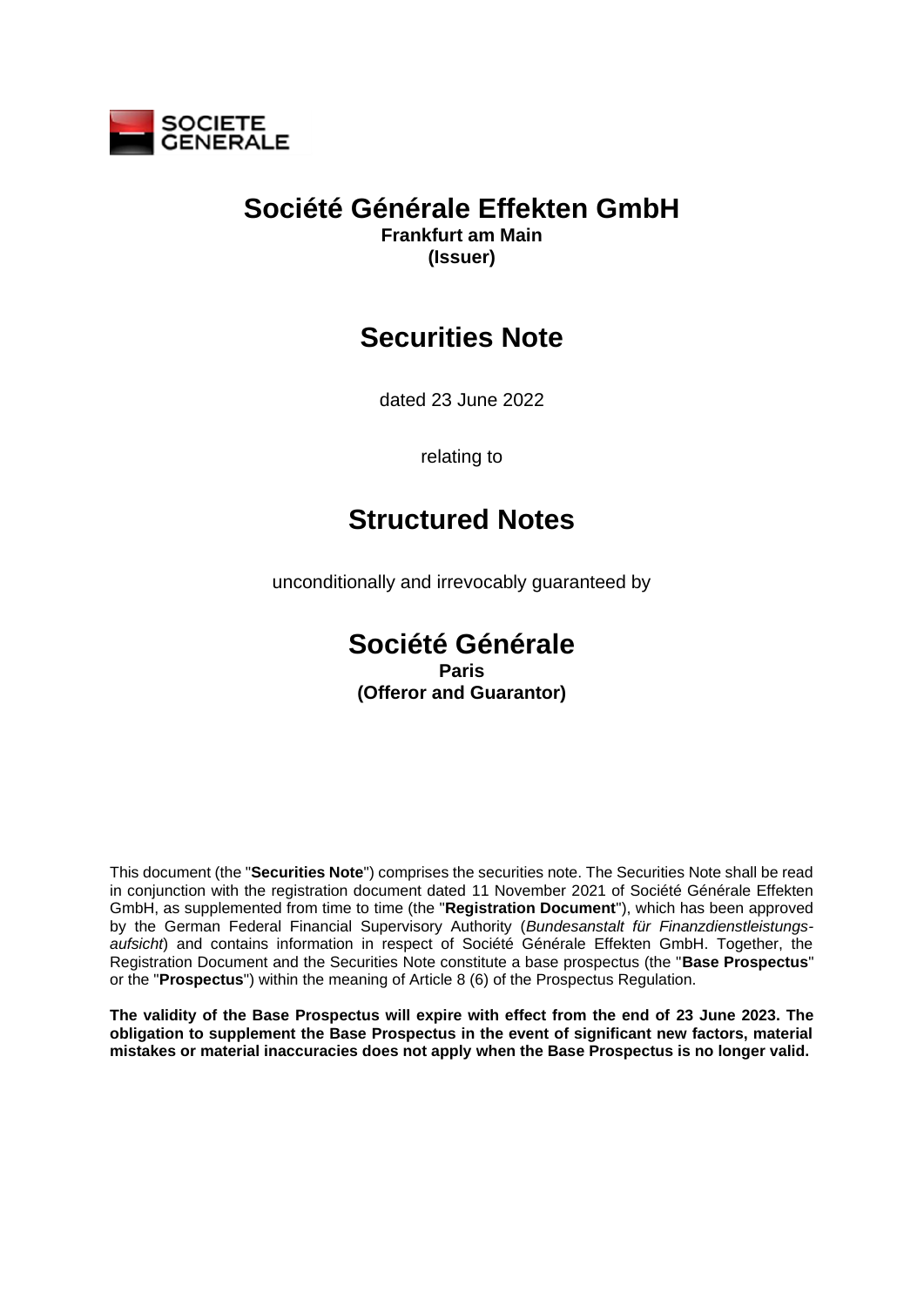# **Table of Content**

| 1. |                                                                                                     |  |
|----|-----------------------------------------------------------------------------------------------------|--|
|    | 1.1.                                                                                                |  |
|    | 1.2.                                                                                                |  |
|    |                                                                                                     |  |
|    |                                                                                                     |  |
| 2. |                                                                                                     |  |
|    |                                                                                                     |  |
|    |                                                                                                     |  |
|    | (a)                                                                                                 |  |
|    | (b)                                                                                                 |  |
|    | (c)                                                                                                 |  |
|    |                                                                                                     |  |
|    | (a)                                                                                                 |  |
|    | (b)                                                                                                 |  |
|    | 2.2.3. Risks arising from the Underlying to which the Securities are linked                         |  |
|    | (a)                                                                                                 |  |
|    | (b)                                                                                                 |  |
|    | (c)                                                                                                 |  |
|    | (a)                                                                                                 |  |
|    | (b)                                                                                                 |  |
|    | Determination of secondary market prices for the Securities / pricing risks  12<br>(c)              |  |
|    | (d)                                                                                                 |  |
|    | 2.2.5. Risks arising from the taxation of the Securities or the Underlying 13                       |  |
|    | (a)                                                                                                 |  |
|    | (b)                                                                                                 |  |
|    | (c)                                                                                                 |  |
|    | (a)                                                                                                 |  |
|    | (b)                                                                                                 |  |
|    | (c)                                                                                                 |  |
| 3. |                                                                                                     |  |
|    |                                                                                                     |  |
|    |                                                                                                     |  |
|    |                                                                                                     |  |
|    |                                                                                                     |  |
|    |                                                                                                     |  |
|    |                                                                                                     |  |
|    | 3.5.                                                                                                |  |
|    | 3.6.                                                                                                |  |
|    |                                                                                                     |  |
| 4. |                                                                                                     |  |
|    |                                                                                                     |  |
|    |                                                                                                     |  |
|    |                                                                                                     |  |
| 5. |                                                                                                     |  |
|    |                                                                                                     |  |
|    |                                                                                                     |  |
|    | (a)                                                                                                 |  |
|    | (b)                                                                                                 |  |
|    | (c)                                                                                                 |  |
|    | (d)                                                                                                 |  |
|    | (e)                                                                                                 |  |
|    | Exercise of the Bail-in Power of the Relevant Resolution Authority on obligations of Société<br>(f) |  |
|    | (g)                                                                                                 |  |
|    | (h)                                                                                                 |  |
|    |                                                                                                     |  |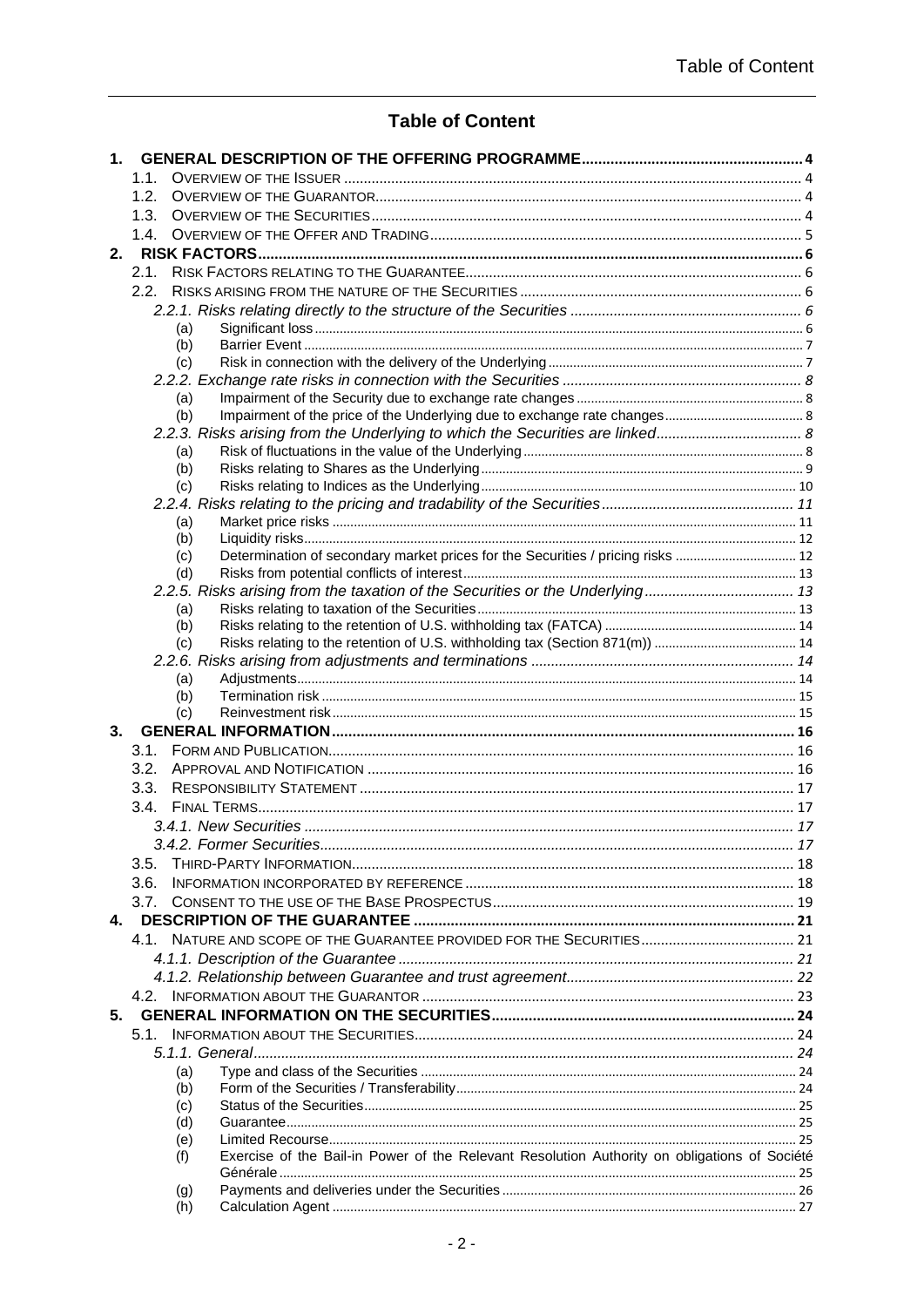| 9. |                                                                                               |  |
|----|-----------------------------------------------------------------------------------------------|--|
|    | 8.3.                                                                                          |  |
|    | 8.2.                                                                                          |  |
|    |                                                                                               |  |
| 8. |                                                                                               |  |
|    |                                                                                               |  |
|    |                                                                                               |  |
|    | 7.2.                                                                                          |  |
|    | 7.1.                                                                                          |  |
| 7. |                                                                                               |  |
|    |                                                                                               |  |
|    | (c)                                                                                           |  |
|    | (b)                                                                                           |  |
|    | (a)                                                                                           |  |
|    |                                                                                               |  |
|    |                                                                                               |  |
|    |                                                                                               |  |
|    |                                                                                               |  |
|    |                                                                                               |  |
|    |                                                                                               |  |
|    |                                                                                               |  |
|    |                                                                                               |  |
|    | 6.1.1. Effect of the Underlying on the Performance of the Structured Notes 33                 |  |
|    |                                                                                               |  |
| 6. |                                                                                               |  |
|    |                                                                                               |  |
|    |                                                                                               |  |
|    |                                                                                               |  |
|    |                                                                                               |  |
|    |                                                                                               |  |
|    |                                                                                               |  |
|    | Other costs and taxes that may be charged to the subscriber or purchaser  31<br>(b)           |  |
|    | Disclosure of the price at which the Securities are offered (Initial Issue Price) 30<br>(a)   |  |
|    |                                                                                               |  |
|    |                                                                                               |  |
|    |                                                                                               |  |
|    |                                                                                               |  |
|    | 5.6.3. Adjustments to the Terms and Conditions due to events affecting the Underlying  30     |  |
|    |                                                                                               |  |
|    |                                                                                               |  |
|    | 5.6.                                                                                          |  |
|    | FACTORS AFFECTING THE TAX TREATMENT OF ANY INCOME FROM THE SECURITIES  29<br>5.5.             |  |
|    | 5.4.                                                                                          |  |
|    | 5.3.                                                                                          |  |
|    |                                                                                               |  |
|    |                                                                                               |  |
|    |                                                                                               |  |
|    |                                                                                               |  |
|    | 5.2. INTERESTS OF NATURAL AND LEGAL PERSONS INVOLVED IN THE ISSUE/OFFER OF THE SECURITIES. 27 |  |
|    |                                                                                               |  |
|    |                                                                                               |  |
|    | Information about the Benchmarks Regulation with respect to the authorization of the<br>(i)   |  |
|    | (i)                                                                                           |  |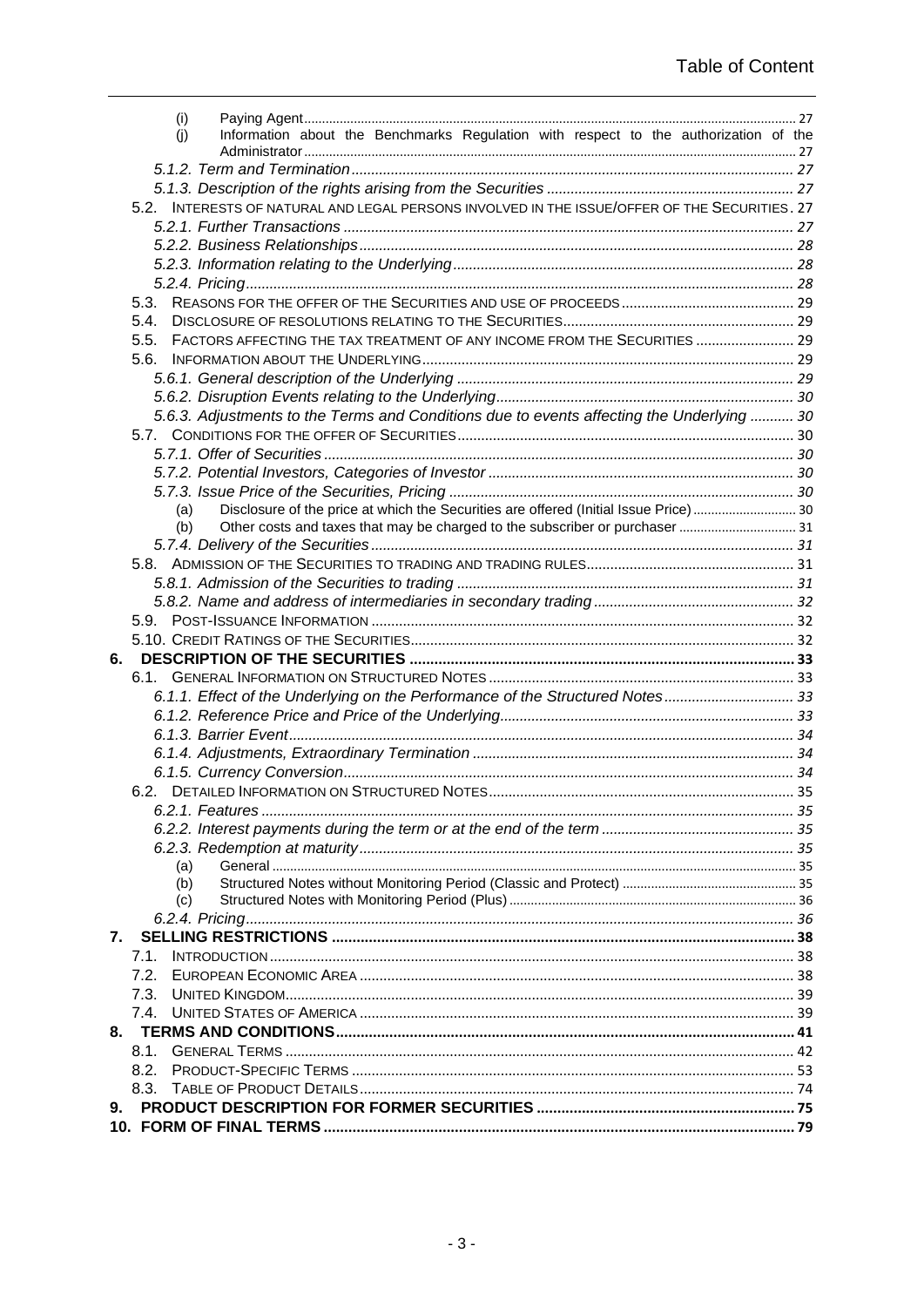# <span id="page-3-0"></span>**1. GENERAL DESCRIPTION OF THE OFFERING PROGRAMME**

Under the programme, Société Générale Effekten GmbH (the "**Issuer**") may, in its sole discretion, publicly offer and/or list on a regulated market in the European Economic Area the securities described in this Securities Note (the "**Securities**").

<span id="page-3-1"></span>General information on this Securities Note can be found in section [3.](#page-15-0)

## **1.1. Overview of the Issuer**

The Issuer is a limited liability company established under German law with its registered office in Frankfurt am Main, Federal Republic of Germany. The business address is: Neue Mainzer Straße 46- 50, 60311 Frankfurt am Main, Federal Republic of Germany.

The Issuer is a wholly owned subsidiary of Société Générale Frankfurt, Federal Republic of Germany, which is a branch of Société Générale, Paris, France.

The Issuer's legal entity identifier (LEI) is 529900W18LQJJN6SJ336.

Further information on the Issuer and specific risks related to the Issuer can be found in the Registration Document.

### <span id="page-3-2"></span>**1.2. Overview of the Guarantor**

The Securities are unconditionally and irrevocably guaranteed by Société Générale, Paris, France (the "**Guarantor**") in accordance with the guarantee issued as of 23 June 2022 (the "**Guarantee**"). The Guarantor is a public limited company (*société anonyme*) under French law and has the status of a bank. The registered office of the Guarantor is 29 boulevard Haussmann, 75009 Paris, France, and the administrative office is 7 cours Valmy, 92972 Paris-La Défense, France.

The Guarantor's legal entity identifier (LEI) is O2RNE8IBXP4R0TD8PU41.

Further information on the Guarantor can be found in particular in section [4.2.](#page-22-0) Specific risks relating to the Guarantor can be found in section [2.1.](#page-5-1)

<span id="page-3-3"></span>For more information about the Guarantee, see section [4.1.](#page-20-1)

### **1.3. Overview of the Securities**

The Securities are bearer bonds under German law within the meaning of § 793 of the German Civil Code (*BGB*).

The Securities grant the investor the right to require the Issuer to pay a Redemption Amount or to deliver the Underlying at maturity and to request interest payments on predetermined dates.

In this context, the payment depends to a large extent on an underlying to which the Securities relate. Under this programme, the following assets are considered as underlyings: shares and indices.

The Securities differ in their structure and functioning. In this context, the following product types. Structured Notes with delivery obligation (only Underlying Share) and Structured Notes with cash settlement, each in the variant Classic, Protect or Plus.

If the Denomination is not repaid, but a Redemption Amount is paid or the Underlying is delivered, the amount of the Redemption Amount or the value of the Underlying depends to a large extent on the Reference Price of the Underlying on the Valuation Date set out in the terms and conditions. In addition, all prices of the Underlying can also play a role during the term of the Structured Note (variant "Plus"). Depending on the performance of the Underlying, an investor may lose part or, in particularly unfavourable circumstances, even completely his Capital Amount.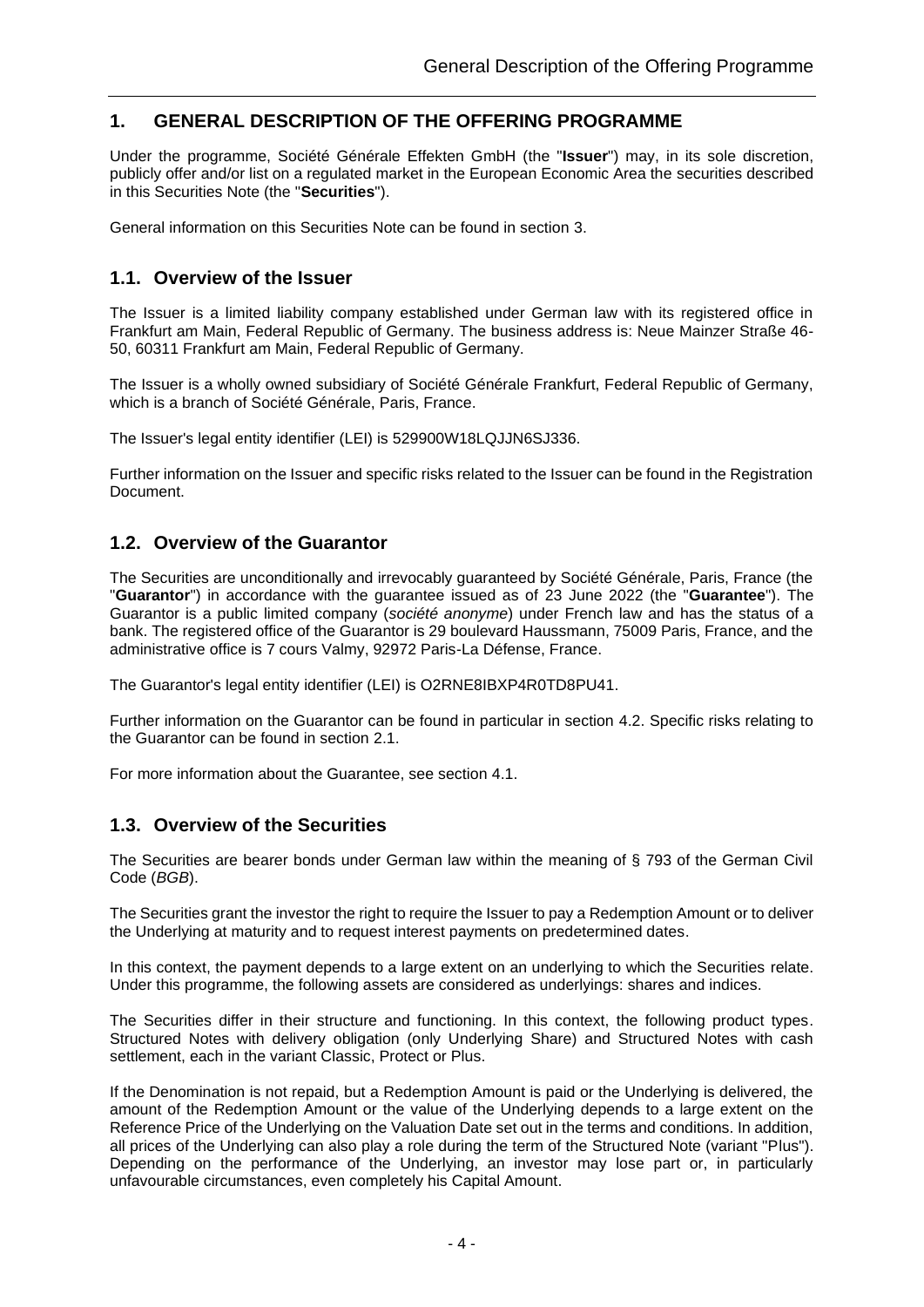The conditions applicable to a Security on a case-by-case basis shall be determined by the Issuer in the final terms of the Securities.

Further information on the Securities can be found in section [5.](#page-23-0) and, specifically, on their functioning, in section [6.](#page-32-0) Specific risks related to the securities can be found in section [2.2.](#page-5-2)

An investment in these Securities is only suitable for investors if they are familiar with the nature of those Securities. Interested investors should be aware of all the risks associated with the purchase of the Securities. Investors should therefore have sufficient knowledge and/or experience with the Securities, their functioning and dependence on the Underlying.

### <span id="page-4-0"></span>**1.4. Overview of the Offer and Trading**

The Securities issued by the Issuer will be underwritten by Société Générale ("**Offeror**") on the basis of a general underwriting agreement. The Offeror will offer the Securities to potential investors.

For the Securities, admission to trading on a regulated market and/or a multilateral trading facility within the European Economic Area may be applied for. However, the Securities may also be offered without being admitted to trading.

Further information on the offer can be found in particular in section [5.7.](#page-29-2); more information on trading the Securities can be found in section [5.8.](#page-30-2)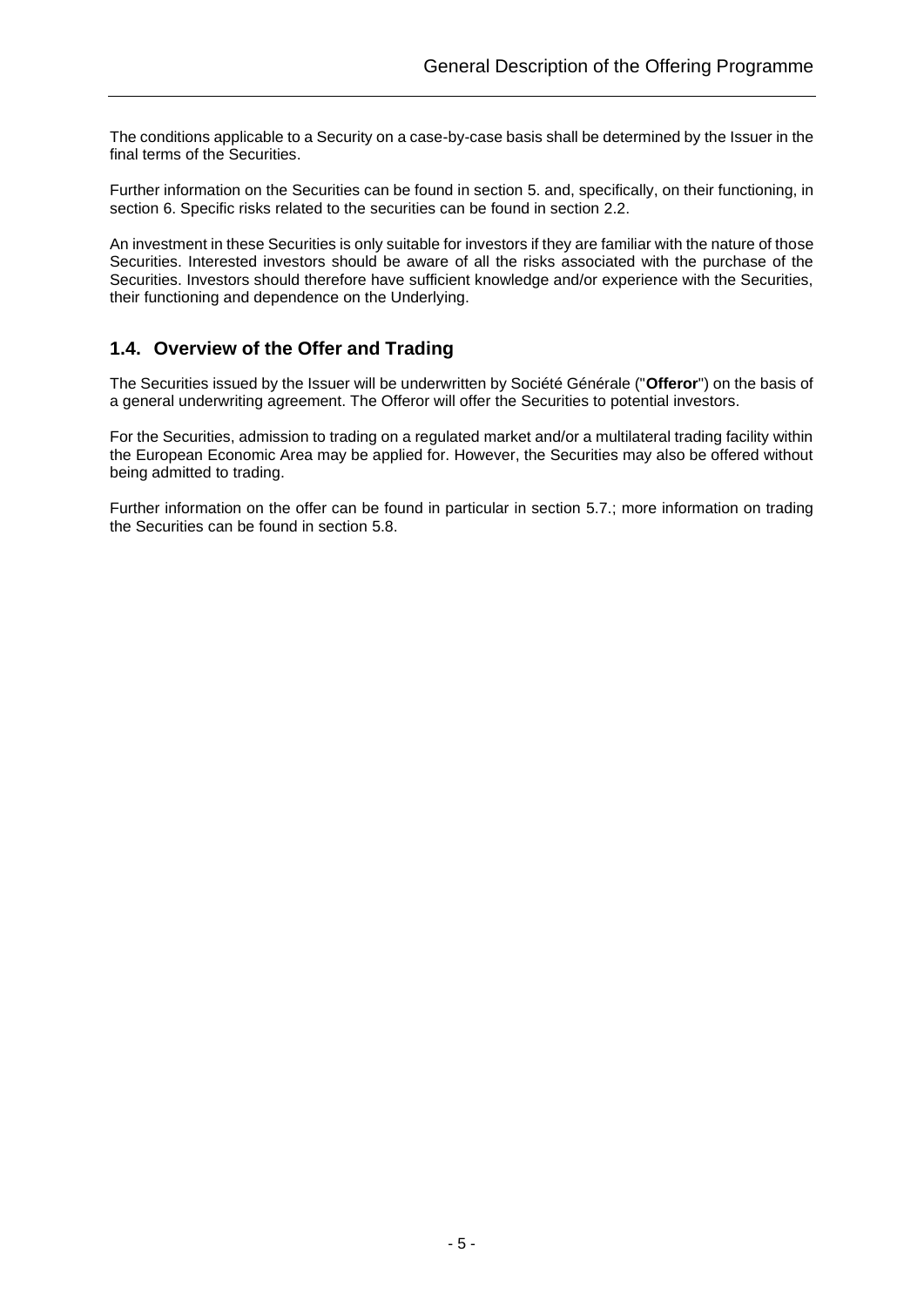# <span id="page-5-0"></span>**2. RISK FACTORS**

The following section is divided into risk factors related to the Guarantor (section [2.1.](#page-5-1)) and risks arising from the nature of the Securities (section [2.2.](#page-5-2)). Each of these sections lists the risk factors in categories and subcategories.

The Issuer assessed each risk taking into account the negative effects and the likelihood of occurrence and used this assessment as a measure of the materiality of the risks.

The two most important risks for each category are highlighted by a grey frame. The risk factors listed below in a category are not listed according to their materiality.

The measure of the materiality of the risks in relation to the Guarantor is set out in the Registration Document of the Guarantor incorporated by reference into this Securities Note. For the risks associated with the Security, materiality depends to a large extent on the parameters set out in the Final Terms. Examples of such parameters are the underlying, the Strike, the Ratio, the Maturity Date, the Denomination, the interest rate, etc. These parameters determine both the probability of occurrence of a particular event and the associated risk, as well as the extent of the impact on the security upon occurrence of the risk. In each case, the Issuer makes a statement below, which puts the probability of occurrence in relation to possible effects. The probability of occurrence is compared to the respective risk event in the individual risk factors (e.g. the greater... the more likely it is). The impact of the occurrence of the described risk is then assessed by the Issuer, for example, by describing a possible partial or even total loss or other loss of the capital amount used by the investor or an expiration of the Security.

The risks described below may occur individually or together. They can mutually reinforce their effects.

**Important Note**: Both here and in the following sections, the "**Capital Amount**" (purchase price) paid for the purchase includes all other costs associated with the purchase.

### <span id="page-5-1"></span>**2.1. Risk Factors relating to the Guarantee**

The risks relating to the Guarantor are incorporated by reference and forms part of this Securities Note (see section ["3.6. Information incorporated by reference"](#page-17-1)). The risks may affect the Guarantor 's ability to meet its obligations under the Guarantee to the Securityholders.

### <span id="page-5-2"></span>**2.2. Risks arising from the nature of the Securities**

### <span id="page-5-3"></span>**2.2.1. Risks relating directly to the structure of the Securities**

This section sets out the specific risks associated with the purchase of Securities.

The purchase of the Structured Notes issued under this Securities Note entails significant risks for the investor. The amount of the Redemption Amount at maturity and also the manner in which the Securities are redeemed is not fixed. It is essentially determined by the price of the Underlying. The proceeds at maturity or through the sale of a Security may therefore be less than the purchase amount paid for the security. The securities are **not capital-protected** and do **not provide for a minimum repayment**, apart from interest payments.

### <span id="page-5-4"></span>*(a) Significant loss*

### *(aa) Structured Notes with delivery obligation*

In the case of Structured Notes with delivery obligation, the risk of the Securityholder is that on the Maturity Date he does not receive the Denomination but receives certain number of the Delivery Item, whose market value is less than the price at which the Securityholder has acquired the Structured Notes. The lower the Delivery Item price falls on the Valuation Date, the greater the loss. Worst case: On delivery, the Underlying is worthless. In this case, the return on the Securities is limited to interest payment(s) made during the term.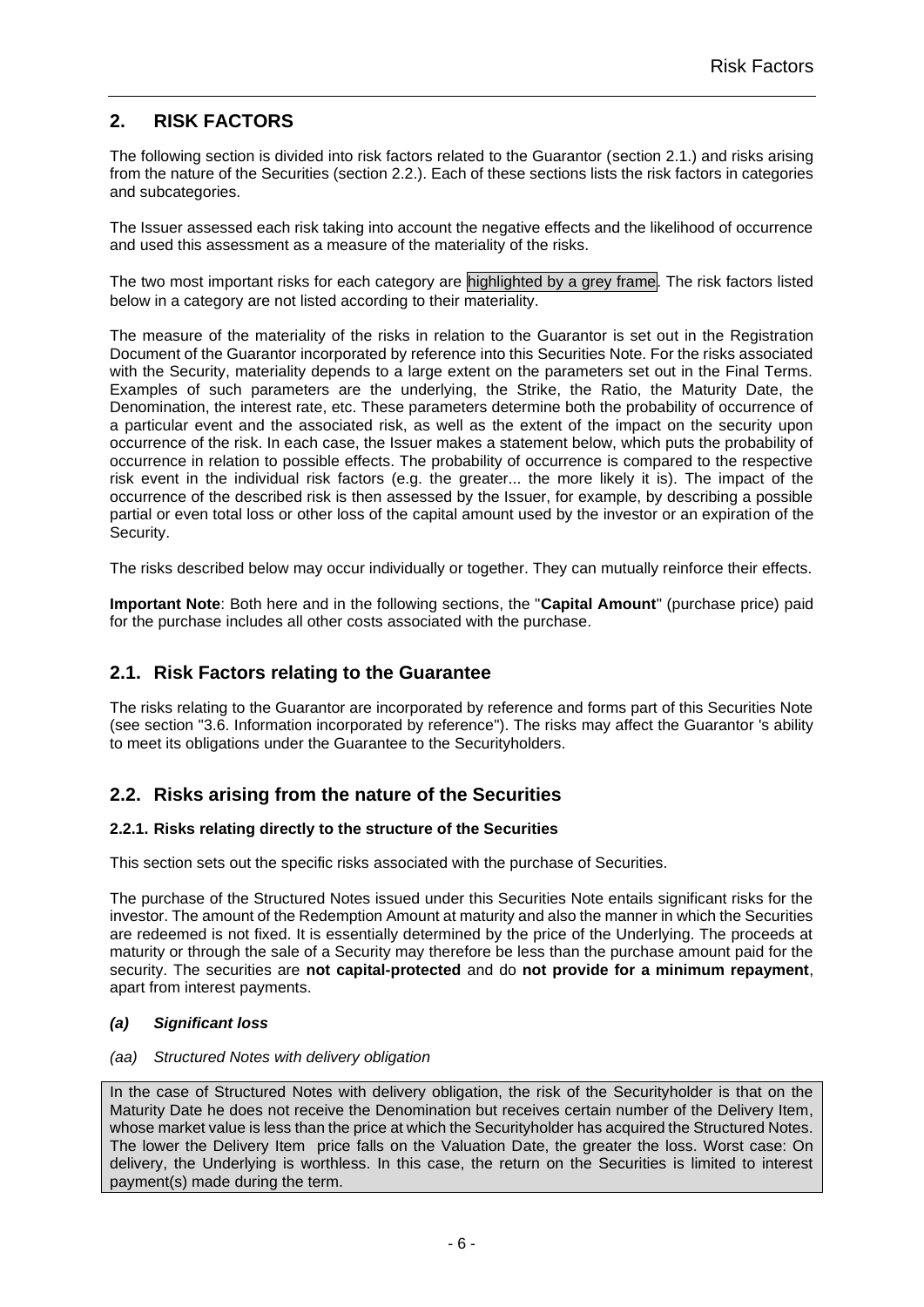*(bb) Structured Notes with cash settlement*

In the case of Structured Notes with cash settlement, the risk of the Securityholder is that on the Maturity Date he does not receive the Denomination but receives a Redemption Amount that depends on the price of the Underlying on the Valuation Date, which is less than the price at which the Securityholder has acquired the Structured Notes. The lower the Underlying price falls on the Valuation Date, the greater the loss. Worst case: If the underlying is worthless on the Valuation Date, then the Redemption Amount is 0 (zero) (**total loss**). In this case, the return on the Securities is limited to interest payment(s) made during the term.

### <span id="page-6-0"></span>*(b) Barrier Event*

### *(aa) Structured Notes Classic and Protect*

The Securityholder loses the right to receive the Denomination if the Reference Price of the Underlying is below a certain value on the Valuation Date. This value is determined on the Launch Date of the Securities: In the case of the variant "Classic" it is equal to the Strike, which is approximately equal to the value of the Underlying on the Launch Date; in the case of the variant "Protect", it is equal to the Barrier. The amount of the Redemption Amount or the value of the Underlying to be delivered depends on the value of the Reference Price of the Underlying on the Valuation Date. The **lower** the Reference Price, the **higher** the loss.

### *(bb) Structured Notes Plus*

In general, for Structured Notes with a Barrier Event and a Monitoring Period, the following must be observed: The longer the Monitoring Period, the greater the risk of a Barrier Even occurring.

The Securityholder shall lose the right to receive the Denomination as soon as during the Monitoring Period the price of the Underlying is even once equal to or below the Barrier and the Reference Price of the Underlying on the Valuation Date is below the Strike. In this case the amount of the Redemption Amount and the value of the Underlying to be delivered depends on the Reference Price of the Underlying on the Valuation Date. The **lower** the Reference Price, the **higher** the loss.

Special case with Underlying Share: If the Underlying is a Share, paying a dividend for the share may trigger a Barrier Event. This is the case if the dividend payments result in the gross dividend being deducted from the quoted price of the Share. If the share price is close to the Barrier, the deduction from the quoted price may trigger a Barrier Event. This may also occur in the case of a Share index.

### <span id="page-6-1"></span>*(c) Risk in connection with the delivery of the Underlying*

If the Terms and Conditions do **not provide for a cash settlement** at maturity under certain conditions, **but** for a **delivery obligation** of the Underlying (i.e. a share), the Securityholders shall bear all associated risk with the Underlying commencing with the delivery.

### *(aa) Transfer of rights only with credit*

The Securityholder is only entitled to all rights from the Underlying to be delivered upon crediting to his account. If the Underlying to be delivered is a share, the rights from the share are exclusively vested in the Issuer prior to delivery. Such rights from the share may include: voting rights, rights to receive dividends, etc. The Issuer is not obliged to compensate the Securityholder. This also applies if the rightbased event in respect of the shares takes place between the Valuation Date and the Maturity Date. If the record day for the payment of the dividend occurs within the period between the Valuation Date and the Maturity Date, that dividend shall be due to the Issuer. The Securityholder receives the share on the Maturity Date, but not the dividend payed after the Valuation Date. The **closer** the Valuation Date is to the dividend date, the **greater** the probability that the Securityholder will not receive the dividend. This can result in a loss not being compensated or mitigated.

#### *(bb) Loss in value up to delivery*

Possible fluctuations in the value of the Underlying to be delivered after the Valuation Date of the Security shall have a negative effect on the Securityholder. Although the Underlying to be delivered is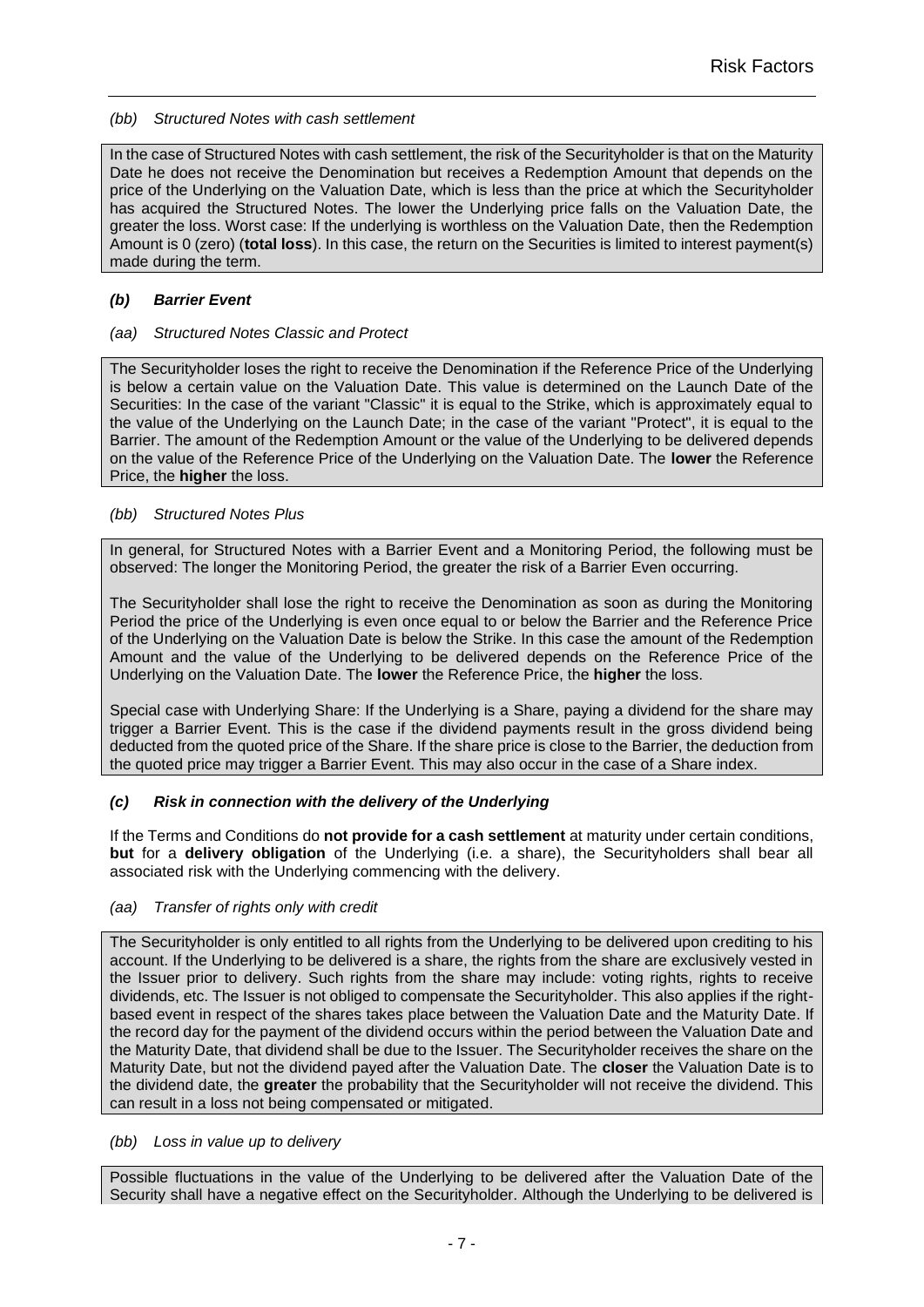not delivered until the Maturity Date, the Securityholder shall bear the market price risk of the Underlying to be delivered from the Valuation Date of the Security. This means that the value of the Underlying to be delivered after the Valuation Date is borne by the Securityholder. The further the value of the Underlying to be delivered falls after the Valuation Date, the higher the probability of (further) loss.

### <span id="page-7-0"></span>**2.2.2. Exchange rate risks in connection with the Securities**

### <span id="page-7-1"></span>*(a) Impairment of the Security due to exchange rate changes*

Securityholders may face currency risks if the price or Underlying is expressed in a different currency than the Issue Currency and the amounts payable has to be converted into the Issue Currency on an exchange rate which is not already predetermined at issue (non quanto). Exchange rates are determined by supply and demand on the international foreign exchange markets. Exchange rates are affected by general economic factors, speculative activity and actions by governments and central banks. These may even include legal controls and restrictions on foreign exchange transactions. Exchange rates are therefore subject to significant fluctuations. Securityholders bear the risk, where applicable, that unfavourable developments on the foreign exchange market may reduce the value of the Securities and increase the risk of loss. This can lead to **losses** at the investor.

### <span id="page-7-2"></span>*(b) Impairment of the price of the Underlying due to exchange rate changes*

Securityholders may also be exposed to currency risks if the price of the Underlying is expressed in a currency ("**Foreign Currency**") other than the Issue Currency and then converted into the Issue Currency. Thus, the Reference Price is subject not only to the price risk of the Underlying, but also to exchange rate risk. Thus, an unfavourable performance of the Foreign Currency against the Issue Currency could cancel out a positive performance of the Underlying. Result: Although the price of the Underlying in the Foreign Currency has risen, the value of the price of the Underlying in the Issue Currency decreases and thus also the value of the Security due to an unfavourable development on the foreign exchange market. The more negative the currency ratio develops, the greater the investor's loss (assuming that the Underlying does not change in the exchange rate in Foreign Currency). This can lead to losses at the investor.

### <span id="page-7-3"></span>**2.2.3. Risks arising from the Underlying to which the Securities are linked**

The performance of the Securities depends to a large degree on the expected and actual performance of the Underlying.

The link to an Underlying entails risks that may have an adverse effect on the value of the Securities. In particular, the choice of Underlying by the Issuer is not based on its estimates of the future performance of the Underlying selected.

### <span id="page-7-4"></span>*(a) Risk of fluctuations in the value of the Underlying*

*(aa) Dependence of payments under the security on the Underlying*

Securityholders are affected by fluctuations in the value of the Underlying. These may have an adverse impact on the value of the Securities.

If investors purchase a Security with an Underlying, they also bear the risks associated with the Underlying as Securityholders. In particular, they bear the risk of fluctuations in the value of the Underlying. The fluctuations in the value of the Underlying depend on a variety of factors: Corporate actions or economic events relating to the business of the Underlying (e.g. deterioration of the results of a public corporation (*Aktiengesellschaft*)), general economic factors and speculative activities. It is therefore not possible to make reliable statements about the future performance of the Underlying for the Securities. In particular, the performance of an Underlying in the past does not represent a guarantee of its future performance. The selection of an Underlying is not based on the expectations or estimates of the Issuer with respect to the future performance of the Underlying selected. Securityholders are therefore not able to predict in advance the repayment for the Securities that they can expect in the future. If the value of the Underlying has fallen, Securityholders may suffer substantial losses (up to a **total loss**) on the repayment of the Securities.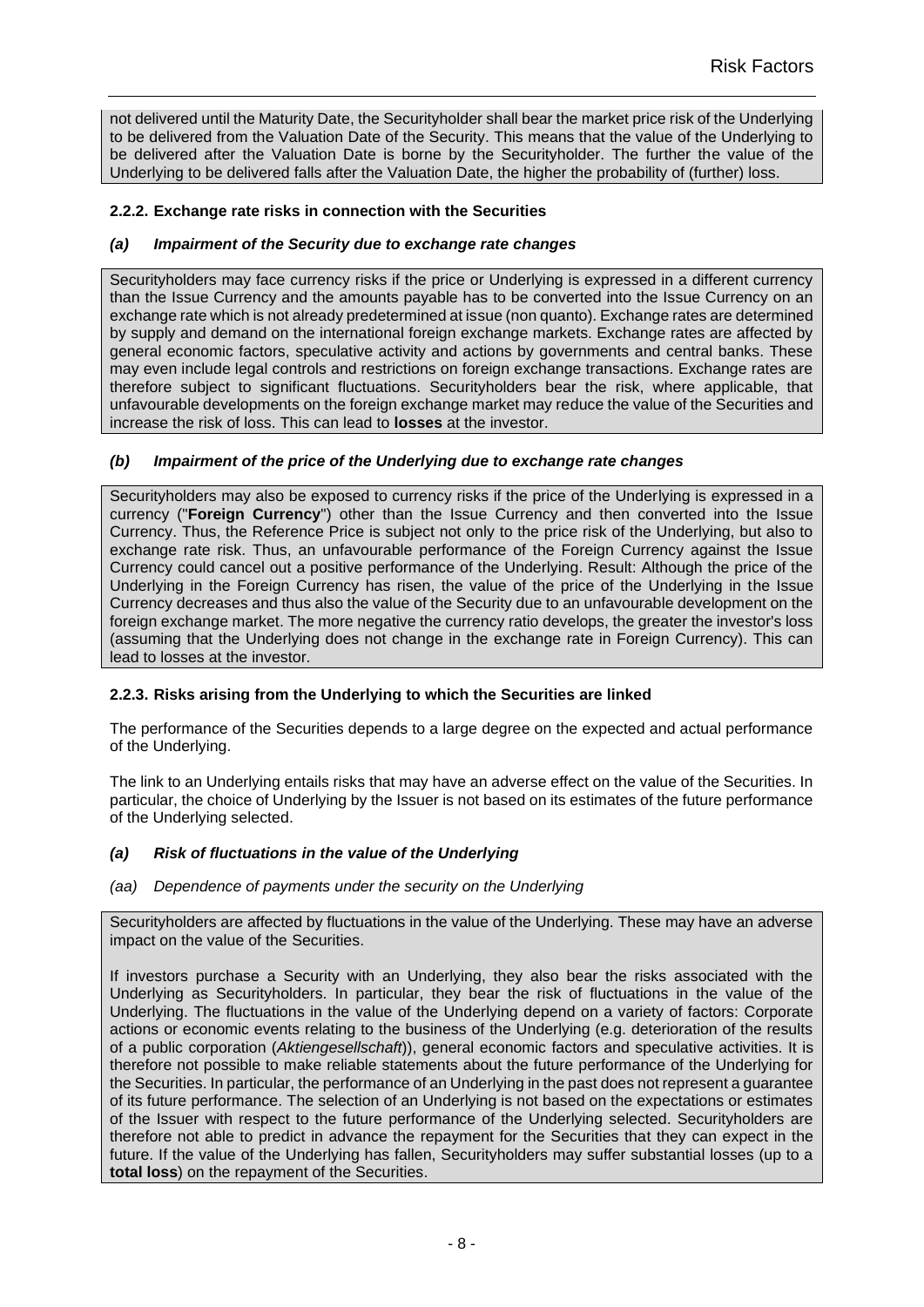*(bb) Dependence of the value of the security on the underlying (in the case of a sale)*

The same applies to sales of the Securities. The critical factor in this case is the value of the Underlying at the time of sale. If the value of the Underlying has fallen between the purchase and sale of the Securities, the Securityholders may incur a significant loss. If the Underlying is worthless on the sale of the Security, the Securityholders may even suffer an almost **total loss** (apart from the interest payment(s) made during the term).

#### *(cc) Dependence of the value of the security on the interest rate*

The Securityholder cannot assume that the interest payments envisaged may in any event absorb or even compensate a loss incurred. On the contrary, it must be assumed that the higher the interest rate, the higher the risk from the Underlying.

### *(dd) Risks relating to limited information with respect to the Underlying*

Information about the Underlying may not be publicly available or available only to a limited extent. Securityholders may therefore have no access or only limited access to detailed information about the respective Underlying. This may apply to the current price of the Underlying as well as the past and future performance of the Underlying and of its volatility. Such an investor information deficit can have such a negative impact that negative developments can be anticipated by the investor too late or not at all. The less information an investor has about an Underlying, the higher the probability that that risk can arise. Should such risk materialise, this may result in a total or partial loss of the Capital Amount invested in each case for Securityholders.

### <span id="page-8-0"></span>*(b) Risks relating to Shares as the Underlying*

### *(aa) Dependence on the company's share price*

If investors invest in Securities with a Share as the Underlying, they bear similar risks as in the case of a direct investment in that Share.

These include risks arising from the fluctuations in the company's share price. This includes the risk of the company becoming insolvent and of insolvency proceedings or a similar proceeding according to the applicable law of the company, being initiated with respect to the company's assets. The risk exists for the Securityholders in all cases that the relevant share may become **worthless** as the Underlying of their Security, thereby realising the risks presented in section [2.2.1.](#page-5-3) resulting from the nature of the security. The Securityholders will then suffer an almost **total loss**.

### *(bb) Lower level of legal stability in the country of the registered office of the company*

Additional risks apply to shares of companies with a registered office or business activity in countries with a low level of legal stability. The risk could consist, for example, of governments taking unpredictable measures or of nationalisation. This could result in a total or partial loss of the value of the share. If such risks were realised, the consequence for the Securityholder could be the **total or partial loss** of the respective Capital Amount invested.

#### *(cc) No consideration of dividend payment*

Unlike direct investments in shares, investors in Securities with Shares as Underlying will not receive a dividend or other distributions. Accordingly, an investor in the Securities bears the risk that the more the success of a company is reflected in dividends or distributions, the Securities with shares of that entity as Underlying do not or only insufficiently reflect that company's success.

#### *(dd) Volatility and Illiquidity of the Share*

Shares of companies with a low to medium market capitalisation may be subject to greater risks than the shares of larger companies. Such risks relate in particular to the volatility of the shares and the possible insolvency of the companies. In addition, shares of companies with a low market capitalisation may be highly illiquid due to low trading volumes. This volatility and illiquidity may have a negative impact on the share price and therefore the risks associated with the securities and shown in section [2.2.1.](#page-5-3) may be more likely to occur.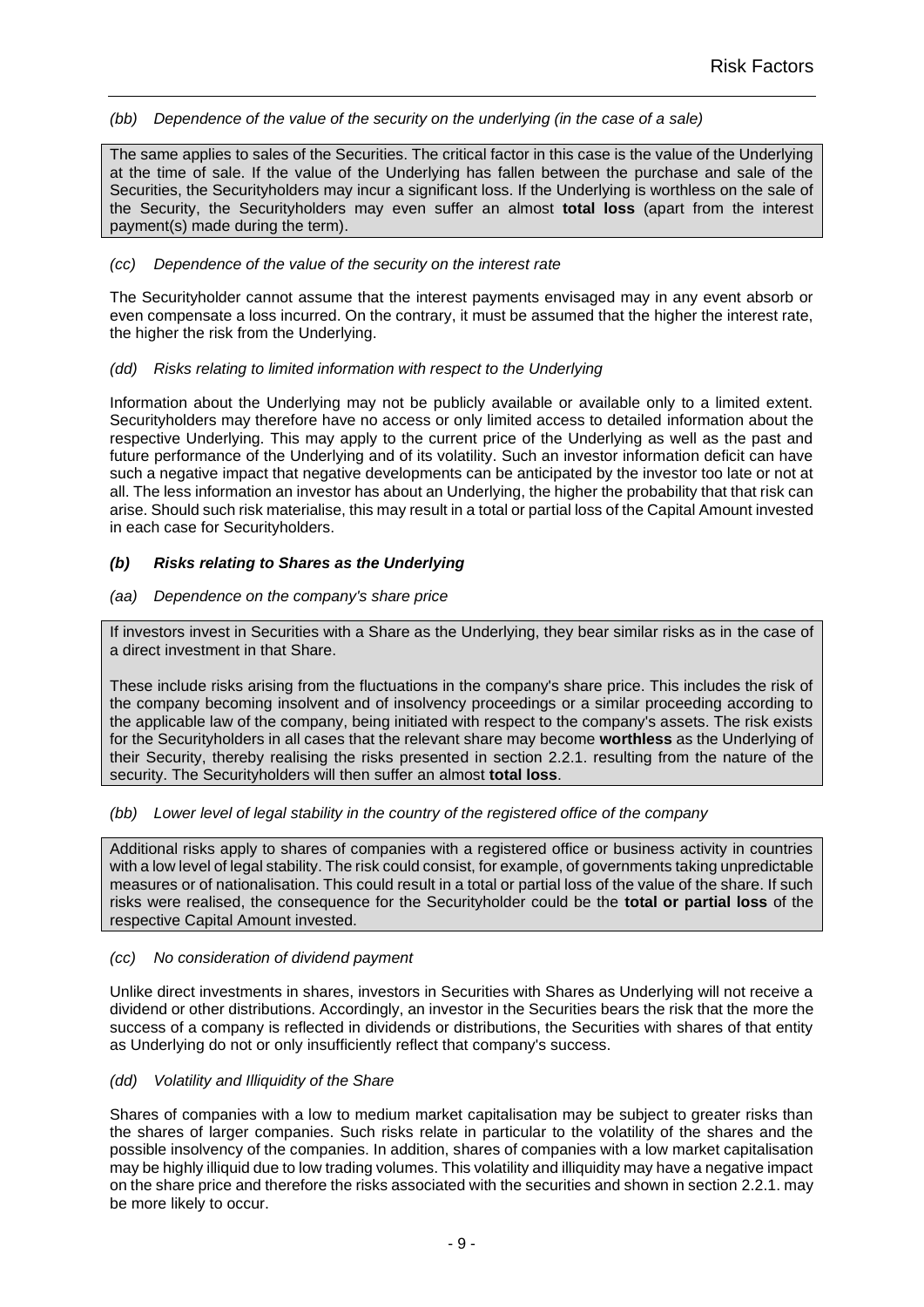### *(ee) Adjustment measures in the case of Shares*

Securities with a share as the Underlying are also subject to adjustment measures, that may arise as a result of events relating to the company issuing the shares. Such adjustment measures become necessary in the event of corporate actions (e.g. capital increases) by the company concerned. The possibility cannot be ruled out that an adjustment measure may subsequently prove to be inappropriate or disadvantageous for the Securityholders. It may also be the case that an adjustment measure places a Securityholder in a worse financial position than before the adjustment measure was carried out. In such cases, there is a risk that the risks associated with the securities and identified in section [2.2.1.](#page-5-3) may be more likely to occur.

### *(ff) Shares in the form of depositary receipts*

If the Underlying consists of depositary receipts rather than shares (e.g. American depositary receipts ("**ADRs**") or global depositary receipts ("**GDRs**"), referred to together as "**Depositary Receipts**"), additional risks may arise. Each Depositary Receipt represents one or more shares or a fraction of a security of a foreign company. For Depositary Receipt, the legal owner of the underlying shares is the depositary bank of the Depositary Receipts, which also acts as the issuing agent.

In the event of the insolvency of the depositary bank and/or the initiation of enforcement proceedings with respect to it, the underlying shares in question may be subject to restrictions on their disposal and/or their economic value may be realised in connection with enforcement measures against the depositary bank. This means that the Depositary Receipt will lose its value as an Underlying and the Securities linked to the Depositary Receipt could become worthless. The investor will be faced with a risk of total loss in such a scenario.

### <span id="page-9-0"></span>*(c) Risks relating to Indices as the Underlying*

### <span id="page-9-1"></span>*(aa) Dependence of the value fluctuation of the Index*

If investors invest in Securities with an Index as the Underlying, they bear similar risks as in the case of a direct investment in that Index or a direct investment in the constituents of the relevant Index.

The value of an index is calculated on the basis of the value of its constituents. Changes in the prices of the index constituents, the composition of the index and other factors affecting the index constituents are reflected in the level of the index. Changes in the level of the index in turn directly affect the value of the Securities. Securityholders therefore bear the risk that changes in the index level may have an adverse impact on the return on an investment in these Securities. Fluctuations in the value of one index constituent may be reinforced by fluctuations in the value other index constituents. This may trigger or intensify a decline in the level of the index. In such cases, there is a risk that the risks associated with the securities and identified in section [2.2.1.](#page-5-3) may be more likely to occur. If such risks were realised, the consequence for the Securityholder could be the loss of the respective Capital Amount invested.

#### *(bb) Termination of an Index*

An index used as an Underlying may not be available for the entire term of the Securities. The Securityholder therefore bears the risk, that the index may be discontinued, replaced or may be calculated in future by the Calculation Agent. In these or other circumstances specified in the Final Terms, the Securities may also be terminated by the Issuer. In such cases, the Redemption Amount may be less than the capital invested and a **risk of loss** for investors may arise.

#### *(cc) Concentration risk*

The index serving as the Underlying may only replicate the performance of assets in particular countries or particular sectors. In this event, Securityholders are exposed to concentration risk. This will be the case, for example, if the constituents of an index consist solely of shares from a particular country. Generally, unfavourable economic performance in that country may have a negative impact on the level of the index. This will then also affect the value of the Securities linked to the index. The same applies if an index is composed of shares of companies in the same industry sector. In this case, unfavourable economic developments in the sector will normally also have a negative effect on the value of the Securities. In such cases, there is a risk that the risks associated with the securities and identified in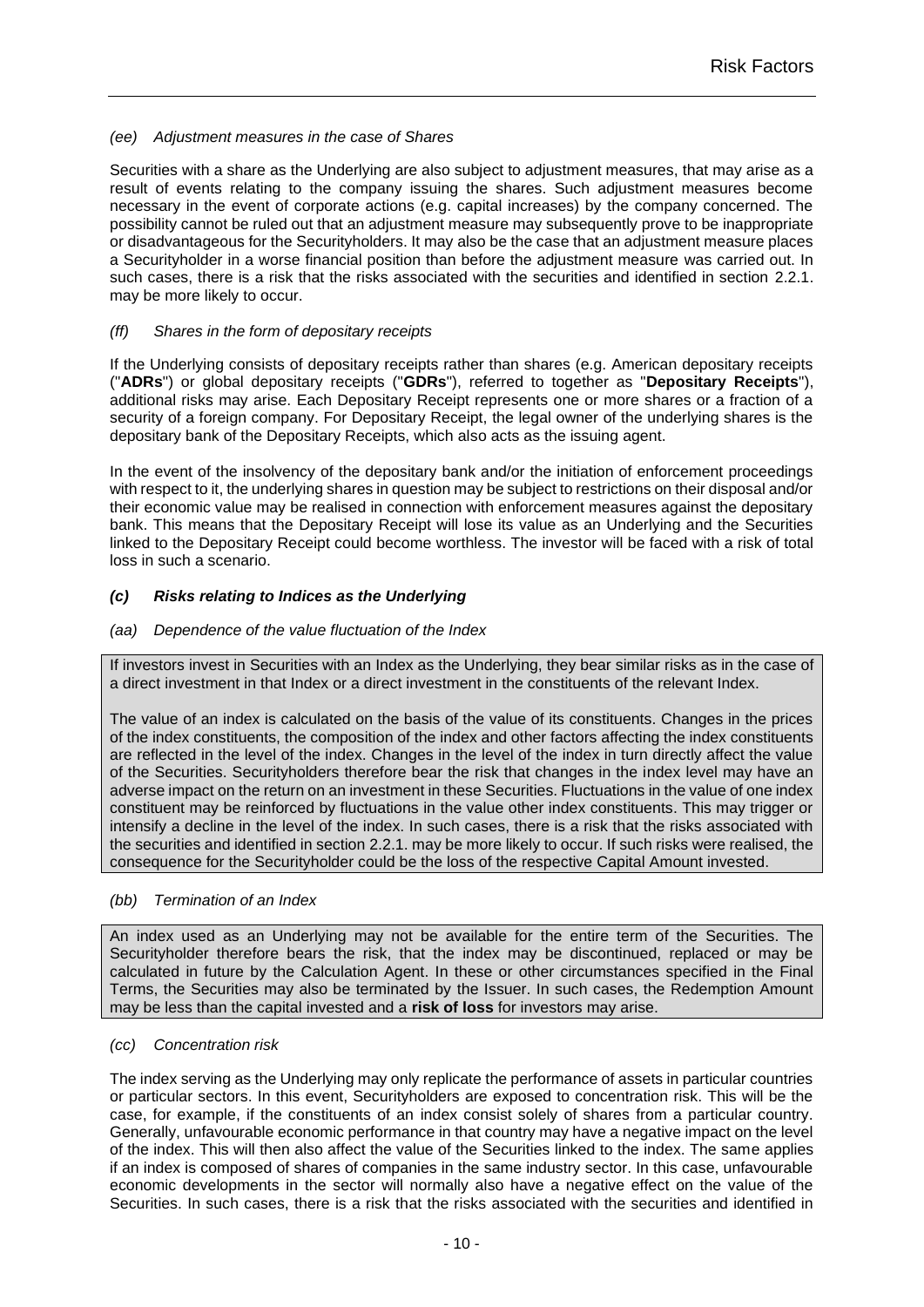section [2.2.1.](#page-5-3) may be more likely to occur. If such risks were realised, the consequence for the Securityholder could be the loss of the respective Capital Amount invested.

### *(dd) No influence of the Issuer on the Index*

The Issuer and its affiliated companies has no influence on the index serving as the Underlying for the Securities issued by the Issuer. The index is compiled and calculated by the respective Index Administrator regardless of the Securities. The Issuer or its affiliated companies therefore has no influence on the method of calculating, determining and publishing the index. It is also not involved in decisions about modifying the index or ceasing to calculate the index. The Securityholder bears the risk that the methods of calculation applied to the index may be altered or modified by the index administrator in a way which (negatively) affects the payment to the Securityholders. In addition, the issuer may make adjustments in accordance with the terms and conditions or, if necessary, terminate the Securities in an extraordinary manner. The Securityholder is at risk that the measures described may adversely affect the value of the securities and that the risks associated with the securities and indicated in section [2.2.1.](#page-5-3) may occur with a higher probability. If such risks were realised, the consequence for the Securityholder could be the loss of the respective Capital Amount invested.

### *(ee) Currency risk contained in the Index*

The Securityholder bears the risk that index constituents may be traded in different currencies and therefore be subject to differing currency effects. This applies in particular to indices focusing on more than one country or industry sector. It may also be the case that index constituents are first of all translated from one currency into the relevant currency for the calculation of the index. This applies, for example, if an index is calculated in euros but the index constituents consist of shares traded in euros, Swiss francs and US dollars. The Securityholders are exposed to different currency and exchange-rate risks in these circumstances. An unfavourable development in the exchange rates of a currency in this context may have an adverse effect on the index constituent traded in that currency. The Securityholder thus bears the risk that a lower or higher index level may make the risks associated with the securities and indicated in section [2.2.1.](#page-5-3) more likely to occur. If such risks were realised, the consequence for the Securityholder could be the loss of the respective Capital Amount invested.

### *(ff) Risks relating to indices that are new or not generally recognised*

The following should be noted in the case of indices that are new developed and do not have historical data or are not generally recognised or indices which serve as the Underlying only for a specific Security: Their composition and calculation may be subject to a lower degree of transparency than in the case of generally recognised and established indices. In some cases, other information about the index may also not be available to the same extent. Moreover, subjective criteria may play a significantly greater role in the composition of such indices. This may lead to higher fluctuations in the value of the index level and therefore the risk listed in section [2.2.3](#page-7-3) [\(c\)](#page-9-0) [\(aa\)](#page-9-1) is more likely to arise. If such risks were realised, the consequence for the Securityholder could be the loss of the respective Capital Amount invested.

### <span id="page-10-0"></span>**2.2.4. Risks relating to the pricing and tradability of the Securities**

### <span id="page-10-1"></span>*(a) Market price risks*

During the term of the Securities, the price of the Securities may vary significantly, because the price of the Securities depends not only on the creditworthiness of the Issuer and of the Guarantor, but also essentially on the value of the Underlying and the design of the Security (see in particular the [2.2.1.](#page-5-3) and [2.2.2.](#page-7-0)). During the term of the Securities, the price of the Securities may vary significantly. This may result in the value of the Securities falling below the Capital Amount paid by for the purchase of the Securities.

If Securityholders sell their Securities prior to redemption, they must take account that the sale proceeds generated (plus interest, if any, less local tax) in any particular case may be substantially lower than the Capital Amount paid by the Securityholder for the purchase of the Securities.

As the performance of the Securities is not certain at the time of their purchase due to their dependence on the performance of the Underlying and the structure of the Security, investors will have to bear any **losses** in value during the term. The more negative the value of the securities, the greater the investor's loss.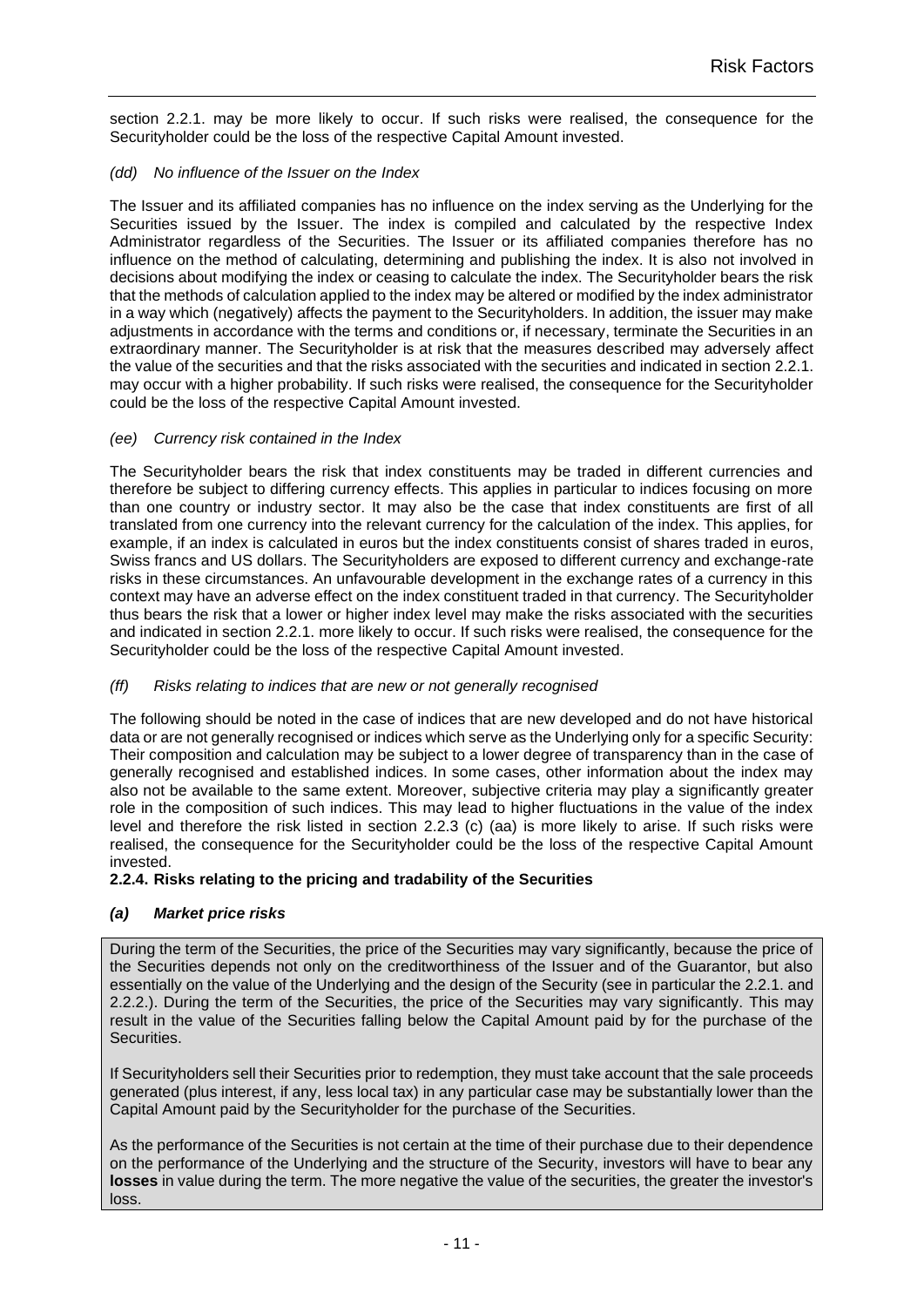### <span id="page-11-0"></span>*(b) Liquidity risks*

Investors bear the risk that there will not be a liquid market for trading in the Securities, due to the structured component of the Securities and their dependence on the Underlying. This means that they may not be able to sell the Securities at a time of their choosing or are forced to sell at a later date at potentially lower prices.

A listing of the Securities on an exchange can never be guaranteed. If a listing does not exist, purchases and sales of the Securities are significantly difficult or in practice impossible. Even if the Securities are listed, the derivative structure of the Securities may result in low turnover on the respective exchange, which makes it difficult to sell the Securities at a favourable price and, as a result, create an illiquid market for the Securities.

If investors are forced to sell the Securities in an illiquid market, there is a risk of a small value for them to be redeemed and to suffer a corresponding loss. The more illiquid the market, the more likely it is that the prices raised do not reflect the actual value of the Securities.

### <span id="page-11-1"></span>*(c) Determination of secondary market prices for the Securities / pricing risks*

Securityholders bear the risk that they may not be able to sell the Securities at a particular time or at a particular price, since the Securities are structured securities and, as a result, the formation of prices in the secondary market is different compared to plain bonds.

Thus, in normal market conditions, Société Générale (the "**Market Maker**") regularly quotes buying and selling prices for the Securities ("**Market Making**"). The Market Maker may also be an affiliated company of Société Générale or another financial institution. However, the Market Maker does not guarantee that the prices it quotes are appropriate. Equally, the Market Maker provides no guarantee that prices will be available for the Securities at all times during their entire term.

The Market Maker may also change the method it uses to determine the prices quoted at any time in its discretion. For example, the Market Maker may modify its calculation model and/or increase or reduce the bid/offer spread. Moreover, in the event of market disruptions or technical problems, the availability of the electronic trading system used may be restricted or suspended. In the case of abnormal market conditions or extreme price fluctuations on the securities markets, the Market Maker will not generally provide bid and offer prices. Securityholders therefore bear the risk that in some circumstances they will have no quoted price for their Securities. This means that Securityholders will not be able to sell their Securities in the market at an appropriate price in all situations.

The prices set by the market maker may therefore differ significantly from the fair or economically expected value of the Securities. In addition, the Market Maker can change the method by which he sets the prices set at any time. For example, it can widen or decrease the spread between bid and ask prices.

The opening hours of a market for the Securities frequently differ from the opening hours of the market for the respective Underlying. In this event, the Market Maker may have to estimate the price of the Underlying to be able to determine the price of the relevant Security. These estimates may turn out to be incorrect and have unfavourable consequences for the Securityholders.

Investors should also note: The issue size of the Securities specified in the Final Terms cannot be used as an indication of the volume of Securities actually issued or outstanding. In consequence, no conclusions can be drawn from the issue size specified about the liquidity of the Securities for the purposes of possible trading transactions.

Due to the specific structure of the Securities and the resulting complex pricing, an investor is highly dependent on the price formed by the Market Maker in the event of a sale of the Securities. In all these cases described in this section, there may be a loss on the part of the investor.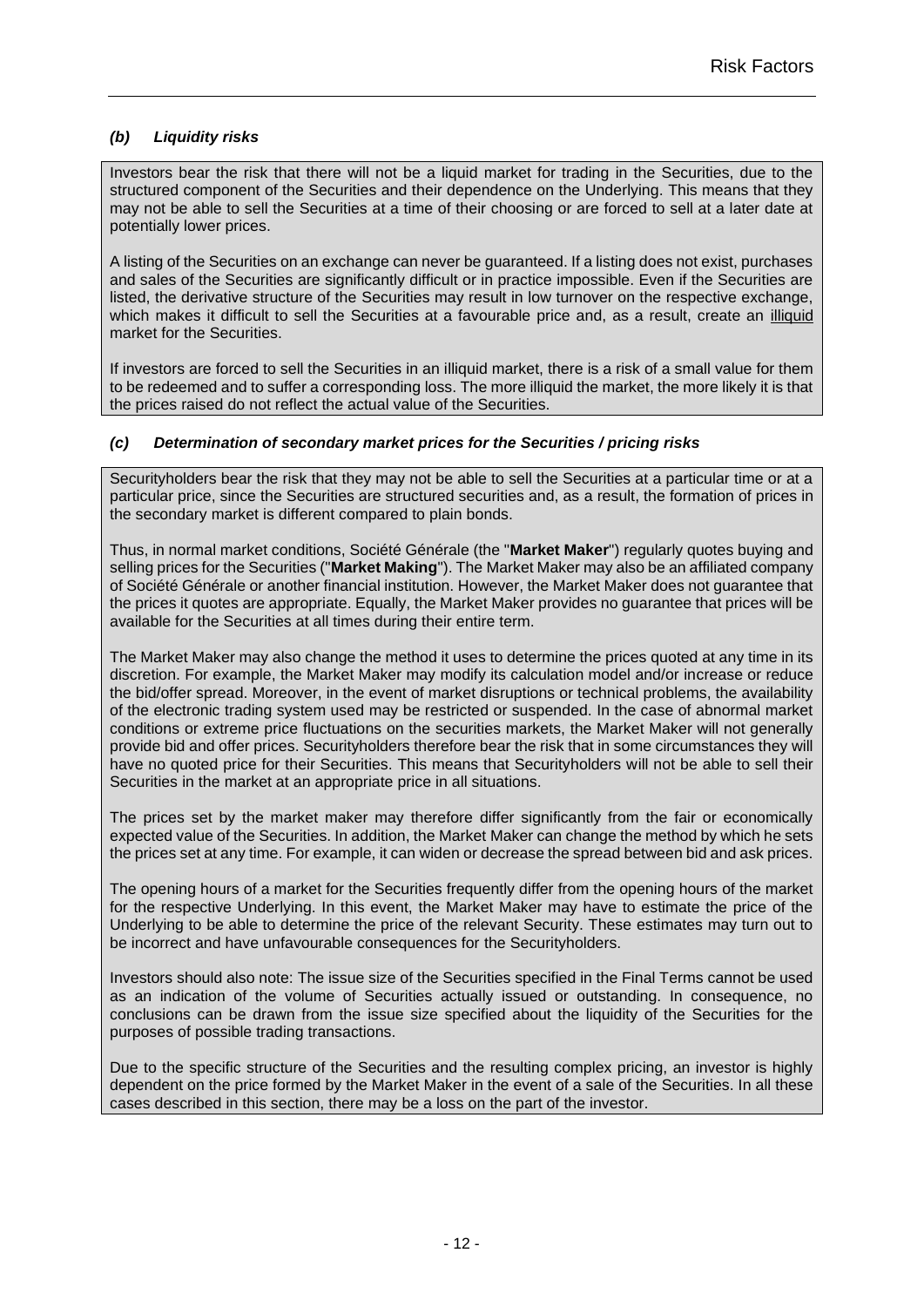### <span id="page-12-0"></span>*(d) Risks from potential conflicts of interest*

### *(aa) Further transactions*

The Issuer and its affiliated companies may pursue interests that do not take into account the interests of the Securityholders or may conflict with them. This may occur in connection with carrying out further transactions, business relationships with the issuer of the Underlying or the exercise of other functions.

The Issuer and its affiliated companies are active on a daily basis in the international and German securities, foreign exchange, credit derivatives and commodity markets. They may therefore enter into transactions directly or indirectly related to the Securities for their own account or for the account of clients. In addition, the Issuer may conclude transactions relating to the respective Underlying. This applies in particular to the conclusion of so-called hedging transactions in relation to the Securities, in particular the hedging of the risk to Issuer from the derivative component of the Securities (i.e. the dependence of the securities on the underlying). Such transactions or hedging transactions may have a negative impact on the performance of the Underlying. They may also adversely affect the value and/or the tradability of the Securities. In this context, the Issuer may pursue economic interests that conflict with the interests of the investors.

The value of the Securities may also be affected by the unwinding of some or all of these transactions and hedging transactions, respectively.

The Issuer and its affiliated companies may buy and sell Securities for its own account or for the account of third parties and may issue additional Securities. These transactions may reduce the value of the Securities. The launching of further, competing products on the market may adversely affect the value of the Securities. Due to the impairment of the Securities, the investor may suffer a **loss** on the sale of the Securities. The greater the impairment of the Securities, the greater the loss of the investor.

### *(bb) Business relationships*

The Issuer and its affiliated companies may have a business relationship with the issuer of the Underlying. A business relationship of this kind may consist of advisory and trading activities, for example. The Issuer may take actions in this context which it considers appropriate to safeguard its own interests arising from this business relationship. In so doing, the Issuer is not obliged to have regard to the impact on the Securities or on the Securityholders.

The Issuer may enter into or participate in transactions which influence the value of the Underlying. Since the value of the Securities is materially dependent on the fluctuations in the value of the Underlying, such business relationships with the issuer of the Underlying may adversely affect the value of the Securities and the investor may suffer a **loss**. The greater the impairment of the Securities, the greater the loss of the investor.

#### *(cc) Information relating to the Underlying*

The Issuer and its affiliated companies may possess or obtain material, non-public information about the Underlying. The Issuer and its affiliated companies are under no obligation to disclose information of this nature to the Securityholders. Securityholders could therefore make wrong decisions in relation to the Securities which could result in a loss of the Capital Amount invested, as a result of missing, incomplete or false information about the Underlying. The greater the impairment of the Underlying, the greater the investor's loss.

### <span id="page-12-1"></span>**2.2.5. Risks arising from the taxation of the Securities or the Underlying**

### <span id="page-12-2"></span>*(a) Risks relating to taxation of the Securities*

Tax laws and practice are subject to changes, which may take effect retroactively. This can have a negative effect on the value of the Securities and/or the market price of the Securities. The tax treatment of the Securities may change in comparison with their tax treatment at the date of purchase of the Securities, for example. Therefore, due to the specific dependence of the Securities on the performance of the Underlying, Securityholders therefore bear the risk that they may make an incorrect assessment of the taxation of the income resulting from the purchase of the Securities. But there is also a possibility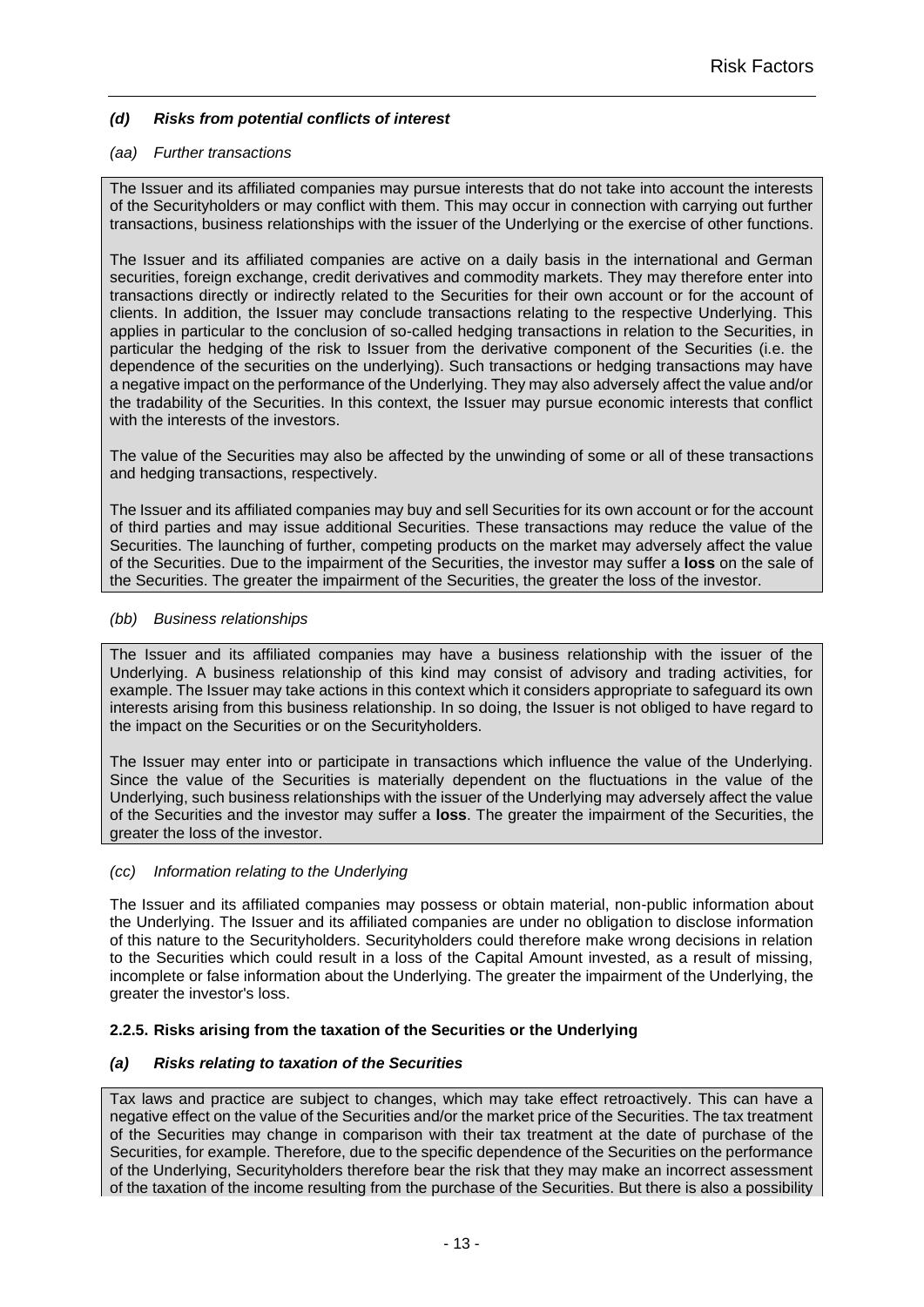that the taxation of the income resulting from the purchase of the Securities may change to the disadvantage of the Securityholders.

Securityholders bear the risk of changes in the specific tax treatment of the Securities. This may negatively affect the value of the Securities and the investor may suffer a corresponding **loss**. The stronger this negative effect, the greater the loss.

### <span id="page-13-0"></span>*(b) Risks relating to the retention of U.S. withholding tax (FATCA)*

It is not expected that the reporting regime and potential withholding tax imposed by sections 1471 through 1474 of the U.S. Internal Revenue Code of 1986 ("**FATCA**") will affect the amount of any payment received by an applicable clearing system. However, FATCA may affect payments made to custodians or intermediaries in the subsequent payment chain leading to the ultimate investor if any such custodian or intermediary generally is unable to receive payments free of FATCA withholding. It may also affect payment to any ultimate investor that is a financial institution that is not entitled to receive payments free of withholding under FATCA, or an ultimate investor that fails to provide its broker (or other custodian or intermediary from which it receives payment) with any information, forms, other documentation or consents that may be necessary for the payments to be made free of FATCA withholding. Investors should choose the custodians or intermediaries with care (to ensure each is compliant with FATCA or other laws or agreements related to FATCA) and provide each custodian or intermediary with any information, forms, other documentation or consents that may be necessary for such custodian or intermediary to make a payment free of FATCA withholding. Investors should consult their own tax adviser to obtain a more detailed explanation of FATCA and how FATCA may affect them. To the extent any withholding tax under FATCA applies, Securityholders will not receive any payment in respect of this deduction to **compensate** for the deduction. This is because neither the Issuer nor any paying agent or any other person is under an obligation to make any such compensatory payment to the Securityholders. The Securityholders may therefore receive lower payments than expected in such circumstances.

### <span id="page-13-1"></span>*(c) Risks relating to the retention of U.S. withholding tax (Section 871(m))*

U.S. Treasury regulations issued under Section 871(m) of the U.S. Internal Revenue Code of 1986 (the "**Section 871(m) Regulations**") generally impose a 30% withholding tax on dividend equivalents paid or deemed paid (within the meaning of the relevant Section 871(m) Regulations) to a non-United States holder (a "**Non-U.S. Holder**") with respect to certain financial instruments linked to U.S. equities or indices that include U.S. equities ("**U.S. Underlying Equities**"). Certain Securities under this Base Prospectus are therefore potentially subject to U.S. withholding tax when referencing U.S. Underlying Equities.

For such Securities, if U.S. source dividend payments are made in respect of U.S. Underlying Equities, the Issuer intends to take any applicable tax obligation under Section 871(m) of the U.S. Internal Revenue Code of 1986 (the "**IRC**") into account in its ongoing adjustment of the price of the Underlying by withholding at a rate of 30 percent on any dividend equivalents. Because many central securities depositories do not provide identifying information regarding the beneficial owners of any such Security, and because the Issuer does not expect the clearing system(s) clearing the Securities will provide such information, the Issuer is unable to apply any reduced rates of withholding to the Securities. If the beneficial owner of a payment is entitled to a reduced rate of withholding under a treaty, this may result in over-withholding and the beneficial owner may not be able to obtain a refund. The Issuer will not be able to assist in any treaty or refund claims. Non-U.S. investors entitled to a reduced rate of withholding should consult their tax advisers regarding an investment in the Securities.

### <span id="page-13-2"></span>**2.2.6. Risks arising from adjustments and terminations**

### <span id="page-13-3"></span>*(a) Adjustments*

Securityholders bear the risk that the Securities may be adjusted.

The terms and conditions specify certain events on the occurrence of which the terms and conditions may be adjusted.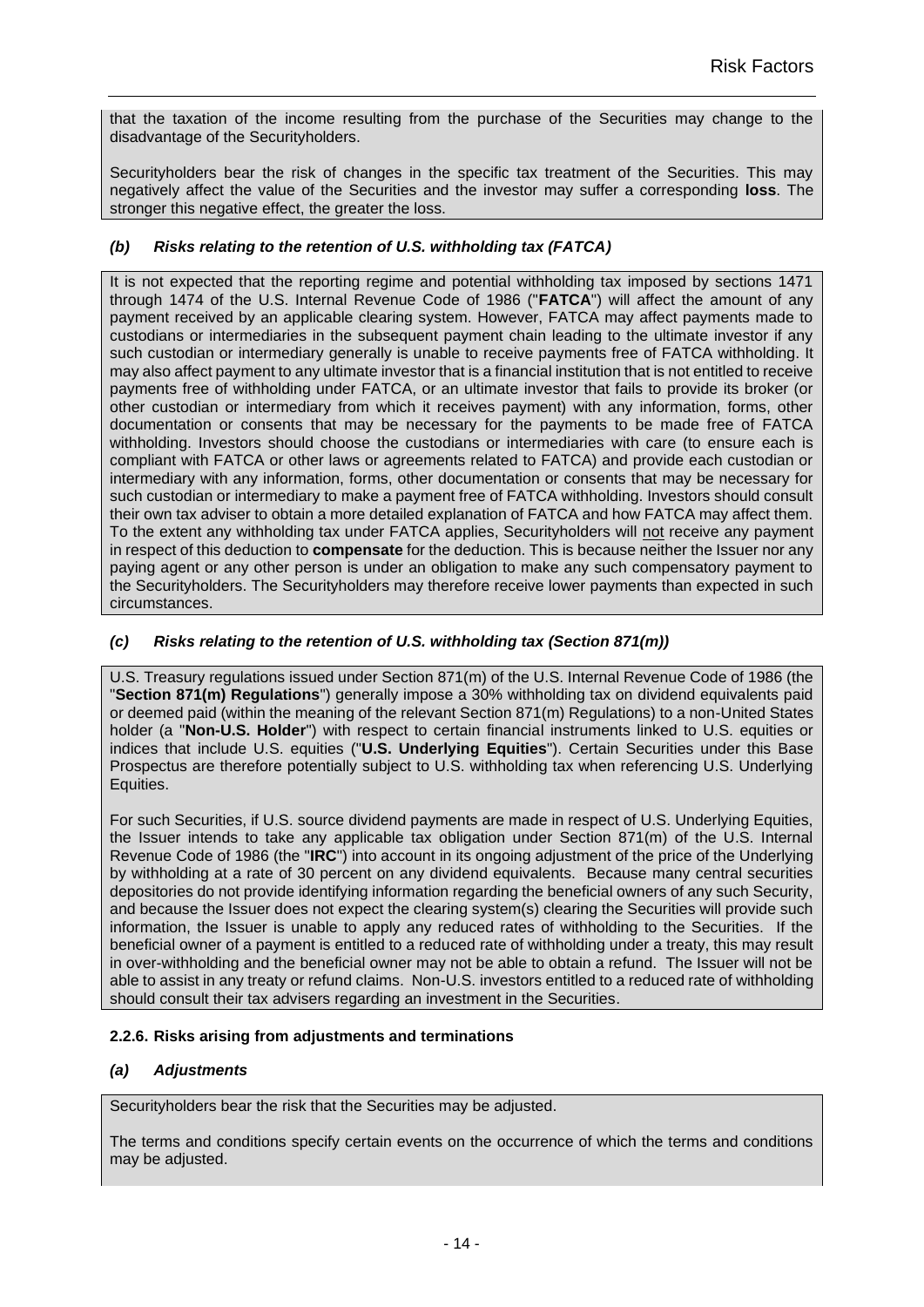Such so-called extraordinary events or adjustment events arise in particular with regard to events which have a specific impact on the underlying of the securities. For example, the following events should be mentioned: the determination of the listing of Underlying, the elimination of the Underlying or the elimination of the possibility for the Issuer to enter into the necessary hedging transactions in relation to the Underlying. However, adjustments to the security itself may also occur, such as legislative changes or tax events that have a negative impact on security. In the event that the terms and conditions are adjusted, the Securities continue to exist. These measures may result in a **loss** for the investor. The more negative the impact of the adjustments, the higher the potential loss for the investor.

### <span id="page-14-0"></span>*(b) Termination risk*

Securityholders bear the risk that the Securities may be terminated.

Such extraordinary termination may arise in particular where an adjustment of the terms and conditions as a result of an extraordinary event is not appropriate in relation to the Underlying (see the execution of this risk in section (a). This risk arises in particular from the derivative structure of the Securities and the dependence of the Securities on the Underlying.

In the event of the termination of the Securities, the Extraordinary Termination Amount may be very low in some cases. It could be lower than the amount the Securityholders would have received if the extraordinary termination of the Securities had not taken place. Securityholders will incur a loss if the Extraordinary Termination Amount is less than the Capital Amount used to acquire the Securities. A **total loss** is also possible. The worse the performance of the security, the greater the risk of an investor's loss in the event of the termination of the Security.

### <span id="page-14-1"></span>*(c) Reinvestment risk*

Furthermore, Securityholders bear the risk that the Securities may be terminated at a time that is unfavourable from their point of view and therefore repaid early (reinvestment risk). This risk arises as a result of the termination risk presented in section (b). If the Securityholders may be expecting a further increase in the price of the Securities at precisely that time, this expectation may therefore no longer be fulfilled due to the ending of its term. In addition, in the event of such an extraordinary termination, the amount to be paid by the issuer may be reinvested on less favourable market terms than applied at the date the Securities were purchased. This may mean that the overall return to be achieved may be significantly lower than the return expected on the Securities terminated. The investor may therefore suffer a **loss** in the reinvestment of the amount paid under the Securities. The less favourable the conditions of a reinvestment, the greater the loss.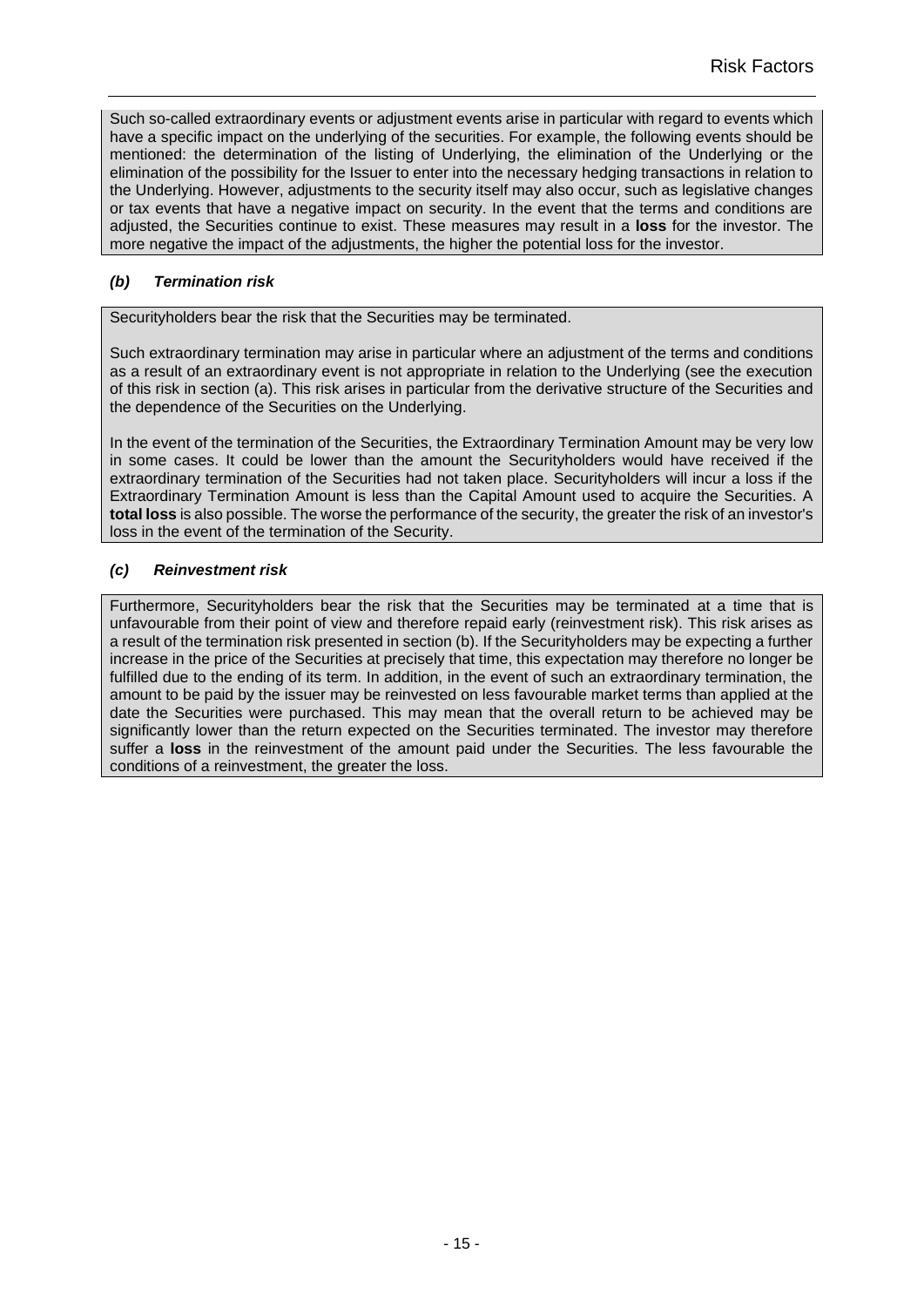# <span id="page-15-0"></span>**3. GENERAL INFORMATION**

### <span id="page-15-1"></span>**3.1. Form and Publication**

This Securities Note has been drawn up in accordance with Article 8 (6) (b) of Regulation (EU) 2017/1129 of the European Parliament and of the Council of 14 June 2017 on the prospectus to be published when securities are offered to the public or admitted to trading on a regulated market, and repealing Directive 2003/71/EC as amended (the "**Prospectus Regulation**"). Together, the Securities Note and the Registration Document constitute a Base Prospectus within the meaning of Article 8 (6) of the Prospectus Regulation. This Securities Note is a separate document according to Article 10 of the Prospectus Regulation, which is only one part of the Base Prospectus. The separate documents (Securities Note and Registration Document) may be obtained as described below.

Final terms and conditions of the offer ("**Final Terms**") will be prepared for the Securities in each case. They contain the information that cannot be determined until the respective date of issue of Securities under this Base Prospectus.

This Securities Note shall be read together with

- the Registration Document of the Issuer,
- any supplements to the Base Prospectus and the aforementioned Registration Document,
- all other documents, the information in which is incorporated by reference into this Securities Note (see "["3.6. Information incorporated by reference"](#page-17-1)); as well as
- the respective Final Terms prepared in connection with the Securities

The Base Prospectus (i.e. the Securities Note and the Registration Document) including any supplements and the respective Final Terms will be available in printed form at Société Générale S.A., Frankfurt am Main branch, Neue Mainzer Straße 46-50, 60311 Frankfurt am Main for free distribution to the public. They will also be available for download on the website (*[www.warrants.com](http://www.warrants.com/)*; the Base Prospectus and the supplements under Legal Documents / Prospectuses and Registration Documents; the Final Terms are accessible by entering the relevant ISIN into the search field of the country-specific website and then under "Documentation").

### <span id="page-15-2"></span>**3.2. Approval and Notification**

Potential Investors should note that

- (a) this Securities Note has been approved by the German Federal Financial Supervisory Authority (*Bundesanstalt für Finanzdienstleistungsaufsicht*) ("**BaFin**"), as competent authority under Regulation (EU) 2017/1129;
- (b) BaFin only approves this Securities Note as meeting the standards of completeness, comprehensibility and consistency imposed by Regulation (EU) 2017/1129;
- (c) such approval should not be considered as an endorsement of the quality of the Securities that are the subject of this Securities Note and not be considered as an endorsement of the Guarantor that is the subject of this Securities Note;
- (d) investors should make their own assessment as to the suitability of investing in the Securities.

The business address of BaFin (*Wertpapieraufsicht*) is: Marie-Curie-Str. 24-28, 60439 Frankfurt am Main, Federal Republic of Germany (telephone no.: +49 (0)228 4108 0).

Except the links in the section ["3.6. Information incorporated by reference"](#page-17-1), the information on websites which are referred to in this Securities Note by means of hyperlinks is not part of the Securities Note and has not been reviewed or approved by BaFin.

The Base Prospectus has been notified to the competent authority in the French Republic, Italian Republic, Kingdom of Belgium, Kingdom of Denmark, Kingdom of Norway, Kingdom of Sweden, Kingdom of Spain, Portuguese Republic, Republic of Finland, and the Netherlands.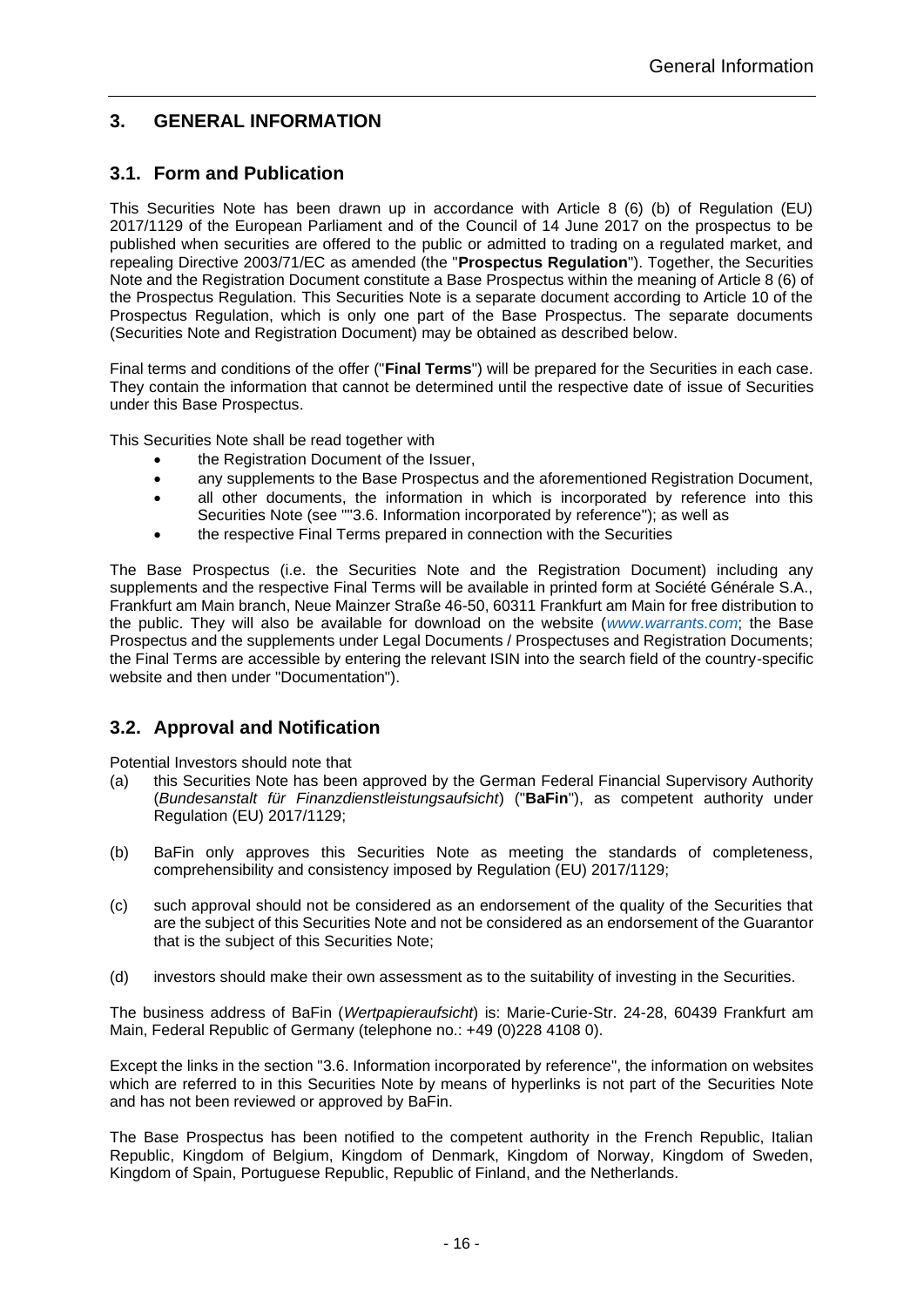**The validity of the Base Prospectus starts with the approval of this Securities Note on 23 June 2022. The Base Prospectus is valid until 23 June 2023**. During this period, the Issuer will publish a supplement to the Base Prospectus (i.e. Registration Document and/or Base Prospectus) without undue delay in accordance with Article 23 (1) of the Prospectus Regulation, if significant new factors arise in relation to the information contained in the Base Prospectus or if material mistakes or material inaccuracies are noted. **The obligation to prepare a supplement in the event of significant new factors, material mistakes or material inaccuracies no longer applies if the Base Prospectus has become invalid.**

### <span id="page-16-0"></span>**3.3. Responsibility Statement**

Société Générale Effekten GmbH as the Issuer (with its registered office in Frankfurt am Main) and Société Générale as the Offeror and Guarantor (with its registered office in Paris, France), assume responsibility for the information contained in the Base Prospectus in accordance with Article 11 (1) sentence 2 of the Prospectus Regulation in conjunction with § 8 of the German Securities Prospectus Act (*Wertpapierprospektgesetz*). They declare that, to the best of their knowledge, the information contained in the Base Prospectus is in accordance with the facts and that the Base Prospectus makes no omission likely to affect its import.

In connection with the issuance, sale and offer of the Securities, no person is authorised to disseminate any information or make any statements that are not contained in the Base Prospectus. The Issuer and the Offeror and Guarantor accept no responsibility of any kind for such information or statements from third parties that are not included in the Base Prospectus. Neither the Base Prospectus nor any other information provided in connection with the Securities should be regarded as a recommendation by the Issuer or the Offeror and Guarantor to purchase the Securities.

The information contained in the Base Prospectus relates to the date of the Securities Note and may be incorrect and/or incomplete as a result of changes that have occurred subsequently. The Issuer will publish significant new factors, material mistakes or material inaccuracies relating to the information contained in this Securities Note in accordance with Article 23 (1) of the Prospectus Regulation. Publication will be made in a supplement to the Base Prospectus (i.e. Registration Document and/or Base Prospectus). The Supplements are available as described in the last paragraph of Section ["3.1.](#page-15-1) [Form and Publication"](#page-15-1).

### <span id="page-16-1"></span>**3.4. Final Terms**

### <span id="page-16-2"></span>**3.4.1. New Securities**

For Securities that are offered publicly and/or admitted to trading on a regulated or other comparable market for the first time under this Base Prospectus ("**New Securities**"), the Final Terms are prepared using the form of the Final Terms (see section ["10.](#page-78-0) Form [of Final Terms"](#page-78-0)). These Final Terms contains the terms and conditions of the issue completed accordingly (see section ["8. Terms and Conditions"](#page-40-0)), omitting those conditions not relevant to these Securities and filling in the placeholders or replacing the conditions with the appropriate content.

In the event of an increase of the issue size of New Securities, the additional Securities or series of Securities, as described in the previous paragraph, will be documented using the form of the Final Terms and the terms and conditions of this Securities Note. The additional Securities will form a single series economically with the Securities already issued (corresponding to the increased issue size), i.e. they have the same ISIN and the same features.

### <span id="page-16-3"></span>**3.4.2. Former Securities**

For Securities that (i) were offered publicly and/or admitted to trading on a regulated or other comparable market for the first time under an earlier base prospectus and (ii) whose characteristics are covered by the present Base Prospectus ("**Former Securities**"), the Final Terms are documented using the form of the Final Terms (see section ["10.](#page-78-0) Form [of Final Terms"](#page-78-0)). These Final Terms contain the product description completed accordingly (see section ["9. Product Description for Former Securities"](#page-74-0)). The terms and conditions of this Securities Note (see section ["8. Terms and Conditions"](#page-40-0)) are not applicable.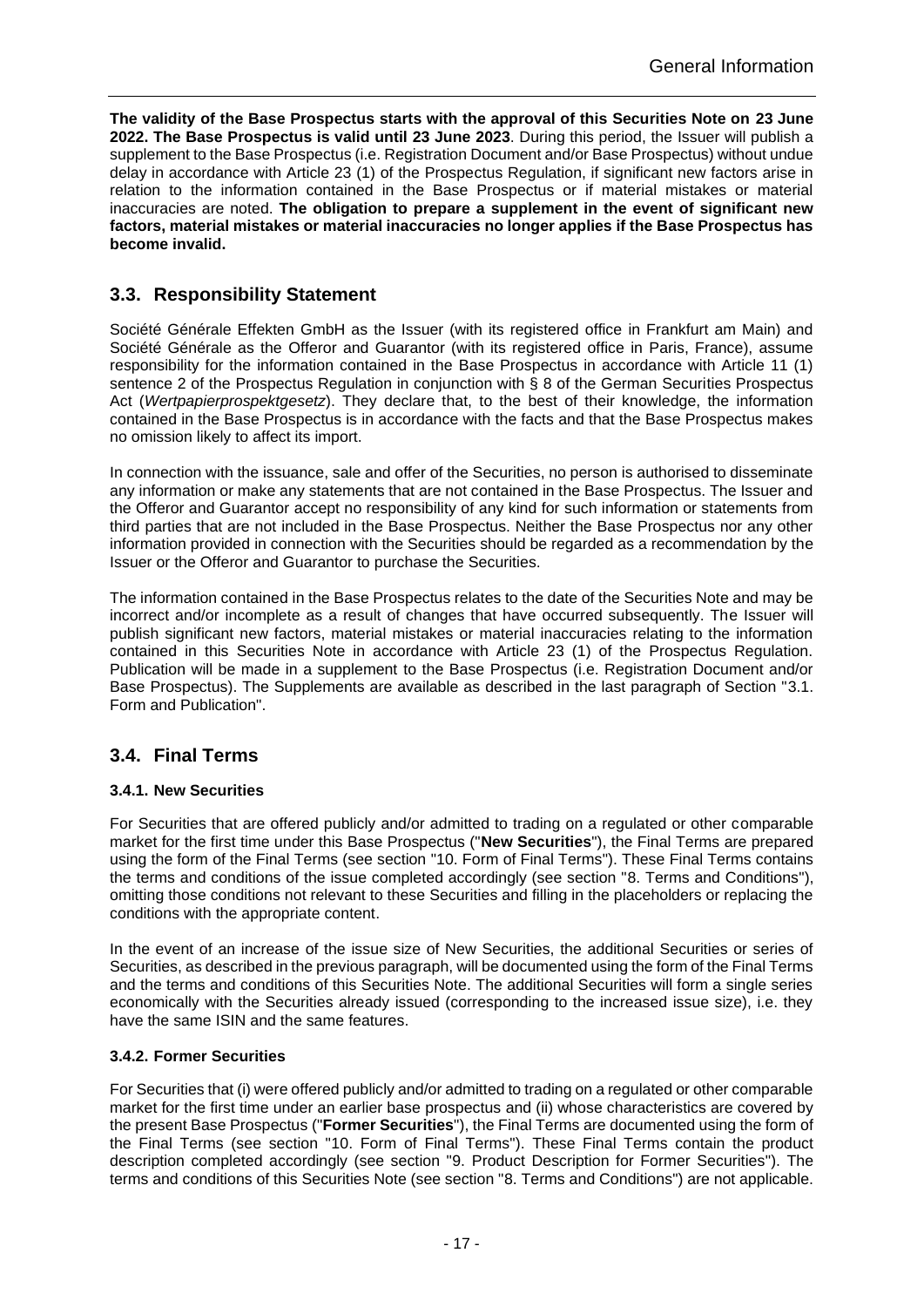In the event of an increase of the issue size of Former Securities, the additional Securities or series of Securities, as described in the previous paragraph, will be documented using the form of the Final Terms and the product description. The additional Securities will form a single series economically with the Securities already issued (corresponding to the increased issue size), i.e. they have the same ISIN and the same features.

# <span id="page-17-0"></span>**3.5. Third-Party Information**

The Issuer confirms that information provided by third parties included in this Securities Note has been reproduced correctly and that – as far as the Issuer is aware and was able to deduce from the information published by that third party – no facts have been omitted that would render the information reproduced incorrect or misleading.

In addition, reference may be made in the respective Final Terms to third-party websites with respect to information relating to the Underlying. As a source of information for the description of the Underlying, these websites may then refer in turn to websites whose contents may be used as a source of information for the description of the Underlying and as information about the development of the price of the Underlying. The Issuer gives no guarantee of the correctness of the contents and completeness of the data presented on these third-party websites. The information on the third-party websites is not part of this Securities Note, unless this information were incorporated by reference in this Securities Note.

## <span id="page-17-1"></span>**3.6. Information incorporated by reference**

The following documents have been published. The information contained therein forms part of this Securities Note in each case and has been incorporated in accordance with Article 19 (1) (a) and (d) of the Prospectus Regulation. The information regarding the risks is incorporated on page 7. The information regarding the description and the financial information are incorporated on page [23.](#page-22-0)

| <b>Document</b>                                                | Page      |
|----------------------------------------------------------------|-----------|
| Risk Factors and Description Société Générale                  |           |
|                                                                |           |
| Registration Document Société Générale                         |           |
|                                                                |           |
| Registration Document dated 29 April 2022 of Société Générale, |           |
| approved by the German Federal Financial Supervisory Authority |           |
| (Bundesanstalt für Finanzdienstleistungsaufsicht) (BaFin)      |           |
| Risk Factors related to Société Générale<br>L.                 |           |
| 1.<br>Risks related to the macroeconomic, geopolitical,        | $3 - 14$  |
| market and regulatory environments                             |           |
| Credit and counterparty risks<br>2.                            | $14 - 16$ |
| 3.<br>Market and structural risks                              | $16 - 18$ |
| 4.<br>Operational risks (including risk of inappropriate       | $18 - 24$ |
| conduct) and model risks                                       |           |
| Liquidity and funding risks<br>5.                              | $24 - 25$ |
| Risks related to insurance activities<br>6.                    | $25 - 26$ |
| IV.<br>Information related to Société Générale                 |           |
| Information about Société Générale<br>1.                       | 29        |
| 2.<br><b>Business Overview and Organisational Structure</b>    | $29 - 30$ |
| 3.<br><b>Statutory Auditors</b>                                | 30        |
| Administrative, Management and Supervisory Bodies of<br>4.     | $30 - 32$ |
| Société Générale                                               |           |
| Basis of Statements regarding the Competitive Position<br>5.   | $32 - 33$ |
| of Société Générale Group                                      |           |
| Legal and Arbitration Proceedings<br>6.                        | 33        |
| Documents Available<br>7 <sub>1</sub>                          | 33        |
| Financial Information on Société Générale<br>8.                | 33        |
| 9.<br>Audit of the Financial Information                       | 33        |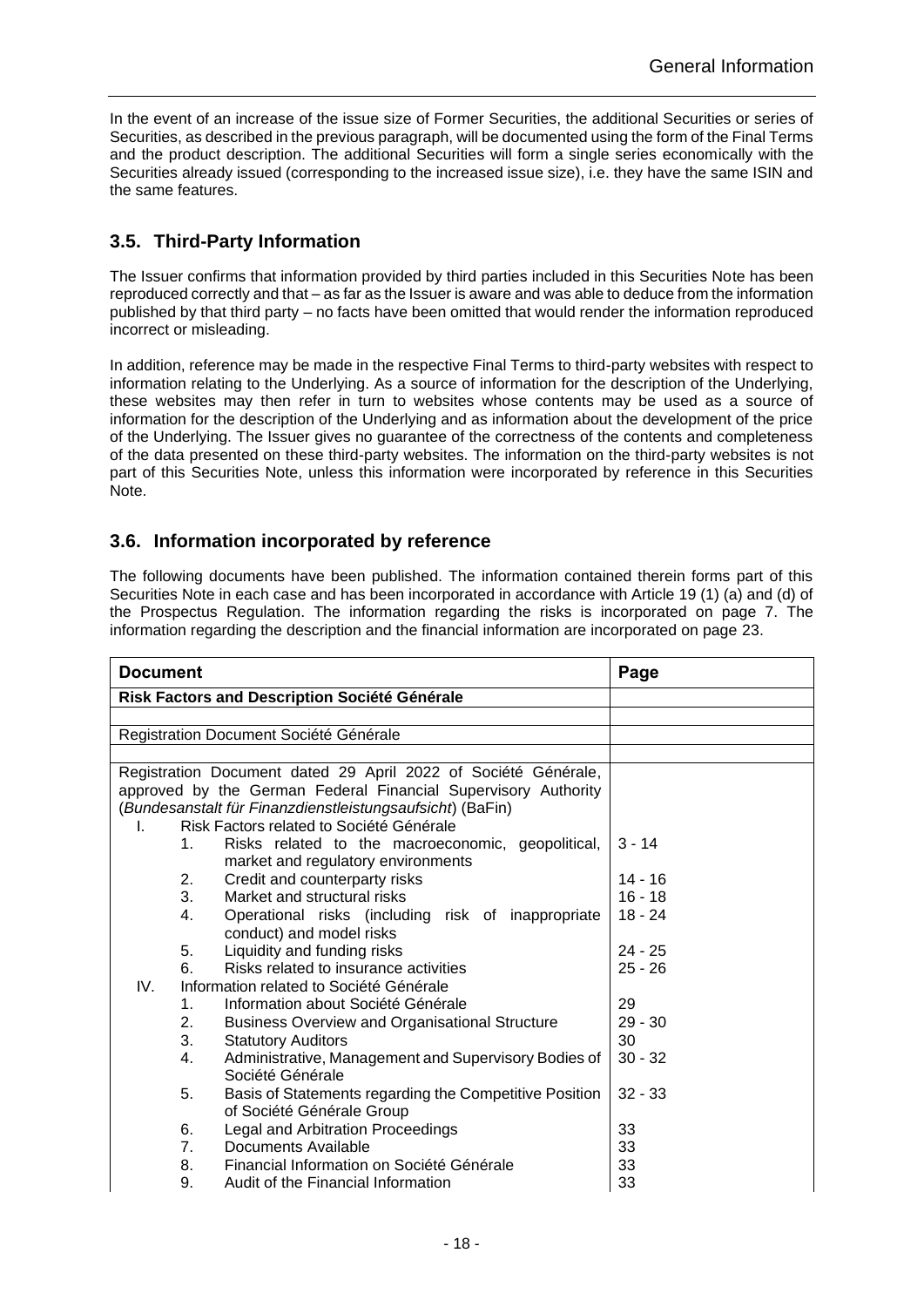| 10.<br>11.<br>12.<br>13.<br>14. | Significant Changes in the financial position of Société<br>Générale Group<br><b>Trend Information</b><br>Material Changes in the Prospects of Société Générale<br>Significant Changes in the Financial Performance of<br>Société Générale Group<br><b>Credit Ratings</b>                                  | 33<br>$34 - 37$<br>37<br>37<br>37                                 |
|---------------------------------|------------------------------------------------------------------------------------------------------------------------------------------------------------------------------------------------------------------------------------------------------------------------------------------------------------|-------------------------------------------------------------------|
|                                 |                                                                                                                                                                                                                                                                                                            |                                                                   |
|                                 | Universal Registration Document Société Générale 2022 - AMF                                                                                                                                                                                                                                                |                                                                   |
| <b>Group Debt Policy</b>        | Universal Registration Document dated 9 March 2022, filled with AMF<br>Simplified Ownership Structure at 31 December 2021<br>New Important Products or Services<br>Note 8 - Information on risks and litigation<br>7.2.3 Breakdown of Capital and Voting Rights Over 3 Years                               | $28 - 29$<br>$47 - 49$<br>$53 - 54$<br>$606 - 608$<br>$621 - 622$ |
|                                 |                                                                                                                                                                                                                                                                                                            |                                                                   |
| <b>Financial Information</b>    |                                                                                                                                                                                                                                                                                                            |                                                                   |
|                                 | Universal Registration Document Société Générale 2021 - AMF                                                                                                                                                                                                                                                |                                                                   |
|                                 |                                                                                                                                                                                                                                                                                                            |                                                                   |
| at 31 December 2020             | Universal Registration Document dated 17 March 2021, filled with AMF<br>Consolidated financial statements of the Société Générale Group as<br><b>Consolidated financial statements</b><br>Notes to the consolidated financial statements                                                                   | 352 - 357<br>$358 - 522$                                          |
|                                 | Statutory auditors' report on the consolidated financial<br>statements                                                                                                                                                                                                                                     | $523 - 528$                                                       |
|                                 | Société Générale management report                                                                                                                                                                                                                                                                         | 529 - 535                                                         |
|                                 | Universal Registration Document Société Générale 2022 - AMF                                                                                                                                                                                                                                                |                                                                   |
|                                 |                                                                                                                                                                                                                                                                                                            |                                                                   |
| at 31 December 2021             | Universal Registration Document dated 9 March 2022, filled with AMF<br>Consolidated financial statements of the Société Générale Group as<br>Consolidated financial statements<br>Notes to the consolidated financial statements<br>Statutory auditors' report on the consolidated financial<br>statements | $350 - 355$<br>$356 - 537$<br>$538 - 543$                         |
|                                 | Société Générale management report                                                                                                                                                                                                                                                                         | 544 - 550                                                         |

The documents above can be inspected under the following links: *[Registration Document Société Générale](https://sg-zertifikate.de/SiteContent/1/1/2/965/25/Registrierungsdokument-gebilligt.pdf) [Universal Registration Document Société Générale 2021 -](https://www.societegenerale.com/sites/default/files/documents/2021-03/2021%20Universal%20Registration%20Document.pdf) AMF [Universal Registration Document Société Générale 2022 -](https://www.societegenerale.com/sites/default/files/documents/2022-03/Universal-Registration-Document-2022.pdf) AMF*

The information not incorporated by reference from the documents above is contained elsewhere in this Securities Note or is not relevant for investors.

# <span id="page-18-0"></span>**3.7. Consent to the use of the Base Prospectus**

The Issuer grants each financial intermediary - if and to the extent this is so expressed in the respective Final Terms - the authorisation to use this Base Prospectus and the Final Terms for the duration of the validity of the Base Prospectus, for the purposes of the subsequent resale or final placement of the Securities by financial intermediaries. The Issuer accepts responsibility for the contents of this Base Prospectus and the Final Terms also with respect to subsequent resale or final placement of the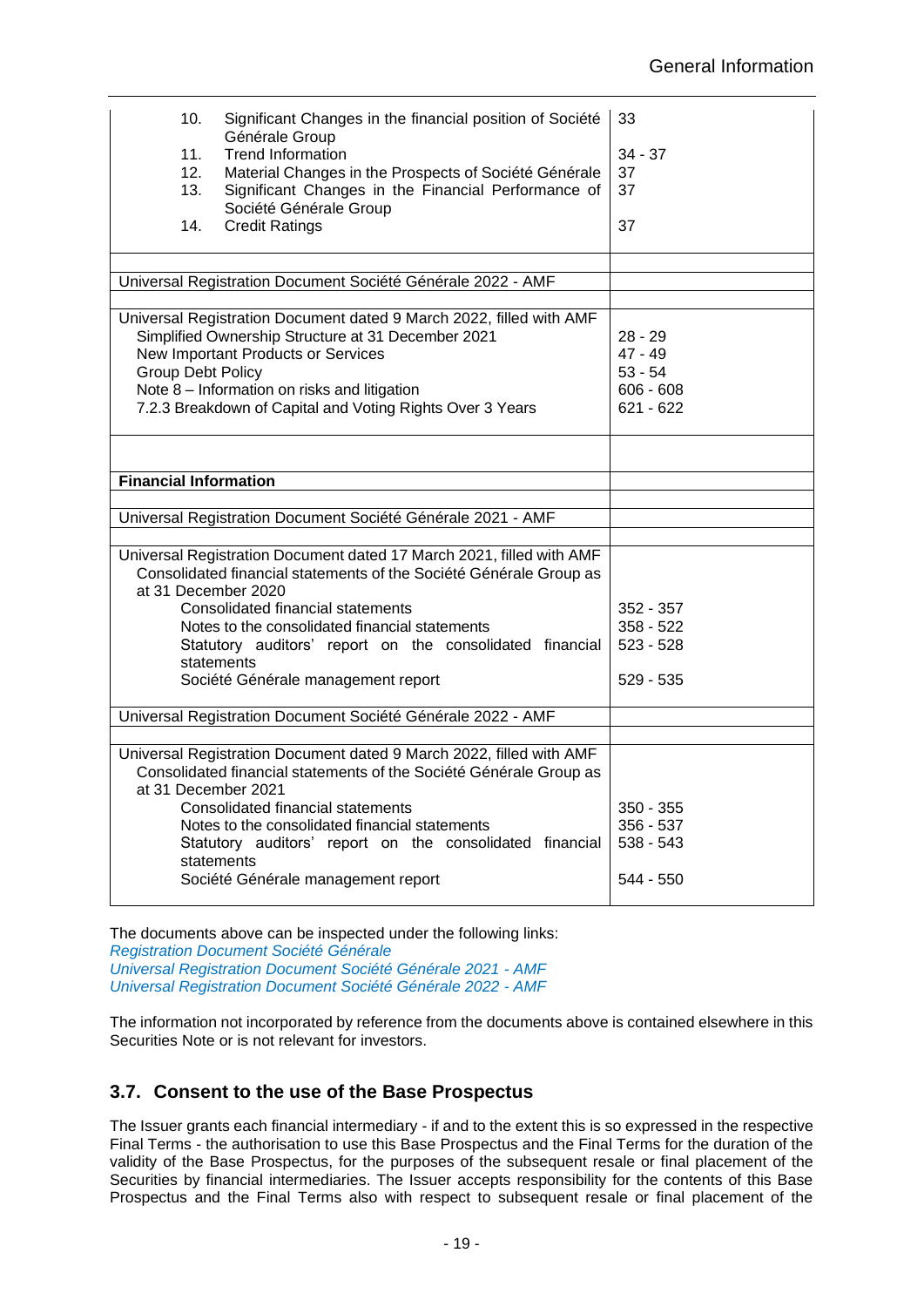Securities by any financial intermediaries which was given consent to use this Base Prospectus and the Final Terms.

Such consent may, as set out in the respective Final Terms, be granted on an individual basis to one or more particular financial intermediaries or on a general basis to any financial intermediary. The offer period within which subsequent resale or final placement of the Securities by financial intermediaries can be made is valid during the period set out in the respective Final Terms and only as long as the Base Prospectus and the Final Terms are valid in accordance with Article 9 of the Prospectus Regulation as implemented in the relevant member state of the European Economic Area (each a "**Member State**") ("**EEA**").

The consent may be granted for subsequent resale or final placements of the Securities by the financial intermediaries only in such Member States to which this Base Prospectus has been notified and as set out in the respective Final Terms. These are currently the following countries:

- French Republic
- Kingdom of Belgium
- Kingdom of Denmark
- Kingdom of Norway
- Kingdom of Sweden
- Kingdom of Spain
- Portuguese Republic
- Republic of Finland
- The Netherlands

Consent is subject to the condition that

- when using the Prospectus, each financial intermediary ensures that it complies with all applicable legal requirements and only offers the Securities subject to the selling restrictions in force; and
- consent to the use of the Prospectus is not withdrawn.

There are no further conditions.

**If the consent is granted on a general basis, any financial intermediary using the Base Prospectus shall state on its website that it uses the Base Prospectus in accordance with this consent and the conditions attached to this consent.**

**If the consent is granted on an individual basis, any information about financial intermediaries that was not available at the date of the Base Prospectus or the delivery of the respective Final Terms will be published on the website** *[www.warrants.com](http://www.warrants.com/)***.**

**In the event of an offer being made by a financial intermediary, the financial intermediary will provide information to investors on the terms and conditions of the offer at the time the offer is made.**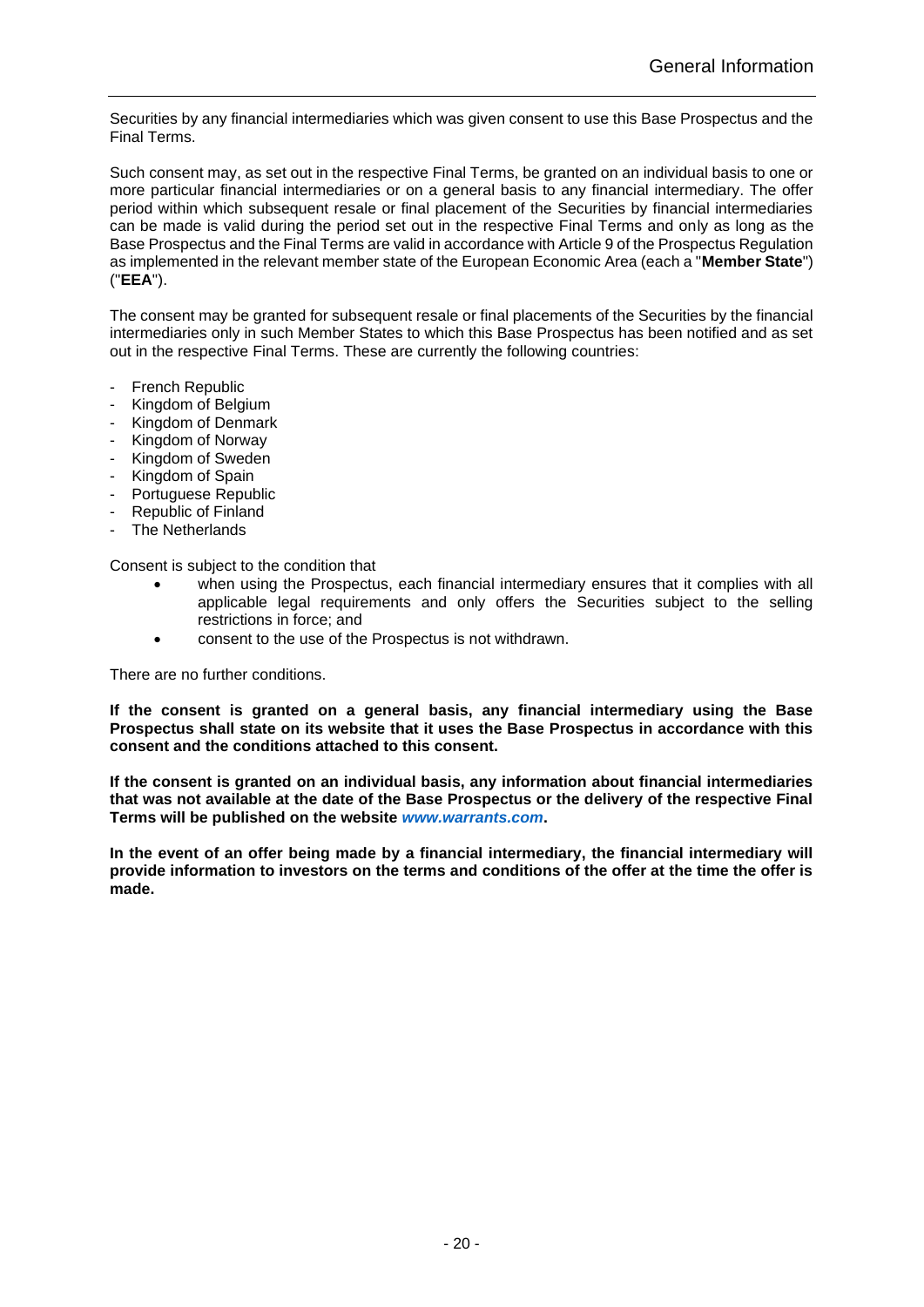# <span id="page-20-0"></span>**4. DESCRIPTION OF THE GUARANTEE**

### <span id="page-20-1"></span>**4.1. Nature and scope of the Guarantee provided for the Securities**

### <span id="page-20-2"></span>**4.1.1. Description of the Guarantee**

The Guarantor irrevocably and unconditionally guarantees to each Securityholder that, if for any reason the Issuer fails to pay any sum or amount payable by it to the Securityholders in respect of a Security (including any premiums or other amounts of whatever nature or additional amounts that become payable under the Securities), as soon as those payments become due under one of the Securities referred to, the Guarantor will pay to the Securityholders on demand the amount payable by the Issuer to the Securityholders as if the payment had been made by the Issuer in accordance with the Terms and Conditions of the Securities.

If the Relevant Resolution Authority (as defined in the Terms and Conditions (Product specific Terms)) exercises its Bail-in Power (as defined in the Terms and Conditions (Product specific Terms)) on senior unsecured liabilities of the Guarantor, which results in the write-down or cancellation of all, or a portion, of the principal amount of those unsecured liabilities or of an outstanding amount payable in respect of, and/or interest on, those unsecured liabilities, and/or the conversion of all, or a portion, of the principal amount of those unsecured liabilities or of an outstanding amount payable in respect of, or interest on, those unsecured liabilities into shares or other securities or other obligations of the Guarantor or of another person, including by means of a variation of the Terms and Conditions for the purpose of the exercise of such Bail-in Power, then the Guarantor's payment or delivery obligations under the present Guarantee shall be equal to the amounts or delivery that would be due if the Guarantor were itself the issuer of the Securities.

This Guarantee constitutes a separate obligation and is independent of the validity and enforceability of the obligations of the Issuer under the Securities. The intent and purpose of this Guarantee is to ensure that the Securityholders, under all circumstances and regardless of any factual and legal circumstances, motivations and considerations on the basis of which the Issuer may fail to effect payment, shall receive principal and interest and all other amounts payable pursuant to the Terms and Conditions of the relevant Securities on the due dates in accordance with the relevant Terms and Conditions.

All payments in respect of the Securities or under the Guarantee shall be made without withholding or deduction for or on account of any present or future taxes, duties, assessments or governmental charges of whatever nature imposed, levied, collected, withheld or assessed by or on behalf of any tax jurisdiction, unless such withholding or deduction is required by law. In the event that any amounts are required to be deducted or withheld for or on behalf of any tax jurisdiction, the Issuer or, as the case may be, the Guarantor shall (except in certain circumstances), to the fullest extent permitted by law, pay such additional amounts as may be necessary, in order that each Securityholder after deduction or withholding of the relevant taxes, duties, assessments or governmental charges, will receive the full amount then due and payable, as more fully described in the Terms and Conditions. In this context, tax jurisdiction refers to all regional administrative bodies or authorities of Germany authorised to collect taxes (in the case of payments by Société Générale Effekten GmbH) and all regional administrative bodies or authorities of France authorised to collect taxes (in the case of payments by Société Générale). No additional amounts shall be paid for any withholding or deduction made pursuant to FATCA or Section 871(m) IRC.

The Guarantor's obligations under this Guarantee shall remain in full force and effect until all amounts due under the Securities have been paid in full. Any amendments to this Guarantee prejudicial to the interests of the Securityholders shall only apply to Securities issued after the date those amendments were made. Furthermore, these obligations of the Guarantor are additional to, and not instead of, the Securities or other guarantees or indemnities existing at the relevant time in favour of a Securityholder. whether from the Guarantor or otherwise. The Guarantor irrevocably waives all notices and demands whatsoever.

The obligations of the Guarantor under this Guarantee constitute direct, unconditional, unsecured and unsubordinated obligations of the Guarantor, ranking as senior preferred obligations in accordance with Article L. 613-30-3 of the French Monetary and Financial Code ("*Code monétaire et financier*"). Such obligations rank *pari passu* without priority among themselves and: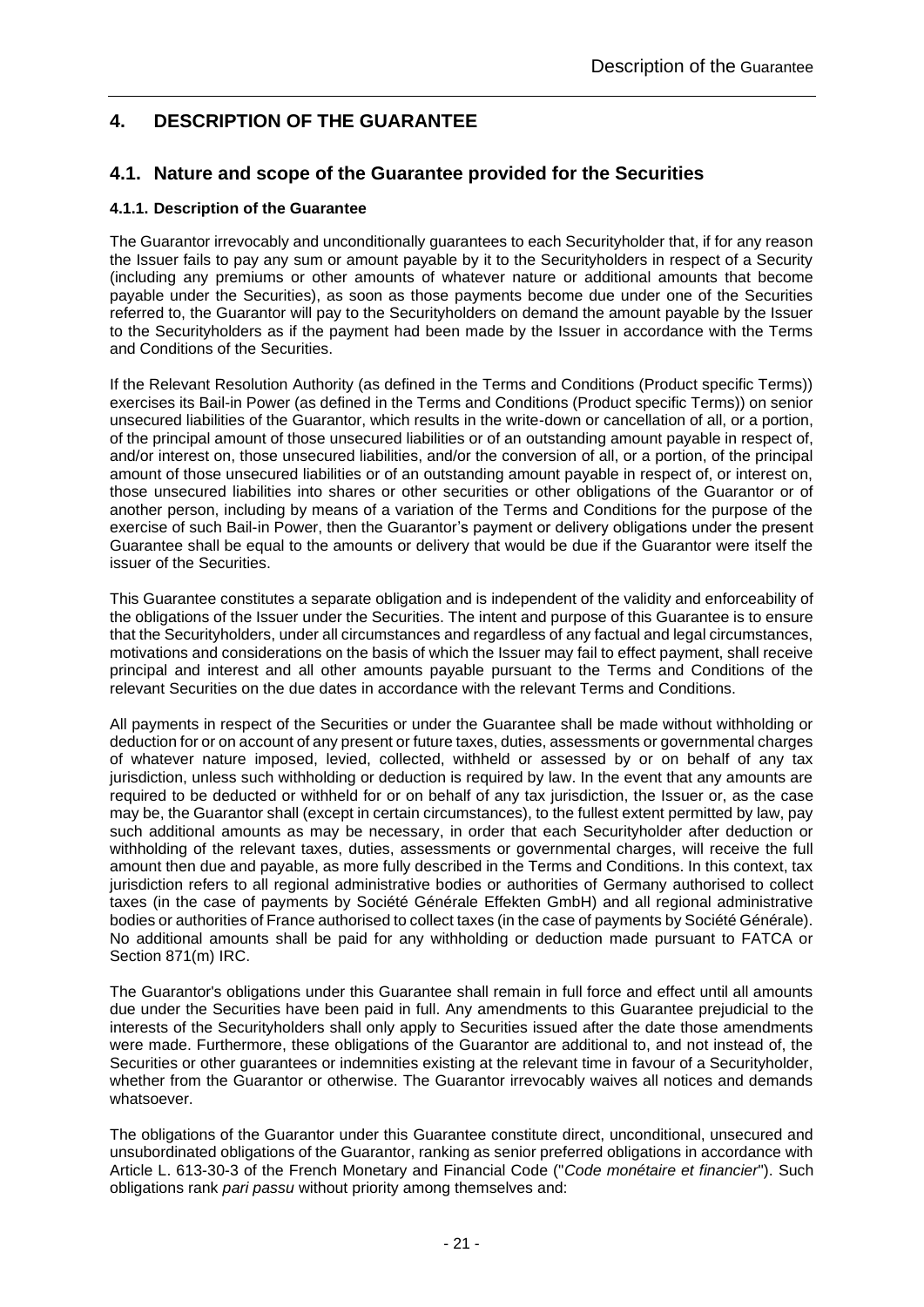- (i) *pari passu* with all other direct, unconditional, unsecured and unsubordinated obligations of the Guarantor outstanding as of the date of the entry into force of law no. 2016-1691 (the "**Law**") on 11 December 2016;
- (ii) *pari passu* with all other present or future direct, unconditional, unsecured and senior preferred obligations (as provided for in Article L. 613-30-3 I 3° of the French Monetary and Financial Code) of the Guarantor issued after the date of the entry into force of the Law on 11 December 2016;
- (iii) junior to all present or future obligations of the Guarantor benefiting from statutorily preferred exceptions; and
- (iv) senior to all present and future senior non-preferred obligations (as provided for in Article L. 613-30-3 I 4° of the French Monetary and Financial Code) of the Guarantor.

The Guarantor may deposit principal or interest not claimed by the Securityholders within twelve months after the Relevant Date with the Local Court (*Amtsgericht*) in Frankfurt am Main, even if such Securityholders are not in default of acceptance of payment. To the extent that such deposit is made, and the right of withdrawal is waived, the claims of the Securityholders against the Issuer shall cease. Relevant Date in this context refers to the date on which the respective payment first becomes due or, if the amounts payable have not been received in full by the calculation agent on or before that due date, the date on which those amounts have been received in full and notice has been given to the Securityholders in this respect in accordance with the Terms and Conditions.

This Guarantee is governed by and shall be construed in accordance with German law.

Place of performance shall be Frankfurt am Main, Federal Republic of Germany.

The Guarantor hereby appoints Société Générale, Frankfurt Branch as its authorised agent for receipt of service (authorised recipient) in Germany with respect to all proceedings and undertakes to appoint another person as its authorised recipient for this purpose in the event that Société Générale, Frankfurt Branch no longer acts as the authorised recipient.

To the extent permitted by law, the Regional Court (*Landgericht*) in Frankfurt am Main shall have exclusive jurisdiction over all actions or other legal proceedings arising as a result of, or in connection with, this Guarantee.

23 June 2022 Société Générale

### <span id="page-21-0"></span>**4.1.2. Relationship between Guarantee and trust agreement**

In principle, the Guarantee and the trust agreement are only applied side by side.

Pursuant to the trust agreement dated 28 February 2006 entered into between Société Générale Effekten GmbH and the Guarantor (the "**Trust Agreement**") the Société Générale Effekten GmbH commits, inter alia, to (i) issue and to redeem Securities on a fiduciary (*treuhänderisch*) basis in the Issuers own name (*im eigenen Namen*) but for the account (*für Rechnung*) of Société Générale (ii) collect any proceeds resulting from the issuance of the Securities (*Emissionserlöse*) and to deliver such proceeds to the Guarantor and (iii) use the funds made available by Société Générale pursuant to the Trust Agreement for payments owed in Issuers own name but for the account of the Guarantor (whereby the funds correspond to the amounts of the payments made by Issuer pursuant to the Securities at maturity, and enable them to meet its payment obligations in a timely manner). The ability of Issuer to meet its payment obligations under the Securities in full depends on Issuer receiving in full the amounts which the Guarantor is obliged to pay to it under the Trust Agreement. Any payment obligations of the Issuer under the Securities are limited to the funds received from the Guarantor under the Trust Agreement if the respective Securities are issued under the trust structure. To the extent the funds to be received from the Guarantor under the Trust Agreement prove ultimately insufficient to satisfy the claims of all Securityholders in full, then the claims of the Securityholders will be extinguished proportionately in the amount of the Issuer's shortfall arising therefrom and no Securityholder has any further claims against the Issuer (subject, however, to the right to exercise any termination or early redemption rights). This applies irrespective of whether the Issuer would be able to make such payments out of other funds available to it (limited recourse). The rights of the Securityholders under the Guarantee on first demand are not affected by the Limited Recourse and the obligations of the Guarantor under the Guarantee are not restricted; each Securityholders, continues to be entitled to take legal or other action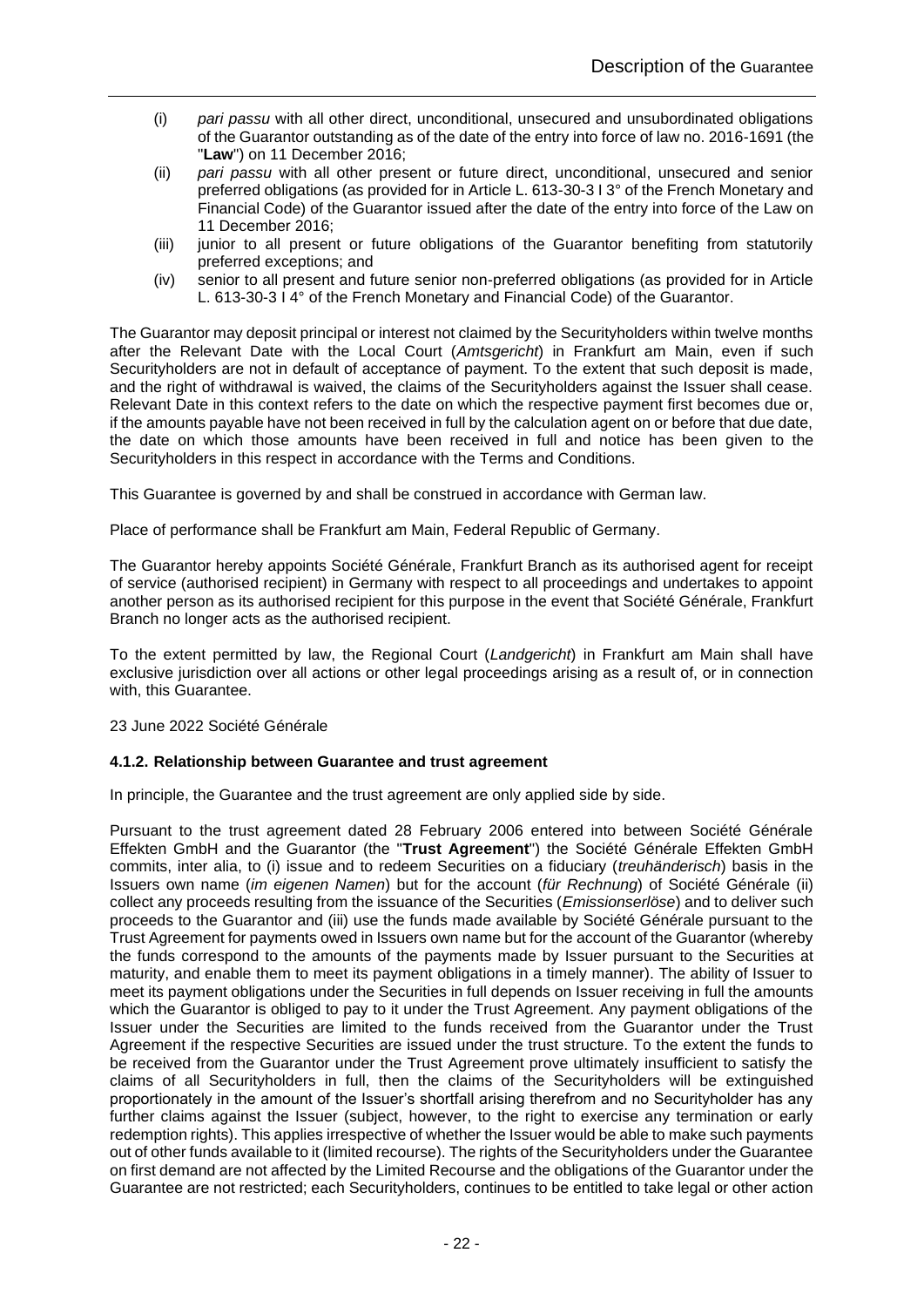against the Guarantor to claim and enforce obligations owed under the Guarantee, in particular with regard to Defaulted Payments.

### <span id="page-22-0"></span>**4.2. Information about the Guarantor**

The description and the financial information of the Guarantor for the purpose of this Securities Note were incorporated by reference and form part of this Securities Note (see section["3.6. Information](#page-17-1)  [incorporated by reference"](#page-17-1)).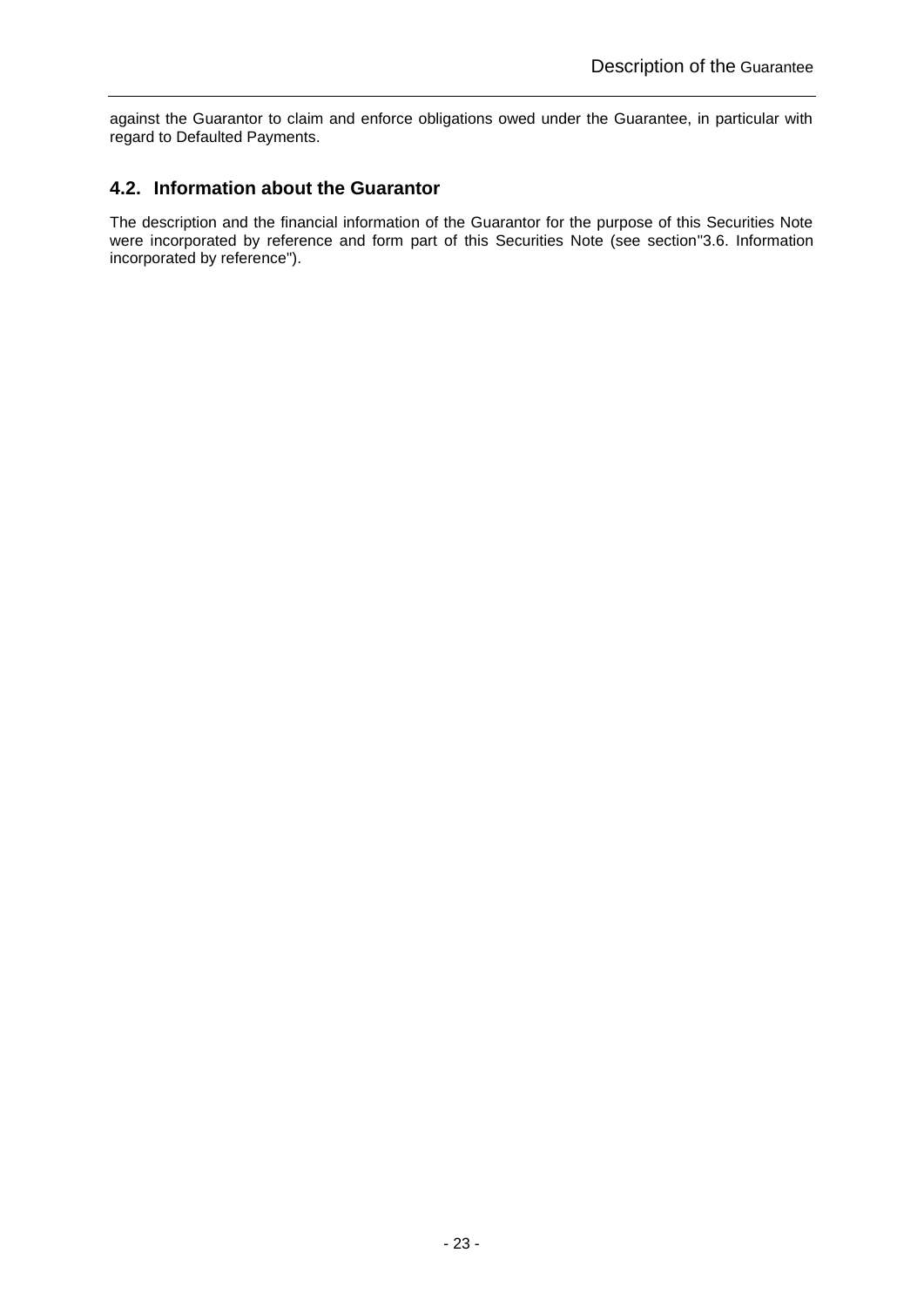# <span id="page-23-0"></span>**5. GENERAL INFORMATION ON THE SECURITIES**

### <span id="page-23-1"></span>**5.1. Information about the Securities**

### <span id="page-23-2"></span>**5.1.1. General**

### <span id="page-23-3"></span>*(a) Type and class of the Securities*

The Securities are bearer bonds in accordance with German law within the meaning of § 793 of the German Civil Code (*Bürgerliches Gesetzbuch*, "**BGB**")).

The Securities and the rights and duties of the investors and of the Issuer shall be based on the laws of the Federal Republic of Germany. The constituting of the Securities may be governed by the laws of the jurisdiction of the clearing system as set out in the respective Final Terms.

The Securities may be structured in different variants. An explanation of the functionality of the different variants can be found in section "6. Description of the Securities" of this Securities Note. This section describes in particular how the value of the Securities is affected by the value of the Underlying.

The features of the Securities and further information on the individual issues can only be determined shortly prior to publication of the Final Terms. They will be specified and published in the Final Terms.

This includes the following information, for example:

- International Securities Identification Number (ISIN), other securities identification numbers and/or exchange codes;
- issue date (payment date);
- issue size;
- maturity date:
- denomination;
- interest rate:
- issue currency; and
- the Underlying

A Form of the Final Terms can be found in section ["10.](#page-78-0) Form [of Final Terms"](#page-78-0) of this Securities Note.

### <span id="page-23-4"></span>*(b) Form of the Securities / Transferability*

The Securities will be either issued in dematerialised form or represented by a global bearer security (the "**Global Security**") without interest coupons. If so provided in the Final Terms, the Securities will be initially represented by a temporary global bearer security (the "**Temporary Global Security**"). This will then be exchanged from the exchange date specified for a permanent global bearer security (the "**Permanent Global Security**") following the presentation of certificates of non-U.S. ownership. The Temporary Global Security and the Permanent Global Security are referred to in the following as the "**Global Security**".

The Securities in dematerialized form will be cleared through either

- Central de Valores Mobiliários managed by Interbolsa Sociedade Gestora de Sistemas de Liquidação e de Sistemas Centralizados de Valores Mobiliários, S.A., Avenida da Boavista, 3433 4100-138 Porto – Portugal;
- Euroclear Finland Oy, PL 1110, Urho Kekkosen katu 5C, 00101 Helsinki, Finland;
- Euroclear France S.A., 66 rue de la Victoire, 75009 Paris, French Republic;
- Euroclear Sweden AB, P.O. Box 191, Klarabergsviadukten 63, 101 23 Stockholm, Kingdom of Sweden;
- Nederlands Centraal Instituut voor Giraal Effectenverkeer B.V., Herengracht 459-469, 1017 BS Amsterdam, the Netherlands (Euroclear Nederland);
- Norwegian Central Securities Depositary VPS ASA, P.O. Box 4, 0051, Oslo, Norway;
- Sociedad de Gestión de los Sistemas de Registro, Compensación y Liquidación de Valores, S.A., Unipersonal "IBERCLEAR"; or
- VP SECURITIES A/S, Weidekampsgade 14, P.O. Box 4040, 2300 Copenhagen S, Denmark; (each a "**Clearing System**").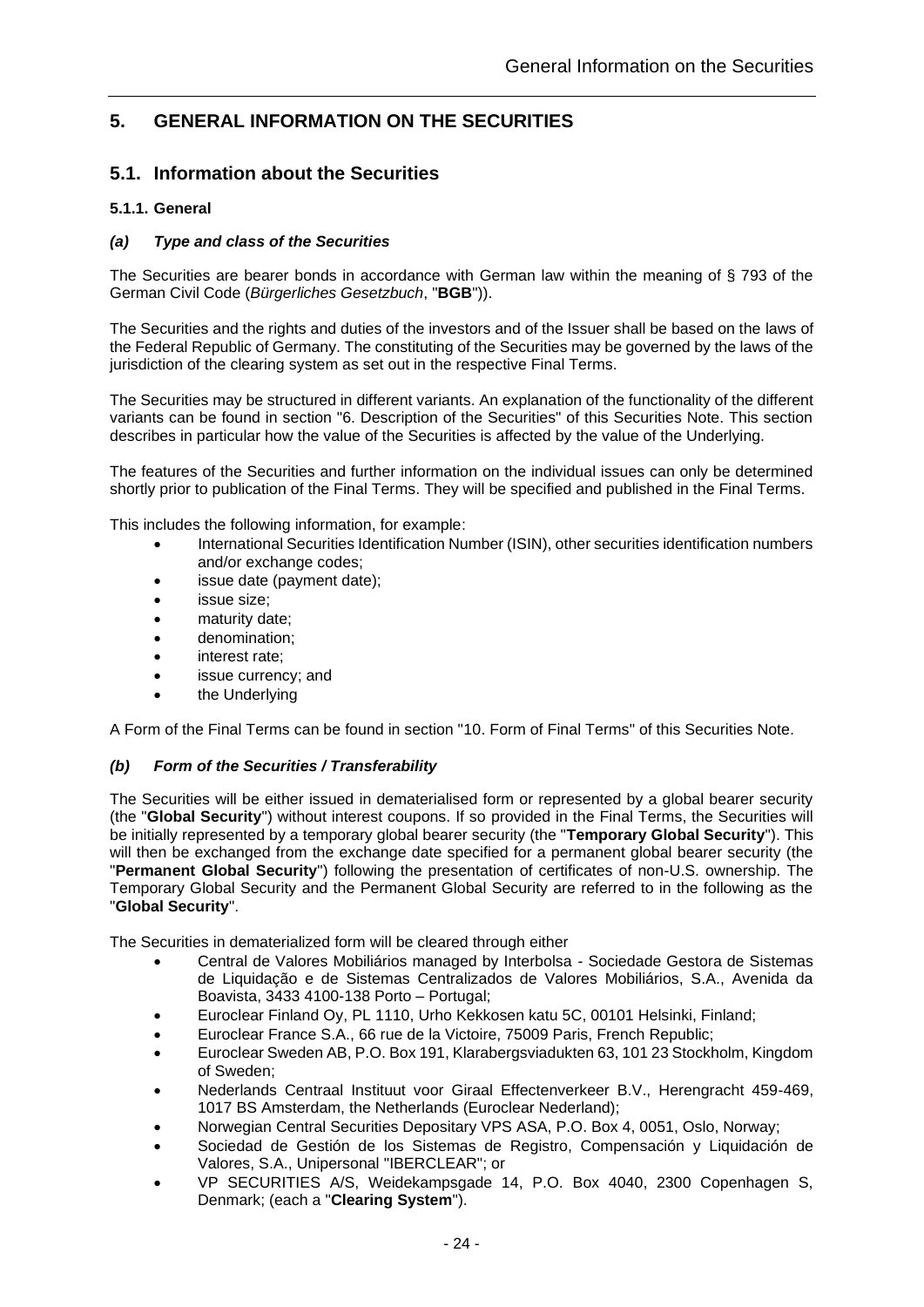The Global Security will be deposited with either

- C.I.K. NV/SA, Avenue de Schiphol 6, 1140 Brussels, Kingdom of Belgium (Euroclear Belgium);
- Central de Valores Mobiliários managed by Interbolsa Sociedade Gestora de Sistemas de Liquidação e de Sistemas Centralizados de Valores Mobiliários, S.A., Avenida da Boavista, 3433 4100-138 Porto – Portugal;
- Clearstream Banking AG, Mergenthalerallee 61, 65760 Eschborn, Federal Republic of Germany;
- Clearstream Banking S.A., 42 Avenue JF Kennedy, 1855 Luxembourg, Grand Duchy of Luxembourg, together with Euroclear Bank SA/NV, 1 Boulevard du Roi Albert II, 1210 Brussels, Kingdom of Belgium; or
- Nederlands Centraal Instituut voor Giraal Effectenverkeer B.V., Herengracht 459-469, 1017 BS Amsterdam, the Netherlands (Euroclear Nederland) (each a "**Clearing System**").

The Clearing System is specified in the Final Terms.

The Securities are freely transferable as co-ownership rights in accordance with the applicable provisions of the Clearing System.

Definitive securities for the Securities will not be issued.

In the case of Securities in dematerialized form the Final Terms will provide the name and the address of the entity in charge for keeping the records.

### <span id="page-24-0"></span>*(c) Status of the Securities*

The Securities constitute direct, unconditional, unsecured and unsubordinated obligations of the Issuer. The Securities rank *pari passu* with all present and future unsecured and unsubordinated liabilities of the Issuer, including deposit liabilities. This does not apply to liabilities,

- (i) which have preferred or subordinated status due to contractual terms between the Issuer and the respective third-party creditor. A subordinated status may be agreed in particular in the context of so-called subordinated bonds of the Issuer, subordinated loans or profitsharing rights, to which a lower rank is assigned in insolvency proceedings on the basis of a contractual agreement; and
- (ii) which have preferred or subordinated status due to the provisions of law. The Issuer has no influence on these legal requirements.

#### <span id="page-24-1"></span>*(d) Guarantee*

The payment and, where relevant, delivery obligations of the Issuer under the Terms and Conditions are guaranteed by an unconditional and irrevocable Guarantee of Société Générale, Paris, France.

#### <span id="page-24-2"></span>*(e) Limited Recourse*

The Issuer has entered into a Trust Agreement relating to the Securities with the Guarantor. The Trust Agreement between Société Générale and the Issuer, inter alia, regulates the use of the funds made available by Société Générale for payment obligations arising from the securities. If the funds made available by Société Générale to the Issuer under the Trust Agreement are insufficient to fully satisfy the payment entitlements of the Securityholders, the holders of the securities shall have a direct right to payment of all outstanding amounts against Société Générale in accordance with the provisions of the guarantee on first demand (limited recourse). The rights of the Securityholders under the Guarantee are not affected by the limited recourse, however, and the obligations of the Guarantor under the Guarantee are not limited; accordingly, all Securityholders shall continue to have the right to initiate judicial or other proceedings against the Guarantor or assert other claims against the Guarantor in order to enforce obligations due under the Guarantee, including in particular with respect to defaulted payments.

### <span id="page-24-3"></span>*(f) Exercise of the Bail-in Power of the Relevant Resolution Authority on obligations of Société Générale*

If the Relevant Resolution Authority (as defined below) exercises its Bail-in Power (as defined below) on obligations within the meaning of Article L 613-30-3 l 3 of the French Monetary and Financial Code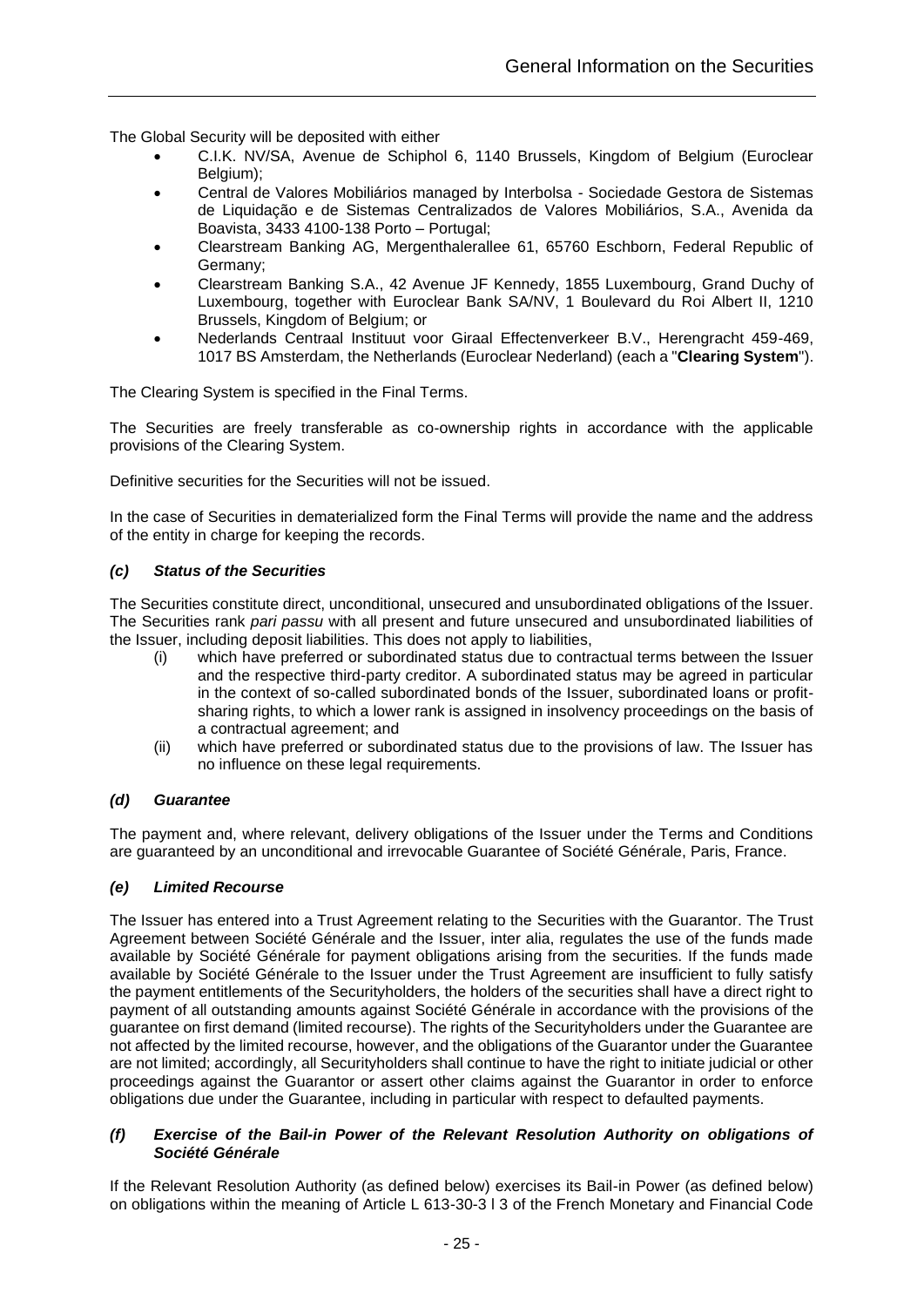(*Code monétaire et financier*) of the Guarantor ranking junior to the liabilities of the Guarantor which benefit from statutorily preferred exceptions in accordance with Article L 613-30-3 I 1°and 2°of the French Monetary and Financial Code and which do not constitute obligations within the meaning of L 613-30-3 I 4 of the French Monetary and Financial Code, and this exercise of the Bail-in Power results in the write-down or cancellation of all, or a portion, of the principal amount of those liabilities or of an outstanding amount payable in respect of, and/or interest on, those liabilities, and/or the conversion of all, or a portion, of the principal amount of those liabilities or of an outstanding amount payable in respect of, or interest on, those liabilities into shares or other securities or other liabilities of the Guarantor or of another person, including by means of a variation of the Terms and Conditions for the purpose of the exercise of such Bail-in Power, then

- the liabilities of the Issuer to the Securityholders under the Securities shall be limited and written down to the amounts of principal or interest that the Securityholders would have received, and/or the value of the shares or other securities or liabilities of the Guarantor or of another person that would have been delivered to the Securityholders if the Securities had been directly issued by the Guarantor itself and accordingly all of the liabilities under the Securities had been affected directly by the exercise of the Bail-in Power, and
- the Issuer shall be entitled, instead of payment by the Issuer, to require the Securityholders to demand payment of all, or a portion, of the amounts due under the Securities after the write-down and/or delivery of shares or other securities or other liabilities of the Guarantor or of another person following any conversion referred to under section (i) above, directly by the Guarantor under the Guarantee for the liabilities of the Issuer.

If and to the extent that the Issuer requires the Securityholders to demand payment and/or delivery directly by the Guarantor under the Guarantee for the liabilities of the Issuer, the liabilities of the Issuer under the Securities shall be deemed to have been extinguished. "**Bail-in Power**" means the legal power of cancellation, write-down or conversion existing from time to time in accordance with the laws, regulations, rules or provisions relating to the resolution of banks, banking groups, credit institutions and/or other investment firms domiciled in France that apply to the Guarantor (or its legal successors) in France, including, but not limited to, such laws, regulations, rules or provisions that have been implemented, approved or resolved in connection with a Directive of the European Union or a Regulation of the European Parliament and of the Council for the purpose of creating a framework for the recovery and resolution of credit institutions and investment firms and/or in connection with a French resolution system under the French Monetary and Financial Code, or other applicable laws or regulations as amended, or other laws and regulations under which liabilities of a bank, banking group, credit institution or investment firm or of one of their respective subsidiaries may be written down, cancelled and/or converted into shares or other securities or liabilities of the debtor or of another person.

The "**Relevant Resolution Authority**" is an authority entitled to exercise the Bail-in Power.

Following exercise of the Bail-in Power by the Relevant Resolution Authority, a repayment of the principal amount of the Securities or the payment of interest on the Securities (to the extent of the portion of the Securities affected by the exercise of the Bail-in Power) shall not become due and payable, unless such repayment or payment would also have been permitted to be made by the Guarantor under the laws and regulations applying at the time to payments on senior unsecured liabilities if the Guarantor itself had been the issuer of the Securities, and the Terms and Conditions of the Securities shall be deemed to be amended accordingly.

The write-down or amendment with respect to the Securities described above shall not constitute grounds for termination and the Terms and Conditions of the Securities shall continue to apply in relation to the remaining principal amount or outstanding amount payable in respect of the Securities, subject to any amendment of the amount of interest payable in order to reflect the write-down of the principal amount and other changes to the Terms and Conditions which the Relevant Resolution Authority may resolve in compliance with the applicable laws and regulations relating to the resolution of banks, banking groups, credit institutions and/or other investment firms domiciled in France.

### <span id="page-25-0"></span>*(g) Payments and deliveries under the Securities*

Payments of amounts and/or Underlying to be delivered to the Securityholders shall be made on the relevant due date or interest payment dates via the Clearing System specified in the Final Terms.

All taxes or charges that may be incurred in connection with the payment of the redemption amount, interest payments and/or Underlying to be delivered shall be borne by the Securityholders. By making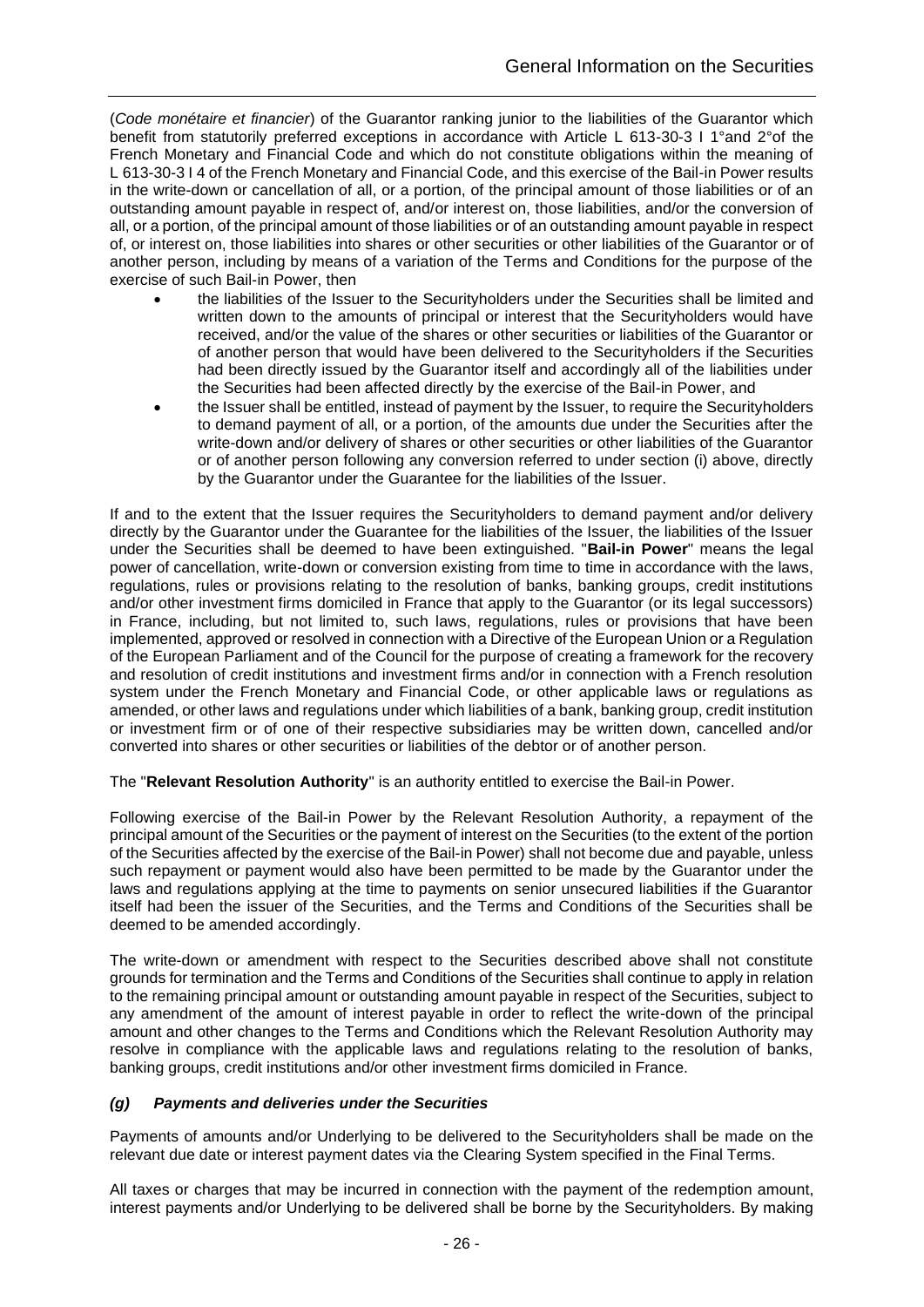the payment to the Clearing System, the Issuer shall be released from its obligation under the Terms and Conditions.

### <span id="page-26-0"></span>*(h) Calculation Agent*

All calculations under the Securities shall be made by the calculation agent in accordance with the Terms and Conditions.

### <span id="page-26-1"></span>*(i) Paying Agent*

All payments under the Securities shall be made by the paying agent in accordance with the Terms and Conditions.

### <span id="page-26-2"></span>*(j) Information about the Benchmarks Regulation with respect to the authorization of the Administrator*

Amounts payable under these securities may be calculated with reference to one or more reference values (also referred to respectively as "**Benchmarks**") within the meaning of Regulation (EU) 2016/1011 of the European Parliament and of the Council of 8 June 2016 (the "**Benchmarks Regulation**"). The Final Terms will specify whether the Benchmark is provided by an Administrator which is included in the register of Administrators and Benchmarks ("**Benchmarks Register**") established and maintained by the European Securities and Markets Authority ("**ESMA**") in accordance with Article 36 of the Benchmarks Regulation. If the Administrator ("**Benchmark Administrator**") is included in the Benchmarks Register, the name of the Benchmark Administrator will also be listed in the Final Terms. In addition, the Final Terms will indicate whether further Benchmarks are provided by a Benchmark Administrator included in the Benchmarks Register. If this is the case, the name of the respective Benchmark Administrator will also be listed in the Final Terms.

### <span id="page-26-3"></span>**5.1.2. Term and Termination**

The term of the Securities is limited. It ends on the Maturity Date. This date is specified in the relevant Final Terms at the time of issue of the Securities.

The Issuer may terminate the Securities extraordinarily in accordance with the Terms and Conditions (e.g. on the occurrence of certain extraordinary events).

### <span id="page-26-4"></span>**5.1.3. Description of the rights arising from the Securities**

A description of the rights of the Securityholders under the Securities can be found in section ["6.](#page-32-0) [Description of the Securities"](#page-32-0).

In the event of so-called Adjustment Events or Extraordinary Events, however, the Issuer is entitled to adjust the Terms and Conditions and thus the rights of the Securityholders arising from the Securities. The adjustment shall be made in such a way as to maintain, as far as possible, the economic situation of the Securityholders under the Securities. The events are specified in the respective Terms and Conditions.

### <span id="page-26-5"></span>**5.2. Interests of natural and legal persons involved in the issue/offer of the Securities**

### <span id="page-26-6"></span>**5.2.1. Further Transactions**

The Issuer and companies affiliated to it are active on a daily basis in the international and German securities, foreign exchange, credit derivatives and commodity markets. They may therefore enter into transactions directly or indirectly related to the Securities for their own account or for the account of clients. In addition, the Issuer and companies affiliated to it may conclude transactions relating to the respective Underlying. When concluding these transactions, the Issuer and companies affiliated to it may act as if the Securities had not been issued.

In addition, the Issuer and companies affiliated to it may conclude transactions relating to the respective Underlying. Such transactions may have a negative impact on the performance of the Underlying. For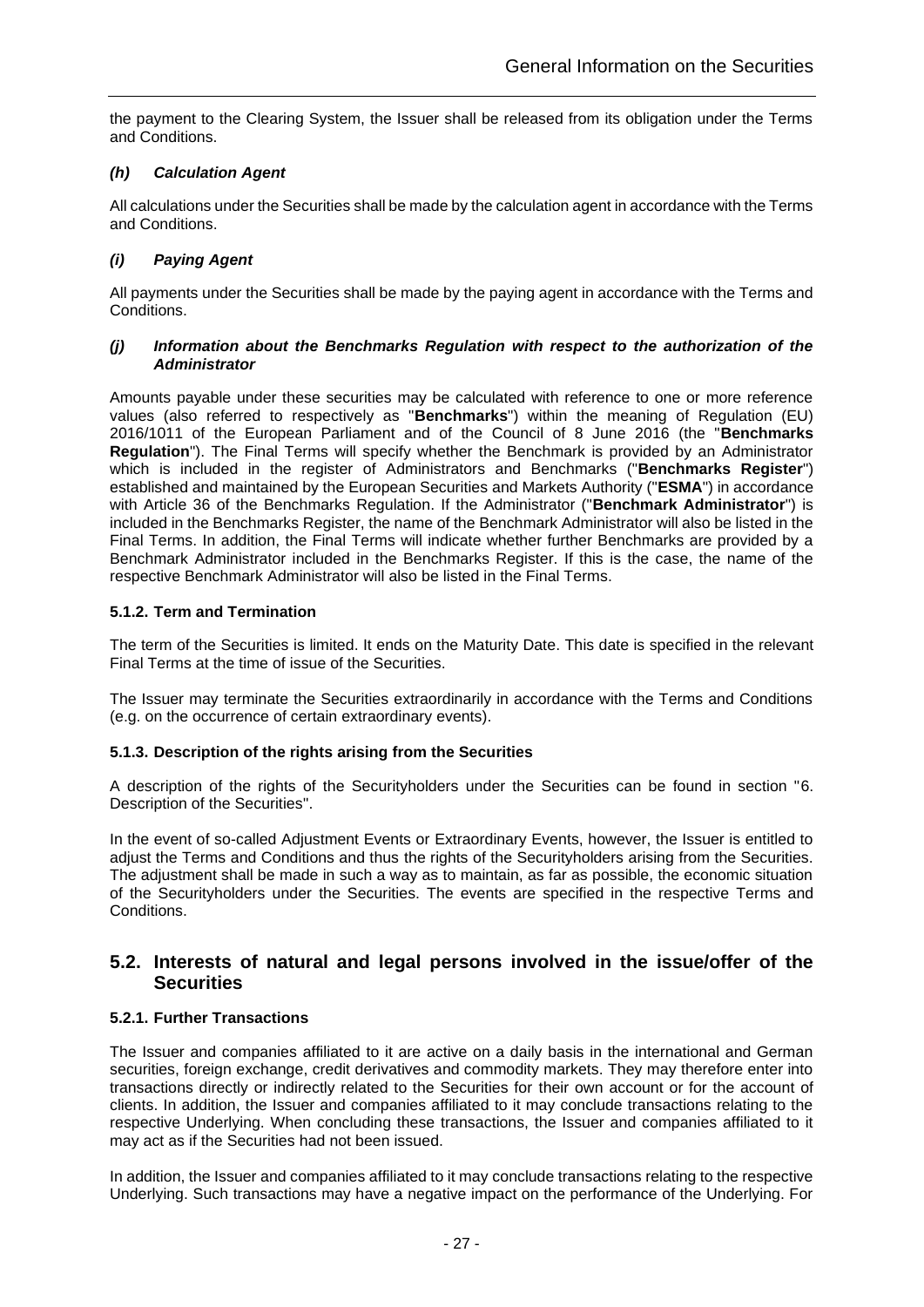the purpose of these transactions, the Issuer and companies affiliated to it may pursue economic interests which conflict with the interests of the investors.

They also include transactions entered into by the Issuer and companies affiliated to it in order to hedge their obligations arising from the Securities. The value of the Securities may also be affected by the unwinding of some or all of these hedging transactions.

The Issuer and companies affiliated to it may buy and sell Securities for their own account or for the account of third parties and may issue additional Securities.

### <span id="page-27-0"></span>**5.2.2. Business Relationships**

The Issuer and its affiliated companies may have a business relationship with the issuer of the Underlying. Examples of a business relationship of this kind include:

- the granting of a loan;
- custodian activities;
- activities in connection with managing risks; or
- advisory and trading activities.

This may adversely affect the value of the Securities.

The following applies in relation to the Securities: The Issuer and companies affiliated to it may take actions which they consider appropriate to safeguard their own interests arising from this business relationship. In so doing, the Issuer and companies affiliated to it are not obliged to have regard to the impact on the Securities or on the Securityholders.

The Issuer and companies affiliated to it may enter into or participate in transactions which influence the value of the Underlying. Such business relationships with the issuer of the Underlying may adversely affect the value of the Securities. This may result in a conflict of interest on the part of the Issuer.

### <span id="page-27-1"></span>**5.2.3. Information relating to the Underlying**

The Issuer and its affiliated companies may possess or obtain material, non-public information about the Underlying. The Issuer and its affiliated companies are under no obligation to disclose information of this nature to the Securityholders. Interested investors are therefore dependent on publicly available information for the purpose of analysing the respective Underlying.

### <span id="page-27-2"></span>**5.2.4. Pricing**

Société Générale or a company affiliated to it may act as Market Maker for the Securities.

The Market Maker is responsible for quoting prices for the Securities. The prices are then not formed directly by supply and demand. This distinguishes pricing for the Securities from trading on an exchange where prices are based on supply and demand. However, the Securities may be admitted to trading on trading venues on which the prices are based on supply and demand and on the quotes made by the Market Maker.

Société Générale or its affiliated companies may also act as Market Maker for the Underlying.

Market Making may have a significant effect on the price of the Underlying and therefore also on the value of the Securities. The prices quoted by the Market Maker will not always be the same as the prices that would have developed from liquid trading on an exchange. Prices quoted by the Market Maker in the secondary market are determined on the basis of the fair value of the Securities. The fair value of the Securities depends on the value of the Underlying, among other factors.

The Market Maker sets the spread between the bid and offer prices. The bid price is the price at which the Market Maker buys the Securities. The offer price is the price at which the Market Maker sells the Securities. The spread depends both on supply and demand for the Securities and also on particular income considerations. Certain costs are deducted when pricing the Securities over their term. The costs are not always distributed equally over the term, however. Costs may be deducted from the fair value of the Securities in their entirety at an early date specified by the Market Maker. The prices quoted by the Market Maker may therefore differ significantly from the fair value or expected economic value of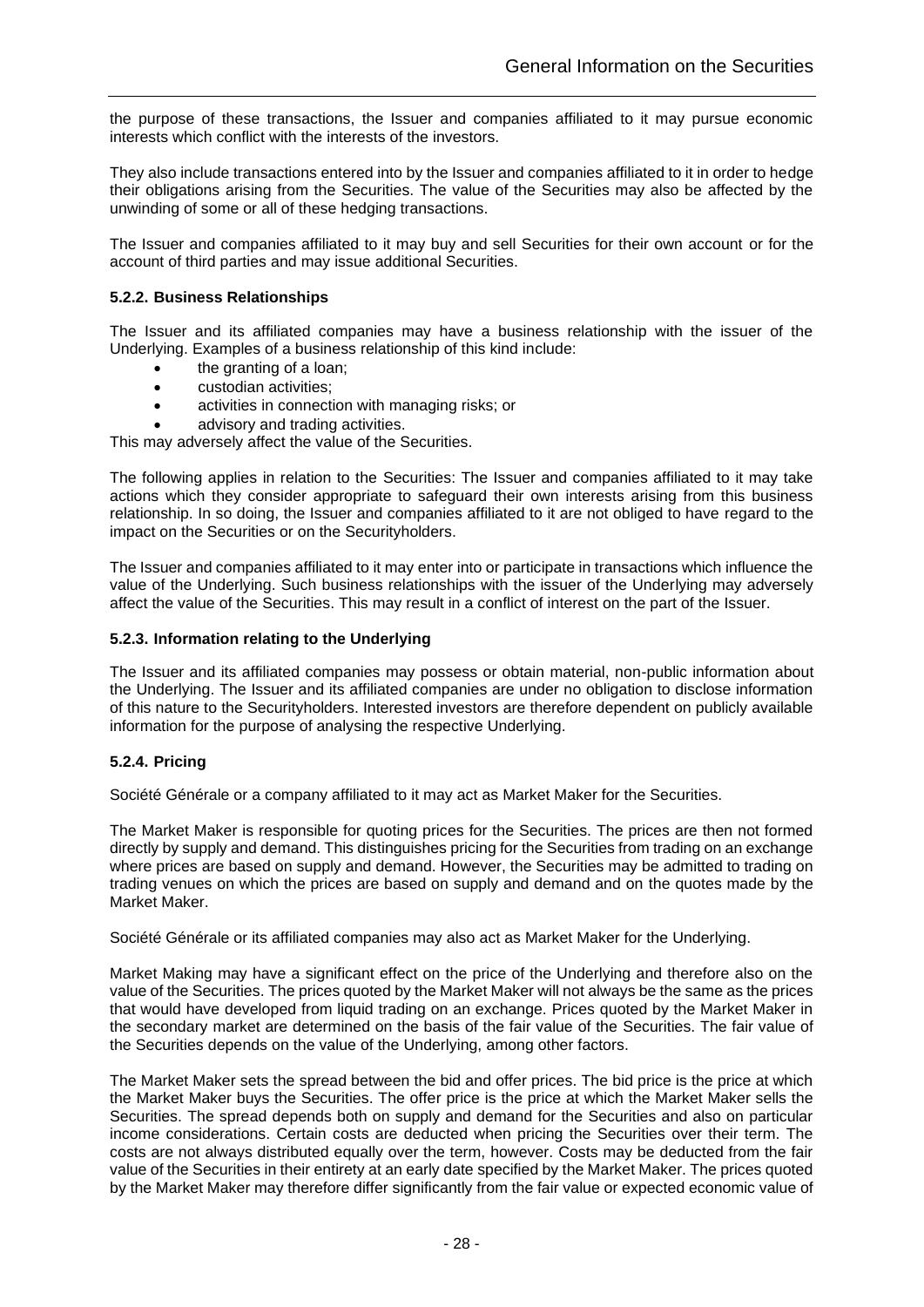the Securities. Furthermore, the Market Maker may at any time modify the method it uses to determine the prices quoted. For example, it may increase or reduce the spread between the bid and offer prices.

Its function as Market Maker both for the Securities and possibly also for the Underlying does not constitute an obligation on the part of the Issuer towards the Securityholders. In both cases, the Issuer or its affiliated companies may therefore cease to act as Market Maker at any time.

### <span id="page-28-0"></span>**5.3. Reasons for the offer of the Securities and use of proceeds**

The Securities are being offered and the proceeds will be used solely for the purpose of generating profits in the context of the Issuer's general business activities. To the extent quantifiable, the estimated total costs of the respective issue/offer of the Securities and the estimated net proceeds will be published in the relevant Final Terms.

The Redemption Amounts will be calculated on the basis of a price of the Underlying defined in the Terms and Conditions, but the Issuer has no obligation to the investors to invest the proceeds from the issue of the Securities in the Underlying. Securityholders have no ownership rights in the Underlyings or their constituents. The Issuer is free to determine how the proceeds from the issue of the Securities are used.

### <span id="page-28-1"></span>**5.4. Disclosure of resolutions relating to the Securities**

Each issue of the Securities forms part of the normal business activities of the Issuer in accordance with its Articles of Association and does not require the passing of any internal resolutions.

### <span id="page-28-2"></span>**5.5. Factors affecting the tax treatment of any income from the Securities**

**The tax legislation of the Member State of the investor and the founding State of the issuer may have an impact on the income from the securities.**

The Issuer accepts no responsibility for the deduction or payment of taxes at source. **Interested investors are urgently recommended to consult their tax advisers about taxation in particular cases.**

### <span id="page-28-3"></span>**5.6. Information about the Underlying**

The rate, level or price of the respective Underlying of the Securities is the primary factor affecting the value of the Securities.

During the term of the Securities, Securityholders participate in principle in both positive and negative movements in the price of the respective Underlying.

In particular, the level of the Redemption Amount of the Securities depends on the rate, level or price of the Underlying on the relevant Valuation Date.

### <span id="page-28-4"></span>**5.6.1. General description of the Underlying**

The Securities described in the Base Prospectus may be linked to the performance of shares or indices.

The Securities are linked for this purpose to a single Underlying, as specified in the Final Terms, for example a single share or a single index.

The Underlying is published in the relevant Final Terms. Sources of further information, including whether or not that information is available free of charge, can also be found in the relevant Final Terms.

The Issuer does not intend to provide any further information about the Underlying or Underlyings after the issue of the Securities.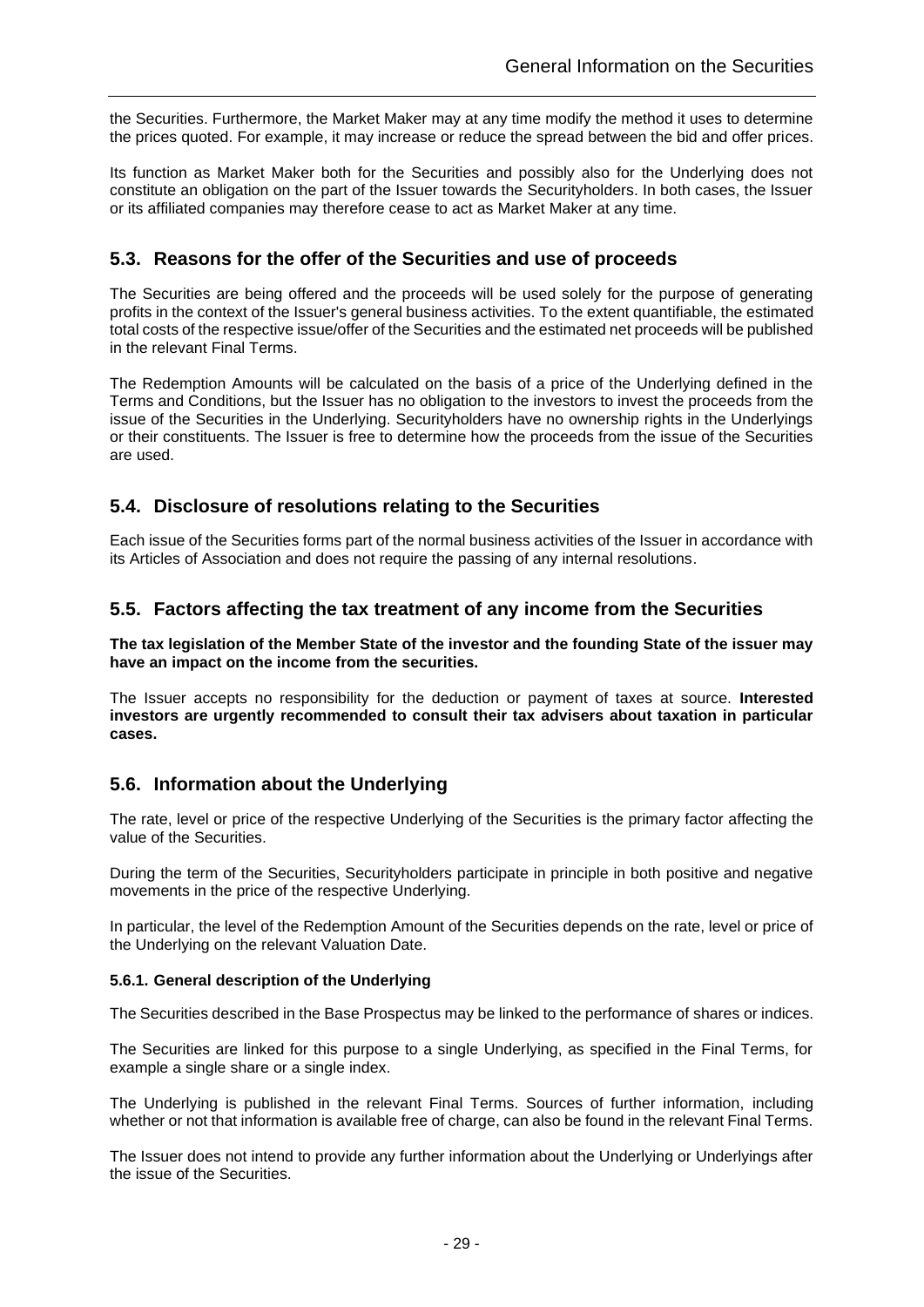### <span id="page-29-0"></span>**5.6.2. Disruption Events relating to the Underlying**

Suspensions or restrictions of trading or other disruptions relating to the Underlying (as described in detail in the Final Terms in relation to the respective Underlying; respectively a "**Disruption Event**") may affect the price of the Underlying. A Disruption Event may also affect the calculation of the level of the Redemption Amount as a result. A Disruption Event occurs, for example, if the price of the Underlying cannot be determined on a Valuation Date. The consequence of such a Disruption Event may be that a substitute price is calculated for the relevant Underlying, for example. The specific provisions applicable to an Underlying to correct the effects of a Disruption Event are specified in the Terms and Conditions.

### <span id="page-29-1"></span>**5.6.3. Adjustments to the Terms and Conditions due to events affecting the Underlying**

Certain events may have a material impact on the determination of the price of the Underlying specified in the Terms and Conditions.

The following represent examples of adjustment events:

- capital increases for capital contributions;
- the final discontinuation of the exchange listing of the Underlying;
- the discontinuation of the calculation or publication of an index; or
- other events which make it impossible to determine the Reference Price. They also include e.g. events which mean that the Underlying is no longer determined and published on a regular basis (respectively an "**Adjustment Event**").

If an Adjustment Event occurs, the adjustment rules provided for in the Terms and Conditions are applied. The definitions of Adjustment Events are specified in the Terms and Conditions.

### <span id="page-29-2"></span>**5.7. Conditions for the offer of Securities**

### <span id="page-29-3"></span>**5.7.1. Offer of Securities**

The Securities issued by the Issuer will be underwritten by Société Générale (legal entity identifier (LEI): O2RNE8IBXP4R0TD8PU41), telephone: +33 (0)1 42 14 20 00, domiciled in Paris, France) (the "**Offeror**") subject to a general underwriting agreement dated 15 January 2015. The Offeror will offer the Securities to potential investors.

The applicable Final Terms will state whether or not the Securities will be publicly offered. The details of the offer and sale, in particular the relevant payment date, start of the offering, the offer jurisdiction(s), the relevant offer/issue size as well as the relevant initial issue price with regard to each issue hereunder will be set out in the relevant Final Terms.

In the case of an offer of Securities during a subscription period which will be specified in the Final Terms any details of the offer (e.g. issue size) that will be determined at the end of the subscription period shall be published by the Issuer without delay at the end of the subscription period on the website as set out in the Final Terms. The Issuer may further provide for an offer and sale after the subscription period at a price which is subject to change. In this case the issue price will be determined continuously.

### <span id="page-29-4"></span>**5.7.2. Potential Investors, Categories of Investor**

The Securities may be offered to retail investors, institutional investors and/or other qualified investors, subject to the restrictions presented in section ["7. Selling Restrictions"](#page-37-0) of this Securities Note.

The offer jurisdiction(s) for a public offer of the Securities will be stated in the respective Final Terms.

### <span id="page-29-5"></span>**5.7.3. Issue Price of the Securities, Pricing**

### <span id="page-29-6"></span>*(a) Disclosure of the price at which the Securities are offered (Initial Issue Price)*

The initial issue price per Security is normally stated in the Final Terms. The selling price or, in the case of continuous public offers, the continuous offer prices of the Securities are subsequently determined on an ongoing basis.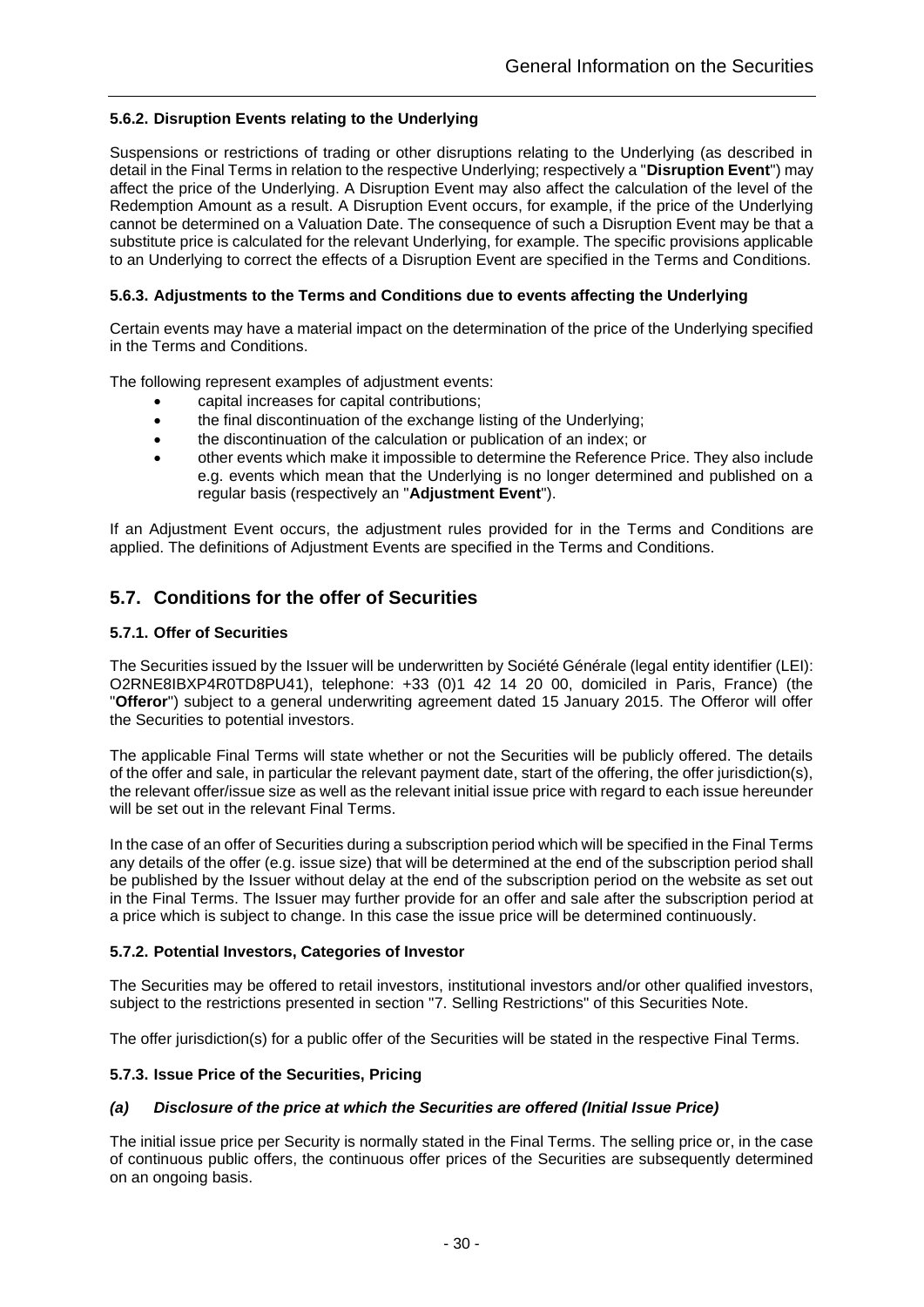The initial offer price and, in the case of continuous public offers, the continuous offer prices of the Securities are based on the internal pricing models of Société Générale. In addition to a front-end fee and placement commission, the initial offer price may also include an expected margin that is not apparent to investors. This margin will be collected by Société Générale. In principle, this margin may include costs that Société Générale has incurred or is yet to incur, in particular costs for structuring the Securities, hedging risk, and selling the Securities. The Final Terms state the amount of the Issuer's costs included in the initial issue price for the Securities, where known to the Issuer.

Contractual partners of the persons or entities purchasing the Securities issued by the Issuer may receive benefits for selling those Securities. Such contractual partners may also receive any front-end fee charged. In addition, the contractual partners of the purchaser may receive benefits in the form of payments in kind for selling the Securities.

### <span id="page-30-0"></span>*(b) Other costs and taxes that may be charged to the subscriber or purchaser*

The Issuer and/or Offeror will not charge purchasers any costs other than the above issue, subscription and/or selling prices. Information on other costs and taxes that may be charged or levied by online banks, investors' own banks or the given trading venue must be obtained from those sources.

### <span id="page-30-1"></span>**5.7.4. Delivery of the Securities**

The Securities will be delivered by depositing them in the Clearing System on the Payment Date specified in the respective Final Terms. Upon purchase after the Payment Date, the Securities will be delivered in accordance with applicable local market practice.

<span id="page-30-2"></span>Definitive certificates for the Securities will not be issued.

### **5.8. Admission of the Securities to trading and trading rules**

Application may be made to have the Securities admitted to trading on a regulated market or a multilateral trading facility ("**MTF**") in the European Economic Area ("**EEA Trading Venue**").

However, the Securities may be offered without being admitted to trading on an EEA Trading Venue.

### <span id="page-30-3"></span>**5.8.1. Admission of the Securities to trading**

The Final Terms will disclose any application or intention to apply for the Securities to be admitted to trading on an EEA Trading Venue. The Final Terms will also state the first date on which the Securities are or are expected to be admitted to trading, if known.

In addition, the Final Terms will disclose all EEA Trading Venues on which Securities of the same category are already admitted to trading.

The Final Terms will state any application or intention to apply for the Securities to be admitted to trading on another EEA Trading Venue, even as a potential secondary listing. In this case, the Final Terms will also name the respective trading venue and, if known, the date on which the Securities were or are expected to be included in trading on such market or trading system.

The Securities may be admitted to trading on the following EEA Trading Venues:

- Barcelona Stock Exchange
- Euronext Access Paris
- Euronext Amsterdam N.V.
- Euronext Brussels N.V./S.A.
- Euronext Paris S.A.
- Frankfurt Stock Exchange Open Market (*Freiverkehr*)
- Madrid Stock Exchange
- Nordic MTF
- Spectrum MTF
- Stuttgart Stock Exchange (*Baden-Württembergischen Wertpapierbörse*) Regulated Unofficial Market (*Freiverkehr*)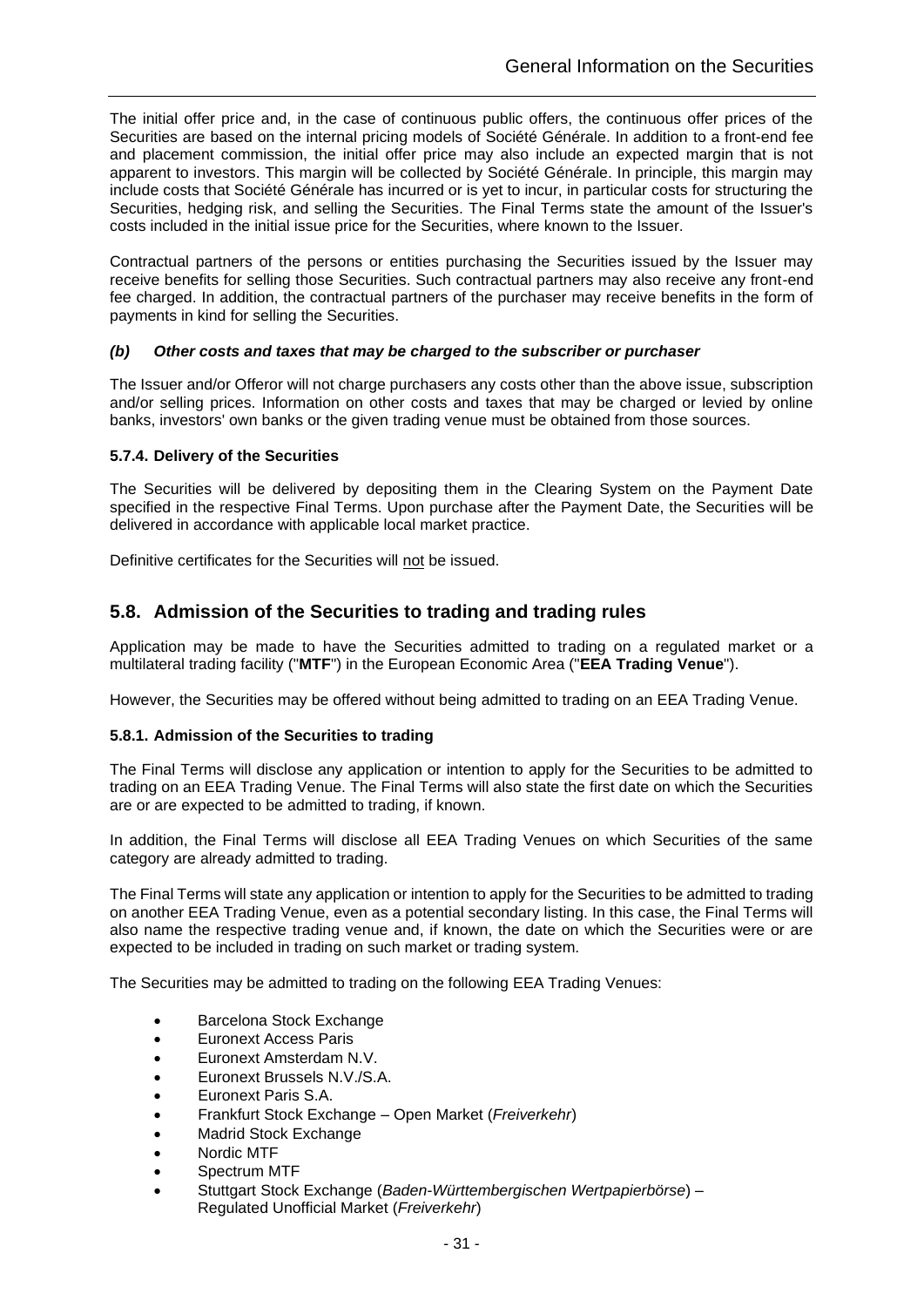**Even if the Offeror files the application for admission to trading, there is no guarantee that it will be granted. Nor is there a guarantee of active trading in the Securities. The Issuer is under no obligation to ensure that the Securities remain admitted to trading over their term.**

### <span id="page-31-0"></span>**5.8.2. Name and address of intermediaries in secondary trading**

If the Issuer or a third party engaged by it can act as market maker for the Securities, that market maker will quote bid (buy) and ask (sell) prices under normal market conditions during the normal trading hours of the Securities in accordance with the rules and regulations of the given trading venue(s) for the purposes of securing liquidity for the respective Security. If the Issuer appoints intermediaries in secondary trading on a regulated market, the name and address of the respective institutions acting as intermediaries in secondary trading pursuant to a binding commitment will be published in the Final Terms, giving a description of the primary provisions of their commitment.

### <span id="page-31-1"></span>**5.9. Post-Issuance Information**

The Issuer does not intend to provide post-issuance information in relation to the Securities, unless the Terms and Conditions expressly provide for notices to be published in specific cases. This applies, for example, if adjustments are made. In such cases, the information will be published on the website(s) specified in the Final Terms or any respective successor website.

## <span id="page-31-2"></span>**5.10.Credit Ratings of the Securities**

The Securities described in the Base Prospectus are not rated.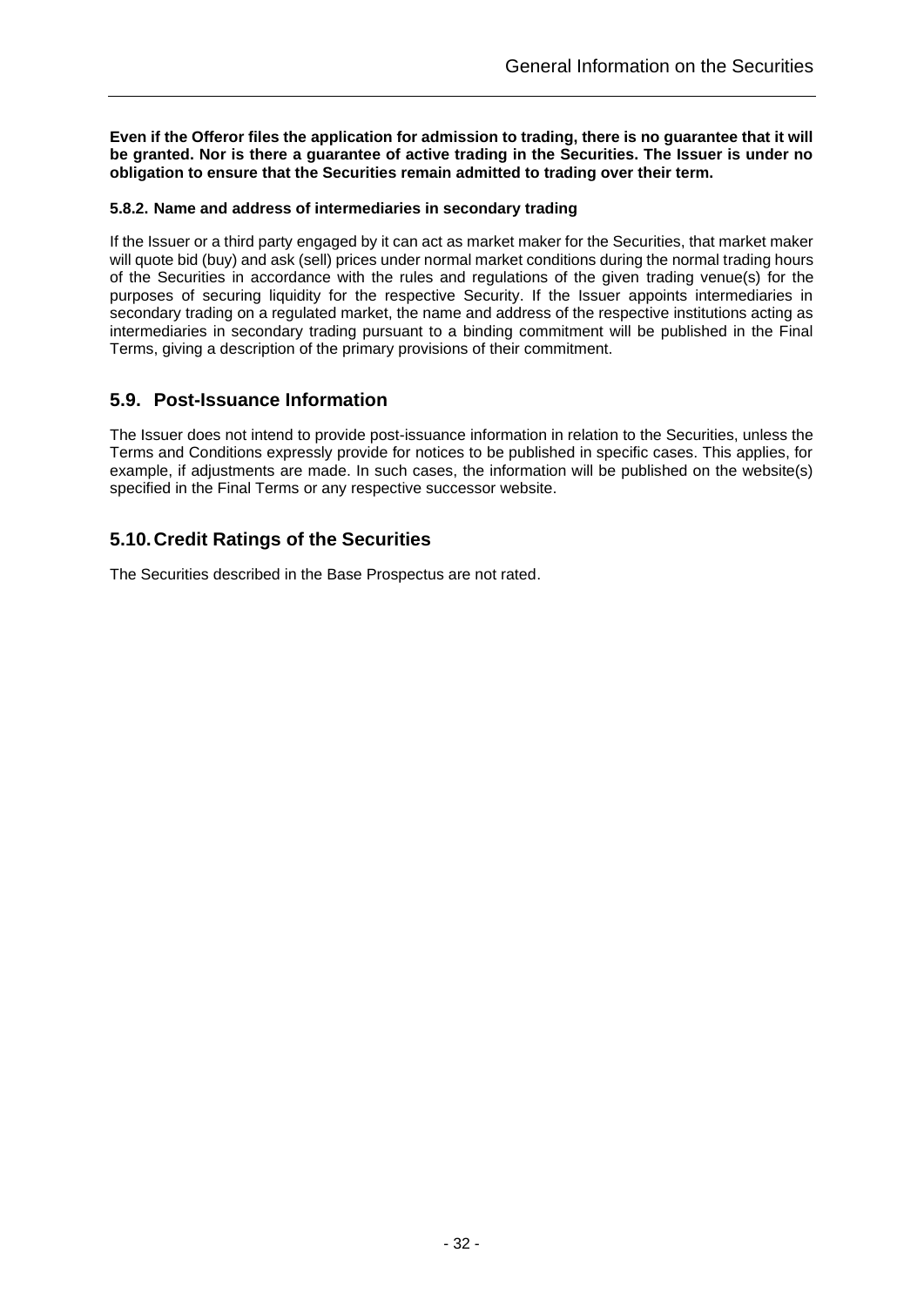## <span id="page-32-0"></span>**6. DESCRIPTION OF THE SECURITIES**

This section details the operation of the Securities that may be issued under the Base Prospectus.

The potential Securities operate differently depending on the type or variant of Security, which are categorised as follows:

Depending on the determination of the redemption structure, the following Structured Notes could be issued:

Structured Notes without Monitoring Period (Classic and Protect)

- Classic
	- o With delivery obligation (Underlying Share)
	- o With cash settlement
- Protect (Barrier smaller Strike)
	- o With delivery obligation (Underlying Share)
	- o With cash settlement

Structured Notes with Monitoring Period (Plus)

- Plus
	- o With delivery obligation (Underlying Share)
	- o With cash settlement

### <span id="page-32-1"></span>**6.1. General Information on Structured Notes**

The following descriptions of the Securities outline several variants of Structured Notes. The relevant features of the Structured Notes are given in the Terms and Conditions set out in the Final Terms.

### <span id="page-32-2"></span>**6.1.1. Effect of the Underlying on the Performance of the Structured Notes**

The Securities are linked to an Underlying, which can be a share or an index. The Underlying is specified in the Final Terms.

During their term, the price of the Securities depends on the performance of the respective Underlying. The different variants are "Classic", "Protect" and "Plus". The Denomination shall be repaid on the Maturity Date only if (a) the Strike (Classic) or a specific Barrier (Protect) of the Reference Price of the Underlying on the Valuation Date or (b) a specific Barrier during the Monitoring Period (Plus) is not undercut.

If the conditions for payment of the Denomination are not met, the redemption of the securities may take place on the Maturity Date by payment of a monetary amount or by delivery of the delivery item (in the case of Underlying Share). Delivery item is the Underlying in a number specified by the Ratio. The Terms and Conditions specify whether there is the possibility of a physical delivery of a delivery item.

In addition, an interest payment is made on the date(s) of interest, the amount of which is specified in the Terms and Conditions.

The following examples assume that the price of the Underlying changes while all other factors influencing the price of the Securities remain unchanged. The price of these Securities normally **increases** when the value of the Underlying **increases**. Conversely, the price of these Securities normally **decreases** when the value of the Underlying **decreases**.

However, a number of other factors influence the price of the Securities (for details see [6.2.1.](#page-34-1) below)

#### <span id="page-32-3"></span>**6.1.2. Reference Price and Price of the Underlying**

The Reference Price of the Underlying on the Valuation Date is the deciding factor in determining the amount of payments to Securityholders. In the case of Securities with physical delivery, the Reference Price determines the method of redemption of the Securities, i.e. whether the Denomination is repaid or whether the delivery of the Underlying takes place. The Final Terms specify which price of the Underlying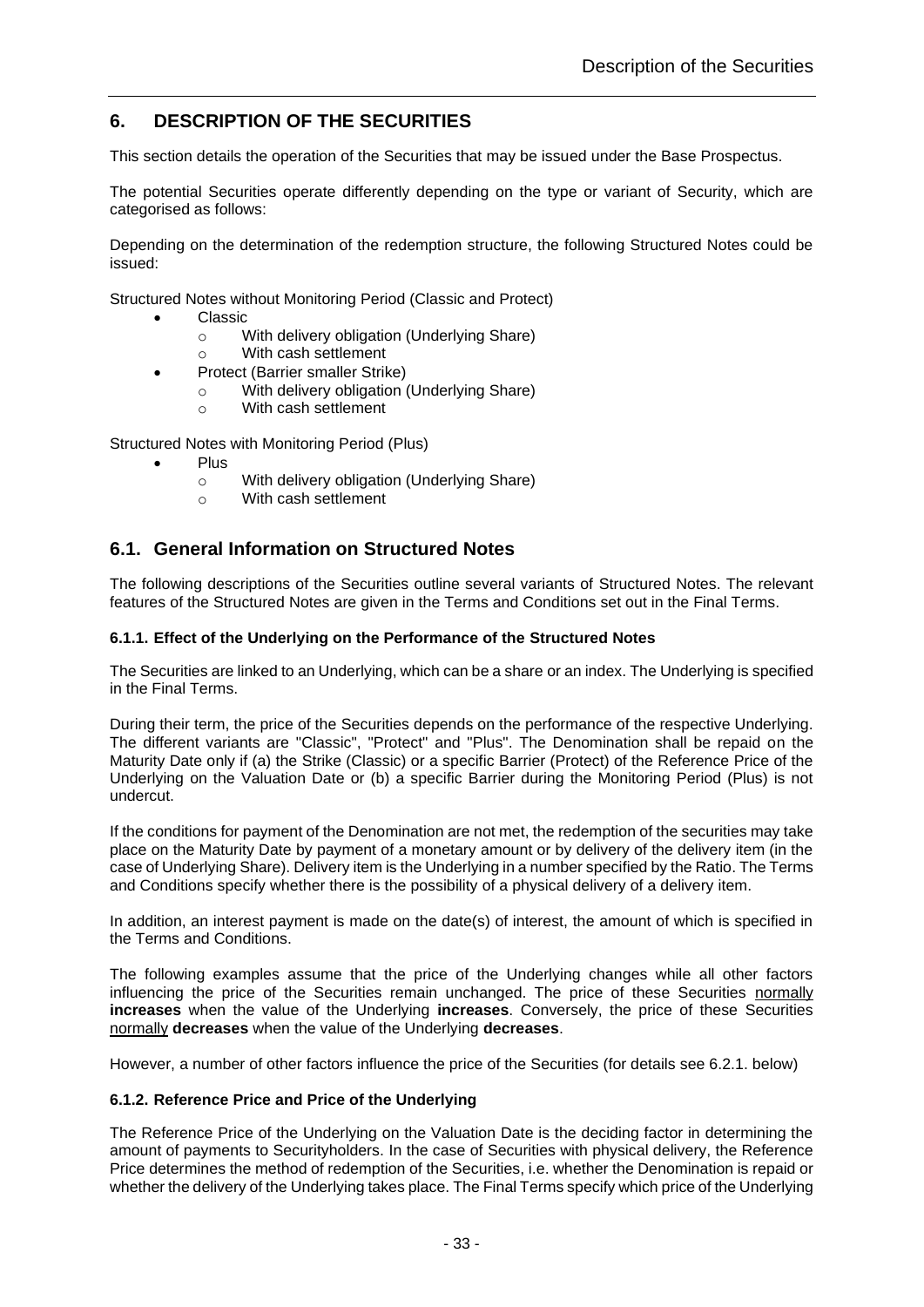is used as the Reference Price. For example, they may provide for the relevant Reference Price to be determined as the closing price of a share on a stock exchange specified in the Terms and Conditions.

In the case of Structured Notes Plus, whether a Barrier Event has occurred plays an essential role in the redemption of the Securities. This is the case if a relevant price of the Underlying is equal to or below the Barrier only once during the Monitoring Period.

The Strike, Barrier and the Monitoring Period shall be set out in the Terms and Conditions.

### <span id="page-33-0"></span>**6.1.3. Barrier Event**

The prices of the Underlying which are relevant for the determination of a Barrier Event are also defined in the Terms and Conditions. The relevant price may for example be any quoted price of a share on a specific stock exchange or any index level quoted by an index sponsor. Unlike in the case of the Reference Price on the Valuation Date, a number of prices for the Underlying are significant for a breach of the respective barrier. In all cases, Securityholders should read the Terms and Conditions to ascertain which prices are capable of triggering a Barrier Event.

If, in case of a Structured Notes Plus, a Barrier Event occurs even once during the Monitoring Period, the Securityholder shall bear the full risk of a loss of value of the Underlying from the date of the occurrence of the Barrier Event. In order that in this case the Securityholder is entitled to receive the Denomination on the Maturity Date, the price of the Underlying would have to rise again, after it was below the Barrier, in the remaining period up to the Valuation Date to exceed the Strike.

### <span id="page-33-1"></span>**6.1.4. Adjustments, Extraordinary Termination**

The Terms and Conditions of all Securities specify certain adjustment events whose occurrence may trigger an adjustment to the Terms and Conditions. The Issuer will adjust the Terms and Conditions in such manner that the economic position of the Securityholder is the same as before the adjustment event to the extent possible. The adjustment events depend on the type of Underlying.

Examples of adjustment events include the cessation of the Underlying or the discontinuation of its listing, changes in laws or taxation events. Another adjustment event may arise if the Issuer is no longer able to enter into the necessary hedges.

If it is not possible to adjust the Terms and Conditions, the Security is terminated at the Extraordinary Termination Amount. For example, no adjustment would be possible if pricing were to cease for a share and no substitute were available.

In the case of "termination events", the Issuer is also entitled to terminate the Securities extraordinarily and to redeem them at the termination amount determined in accordance with the Terms and Conditions. The termination events are specified in the respective Terms and Conditions. These extraordinary termination rights will be exercised in the following cases, for example: Changes occur to the relevant underlying of the Securities which make it impossible in the opinion of the Calculation Agent to adjust the Terms and Conditions in a way which makes sense from a financial point of view.

In the event of extraordinary termination, the Securityholders lose all of their rights arising from the Securities, except for their claim to payment of the termination amount determined in accordance with the Terms and Conditions. There is even a risk that the termination amount paid will be equal to 0 (zero). In this event, the Securityholders will incur a total loss of the Capital Amount paid for the purchase of the Securities. The following is an example of such a case: The company whose shares form the underlying for the respective Security becomes insolvent. The share becomes worthless as a result. There is no question of making an adjustment to the Terms and Conditions in this case. The Issuer will therefore terminate the Security extraordinarily in this event. The Securityholders will suffer a total loss.

### <span id="page-33-2"></span>**6.1.5. Currency Conversion**

The Terms and Conditions of the Securities may contain provisions governing currency conversion. For example, the amounts payable in the Terms and Conditions may initially be expressed in a foreign currency and not the issue currency. In this event, these amounts are then converted into the issue currency on a Valuation Date at the relevant conversion rate specified in the Final Terms. The same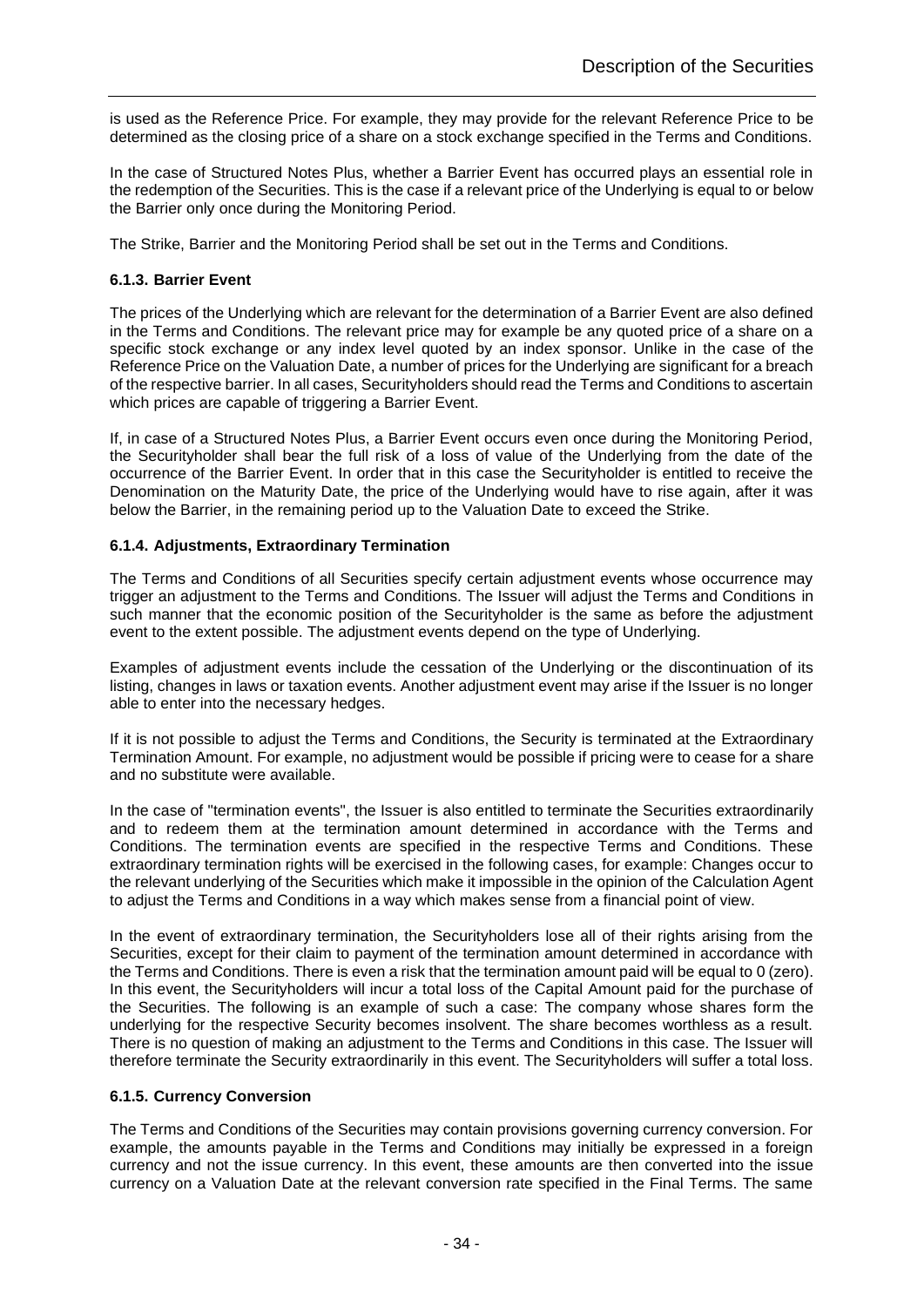applies to all other amounts payable in accordance with the Terms and Conditions that are initially expressed in a foreign currency (non-quanto).

However, the Terms and Conditions may specify a 1:1 conversion rate (e.g. EUR 1.00/USD 1.00) (quanto). In this case, the issue currency/foreign currency exchange rate on the Valuation Date is irrelevant.

### <span id="page-34-0"></span>**6.2. Detailed Information on Structured Notes**

### <span id="page-34-1"></span>**6.2.1. Features**

Structured Notes have a fixed term and are redeemed on the Maturity Date. Before the Maturity Date the Securityholder can only sell the Structured Notes in order to realise their economic value.

The redemption or sale value of the Structured Notes depends on the performance of an Underlying. This entails opportunities and risks. As compensation for the risks, the Terms and Conditions stipulate that the Securityholder receives a fixed interest payment on each interest payment date.

### <span id="page-34-2"></span>**6.2.2. Interest payments during the term or at the end of the term**

Structured Notes bear interest as from the Payment Date. Interest is payable in arrears on the Maturity Date or on the Interest Payment Date(s) specified in the Terms and Conditions. The last interest payment is made on the Maturity Day. Interest payments are independent of the value of the Underlying.

### <span id="page-34-3"></span>**6.2.3. Redemption at maturity**

### <span id="page-34-4"></span>*(a) General*

What the Securityholder receives, depends on the Reference Price of the Underlying on the Valuation Date as set out in the Terms and Conditions and, if applicable, on all prices of the Underlying in a predetermined Monitoring Period.

The Reference Price, the Barrier, the Monitoring Period and the prices which are relevant for a Barrier Event, are specified in the Terms and Conditions.

### <span id="page-34-5"></span>*(b) Structured Notes without Monitoring Period (Classic and Protect)*

If the Securityholder receives the Denomination or a number of the Underlying and the Redemption Amount, respectively, depends on the Reference Price of the Underlying on the Valuation Date. Only if the Reference Price of the Underlying is equal to or above a certain value, the investor will receive the Denomination on the Maturity Date.

- *(aa) Structured Notes Classic with physical settlement (Underlying Share)*
	- A. If the Reference Price of the Underlying on the Valuation Date is equal to or above the Strike, the amount payable will be equal to the Denomination.
	- B. If the Reference Price of the Underlying on the Valuation Date is below the Strike, the Securityholder will receive a number of the Underlying.
- *(bb) Structured Notes Protect with physical settlement (Underlying Share)*
	- A. If the Reference Price of the Underlying on the Valuation Date is equal to or above the Barrier, the amount payable will be equal to the Denomination.
	- B. If the Reference Price of the Underlying on the Valuation Date is below the Barrier, the Securityholder will receive a number of the Underlying.
- *(cc) Structured Notes Classic with cash settlement (Underlying Share or Index)*
	- A. If the Reference Price of the Underlying on the Valuation Date is equal to or above the Strike, the amount payable will be equal to the Denomination.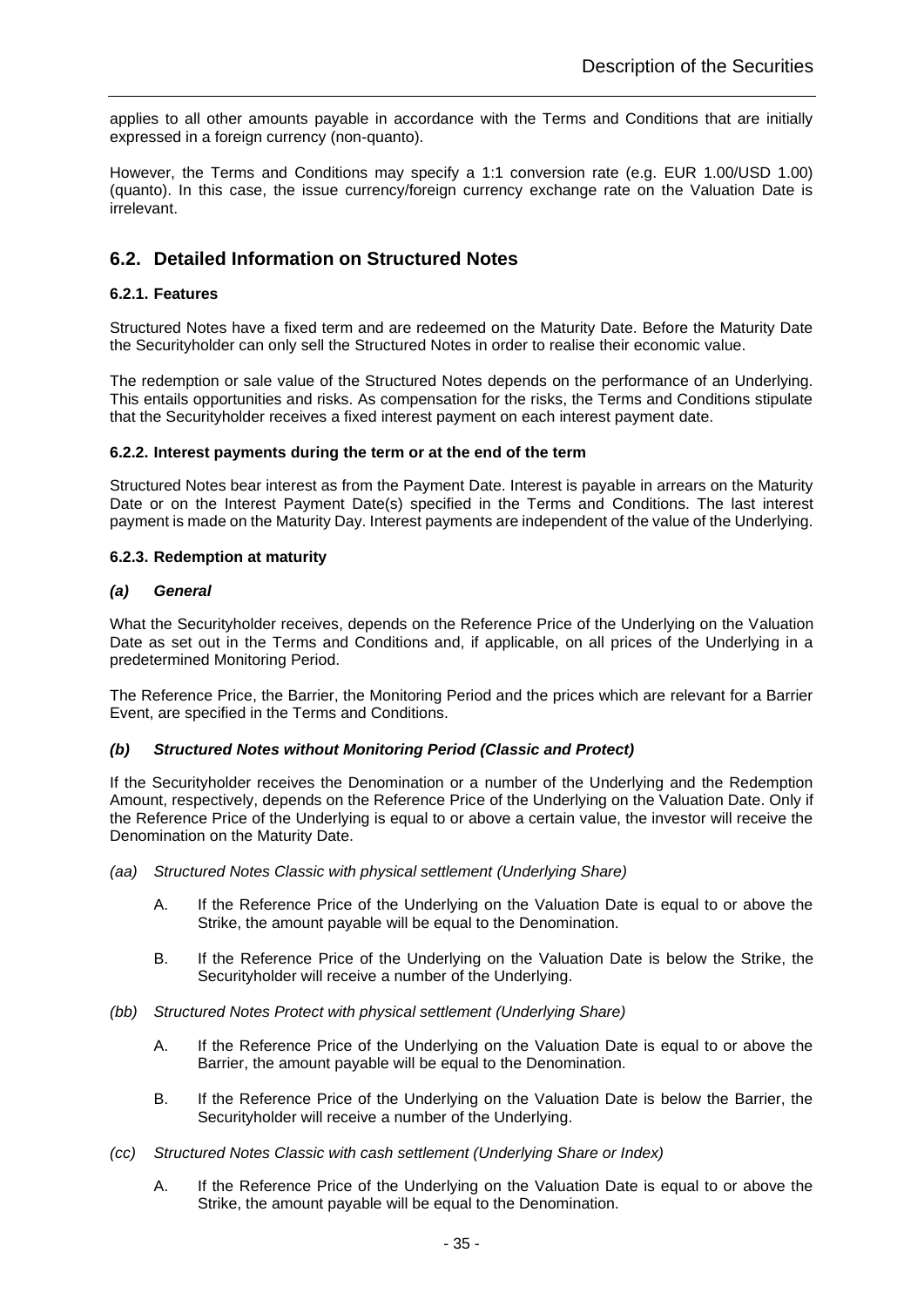- B. If the Reference Price of the Underlying on the Valuation Date is below the Strike, the amount payable will be equal to the Denomination multiplied by the quotient of the Reference Price of the Underlying on the Valuation Date and the Strike.
- *(dd) Structured Notes Protect with cash settlement (Underlying Share or Index)*
	- A. If the Reference Price of the Underlying on the Valuation Date is equal to or above the Barrier, the amount payable will be equal to the Denomination.
	- B. If the Reference Price of the Underlying on the Valuation Date is below the Barrier, the amount payable will be equal to the Denomination multiplied by the quotient of the Reference Price of the Underlying on the Valuation Date and the Strike.

### <span id="page-35-0"></span>*(c) Structured Notes with Monitoring Period (Plus)*

If the Securityholder receives the Denomination or a number of the Underlying and the Redemption Amount, respectively, depends on the price of the Underlying on the Valuation Date and during the Monitoring Period. Only if a Barrier Event has not occurred or if the price of the Underlying on the Valuation Date is above the Strike, the investor will receive the Denomination.

A Barrier Event occurs as soon as during the Monitoring Period the relevant price of the Underlying is at least once equal to or below the predetermined Barrier.

- *(aa) Structured Notes Plus with physical settlement (Underlying Share)*
	- A. A Barrier Event has not occurred. The Securityholder will receive the Denomination.
	- B. If a Barrier Event has occurred, there are two possible scenarios:

The Reference Price of the Underlying on the Valuation Date is equal to or above the Strike: The Securityholder will receive the Denomination.

The Reference Price of the Underlying on the Valuation Date is below the Strike: The Securityholder will receive a number of the Underlying.

- *(bb) Structured Notes Plus with cash settlement (Underlying Share or Index)*
	- A. A Barrier Event has not occurred. The Securityholder will receive the Denomination.
	- B. If a Barrier Event has occurred, there are two possible scenarios:

The Reference Price of the Underlying on the Valuation Date is equal to or above the Strike: The Securityholder will receive the Denomination.

The Reference Price of the Underlying on the Valuation Date is below the Strike: The amount payable will be equal to the Denomination multiplied by the quotient of the Reference Price of the Underlying on the Valuation Date and the Strike.

### <span id="page-35-1"></span>**6.2.4. Pricing**

The following factors (not exhaustive) have an impact the price of a Structured Notes:

- Volatility of the Underlying. The volatility of the Underlying has generally an impact on the price of the Structured Notes. The impact is higher, if the price of the Underlying is close to the Strike or the Barrier;
- general changes in interest rate levels;
- spreads on the capital market for maturities comparable to the term of the respective Structured Notes;
- for Structured Notes with shares as the Underlying, dividends expected or actually distributed during the term of the Structured Notes,
- remaining term of the Structured Notes.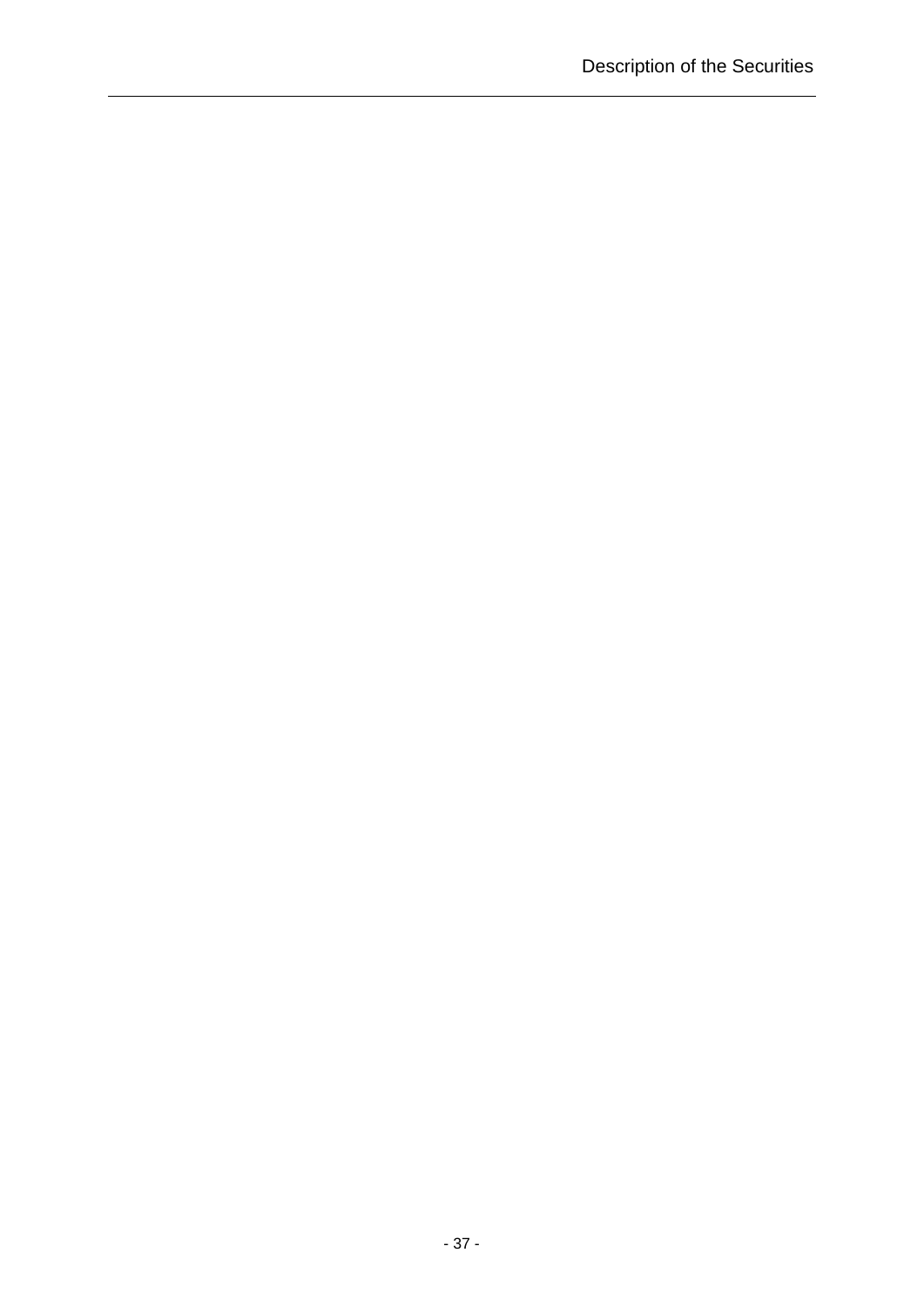# <span id="page-37-0"></span>**7. SELLING RESTRICTIONS**

# **7.1. Introduction**

Aside from publishing and filing this Prospectus, any supplements and/or the respective Final Terms in the Federal Republic of Germany and in those countries where the Prospectus has been notified, the Issuer has not taken and will not take any action to permit the public offer of the Securities or their possession or the distribution of offering documents in relation to the Securities in a jurisdiction that requires specific action to be taken for that purpose.

The distribution of this Prospectus and the offer of the Securities may be subject to legal restrictions in certain jurisdictions. This may relate primarily to the offer, sale, holding and/or delivery of Securities as well as the distribution, publication and possession of the Prospectus. Persons who gain access to the Securities and/or the Prospectus are required to independently seek information on and comply with such restrictions.

The Securities and the Prospectus may only be distributed in a given jurisdiction if this complies with the laws of such jurisdiction and does not give rise to obligations on the part of the Issuer. In particular, the Prospectus may not be used by any person or entity for the purposes of an offer or advertisement (a) in a jurisdiction in which the offer or advertisement is not approved but where such approval is required, and/or (b) to or with respect to a person for whom such offer or advertisement is not lawful.

Neither the Base Prospectus nor any supplements nor the respective Final Terms represent an offer or an invitation to any person for the purchase of Securities and can in no way be regarded as a recommendation by the Issuer to purchase Securities.

# **7.2. European Economic Area**

A public offer of the Securities may be made in a Member State in accordance with the following terms and conditions:

- after the date of publication of the Base Prospectus approved by the competent authority of that Member State or approved in another Member State and notified to the competent authority in that Member State, provided that
	- $\circ$  the Base Prospectus has been supplemented by the Final Terms providing for an offer subject to the obligation to publish a prospectus (non-exempt offer), in accordance with the Prospectus Regulation,
	- $\circ$  the non-exempt offer is only made in the period whose beginning and end are specified in the Base Prospectus or in the Final Terms, and
	- $\circ$  the Issuer has consented in writing to their use for the purposes of the non-exempt offer;
- at any time to persons who are qualified investors within the meaning of the Prospectus Regulation;
- at any time in any Member State to fewer than 150 natural or legal persons per Member State (who are not qualified investors within the meaning of the Prospectus Regulation); or
- at any time under any of the other circumstances specified in Article 1 (4) of the Prospectus Regulation.

None of the offers under the last three points may require the Issuer to publish a prospectus in accordance with Article 6 of the Prospectus Regulation or a supplement to a prospectus in accordance with Article 23 of the Prospectus Regulation.

For the purposes of these selling restrictions, the term "public offer of the Securities", when used in relation to Securities in a Member State, means a communication to persons in any form and by any means, presenting sufficient information on the terms of the offer and the securities to be offered, so as to enable an investor to decide to purchase or subscribe for those securities.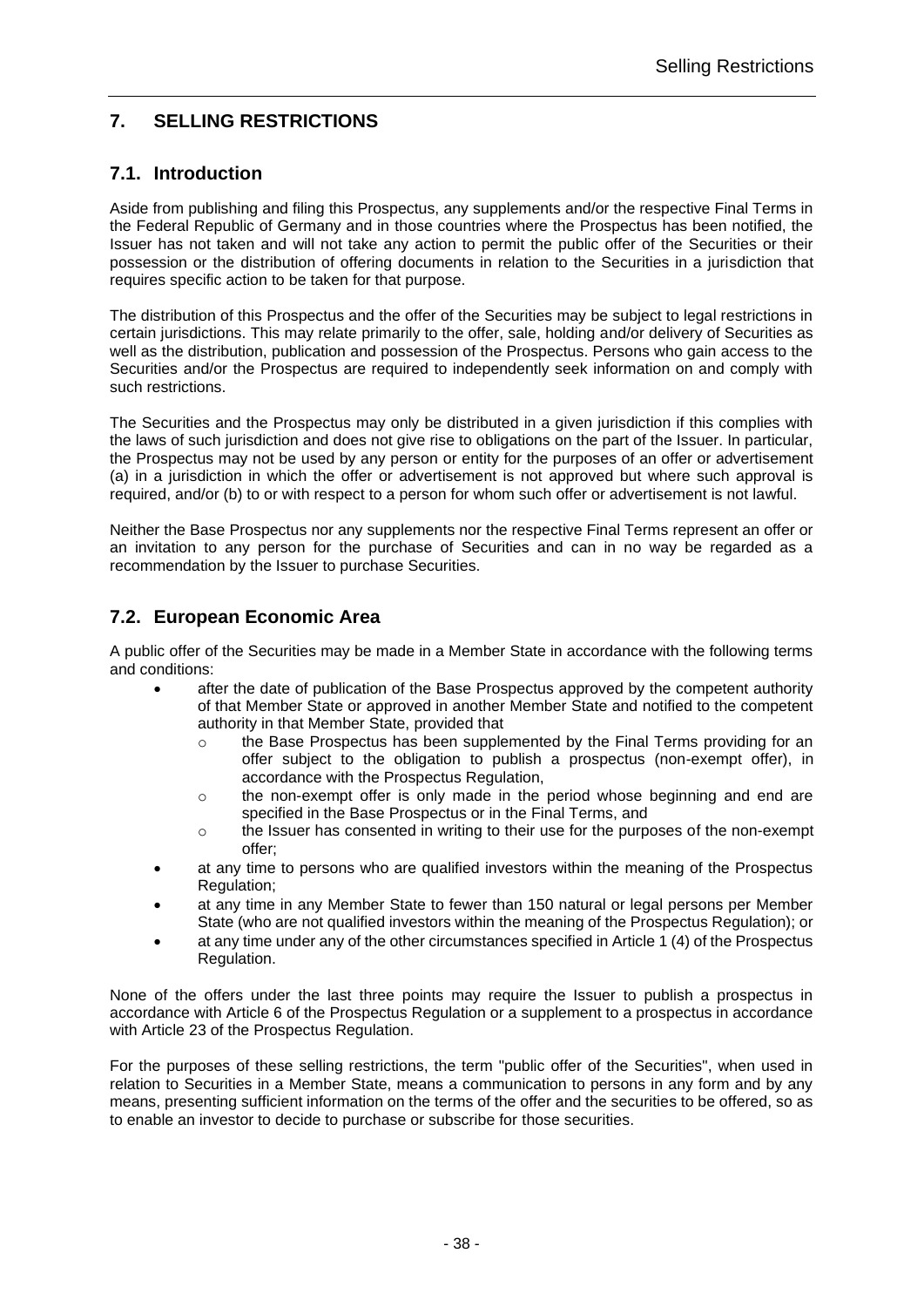# **7.3. United Kingdom**

All purchasers of the Securities acknowledge and agree that an invitation or inducement to engage in investment activity (within the meaning of Section 21 of the United Kingdom Financial Services and Markets Act 2000 ("**FSMA**")) may only be communicated or caused to be communicated in connection with the issue or sale of the Securities in circumstances in which Section 21(1) FSMA does not apply to the Issuer.

The applicable provisions of the FMSA must be complied with in respect of any and all action taken in connection with the Securities that originates from or otherwise involves the United Kingdom.

# **7.4. United States of America**

The Securities and guarantees for these Securities have not been and will not be registered under the United States Securities Act of 1933 as amended (the "**Securities Act**") or the securities laws of any state of the United States or of its territories, nor has trading in the Securities been approved by the Commodity Futures Trading Commission ("**CFTC**") in accordance with the United States Commodity Exchange Act as amended (the "**CEA**"). No commodity pool operator has been or will be registered for the Issuer (or its legal successor) in accordance with the CEA and the CFTC rules established under the CEA (the "**CFTC Rules**"), and the Issuer is not and will not be registered as an investment company in accordance with the United States Investment Company Act of 1940 as amended and the rules and regulations promulgated thereunder (the "**Investment Company Act**"). The Securities are offered and sold pursuant to an exemption from the registration requirements of the Securities Act under Regulation S of the Securities Act (Regulation S). They may only be offered, sold, resold, pledged or otherwise transferred at any time as part of an offshore transaction (as defined in Regulation S) to, or for the account or benefit of persons who do not meet the definitions set out below:

- A a U.S. person as defined in Regulation S of the Securities Act (a "**U.S. Person as Defined in Regulation S**"), or within the meaning of the CEA, a CFTC Rule or guidelines proposed or promulgated under the CEA or an order proposed or promulgated under the CEA (for the avoidance of doubt, a U.S. person is any person who is not a "**non-United States person**" as defined in CFTC Rule 4.7(a)(1)(iv), however excluding, for the purposes of point (D) of CFTC Rule 4.7(a)(1)(iv), the exception for qualified eligible persons who are not U.S. persons) (a "**U.S. Person as Defined in the CEA**").
- B a U.S. person as defined in Section 7701(a)(30) of the U.S. Internal Revenue Code of 1986, as amended, with the exception of traders or other professional fiduciaries organised or registered in the United States and acting outside the United States for the benefit or account of a non-U.S. person in respect of a non-discretionary or similar account (other than an estate or trust) (a "**U.S. Person as Defined by the IRS**").

Each person or account being a U.S. Person as Defined in Regulation S, a U.S. Person as Defined in the CEA or a U.S. Person as Defined by the IRS is hereinafter referred to as a "**U.S. Person**". Each person or account not being a U.S. Person as defined in this document is hereinafter referred to as a "**Permitted Transferee**".

The Securities may not be legally or beneficially owned – either directly or indirectly – at any time by any person not being a Permitted Transferee.

BY PURCHASING THE SECURITIES, EACH PURCHASER WILL BE DEEMED OR REQUIRED TO HAVE AGREED TO THE FOREGOING RESTRICTIONS AND THE PROHIBITION ON RESELLING OR OTHERWISE TRANSFERRING THE SECURITIES HELD BY THEM, WITH THE EXCEPTION OF RESALE AND TRANSFER AS PART OF OFFSHORE TRANSACTIONS (AS DEFINED IN REGULATION S) OUTSIDE THE UNITED STATES TO PERSONS WHO ARE PERMITTED TRANSFEREES AS DEFINED ABOVE.

THE ISSUER, FIDUCIARY, INVESTMENT MANAGER, ADMINISTRATOR AND THE CUSTODIAN (WHERE APPLICABLE) OR THEIR AFFILIATED COMPANIES ARE NOT REQUIRED TO RECOGNISE ANY RESALE OR OTHER TRANSFER NOT COMPLIANT WITH THESE RESTRICTIONS. TRANSFERS OF THE SECURITIES TO PERSONS WITHIN THE UNITED STATES OR TO U.S. PERSONS (AS DEFINED ABOVE) WILL BE VOID AB INITIO. THE ISSUER, FIDUCIARY,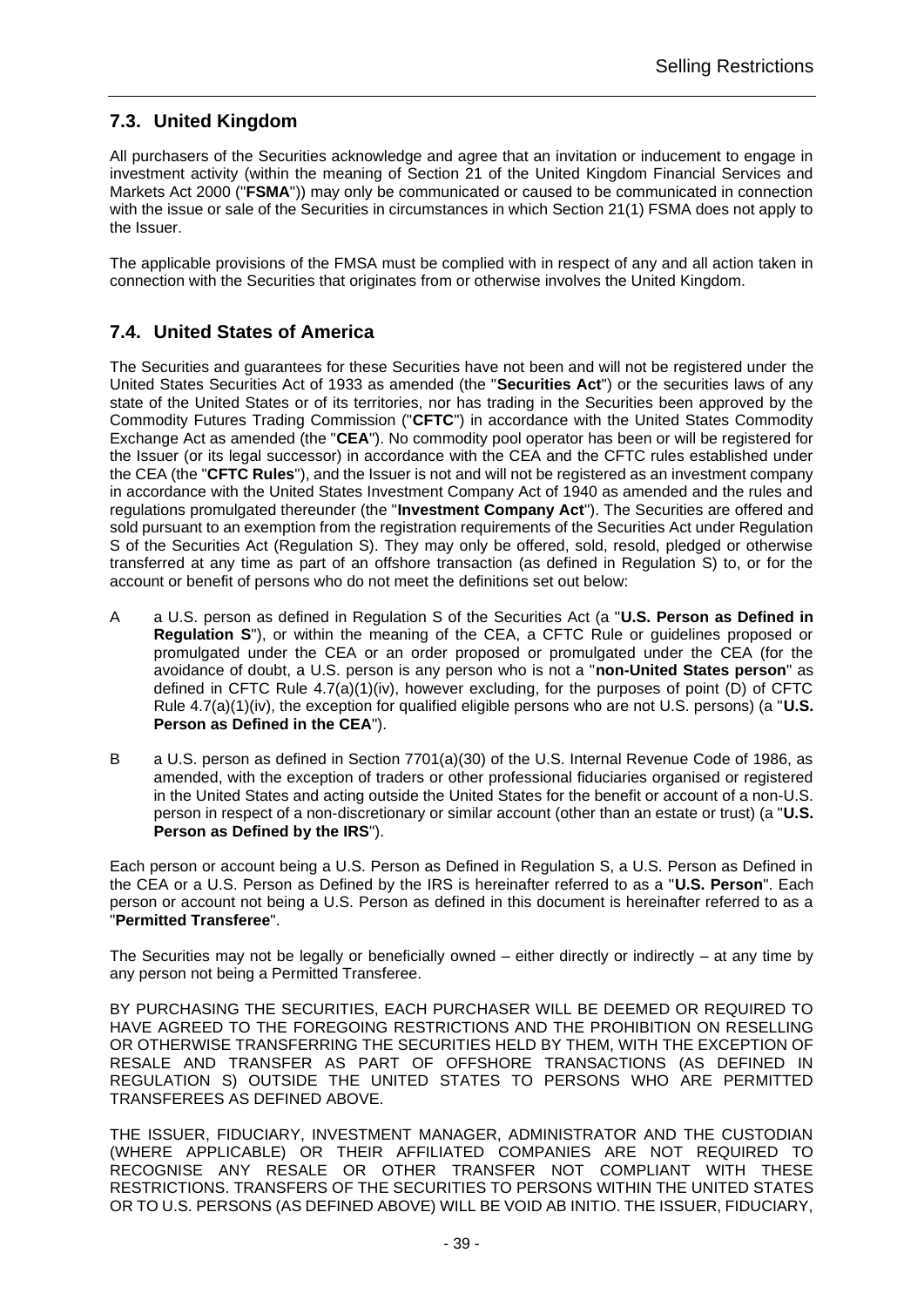INVESTMENT MANAGER, ADMINISTRATOR AND THE CUSTODIAN (WHERE APPLICABLE) MAY DEMAND THAT PERSONS WITHIN THE UNITED STATES OR U.S. PERSONS (AS DEFINED ABOVE) IMMEDIATELY TRANSFER THE SECURITIES TO A PERMITTED TRANSFEREE. IF APPLICABLE, THE ISSUER OR FIDUCIARY (IN EACH CASE WHERE RELEVANT) MAY FURTHERMORE CONFISCATE THE SECURITIES FROM SUCH PERSONS FOR THE PURPOSES OF CANCELLING THEM.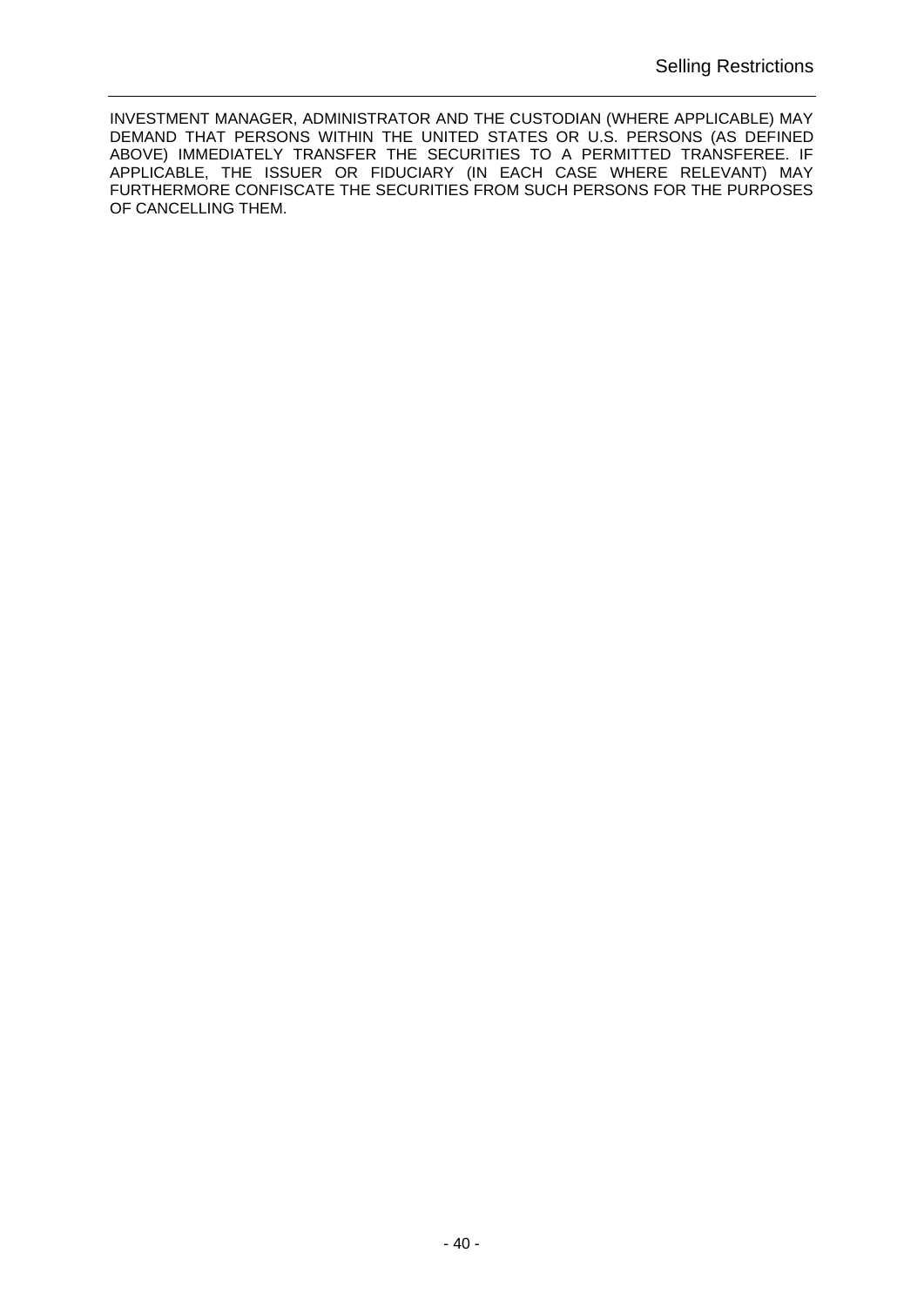# <span id="page-40-0"></span>**8. TERMS AND CONDITIONS**

The Terms and Conditions consist of the general terms of the Securities (the "**General Terms**"), the product-specific terms (the "**Product-Specific Terms**") and the product data (the "**Table of Product Details**") (together the "**Terms and Conditions**"). The Terms and Conditions in certain places contain options or a variety of possible options for a provision (indicated by square brackets or frames) or omissions (indicated by placeholder). The Final Terms provide the missing information and specify which of the possibilities provided by the Terms and Conditions shall apply with respect to specific conditions.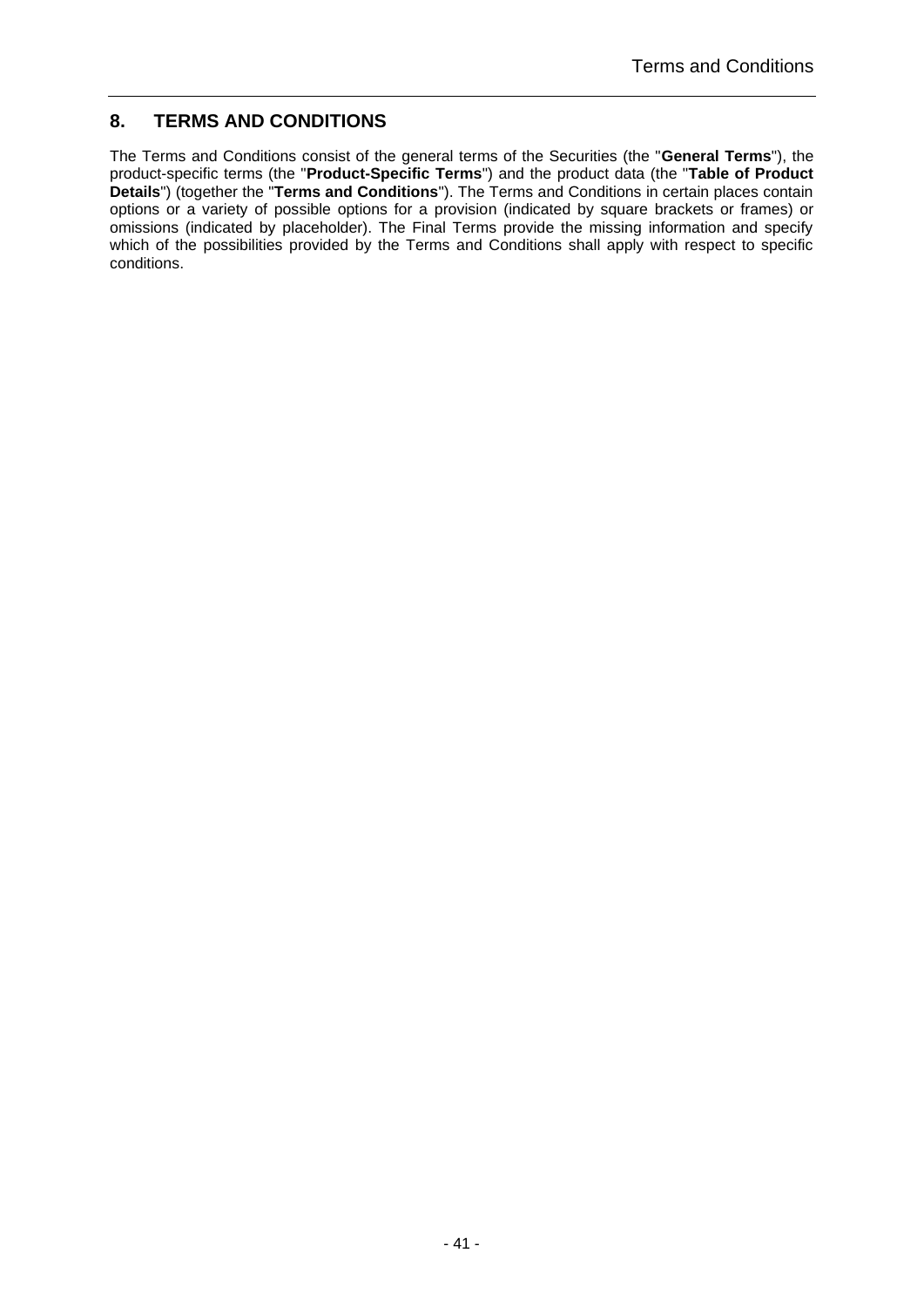# <span id="page-41-0"></span>**8.1. General Terms**

# **§ 1 FORM, CLEARING SYSTEM, DEPOSITORY**

Securities which shall be deposited with Clearstream Banking AG (global bearer security)

- **[**1. The securities issued by Société Générale Effekten GmbH, Frankfurt am Main, Federal Republic of Germany (the "**Issuer**") will be represented by a global bearer note (the "Global Security") divided into bearer securities (the "**Securities**") issued in **[**Euro ("**EUR**")**] [[***Issue Currency***]** ("**[***abbreviation***]**")**]** (the "**Issue Currency**") in the denomination of **[**EUR**] [[***abbreviation***]] [***denomination***]** (the "**Denomination**") which shall be deposited with Clearstream Banking AG, Mergenthalerallee 61, 65760 Eschborn, Federal Republic of Germany (the "**Clearing System**").
- 2. Definitive Securities will not be issued. The right of the holders of Securities (the "**Securityholders**") to delivery of definitive Securities is excluded. The Securityholders shall receive co-ownership participations in or rights with respect to the Global Security which are transferable in accordance with applicable law and the rules and regulations of the Clearing System.
- 3. The Global Security shall bear the hand-written or facsimile signatures of two authorised officers of the Issuer.**] [***other provisions***]**

Securities which shall be deposited with CVM (global bearer security)

- **[**1. The securities issued by Société Générale Effekten GmbH, Frankfurt am Main, Federal Republic of Germany (the "**Issuer**") will be represented by a global bearer security (the "**Global Security**") divided into bearer securities (the "**Securities**") issued in **[**Euro ("**EUR**")**] [[***Issue Currency***]** ("**[***abbreviation***]**")**]** (the "**Issue Currency**") in the denomination of **[**EUR**] [[***abbreviation***]] [***denomination***]** (the "**Denomination**") which shall be deposited with Central de Valores Mobiliários (CVM) managed by Interbolsa - Sociedade Gestora de Sistemas de Liquidação e de Sistemas Centralizados de Valores Mobiliários, S.A., Avenida da Boavista, 3433 4100-138 Porto – Portugal, (the "**Clearing System**").
- 2. Definitive Securities will not be issued. The right of the holders of Securities (the "**Securityholders**") to delivery of definitive Securities is excluded. The Securityholders shall receive co-ownership participations in or rights with respect to the Global Security which are transferable in accordance with applicable law and the rules and regulations of the Clearing System.
- 3. The Global Security shall bear the hand-written or facsimile signatures of two authorised officers of the Issuer.**] [***other provisions***]**

Securities which shall be deposited with a common depositary (global bearer security)

**[**in the case the securities are represented by a temporary and a permanent global security:**]**

**[**1. The securities issued by Société Générale Effekten GmbH, Frankfurt am Main, Federal Republic of Germany (the "**Issuer**") will initially be represented by a temporary global bearer security (the "**Temporary Global Security**") divided into bearer securities (the "**Securities**") issued in **[**Euro ("**EUR**")**] [[***Issue Currency***]** ("**[***abbreviation***]**")**]** (the "**Issue Currency**") in the denomination of **[**EUR**] [[***abbreviation***]] [***denomination***]** (the "**Denomination**") each, which will be exchanged not earlier than 40 days after their payment date against a permanent global bearer note (the "**Permanent Global Security**", together with the Temporary Global Security the "**Global Security**").

The Temporary Global Security and the Permanent Global Security shall be deposited with a common depositary for Clearstream Banking S.A., 42 Avenue JF Kennedy, 1855 Luxembourg, Grand Duchy of Luxembourg and Euroclear Bank SA/NV, 1 Boulevard du Roi Albert II, 1210 Brussels, Kingdom of Belgium (together the "**Clearing System**"). The exchange shall only be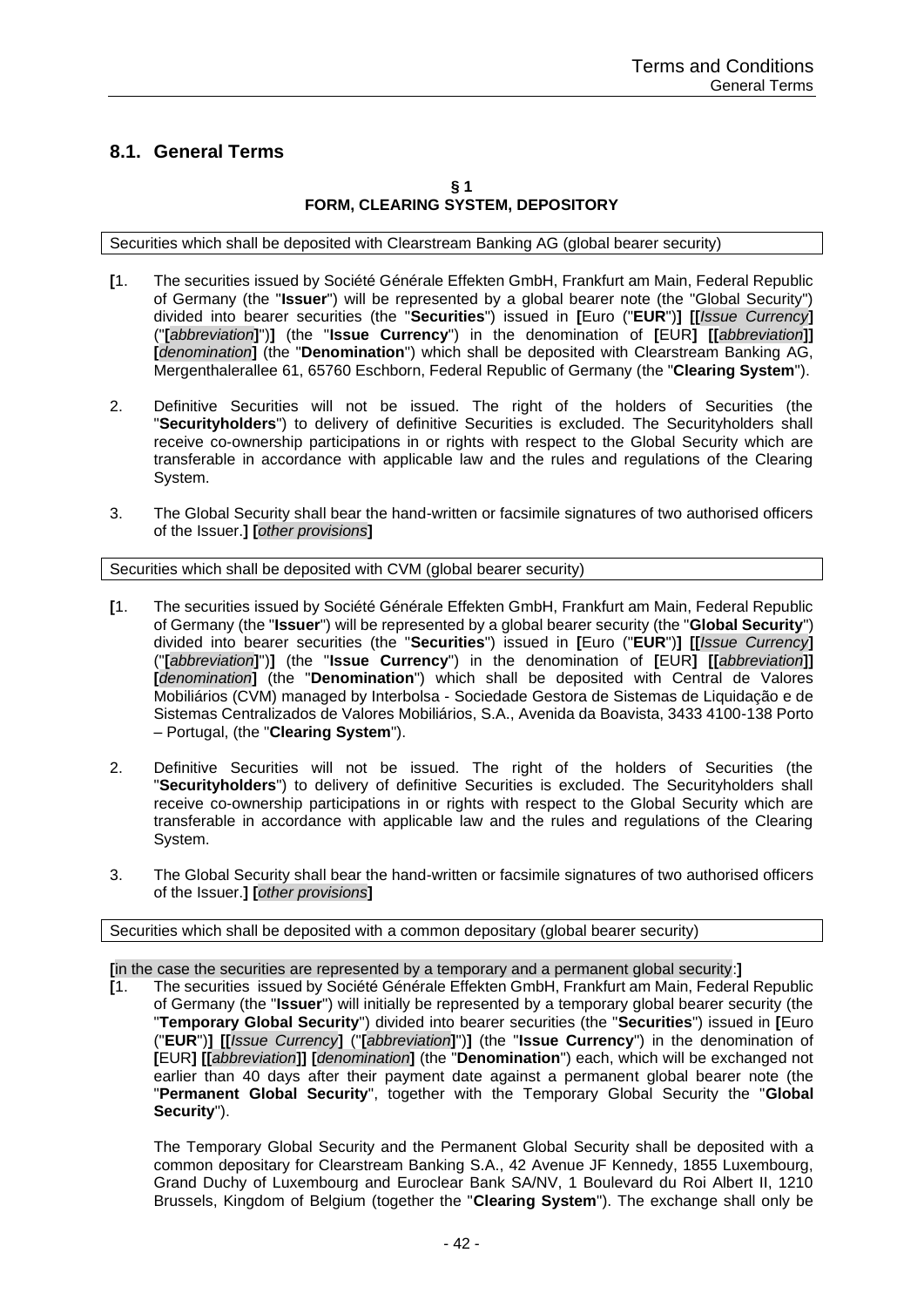made upon certification to the effect that, subject to certain exceptions, the beneficial owner or owners of the Securities represented by the Temporary Global Security are not U.S. persons.

- 2. Definitive Securities will not be issued. The right of the holders of Securities (the "**Securityholders**") to delivery of definitive Securities is excluded. The Securityholders shall receive co-ownership participations in or rights with respect to the Global Security which are transferable in accordance with applicable law and the rules and regulations of the Clearing System. In securities clearing transactions, the Securities are transferable in units of one Security or integral multiples thereof.
- 3. The Temporary Global Security and the Permanent Global Security shall bear the hand-written or facsimile signatures of two persons authorised by the Issuer.**] [***other provisions***]**

# **[**in all other cases:**]**

- **[**1. The securities issued by Société Générale Effekten GmbH, Frankfurt am Main, Federal Republic of Germany (the "**Issuer**") will be represented by a global bearer security (the "**Global Security**") divided into bearer securities (the "**Securities**") issued in **[**Euro ("**EUR**")**] [[***Issue Currency***]** ("**[***abbreviation***]**")**]** (the "**Issue Currency**") in the denomination of **[**EUR**] [[***abbreviation***]] [***denomination***]** (the "**Denomination**"), which shall be deposited with a common depositary for Clearstream Banking S.A., 42 Avenue JF Kennedy, 1855 Luxembourg, Grand Duchy of Luxembourg and Euroclear Bank SA/NV, 1 Boulevard du Roi Albert II, 1210 Brussels, Kingdom of Belgium as operator of the Euroclear System (the "**Clearing System**").
- 2. Definitive Securities will not be issued. The right of the holders of Securities (the "**Securityholders**") to delivery of definitive Securities is excluded. The Securityholders shall receive co-ownership participations in or rights with respect to the Global Security which are transferable in accordance with applicable law and the rules and regulations of the Clearing System.
- 3. The Global Security shall bear the hand-written or facsimile signatures of two authorised officers of the Issuer.**] [***other provisions***]**

Securities which shall be deposited with Euroclear Belgium (global bearer security)

- **[**1. The securities issued by Société Générale Effekten GmbH, Frankfurt am Main, Federal Republic of Germany (the "**Issuer**") divided into bearer securities (the "**Securities**") issued in **[**Euro ("**EUR**")**] [[***Issue Currency***]** ("**[***abbreviation***]**")**]** (the "**Issue Currency**") in the denomination of **[**EUR**] [[***abbreviation***]] [***denomination***]** (the "**Denomination**"), which shall be deposited with C.I.K. NV/SA, Avenue de Schiphol 6, 1140 Brussels, Kingdom of Belgium (Euroclear Belgium) (the "**Clearing System**").
- 2. Definitive Securities will not be issued. The right of the holders of Securities (the "**Securityholders**") to delivery of definitive Securities is excluded. The Securityholders shall receive co-ownership participations in or rights with respect to the Global Security which are transferable in accordance with applicable law and the rules and regulations of the Clearing System.
- 3. The Global Security shall bear the hand-written or facsimile signatures of two authorised officers of the Issuer.**] [***other provisions***]**

Securities which shall be cleared through Euroclear Finland (dematerialised registered form)

**[**1. The securities issued by Société Générale Effekten GmbH, Frankfurt am Main, Federal Republic of Germany (the "**Issuer**") will only be evidenced by book entries in the system of Euroclear Finland Oy, PL 1110, Urho Kekkosen katu 5C, 00101 Helsinki, Finland ("**EFi**") for registration of securities and settlement of securities transactions (the "**Clearing System**") in accordance with the Finnish Act on the Book-Entry System and Clearing Operations (348/2017), the Finnish Act on Book-Entry Accounts (827/1991, as amended) and the regulations, rules and operating procedures applicable to and/or issued by EFi) to the effect that there will be no certificated securities in **[**Euro ("**EUR**")**] [[***Issue Currency***]** ("**[***abbreviation***]**")**]** (the "**Issue Currency**") in the denomination of **[**EUR**] [[***abbreviation***]] [***denomination***]** (the "**Denomination**").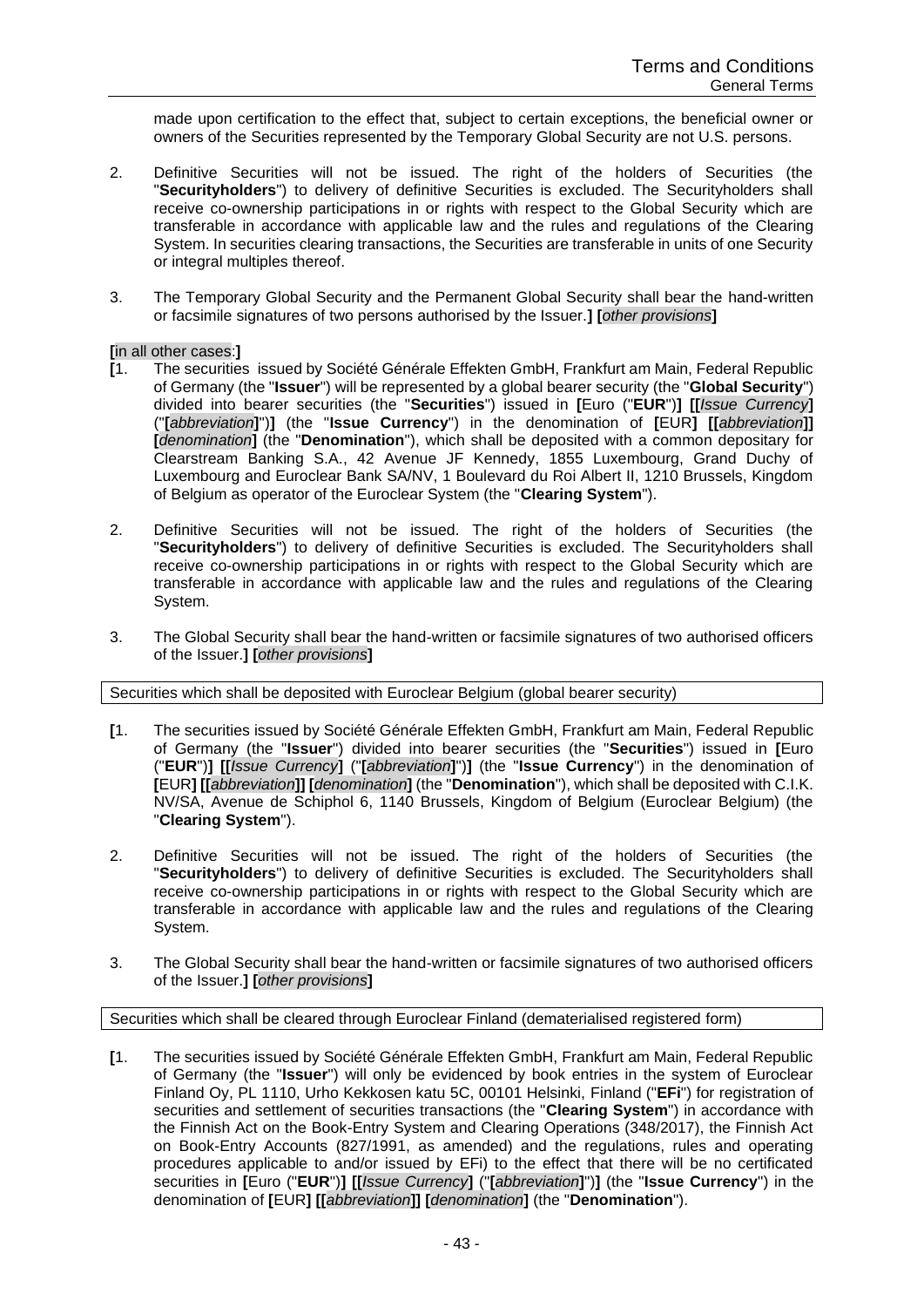- 2. Registration requests relating to the Securities shall be directed to an account operating institute.
- 3. Transfers of Securities and other registration measures shall be made in accordance with the Finnish Act on the Book-Entry System and Clearing Operations (348/2017), the Finnish Act on Book-Entry Accounts (827/1991, as amended) as well as the regulations, rules and operating procedures applicable to and/or issued by EFi. The Issuer and/or the Paying Agent are entitled to receive from EFi, at their request, a transcript of the register for the Securities.
- 4. "**Securityholder**" means any person that is registered in a book-entry account managed by the account operator as holder of a Security. For nominee registered Securities the authorised custodial nominee account holder shall be considered to be the Securityholder.**] [***other provisions***]**

Securities which shall be cleared through Euroclear France (dematerialised bearer form)

- **[**1. The securities issued by Société Générale Effekten GmbH, Frankfurt am Main, Federal Republic of Germany (the "**Issuer**") will be issued in bearer dematerialised form (*dématérialisation*) in **[**Euro ("**EUR**")**] [[***Issue Currency***]** ("**[***abbreviation***]**")**]** (the "**Issue Currency**") in the denomination of **[**EUR**] [[***abbreviation***]] [***denomination***]** (the "**Denomination**") each and ranking *pari passu* among themselves. Title to the Securities will be evidenced by book entries (*inscription en compte*) in accordance with the provisions of the French Monetary and Financial Code relating to Holding of Securities (currently, Articles L. 211-3 et seq. and R. 211-1 et seq. of the French Monetary and Financial Code). No physical document of title (including *certificats représentatifs* pursuant to Article R. 211-7 of the French Monetary and Financial Code) will be issued in respect of the Securities.
- 2. Transfers of the Securities and other registration measures shall be made in accordance with the French Monetary and Financial Code, the regulations, rules and operating procedures applicable to and/or issued by Euroclear France S.A., 66 rue de la Victoire, 75009 Paris, French Republic (the "**Clearing System**"; the "**Clearing Rules**").
- 3. The term "**Securityholder**" in these Terms and Conditions refers to any person holding Securities through a financial intermediary entitled to hold accounts with the Clearing System on behalf of its customers (the "**Security Account Holder**") or, in the case of a Security Account Holder acting for its own account, such Security Account Holder.**] [***other provisions***]**

Securities which shall be cleared through Euroclear Nederland (global bearer form)

- **[**1. The securities issued by Société Générale Effekten GmbH, Frankfurt am Main, Federal Republic of Germany (the "**Issuer**") will be represented by a global bearer note (the "**Global Security**") divided into bearer securities (the "**Securities**") issued in **[**Euro ("**EUR**")**] [[***Issue Currency***]** ("**[***abbreviation***]**")**]** (the "**Issue Currency**") in the denomination of **[**EUR**] [[***abbreviation***]] [***denomination***]** (the "**Denomination**") which shall be deposited with Nederlands Centraal Instituut voor Giraal Effectenverkeer B.V., Amsterdam, Herengracht 459-469, 1017 BS Amsterdam, the Netherlands (Euroclear Nederland) (the "**Clearing System**").
- 2. Definitive Securities will not be issued. The right of the holders of Securities (the "**Securityholders**") to delivery of definitive Securities is excluded. The Securityholders shall receive co-ownership participations in or rights with respect to the registered Securities which are transferable in accordance with the Dutch Securities Giro Act (*Wet giraal effectenverkeer*) and the rules and regulations of the Clearing System.**] [***other provisions***]**

Securities which shall be cleared through Euroclear Nederland (registered form)

**[**1. The securities (issued by Société Générale Effekten GmbH, Frankfurt am Main, Federal Republic of Germany (the "**Issuer**") will be issued in registered form divided into bearer securities (the "**Securities**") issued in **[**Euro ("**EUR**")**] [[***Issue Currency***]** ("**[***abbreviation***]**")**]** (the "**Issue Currency**") in the denomination of **[**EUR**] [[***abbreviation***]] [***denomination***]** (the "**Denomination**")and will be deposited with Nederlands Centraal Instituut voor Giraal Effectenverkeer B.V., Amsterdam, Herengracht 459-469, 1017 BS Amsterdam, the Netherlands (Euroclear Nederland) (the "**Clearing System**").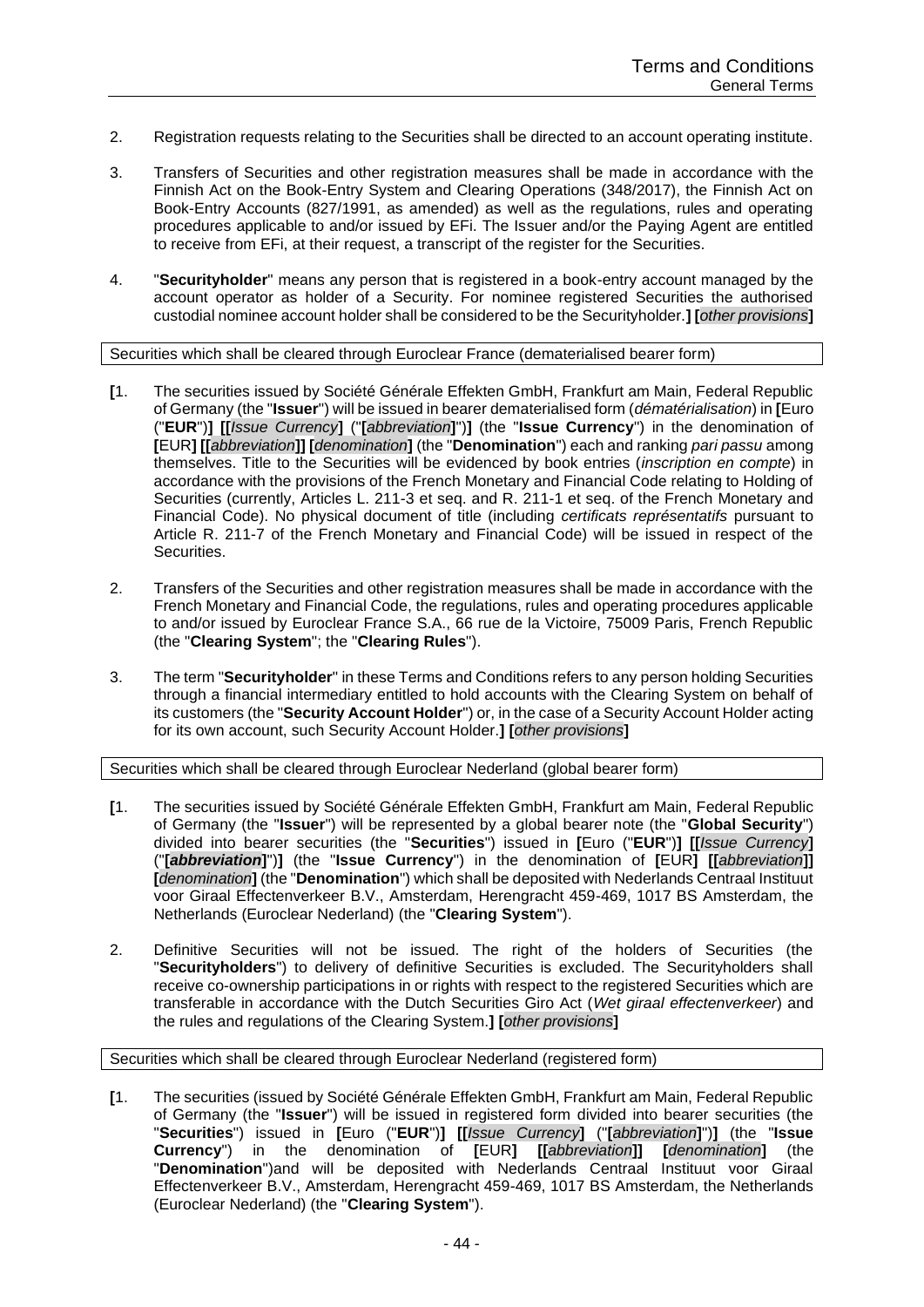2. Definitive Securities will not be issued. The right of the holders of Securities (the "**Securityholders**") to delivery of definitive Securities is excluded. The Securityholders shall receive co-ownership participations in or rights with respect to the registered Securities which are transferable in accordance with the Dutch Securities Giro Act (*Wet giraal effectenverkeer*) and the rules and regulations of the Clearing System.**] [***other provisions***]**

Securities which shall be cleared through Euroclear Sweden (dematerialised registered form)

- **[**1. The securities issued by Société Générale Effekten GmbH, Frankfurt am Main, Federal Republic of Germany (the "**Issuer**") will be in dematerialised form in **[**Euro ("**EUR**")**] [[***Issue Currency***]** ("**[***abbreviation***]**")**]** (the "**Issue Currency**") in the denomination of **[**EUR**] [[***abbreviation***]] [***denomination***]** (the "**Denomination**") and will only be evidenced by book entries in the system of Euroclear Sweden AB, P.O. Box 191, Klarabergsviadukten 63, 101 23 Stockholm, Kingdom of Sweden ("**Euroclear Sweden**") for registration of securities and settlement of securities transactions (the "**Clearing System**") in accordance with Chapter 4 of the Swedish Financial Instruments Accounts Act (*Sw. lag (1998:1479) om kontoföring av finansiella instrument*) to the effect that there will be no certificated securities.
- 2. Registration requests relating to the Securities shall be directed to an account operating institute.
- 3. Transfers of Securities and other registration measures shall be made in accordance with the Swedish Financial Instruments Accounts Act (1998:1479), the regulations, rules and operating procedures applicable to and/or issued by Euroclear Sweden. The Issuer is entitled to receive from Euroclear Sweden, at its request, a transcript of the register for the Securities.
- 4. "**Securityholder**" means any person that is registered in a book-entry account managed by the account operator as holder of a Security. For nominee registered Securities the authorised custodial nominee account holder shall be considered to be the Securityholder.**] [***other provision***]**

Securities which shall be cleared through IBERCLEAR (dematerialised registered form)

- **[**1. The securities issued by Société Générale Effekten GmbH, Frankfurt am Main, Federal Republic of Germany (the "**Issuer**") will be registered with the Spanish central depository system, the Sociedad de Gestión de los Sistemas de Registro, Compensación y Liquidación de Valores, S.A.U. ("**Iberclear**", the "**Clearing System**") in **[**Euro ("**EUR**")**] [[***Issue Currency***]** ("**[***abbreviation***]**")**]** (the "**Issue Currency**") in the denomination of **[**EUR**] [[***abbreviation***]] [***denomination***]** (the "**Denomination**") and will be represented by book entries in accordance with Article 6 of the Spanish Restated Securities Market Act approved by the Royal Decree Law 4/2015, of 23 October (the "**SMA**"). No physical document of title will be issued in respect of the Securities.
- 2. Transfers of the Securities shall be made in accordance with and governed by the SMA and the rules and procedures of Iberclear.
- 3. The term "**Securityholder**" in these Terms and Conditions refers to any person holding Securities through a financial intermediary entitled to hold accounts with the Clearing System on behalf of its customers (the "**Security Account Holder**") or, in the case of a Security Account Holder acting for its own account, such Security Account Holder.**] [***other provisions***]**

Securities which shall be cleared through Norwegian CSD (dematerialised registered form)

**[**1. The securities issued by Société Générale Effekten GmbH, Frankfurt am Main, Federal Republic of Germany (the "**Issuer**") will be in dematerialised registered form in **[**Euro ("**EUR**")**] [[***Issue Currency***]** ("**[***abbreviation***]**")**]** (the "**Issue Currency**") in the denomination of **[**EUR**] [[***abbreviation***]] [***denomination***]** (the "**Denomination**") and will only be evidenced by book entries in the system of the Norwegian Central Securities Depositary VPS ASA, P.O. Box 4, 0051, Oslo, Norway, ("**VPS**") for registration of securities and settlement of securities transactions (the "**Clearing System**") in accordance with the Norwegian Securities Register Act (*lov om registrering av finansielle instrumenter 2002 5. juli nr. 64*). There will be neither global bearer securities nor definitive securities and no physical securities will be issued in respect of the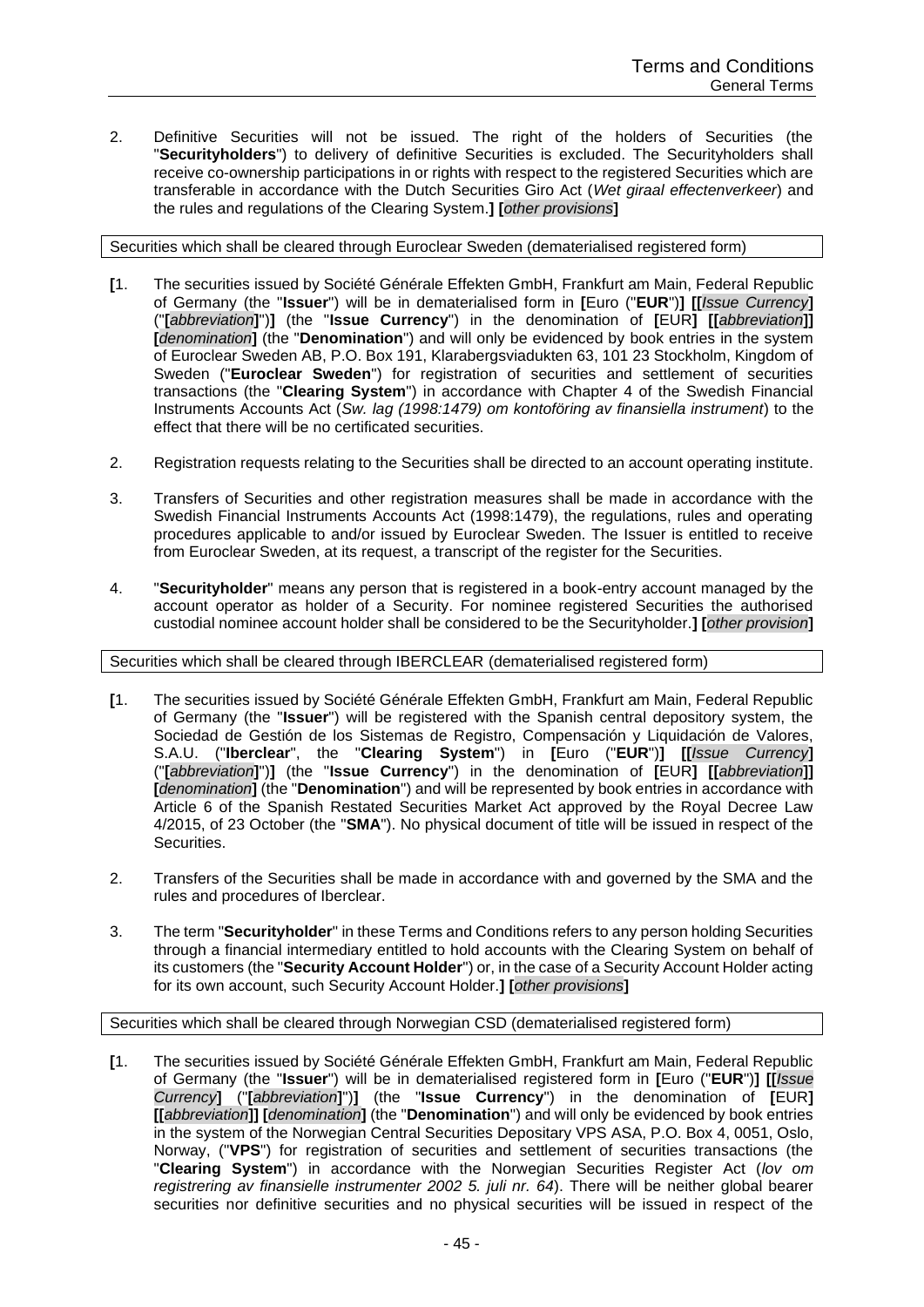Securities. Securities issued through the Norwegian CSD must comply with the Norwegian Securities Trading Act, and the procedures applicable to and/or issued by VPS from time to time and as amended from time to time.

- 2. Transfers of the title to the Securities and other registration measures shall be made in accordance with the Norwegian Securities Register Act (*lov om registrering av finansielle instrumenter 2002 5. juli nr. 64*), the regulations, rules and operating procedures applicable to and/or issued by VPS (the "**Norwegian CSD Rules**").
- 3. The term "**Securityholder**" in these Terms and Conditions refers to any person that is registered on a VPS-account as holder of a Security or, where applicable, any other person acknowledged as the holder pursuant to the Norwegian CSD Rules. For nominee registered security the authorised nominee shall be considered to be the Securityholder. The Issuer shall be entitled to obtain information from VPS in accordance with the Norwegian CSD Rules. Except as ordered by a court of competent jurisdiction or as required by law, the Securityholder of any Security shall be deemed to be and may be treated as its absolute owner for all purposes, whether or not it is overdue and regardless of any notice of ownership, trust or an interest in it and no person shall be liable for treating the holder as owner.**] [***other provisions***]**

Securities which shall be cleared through VP SECURITIES (dematerialised registered form)

- **[**1. The securities issued by Société Générale Effekten GmbH, Frankfurt am Main, Federal Republic of Germany (the "**Issuer**") will be issued in uncertified and dematerialised book-entry form in **[**Euro ("**EUR**")**] [[***Issue Currency***]** ("**[***abbreviation***]**")**]** (the "**Issue Currency**") in the denomination of **[**EUR**] [***abbreviation***] [***denomination***]** (the "**Denomination**") and will only be evidenced by book entries in the system of VP SECURITIES A/S, Weidekampsgade 14, P.O. Box 4040, 2300 Copenhagen S, Denmark ("**VP**") for registration of securities and settlement of securities transactions (the "**Clearing System**") in accordance with Consolidated Act No. 831 of 12 June 2014 on Trading in Securities of the Kingdom of Denmark (the "**Securities Trading Act**"), as amended from time to time, and Executive Orders issued thereunder and Executive Order No. 819 of 26 June 2013 on, inter alia, the registration of fund assets in a securities centre (*Da.* "*Bekendtgørelse om registrering m.v. af fondsaktiver i en værdipapircentral*") ("**VP Registration Order**").
- 2. Transfers of Securities and other registration measures shall be made in accordance with the Securities Trading Act, the VP Registration Order and the regulations, rules and operating procedures applicable to and/or issued by VP from time to time. The Securities will be issued in uncertificated and dematerialised book-entry form and no global bearer securities or definitive securities will be issued in respect thereof. The Securities issued and cleared through VP are negotiable instruments and not subject to any restrictions on free negotiability within Denmark. The Issuer is entitled to receive from VP, at its request, a transcript of the register for the Securities.
- 3. The term "**Securityholder**" and related expressions in these Terms and Conditions refer to each person who is for the time being shown in the book entry system and register maintained by VP as the holder of such Securities for all purposes in accordance with the Securities Trading Act and the VP Registration Order. For nominee registered Securities the authorised custodial nominee account holder shall be considered to be the Securityholder.**] [***other provisions***]**

**§ 2 PAYING AGENT AND CALCULATION AGENT**

Société Générale, Paris

1. Société Générale, 7 cours Valmy, 92972 Paris-La Défense, France, shall be the paying agent (the "**Paying Agent**").

Société Générale, Nantes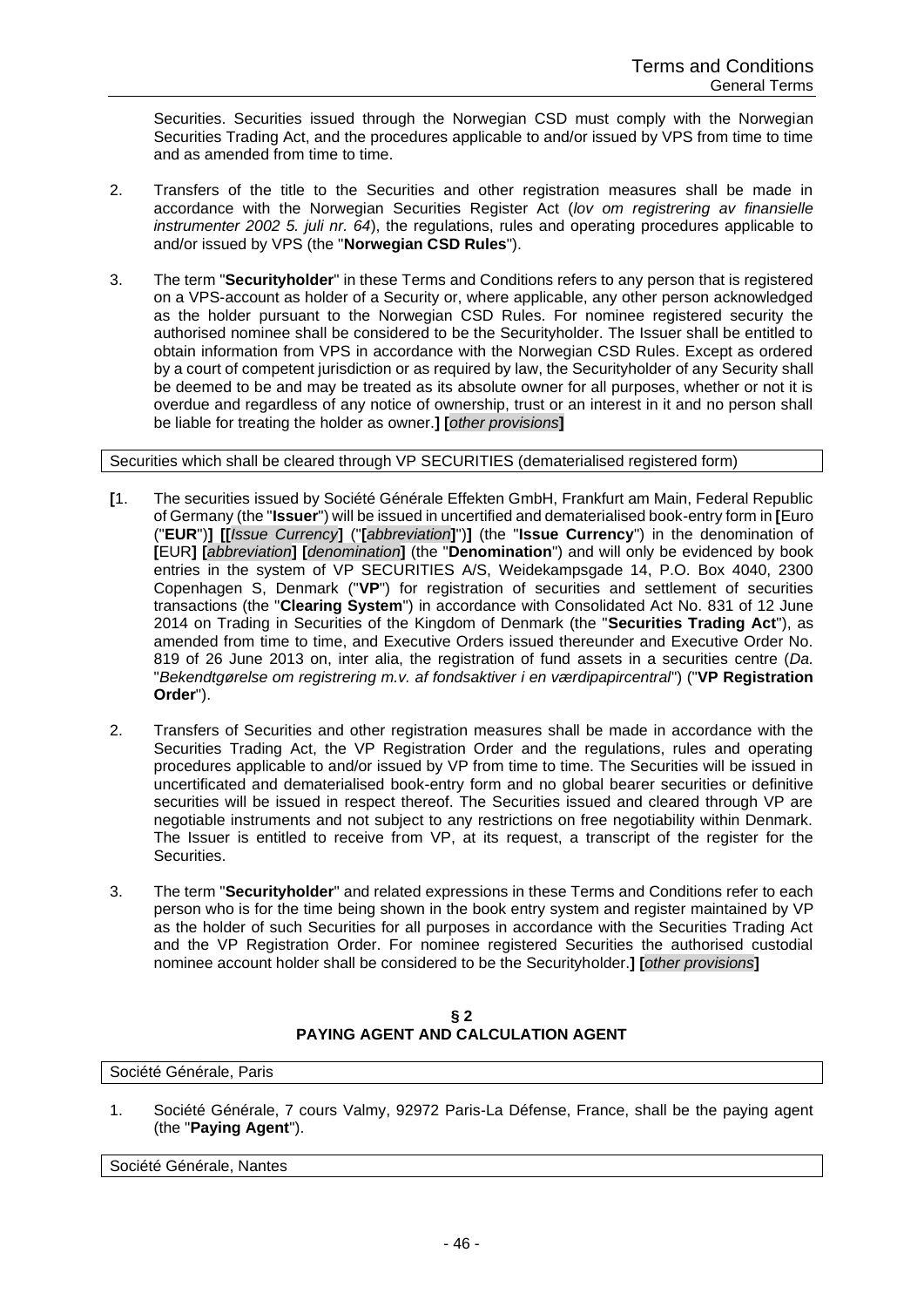1. Société Générale, 32, rue du Champ de Tir, BP 18236, 44312 Nantes cedex 3, France, shall be the paying agent (the "**Paying Agent**").

Société Générale Madrid Branch

1. Société Générale, Sucursal en España, Calle Cardenal Marcelo Spinola, 8, 4ª Planta, 28016 Madrid, Spain, shall be the paying agent (the "**Paying Agent**").

BNP Paribas Lisbon is Paying Agent

1. BNP Paribas Securities Services, S.C.A., Portugal in Edifício ART'S, Avenida D. João II, Lote 1.18.01, Bloco A, 5, 1998-028 Lisbon, Portugal, shall be the paying agent (the "**Paying Agent**").

Skandinaviska Enskilda Banken is Paying Agent

1. Skandinaviska Enskilda Banken AB (publ), a banking institution incorporated under the laws of Sweden, whose registered office is at Kungsträdgårdsgatan 8, SE-106 40 Stockholm, Sweden, shall be the paying agent (the "**Paying Agent**").

Skandinaviska Enskilda Banken is Paying Agent (acting through its Copenhagen Branch)

1. Skandinaviska Enskilda Banken AB (publ), a banking institution incorporated under the laws of Sweden, whose registered office is at Kungsträdgårdsgatan 8, SE-106 40 Stockholm, Sweden, acting through its SEB Copenhagen Branch having its office at Bernstorffsgade 50, 1577 Copenhagen V, Denmark, shall be the paying agent (the "**Paying Agent**").

Skandinaviska Enskilda Banken is Paying Agent (acting through its Helsinki Branch)

1. Skandinaviska Enskilda Banken AB (publ), a banking institution incorporated under the laws of Sweden, whose registered office is at Kungsträdgårdsgatan 8, SE-106 40 Stockholm, Sweden, acting through its SEB Helsinki Branch having its office at Eteläesplanadi 18, FI-00130 Helsinki, Finland, shall be the paying agent (the "**Paying Agent**").

Skandinaviska Enskilda Banken is Paying Agent (acting through its Oslo Branch)

1. Skandinaviska Enskilda Banken AB (publ), a banking institution incorporated under the laws of Sweden, whose registered office is at Kungsträdgårdsgatan 8, SE-106 40 Stockholm, Sweden, acting through its SEB Oslo Branch having its office at Filipstad Brygge 1, NO-0252 Oslo, Norway, shall be the paying agent (the "**Paying Agent**").

Other Paying Agents

1. **[**paying agent, address**]** shall be the paying agent (the "**Paying Agent**") **[**which term shall include any successor or additional paying agent) and **[**sub paying agent, address**]**, as sub paying agent for the Paying Agent (the "**Sub Paying Agent**")**]**.

The following paragraphs shall be applicable for all Securities

- 2. The Issuer shall be entitled at any time to appoint another bank as Paying Agent. Such appointment and the effective date shall be notified in accordance with § 6 of the General Terms.
- 3. The Paying Agent is hereby granted exemption from the restrictions of § 181 German Civil Code (*Bürgerliches Gesetzbuch*) ("**BGB**") and any similar restrictions of the applicable laws of any other country.
- 4. Société Générale, 29 boulevard Haussmann, 75009 Paris, France, shall be the calculation agent regarding the Securities ("**Calculation Agent**"). The Issuer shall be entitled at any time to appoint another bank or, to the extent permitted by law, by a financial services institution established in one of the member states of the European Union, one or more additional calculation agent(s) or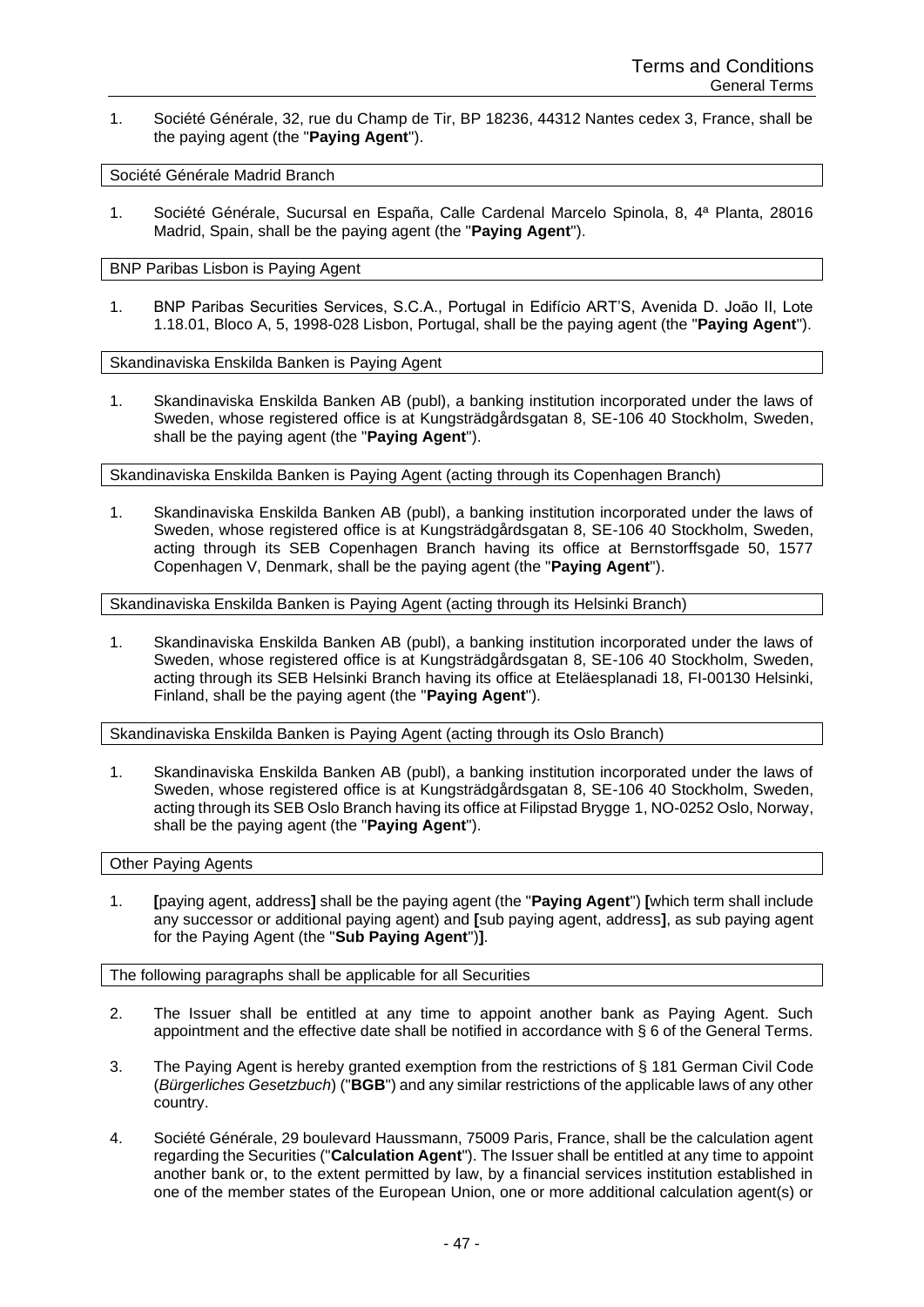to cancel their order. Replacement, designation and revocation shall be notified in accordance with § 6 of the General Terms.

- 5. The Calculation Agent is entitled at any time to resign its office as Calculation Agent. The resignation shall only take effect with the appointment of another bank or, to the extent permitted by law, a financial service institution established in one of the member states of the European Union as the Calculation Agent of the Issuer. The resignation and appointment will be published in accordance with § 6 of the General Terms.
- 6. The Calculation Agent acts exclusively as a vicarious agent (*Erfüllungsgehilfe*) of the Issuer and has no obligations towards the Securityholders. The Calculation Agent is hereby granted exemption from the restrictions of § 181 BGB and any similar restrictions of the applicable laws of any other country.
- 7. Neither the Issuer nor the Calculation Agent is obliged to review the eligibility of the submitter of Securities.

# **§ 3 TAXES**

Payments **[**and/or deliveries of Underlyings**]** in respect of the Securities shall only be made after (i) deduction and withholding of current or future taxes, levies or governmental charges, regardless of their nature, which are imposed, levied or collected (the "**Taxes**") under any applicable system of law or in any country which claims fiscal jurisdiction by or for the account of any political subdivision thereof or government agency therein authorised to levy Taxes, to the extent that such deduction or withholding is required by law, (ii) any withholding or deduction required pursuant to an agreement described in Section 1471(b) of the U.S. Internal Revenue Code of 1986, as amended (the "**IRC**"), or otherwise imposed pursuant to Sections 1471 through 1474 IRC, any regulations or agreements thereunder, any official interpretations thereof, or any law implementing an intergovernmental approach thereto and (iii) any withholding or deduction required pursuant to Section 871(m) IRC ("**871(m) Withholding**"). The Issuer shall report on the deducted or withheld Taxes to the competent government agencies.

In addition, in determining the amount of 871(m) Withholding imposed with respect to any amounts to be paid on the Securities, the Issuer shall be entitled to withhold on any "**dividend equivalent**" (as defined for purposes of Section 871(m) IRC) at the highest rate applicable to such payments regardless of any exemption from, or reduction in, such withholding otherwise available under applicable law.

#### **§ 4 STATUS, GUARANTEE, LIMITED RECOURSE**

- 1. The obligations under the Securities constitute direct, unconditional and unsecured (*nicht dinglich besichert*) obligations of the Issuer and rank at least *pari passu* with all other unsecured and unsubordinated obligations of the Issuer (save for such exceptions as may exist from time to time under applicable law).
- 2. Any payment obligation of the Issuer is unconditionally and irrevocably guaranteed by a guarantee of Société Générale, Paris, France ("**Guarantor**"). The obligations arising under the guarantee constitute direct, unconditional, unsecured and general obligations of the Guarantor and rank and will rank at least *pari passu* with all other existing and future direct, unconditional, unsecured and general obligations of the Guarantor, including those in respect of deposits, but excluding any debts for the time being preferred by law and senior to any subordinated obligations. If the Issuer, for any reason whatsoever, owes to the Securityholders a sum or amount payable on a Security (including any premiums or discounts or other amounts payable under the Securities), the Guarantor guarantees to pay to the Securityholder on request as soon as these payments fall due under the Securities the amount as it would have been made by the Issuer in accordance with the Terms and Conditions.

If the relevant Resolution Authority (§ 4 paragraph 5 of the Product-Specific Terms) exercises its Bail-in Power (§ 4 paragraph 5 of the Product-Specific Terms) on senior unsecured liabilities of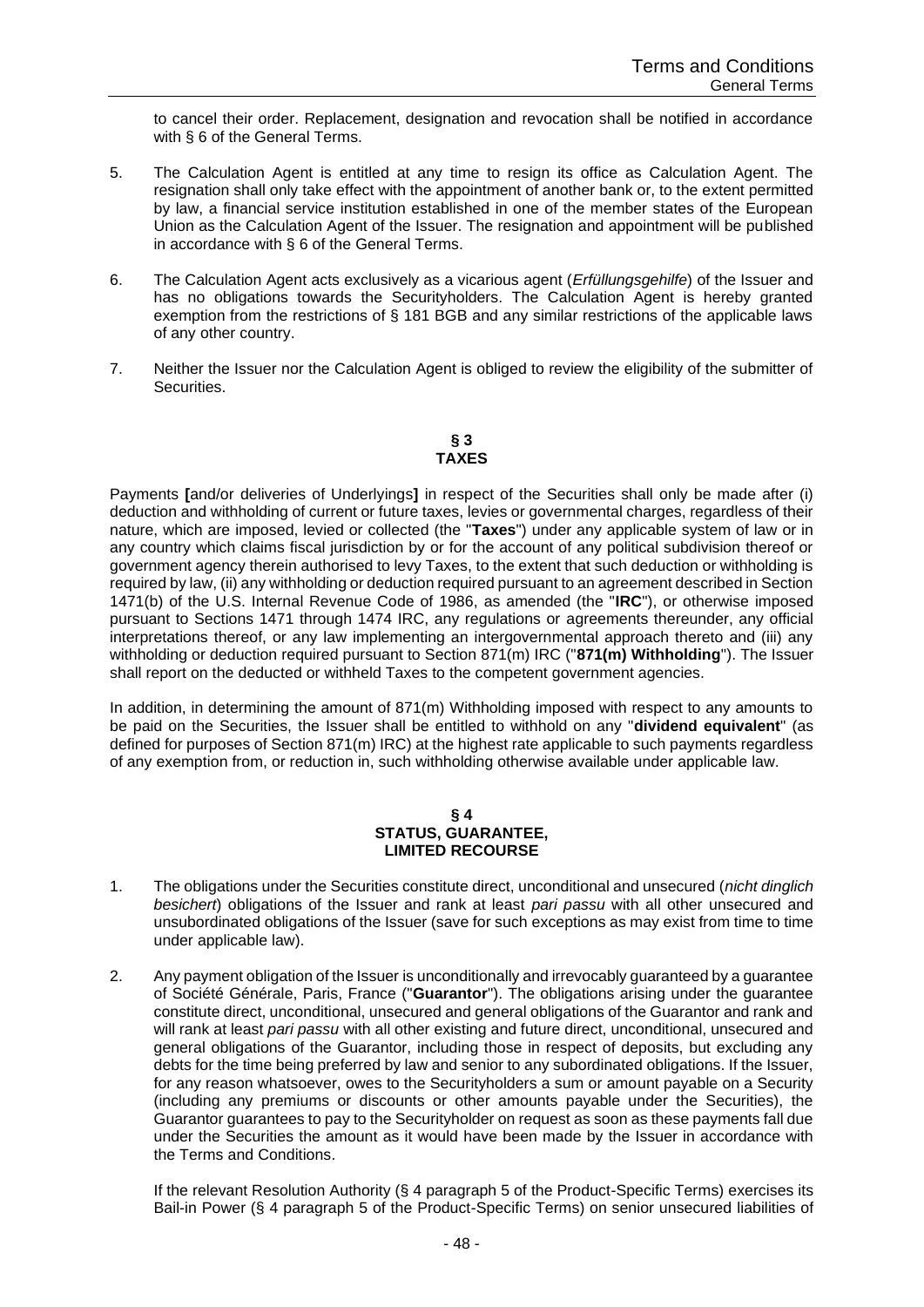the Guarantor, which results in the write-down or cancellation of all, or a portion of, the principal amount of, or outstanding amount payable in respect of, and/or interest on, such liabilities, and/or the conversion of all, or a portion, of the principal amount of, or outstanding amount payable in respect of, or interest on, such liabilities into shares or other securities or other obligations of the Guarantor or another person, including by means of a variation to their terms and conditions to give effect to such exercise of Bail-in Power, then the payment or delivery of the obligations shall be as if the Securities had been directly issued by the Guarantor itself.

3. Pursuant to the Trust Agreement dated 28 February 2006 between the Issuer and the Guarantor (the "**Trust Agreement**") the Issuer commits, inter alia, to (i) issue and to redeem Securities on a fiduciary (*treuhänderisch*) basis in its own name (*im eigenen Namen*) but for the account (*für Rechnung*) of the Guarantor (ii) collect any proceeds resulting from the issuance of the Securities (*Emissionserlöse*) and to deliver such proceeds to the Guarantor and (iii) use the funds made available by the Guarantor pursuant to the Trust Agreement for payments owed in the Issuer's own name but for the account of the Guarantor (whereby the funds correspond to the amounts of the payments made by the Issuer pursuant to the Securities at maturity, and enable them to meet its payment obligations in a timely manner). The ability of the Issuer to meet its payment obligations under the Securities in full depends on the Issuer receiving in full the amounts which the Guarantor is obliged to pay to it under the Trust Agreement.

The payment obligations of the Issuer under the Securities are limited to the funds made available to the Issuer by the Guarantor within the framework of the Trust Agreement. Insofar as the funds made available by the Guarantor are insufficient for full satisfaction of the payment obligations against all the holders of the Securities, the shortfall is cut off and there are no further losses and there are no further claims of the Securityholders against the Issuer, irrespective of whether the Issuer is in a position to meet their payment obligations arising from the Securities by any other means at its disposal (corresponding payment obligations are classified as "**Defaulted Payments**"); however, this shall apply subject to the right to termination or early repayment ("**Limited Recourse**").

The rights of the Securityholders under the Guarantee are not affected and the obligations of the Guarantor under the Guarantee are not limited by the Limited Recourse; hence the Securityholder shall continue to have the right to institute any proceeding, judicial or otherwise, or otherwise assert a claim against the Guarantor to enforce any obligation due under the relevant Guarantee, including without limitation in respect of any Defaulted Payments.

# **§ 5 SUBSTITUTION OF THE ISSUER**

1. At any time during the life of the Securities and subject to paragraph 2, the Issuer is entitled to substitute any other company (hereinafter called a "**New Issuer**") for itself as Issuer without the consent of any Securityholder. In such case, the New Issuer may assume all the obligations of the Issuer under and in connection with the Securities. Any such substitution and the respective effective date shall be notified by the Issuer in accordance with § 6 of the General Terms.

Upon any such substitution, the New Issuer shall succeed to, and be substituted for, and may exercise every right and power of, the Issuer under the Securities with the same effect as if the New Issuer had been named as the Issuer in these Terms and Conditions; the Issuer (and, in the case of a repeated application of this § 5 of the General Terms, each previous issuer) shall be released from its obligations hereunder and from its liability as obligor under the Securities.

In the event of such substitution, any reference in these Terms and Conditions to the Issuer shall from then on refer to the New Issuer.

- 2. No such assumption shall be permitted unless
	- (a) the New Issuer has agreed to assume all obligations of the Issuer under the Securities;
	- (b) the Issuer or the Guarantor has unconditionally and irrevocably guaranteed to the Securityholders compliance by the New Issuer with all obligations under the Securities;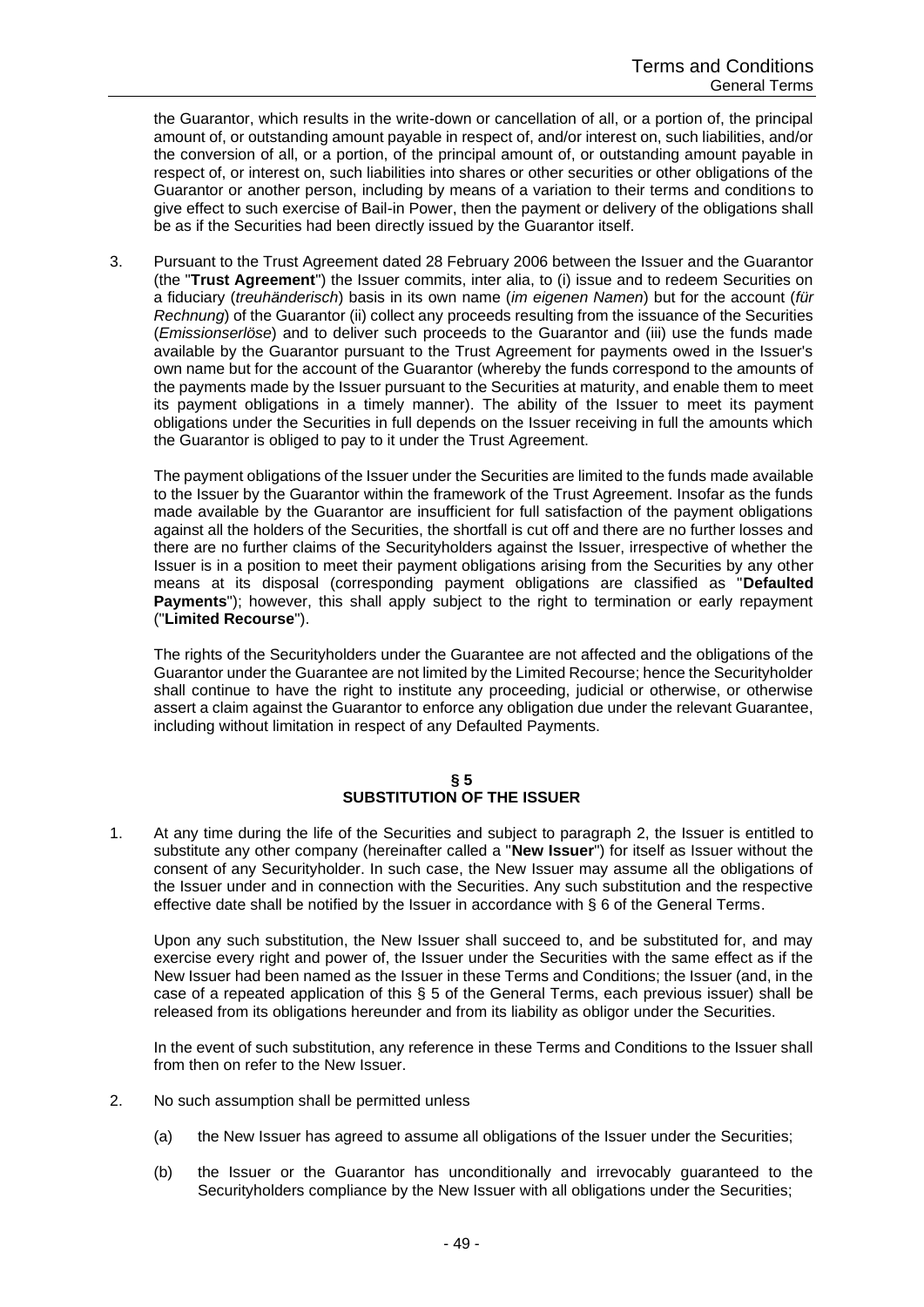- (c) the New Issuer has obtained all governmental authorisations, approvals, consents and permissions necessary in the jurisdictions in which the New Issuer is domiciled or the country under the laws of which it is organised**[**.**][**and
- (d) Euroclear Sweden has given its consent to the substitution (which consent shall not be unreasonably withheld or delayed).**]**
- 3. Upon any substitution of the Issuer for a New Issuer, this § 5 of the General Terms shall apply again.

## **§ 6 NOTICES**

Where these Terms and Conditions provide for a notice pursuant to this section, such notice shall be published on the website **[***www.warrrants.com***] [[***website***]]** (or on another website notified at least six weeks in advance by the Issuer in accordance with this section in the Federal Gazette (*Bundesanzeiger*) (the "**Successor Website**")) and become effective vis-à-vis the Securityholder through such publication unless the notice provides for a later effective date. If and to the extent applicable law or regulations provide for other forms of publication, such publications shall be made merely in addition to the aforesaid publication.

**[**Other publications with regard to the Securities are published on the website of the Issuer *[www.societegenerale.com](http://www.societegenerale.com/)* (or any successor website).**]**

# **§ 7 ISSUANCE OF ADDITIONAL SECURITIES, REPURCHASE OF SECURITIES**

- 1. The Issuer reserves the right to issue from time to time without the consent of the Securityholders additional tranches of Securities with substantially identical terms, so that the same shall be consolidated to form a single series and increase the total volume of the Securities. The term "Securities" shall, in the event of such consolidation, also comprise such additionally issued securities.
- 2. The Issuer may at any time purchase Securities in the market or otherwise. Securities repurchased by or on behalf of the Issuer may be held by the Issuer, re-issued, resold or surrendered to the Paying Agent for cancellation.

#### **§ 8 LIMITATION OF LIABILITY, PRESENTATION PERIODS, PRESCRIPTIONS**

- 1. The Issuer shall be held responsible for acting or failing to act in connection with Securities only if, and insofar as, it either breaches material obligations under or in connection with the Terms and Conditions negligently or wilfully or breaches other obligations with gross negligence or wilfully. The same applies to the Paying Agent and the Calculation Agent.
- 2. The period for presentation of the Securities (§ 801 paragraph 1, sentence 1 BGB) shall be ten years and the period of limitation for claims under the Securities presented during the period for presentation shall be two years calculated from the expiry of the relevant presentation period.

# **§ 9 PARTIAL INVALIDITY, CORRECTIONS**

1. In the event of manifest typing or calculation errors or similar manifest errors in the Terms and Conditions, the Issuer shall be entitled to declare rescission (*Anfechtung*) to the Securityholders. The declaration of rescission shall be made without undue delay upon becoming aware of any such ground for rescission (*Anfechtungsgrund*) and in accordance with § 6 of the General Terms. Following such rescission by the Issuer, the Securityholders may instruct the account holding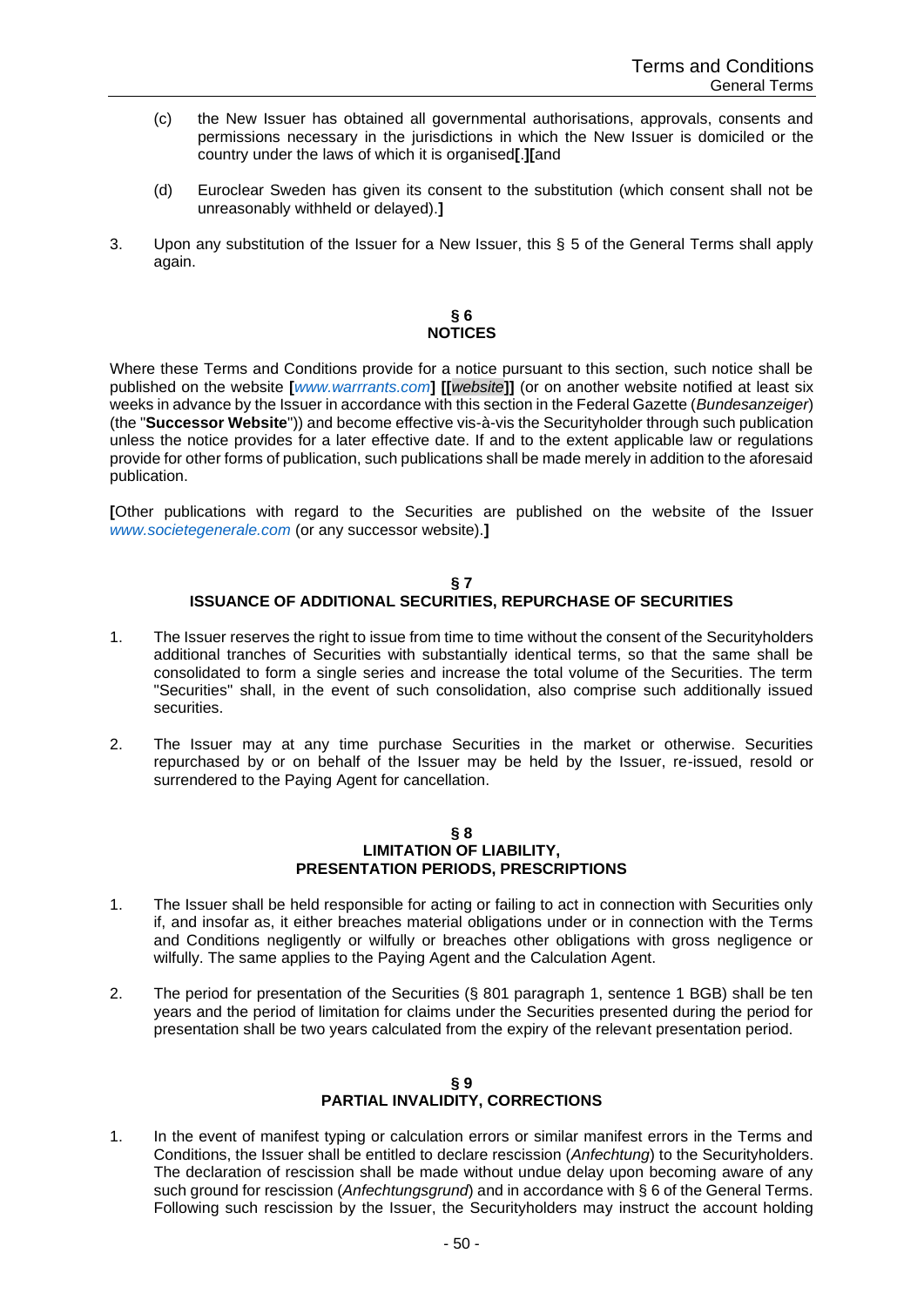bank to submit a duly completed redemption notice to the Paying Agent, either by filling in the relevant form available from the Paying Agent or by otherwise stating all information and declarations required on the form (the "**Rescission Redemption Notice**"), and to request repayment of the Issue Price against transfer of the Securities to the account of the Paying Agent with the Clearing System. The Issuer shall make available the Issue Price to the Paying Agent within 30 calendar days following receipt of the Rescission Redemption Notice and of the Securities by the Paying Agent, whichever receipt is later, whereupon the Paying Agent shall transfer the Issue Price to the account specified in the Rescission Redemption Notice. Upon payment of the Issue Price all rights under the Securities delivered shall expire.

- 2. The Issuer may combine the declaration of rescission pursuant to paragraph 1 with an offer to continue the Securities on the basis of corrected Terms and Conditions. Such an offer and the corrected provisions shall be notified to the Securityholders together with the declaration of rescission in accordance with § 6 of the General Terms. Any such offer shall be deemed to be accepted by a Securityholder and the rescission shall not take effect, unless the Securityholder requests repayment of the Issue Price within four weeks following the date on which the offer has become effective in accordance with § 6 of the General Terms by delivery of a duly completed Rescission Redemption Notice via the account holding bank to the Paying Agent and by transfer of the Securities to the account of the Paying Agent with the Clearing System pursuant to paragraph 1. The Issuer shall refer to this effect in the notification.
- 3. "**Issue Price**" within the meaning of paragraph 1 and 2 shall be deemed to be the higher of (i) the purchase price that was actually paid by the relevant Securityholder (as declared and proved by evidence in the request for repayment by the relevant Securityholder) and (ii) the weighted average (as determined by the Calculation Agent in its reasonable discretion (*billiges Ermessen*) (§ 317 BGB) of the traded prices of the Securities on the Business Day preceding the declaration of rescission pursuant to paragraph 1. If a Market Disruption Event exists on the Business Day preceding the declaration of rescission pursuant to paragraph 1, the last Business Day preceding the declaration of rescission pursuant to paragraph 1 on which no Market Disruption Event existed shall be decisive for the ascertainment of price pursuant to the preceding sentence.
- 4. Contradictory or incomplete provisions in the Terms and Conditions may be corrected or amended, as the case may be, by the Issuer in its reasonable discretion (*billiges Ermessen*) (§ 315 BGB). The Issuer, however, shall only be entitled to make such corrections or amendments which are reasonably acceptable to the Securityholders having regard to the interests of the Issuer and in particular which do not materially adversely affect the legal or financial situation of the Securityholders. Notice of any such correction or amendment shall be given to the Securityholders in accordance with § 6 of the General Terms.
- 5. If a Securityholder was aware of typing or calculation errors or similar errors at the time of the acquisition of the Securities, then, notwithstanding paragraphs 1 - 4, such Securityholder can be bound by the Issuer to the corrected Terms and Conditions.
- 6. Should any provision of these Terms and Conditions be or become void in whole or in part, the other provisions shall remain in force. The void provision shall be replaced by a valid provision that reflects the economic intent of the void provision as closely as possible in legal terms. In those cases, however, the Issuer may also take the steps described in paragraphs 1 - 4 above.

# **§ 10 GOVERNING LAW, PLACE OF PERFORMANCE, PLACE OF JURISDICTION**

Securities which are governed by German law

1. The Securities and the rights and duties of the Securityholders, the Issuer**[**, the Paying Agent**] [**, the Sub Paying Agent**]** and the Guarantor shall in all respects be governed by the laws of the Federal Republic of Germany.

Securities which are governed by German law except the Form (excl. Spanish law)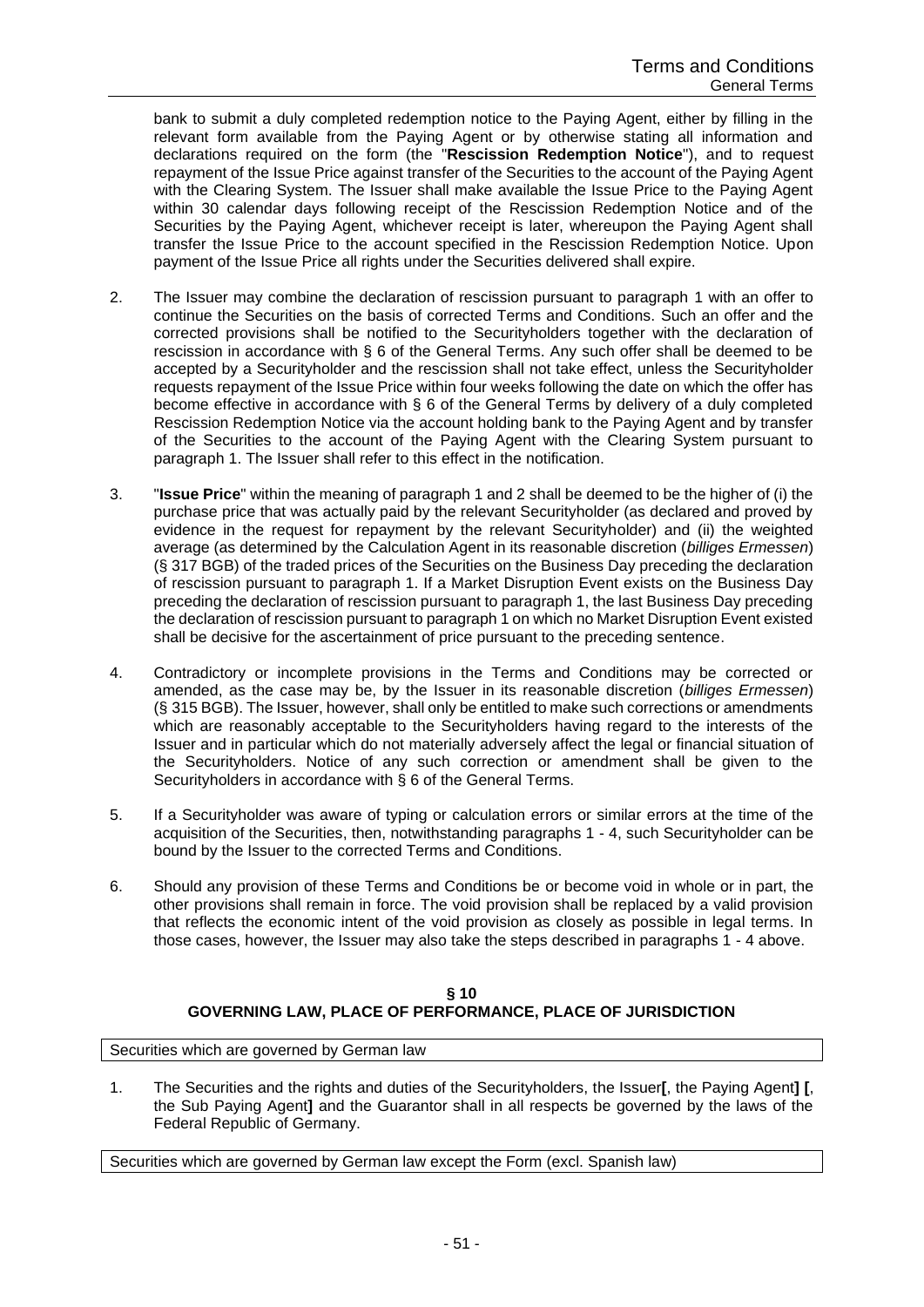1. The Securities and the rights and duties of the Securityholders, the Issuer**[**, the Paying Agent**] [**, the Sub Paying Agent**]** and the Guarantor shall in all respects be governed by the laws of the Federal Republic of Germany except § 1 of the General Terms which shall be governed by the laws of **[***jurisdiction***]**.

Securities which are governed by German law except the Form which is governed by Spanish law

1. The Securities and the rights and duties of the Securityholders**[[**, the Issuer**[**, the Paying Agent**] [**, the Sub Paying Agent**]** and the Guarantor**]** shall in all respects be governed by the laws of the Federal Republic of Germany except § 1 of the General Terms (including form of representation, proof of ownership and transfer) which shall be governed by the laws of Kingdom of Spain.

# All Securities

- 2. Place of performance is Frankfurt am Main.
- 3. Place of jurisdiction for all disputes and other proceedings in connection with the Securities for merchants, entities of public law, special funds under public law and entities without a place of general jurisdiction in the Federal Republic of Germany is Frankfurt am Main. In such a case, the place of jurisdiction in Frankfurt am Main shall be an exclusive place of jurisdiction.
- **[**4. The German version of these Terms and Conditions shall be binding. Any translation is for convenience only.**]**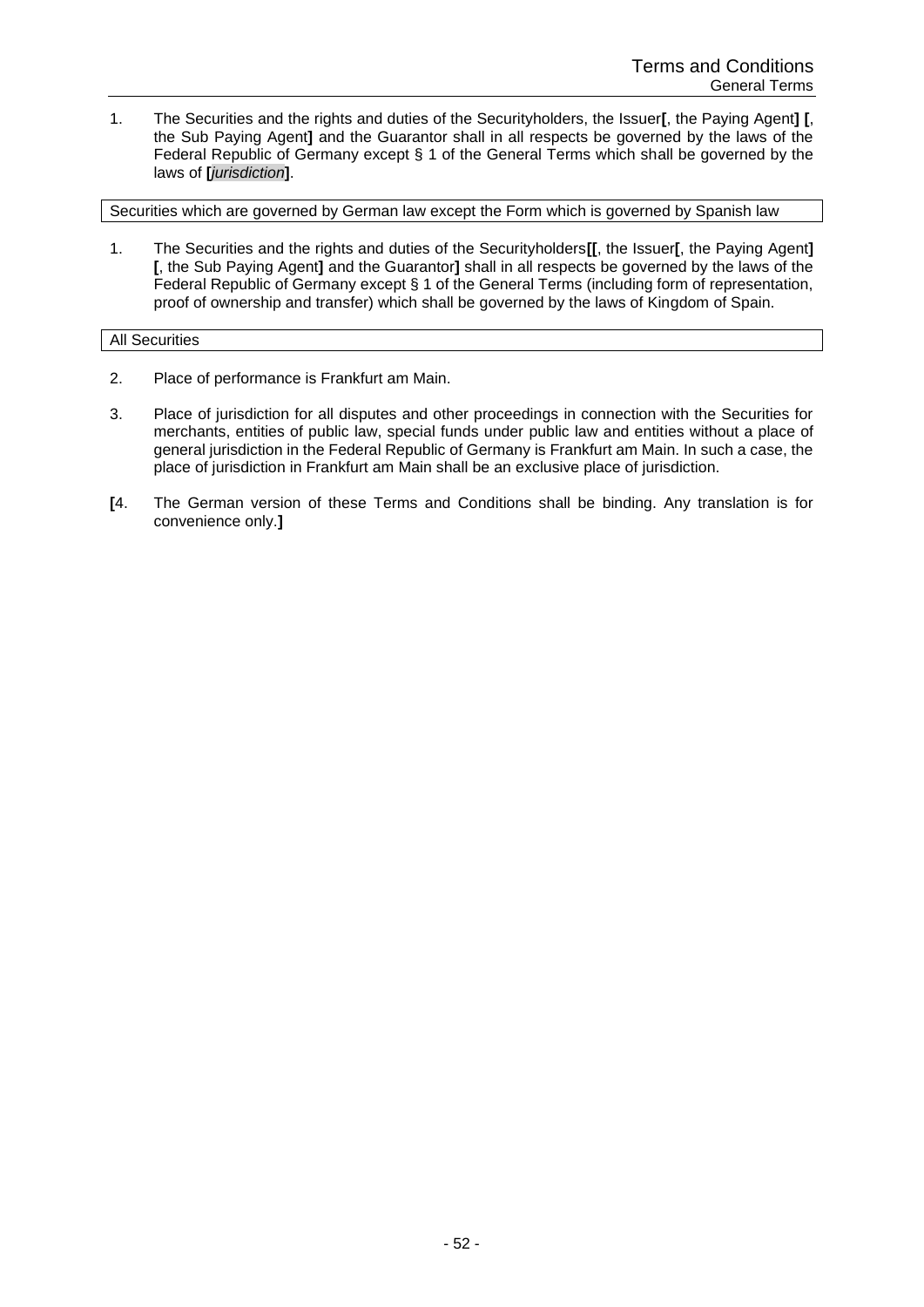# <span id="page-52-0"></span>**8.2. Product-Specific Terms**

# **§ 1 DEFINITIONS**

For the purposes of these Product-Specific Terms, the following definitions shall apply subject to an adjustment in accordance with these Terms and Conditions:

### General Definitions

"**Launch Date**" means **[***launch date***]**.

- "**Maturity Date**" or "**Settlement Date**" means a day that is not later than the **[***ordinal number***]** Payment Business Day following the Valuation Date.
- "**Payment Business Day**" means **[**a day on which the Trans-European Automated Real-time Gross Settlement Express Transfer System (TARGET2) and the Clearing System settle payments in the Issue Currency.**] [**a day on which commercial banks are open for business (including dealings in foreign exchange and foreign currency deposits) in **[***city/cities***]** and on which the Clearing System settles payments in the Issue Currency.**] [**a day on which commercial banks and foreign exchange markets in **[***city/cities***]** and the Trans-European Automated Real-time Gross settlement Express Transfer system (TARGET-System) are open for business and the Clearing System settles payments in the Issue Currency.**] [***other provisions***]**

### Underlying Share

- "**Business Day**" means a day on which the Exchange and the Futures Exchange are open for trading during their respective regular trading sessions, notwithstanding the Exchange or Futures Exchange closing prior to its scheduled weekday closing time. Any trading or trading activities after or before the regular trading sessions on the Exchange or the Futures Exchange will not be taken into account.
- "**Exchange**" means the **[[***exchange***]] [**exchange or trading system as set out in the Table of Product Details**]**.
- "**Futures Exchange**" means the exchange or trading system with the highest trading volume of options or futures contracts relating to the Share. If options or futures contracts on the Share are not traded on any exchange, the Futures Exchange shall be the options or futures exchange with the highest amount of options or futures contracts relating to shares of companies having their residence in the country in which the Company has its residence. If there is no options or futures exchange in the country in which the Company has its residence on which options or futures contracts on shares are traded, the Calculation Agent will determine the Futures Exchange in its reasonable discretion (*billiges Ermessen*) (§ 317 BGB) and will make notification thereof in accordance with § 6 of the General Terms.
- "**Market Disruption Event**" means the occurrence or existence of any suspension of, or limitation imposed on, trading in (a) the Share on the Exchange, or (b) any options or futures contracts relating to the Share on the Futures Exchange (if such options or futures contracts are traded on the Futures Exchange), provided that any such suspension or limitation is material. The decision whether a suspension or limitation is material will be made by the Calculation Agent in its reasonable discretion (*billiges Ermessen*) (§ 317 BGB). The occurrence of a Market Disruption Event shall be published in accordance with § 6 of the General Terms.

A limitation regarding the office hours or the number of days of trading will not constitute a Market Disruption Event if it results from an announced change in the regular business hours of the respective exchange. A limitation on trading imposed during the course of a day by reason of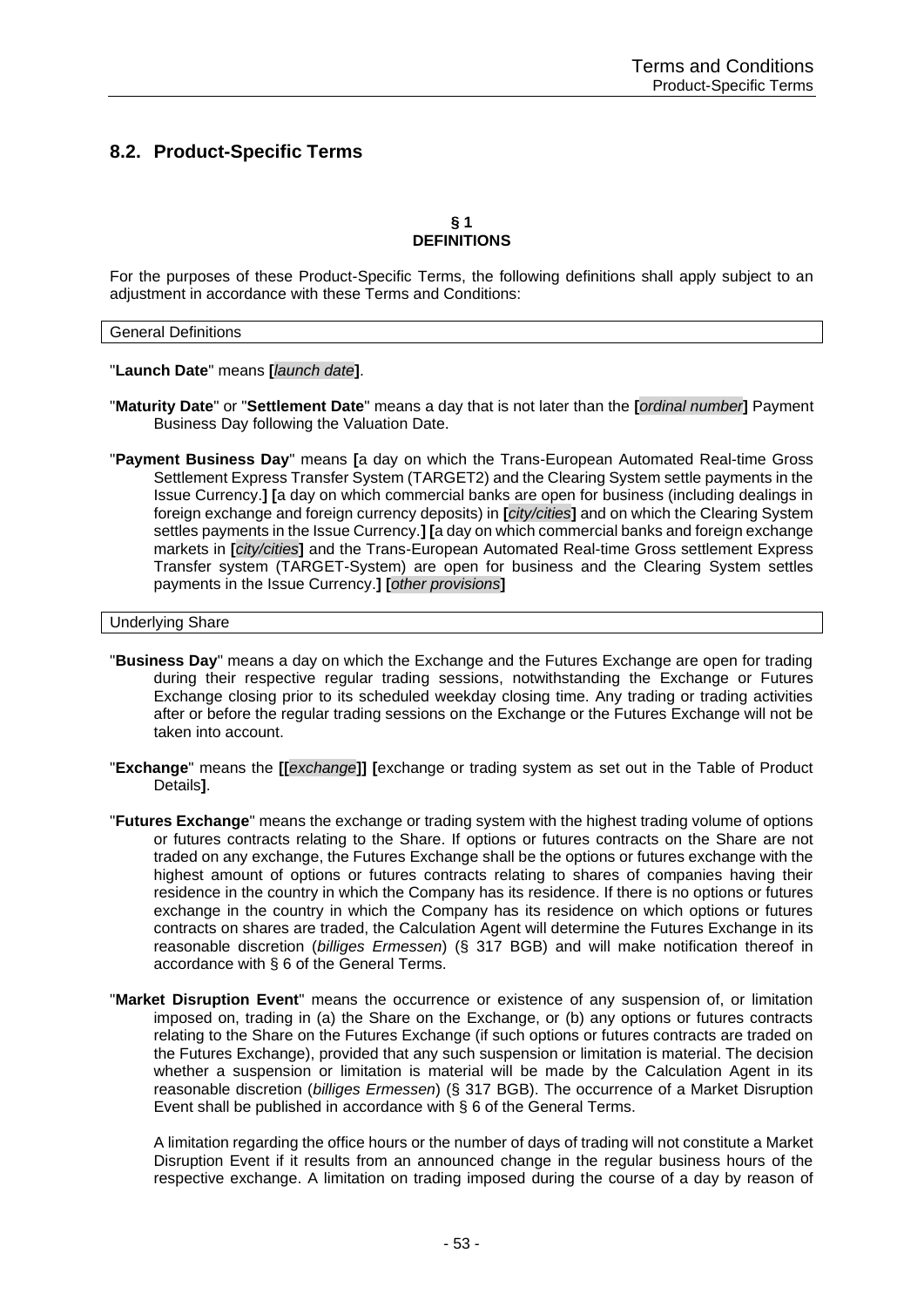movements in price exceeding permitted limits shall only be deemed to be a Market Disruption Event if such limitation still prevails at the time of termination of the trading hours on such date.

# "**Reference Price**" means

- **[**(a) if the respective Exchange is Borsa Italiana: the Prezzo di Riferimento of the Share, as defined in the Rules of the markets organized and managed by Borsa Italiana (*Regolamento dei Mercati*) and published by Borsa Italiana at the close of the trading day or
- (b) in all other cases: the price of the Share last determined and published by the Exchange on any relevant day (closing price)**] [***other provisions***]**.
- "**Underlying**" or "**Share**" means **[[***share, issuer, ISIN***]] [**the share or security similar to shares as set out in the Table of Product Details**]**.

"**Valuation Date**" means the date as set out in the Table of Product Details.

If on the Valuation Date there is no Reference Price or if on the Valuation Date a Market Disruption Event occurs, the Valuation Date shall be postponed to the next following Business Day on which there is a Reference Price and on which a Market Disruption Event does not occur.

If, according to the before-mentioned, the Valuation Date is postponed for **[***number***]** consecutive Business Days, and if also on such day there is no Reference Price or a Market Disruption Event occurs on such day, then this day shall be deemed to be the Valuation Date and the Calculation Agent shall estimate the Reference Price in its reasonable discretion (*billiges Ermessen*) (§ 317 BGB), and in consideration of the prevailing market conditions on such day and make a notification thereof in accordance with § 6 of the General Terms.

# Underlying Index

- "**Business Day**" means a day on which the level of the Index is usually determined and published by the Index Sponsor.
- "**Futures Exchange**" means the exchange or trading system with the highest trading volume of options or futures contracts relating to the Index. If options or futures contracts relating to the Index are not traded on any exchange, the Calculation Agent will determine the Futures Exchange in its reasonable discretion (*billiges Ermessen*) (§ 317 BGB) and will make notification thereof in accordance with § 6 of the General Terms.
- "**Market Disruption Event**" means the occurrence or existence of any suspension of, or limitation imposed on, trading in (a) options or futures contracts on the Index on the Futures Exchange, or (b) one or more index components on any Index Component Exchange, provided that any such suspension or limitation is material. The decision whether a suspension or limitation is material will be made by the Calculation Agent in its reasonable discretion (*billiges Ermessen*) (§ 317 BGB). The occurrence of a Market Disruption Event shall be published in accordance with § 6 of the General Terms.

A limitation regarding the office hours or the number of days of trading will not constitute a Market Disruption Event if it results from an announced change in the regular business hours of the Futures Exchange or the Index Component Exchange. A limitation on trading imposed during the course of a day by reason of movements in price exceeding permitted limits shall only be deemed to be a Market Disruption Event if such limitation still prevails at the time of termination of the trading hours on such date.

"**Reference Price**" means **[**closing level:**][**the level of the Index last determined and published by the Index Sponsor on any relevant day (official closing level).**] [**opening level**:][***FTSE MIB***][**The value of the Index calculated on any relevant day on the basis of the Opening Auction Prices (as defined under the Rules of the markets organized and managed by Borsa Italiana S.p.A.) of each component of the Index.**] [**settlement price:**][[**DAX & TecDAX**][**the Eurex final settlement price for options on the Index on any relevant day which is based on the intraday auction prices at the Frankfurt stock exchange (Xetra) for the shares contained in the Index. The intraday auction starts at about 1:00 pm (CET). The Eurex final settlement price is published on *www.eurexchange.com*.**]**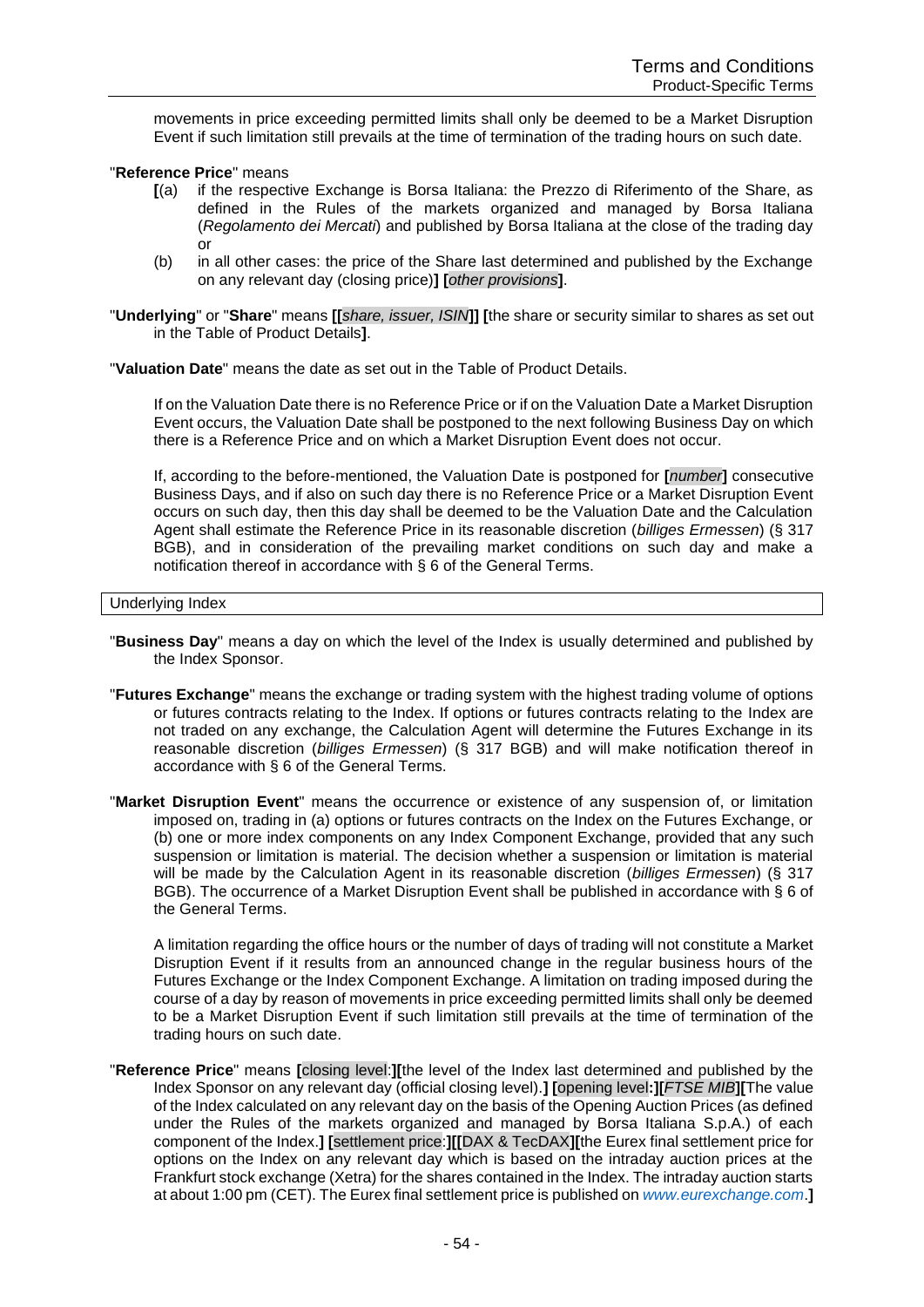**[[**MDAX**][**the Eurex final settlement price for options on the Index on any relevant day which is based on the intraday auction prices at the Frankfurt stock exchange (Xetra) for the shares contained in the Index. The intraday auction starts at about 1:05 pm (CET). The Eurex final settlement price is published on *www.eurexchange.com*.**] [**EURO STOXX 50**][**the Eurex final settlement price for options on the Index on any relevant day which is based on the average of the Index calculations from 11:50 am until 12:00 pm (noon) (CET). The Eurex final settlement price is published on *www.eurexchange.com*.**] [**CAC40**][**the exchange delivery settlement price (EDSP) for options on the Index on any relevant day which is based on the average of the Index levels calculated and disseminated between 3:40 pm and 4:00 pm (CET) by Euronext. The exchange delivery settlement price is published on *www.euronext.com*.**] [**IBEX35**][**the settlement price at expiration for options on the Index on any relevant day which is based on the average of the Index levels calculated by BME Clearing between 4:15 pm and 4:45 pm (CET) with one level being taken per minute. The settlement price at expiration is published on *www.meff.com*.**] [**FTSE MIB**][**the settlement price of the options on the Index listed on the IDEM exchange, which is based on the opening auction prices of each component of the Index, as calculated by Borsa Italiana on the expiry day of those options. The settlement price is published on *www.borsaitaliana.it*.**] [**DJIA & S&P 500**][**the settlement price for options on the Index on any relevant day which is based on the opening sales prices in the primary market of each component security of the Index. The settlement price is published on *www.cboe.com*.**] [**Nasdaq-100**][**the settlement price for options on the Index on any relevant day as calculated by Cboe Options Exchange (Cboe), Chicago, based on the opening sales prices of each component of the Index. The settlement price is published on *www.cboe.com*.**]] [***other provisions***]**

"**Underlying**" or "**Index**" means the **[***index***]** (ISIN **[***ISIN***]**) as determined and published by **[***index sponsor***]** (the "**Index Sponsor**").

"**Valuation Date**" means the date as set out in the Table of Product Details.

If on the Valuation Date there is no Reference Price or if on the Valuation Date a Market Disruption Event occurs, the Valuation Date shall be postponed to the next following Business Day on which there is again a Reference Price and on which a Market Disruption Event does not occur.

**[**If, according to the before-mentioned, the Valuation Date is postponed for **[***number***]** consecutive Business Days, and if also on such day there is no Reference Price or a Market Disruption Event occurs on such day, then this day shall be deemed to be the Valuation Date and the Calculation Agent shall estimate the Reference Price in its reasonable discretion (*billiges Ermessen*) (§ 317 BGB), and in consideration of the prevailing market conditions on such day and make a notification thereof in accordance with § 6 of the General Terms.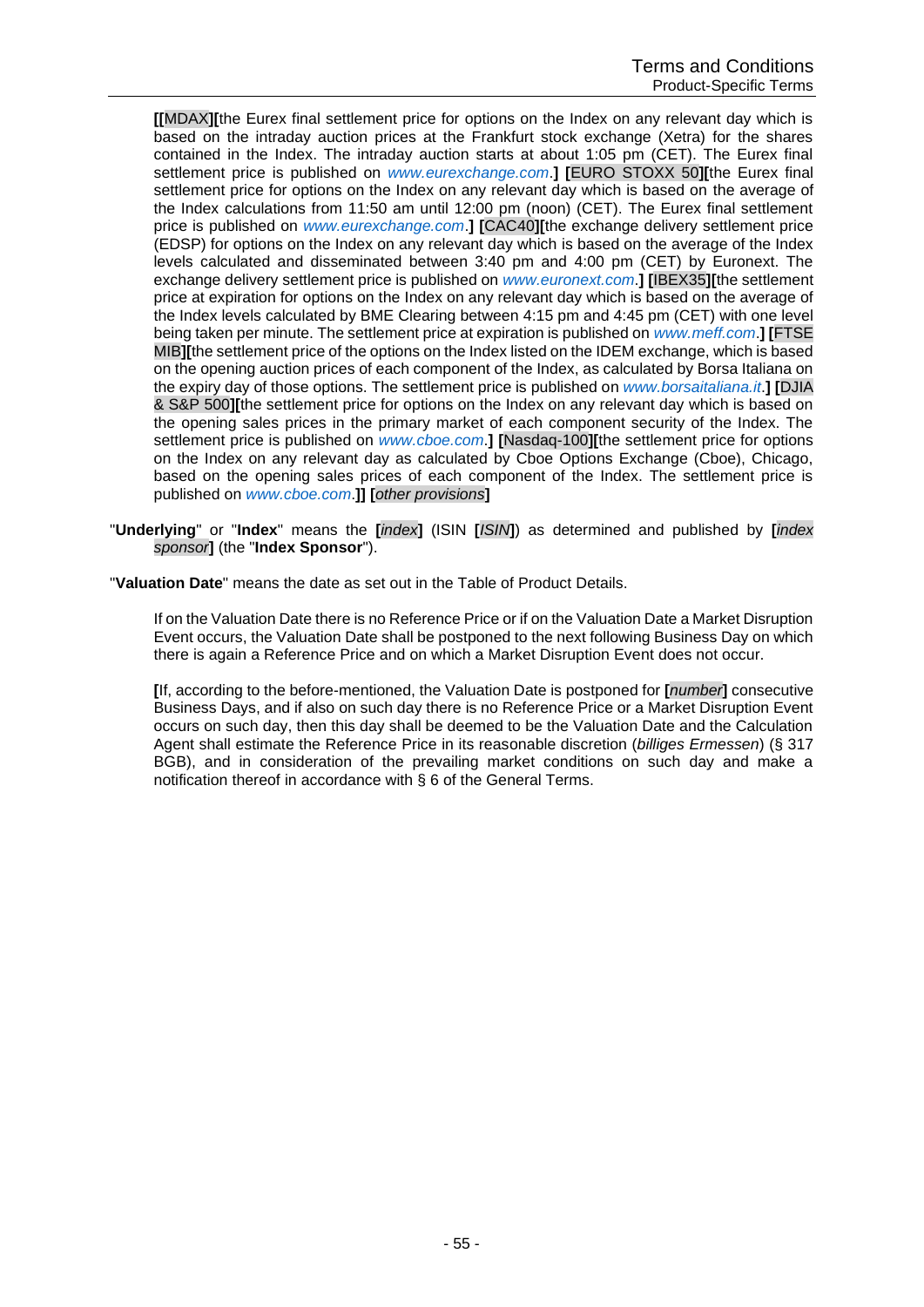#### **§ 2 INTEREST**

#### One Coupon Payment on the Maturity Date

1. The Securities bear interest as from **[***interest commencement date***] [**the interest commencement date as set out in the Table of Product Details**]** (inclusive) at **[**a rate of **[***interest rate***]] [**the interest rate as set out in the Table of Product Details**]**.

Interest is payable in arrear on the Maturity Date.

- 2. The Securities will cease to bear interest at the end of the day preceding the Maturity Date, even if payment is made later than on the Maturity Date determined by the calendar in accordance with § 5 paragraph 3 of the Product-Specific Terms.
- 3. Should the Issuer for any reason whatsoever fail to provide to the Paying Agent, when due, the necessary funds for the redemption of the Securities, then interest on the outstanding principal amount of such Securities will continue to accrue until the payment of such principal has been effected, however not beyond the fourteenth day after the date on which the necessary funds have been provided to the Paying Agent and notice thereof has been given by publication in accordance with § 6 of the General Terms.

### Several Coupon Payment

1. The Securities bear interest as from **[***interest commencement date***]** (inclusive) at **[**a rate of **[***interest rate***]] [**the interest rate as set out in the Table of Product Details**]** up to the first Interest Payment Date (exclusive) and thereafter as from any Interest Payment Date (inclusive) up to the next following Interest Payment Date (exclusive) (each such period being an "**Interest Period**"). Interest is payable in arrear for each Interest Period on the relevant Interest Payment Date.

## "**Interest Payment Date**" means **[***interest payment dates***] [**and the Maturity Date**]**.

If an Interest Payment Date is not a Payment Business Day, the payment of interest shall be made on the next following day that is a Payment Business Day (**[**without**][**with**]** adjustment of the relevant Interest Period and the amount of interest payable for the respective Interest Period).

- .2. The Securities will cease to bear interest at the end of the day preceding the date on which they become due for redemption, even if payment is made later than on the due date determined by the calendar in accordance with § 5 paragraph 3 of the Product-Specific Terms.
- 3. Should the Issuer for any reason whatsoever fail to provide to the Paying Agent, when due, the necessary funds for the redemption of the Securities, then interest on the outstanding principal amount of such Securities will continue to accrue until the payment of such principal has been effected, however not beyond the fourteenth day after the date on which the necessary funds have been provided to the Paying Agent and notice thereof has been given by publication in accordance with § 6 of the General Terms.

#### All Securities

4. **[***Actual/365 (Fixed)***][**The calculation of interest shall be made on the actual number of days elapsed divided by 365.**]**

**[***Actual/360***][**The calculation of interest shall be made on the actual number of days elapsed divided by 360.**]**

**[***Actual/Actual ICMA 251***][**The calculation of interest shall be affected on the basis of the actual number of days (actual/actual according to ICMA Rule 251).**]**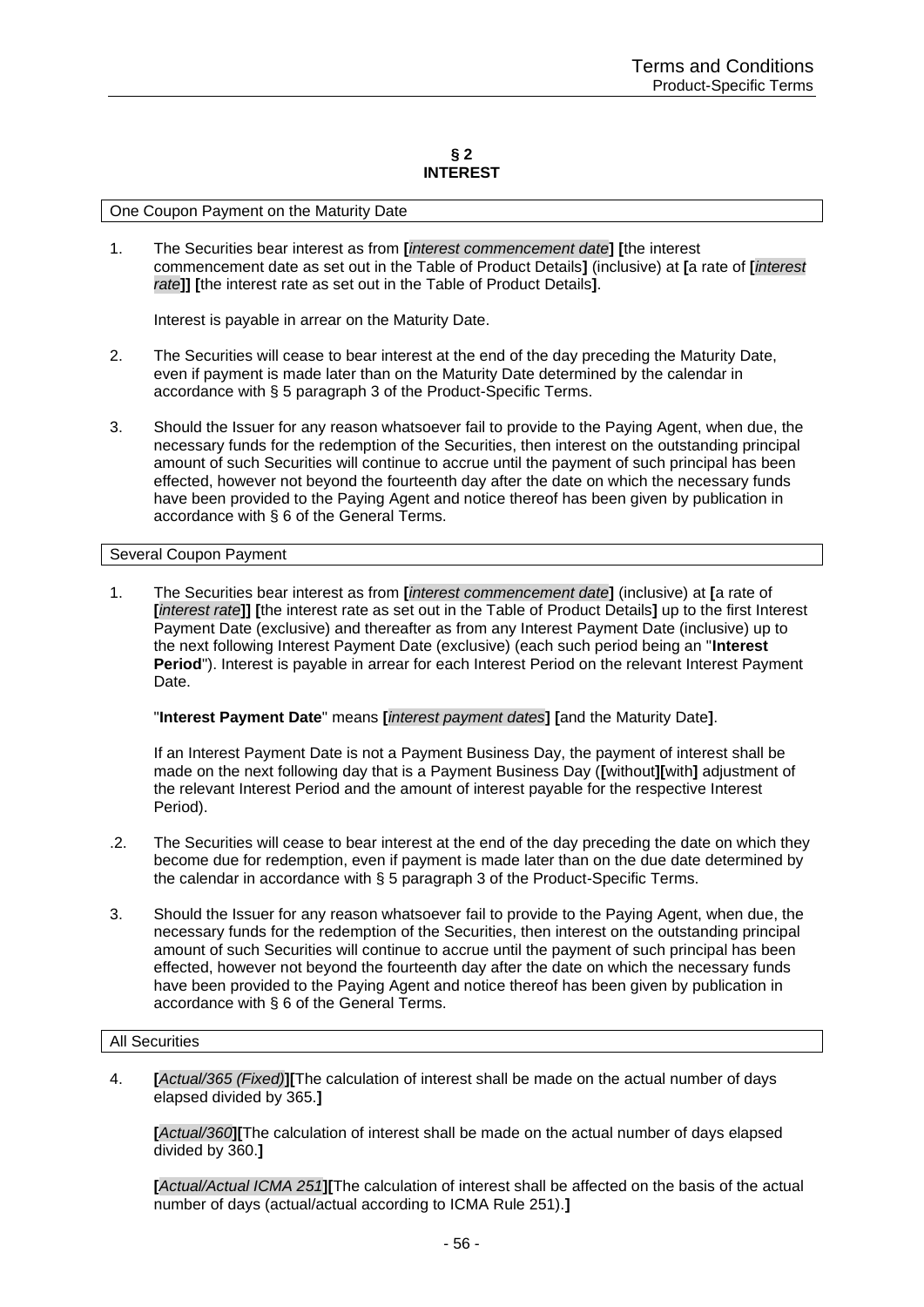**[***Actual/Actual ISDA***][**The calculation of interest shall be affected on the basis of the actual number of days elapsed divided by 365 (or, if any portion of that interest determination period falls in a leap year, the sum of (A) the actual number of days in that portion of the interest determination period falling in a leap year divided by 366 and (B) the actual number of days in that portion of the interest determination period falling in a non-leap year divided by 365) (actual/actual (ISDA)).**] [***other provisions***]**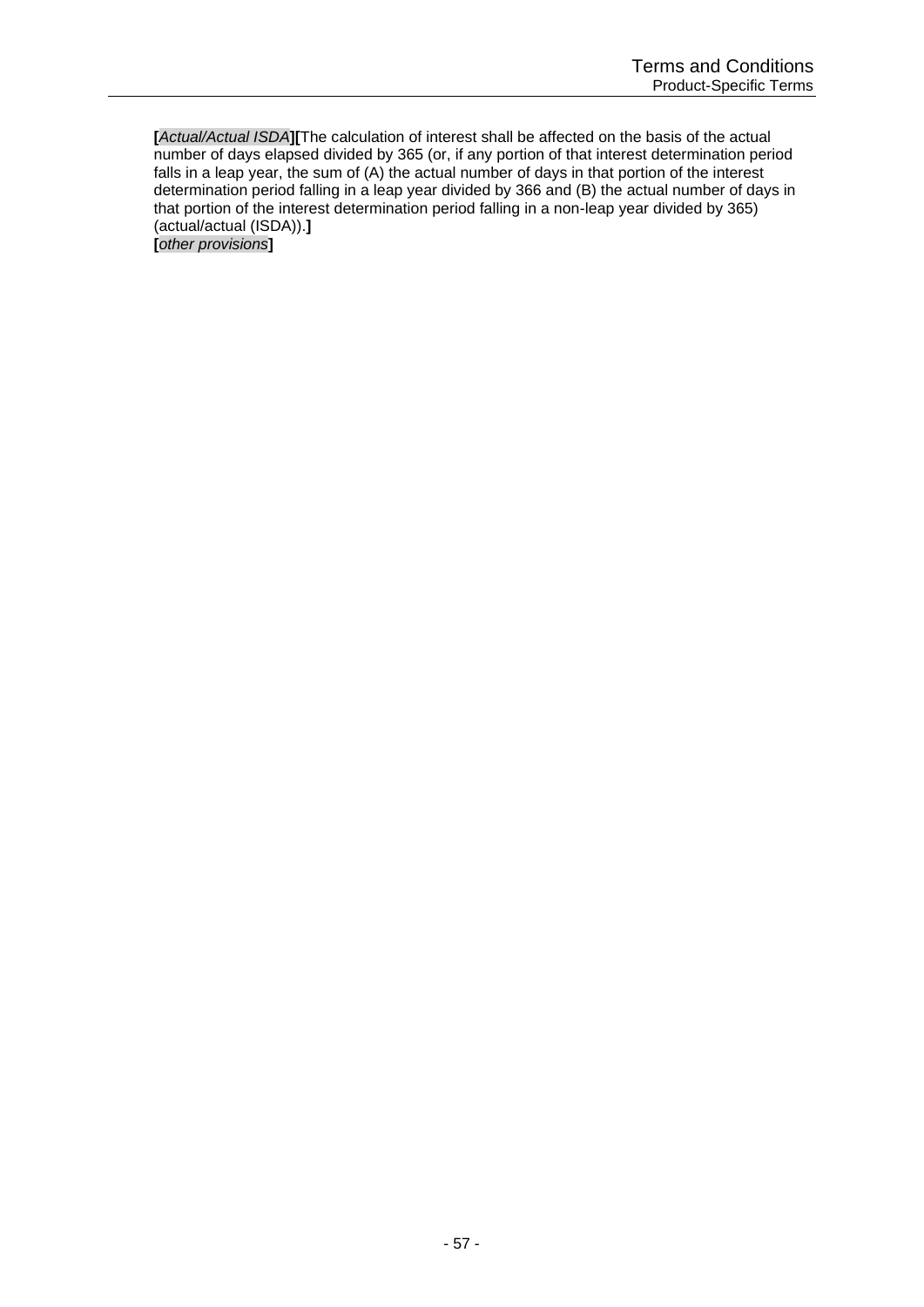**Structured Notes with delivery obligation**

## **§ 2 REDEMPTION**

Subject to a termination in accordance with § 7 of the Product-Specific Terms, each Security will be redeemed on the Maturity Date either by payment of an amount in the Issue Currency (the "**Redemption Amount**") or by delivery of Underlyings, all as determined in accordance with the following provisions.

#### Structured Notes Classic

(a) If the Reference Price of the Underlying on the Valuation Date is equal to or above the Strike, each Security shall be redeemed by payment of a Redemption Amount equal to the Denomination;

OR

(b) In all other cases, each Security is redeemed by delivery of a number of the Underlying equal to the Ratio, in the form and with the characteristics deliverable on the Maturity Date at the Exchange in accordance with its rules.

"**Strike**" means the strike as set out in the Table of Product Details.

Structured Notes Protect

(a) If the Reference Price of the Underlying on the Valuation Date is equal to or above the Barrier, each Security shall be redeemed by payment of a Redemption Amount equal to the Denomination;

OR

(b) In all other cases, each Security is redeemed by delivery of a number of the Underlying equal to the Ratio, in the form and with the characteristics deliverable on the Maturity Date at the Exchange in accordance with its rules.

"**Barrier**" means the barrier as set out in the Table of Product Details.

Structured Notes Plus

(a) If (i) the Reference Price of the Underlying on the Valuation Date is equal to or above the Strike and/or (ii) during the Monitoring Period **[**Regular:**][**the price of the Share as determined and published by the Exchange**] [**the level of the Index as determined and published by the Index Sponsor**] [***other provisions***]] [**Daily Close:**][**Reference Price of the Underlying**] [**the level of the Index last determined and published by the Index Sponsor**] [***other provisions***]]** has always been above the Barrier, each Security shall be redeemed by payment of a Redemption Amount equal to the Denomination;

OR

(b) In all other cases, each Security is redeemed by delivery of a number of the Underlying equal to the Ratio, in the form and with the characteristics deliverable on the Maturity Date at the Exchange in accordance with its rules.

"**Barrier**" means the barrier as set out in the Table of Product Details.

"**Strike**" means the strike as set out in the Table of Product Details.

"**Monitoring Period**" means **[**the period as set out in the Table of Product Details (both dates including)**] [***other provision***]**.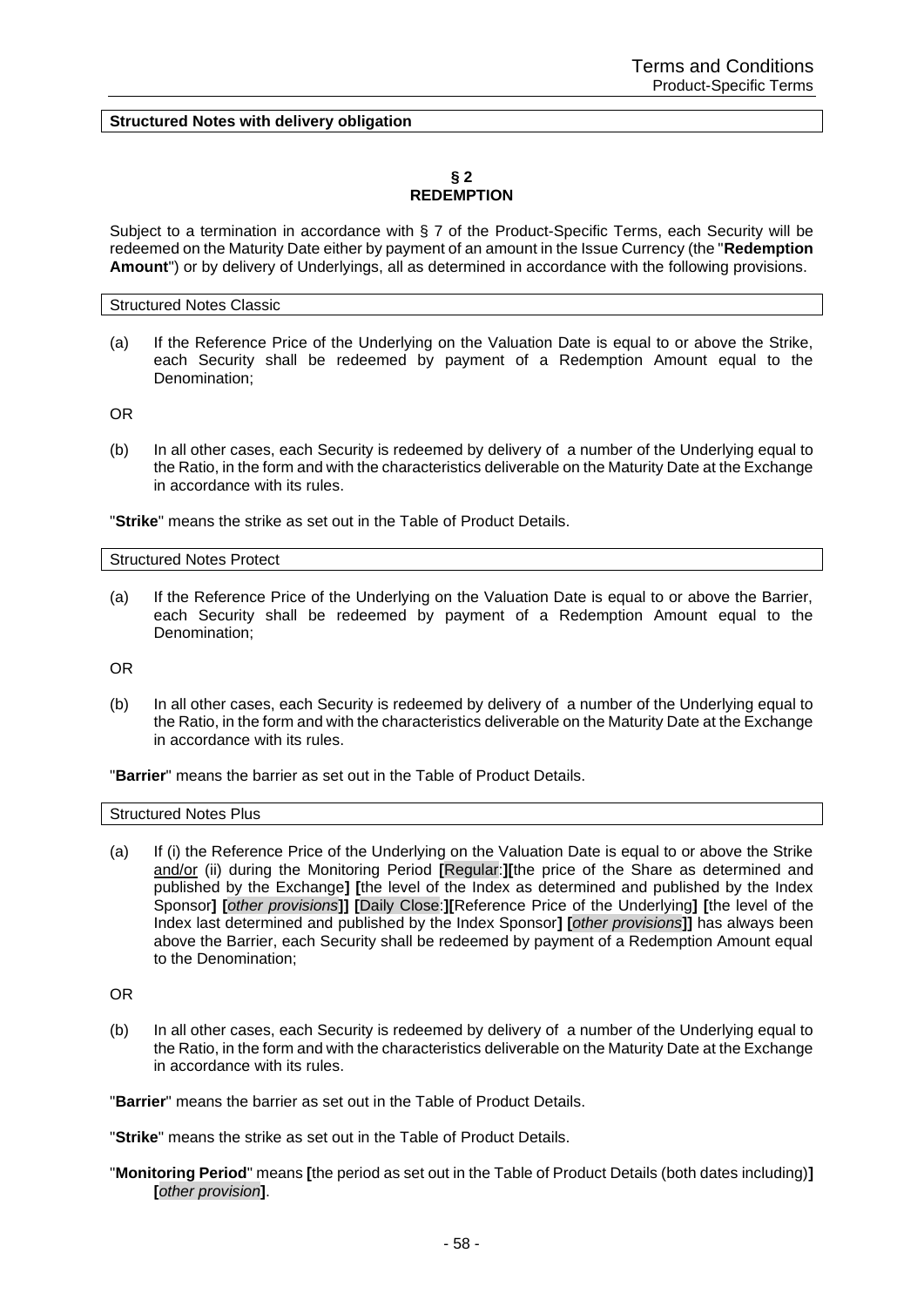# The following paragraph applies for all Structured Notes with delivery obligation

"**Ratio**" means **[[***ratio***]**.**] [**the decimal figure as set out in the Table of Product Details.**] [**a decimal figure calculated by dividing the Denomination by the Strike.**] [***other provisions***]**

If the delivery of the Underlying is economically, factually or legally impossible for the Issuer on the Maturity Date, the Issuer will be entitled, instead of delivering the Underlying, to pay a monetary amount that corresponds to the Reference Price of the Underlying on the Valuation Date **[**converted into the Issue Currency at the Conversion Rate**]** multiplied by the Ratio.

Fractions of the Underlying **[**in the case of Underlyings with a min. trading unit:**][**and any Underlyings in excess of an integral multiple of the trading unit of the relevant Underlying**]** will not be delivered. The Issuer, instead of delivering the relevant fraction **[**in the case of Underlyings with a min. trading unit:**][**or excess Underlyings, as the case may be**]**, may pay a monetary amount (the "**Fractional Settlement Amount**") per Security to the Securityholders which will be determined by the Calculation Agent by multiplying the fraction **[**in the case of Underlyings with a min. trading unit:**][**or number of excess Underlyings, as the case may be**]** by the Reference Price of the Underlying on the Valuation Date **[**converted into the Issue Currency at the Conversion Rate**]**. The combination of several Fractional Settlement Amounts into claims for the delivery of the Underlying is excluded.

The following paragraph shall be applicable for Securities with conversion in the Issue Currency

The conversion into the Issue Currency shall be made at the Conversion Rate.

**[**all Underlyings:**][**"**Conversion Rate**" means **[**(non quanto)**] [**international interbank spot market:**][**the price of **[**bas*e currency (the currency appearing first in the conversion rate)***]** 1.00 in *[counter currency (the currency appearing second in the conversion rate)***]**, as actually traded on the international interbank spot market on the Valuation Date at such point in time at which the Reference Price of the Underlying is determined and published.**]**

**[**Bloomberg fixing:**][**the **[[***Issue Currency***]**/**[***counter currency***]] [[***base currency***]**/**[***Issue Currency***]]** exchange rate as determined by Bloomberg L.P. on the Valuation Date at **[***fixing time***]** (Frankfurt time) and published thereafter on BFIX page (the "**Bloomberg Page**").

If the above exchange rate is not published on the Valuation Date at **[***fixing time***]** (Frankfurt time) on the Bloomberg Page or any successor page, then the Conversion Rate shall be the **[[***Issue Currency***]**/**[***Counter Currency***]] [[***base currency***]**/**[***Issue Currency***]]** determined by the Calculation Agent as actually traded on the international interbank spot market on the Valuation Date at or around **[***fixing time***]** (Frankfurt time).**]**

**[**WM/Reuters fixing:**][**the WM/Reuters Closing Spot rate (MID) for **[***base currency***]** 1.00 in **[***counter currency***]** as published on the Valuation Date by Refinitiv on Bloomberg ticker WMCO 15 <GO> (or any successor page) at or around 4:00 pm (London time).

If the above WM/Reuters Closing Spot rates (MID) is not published on the Valuation Date on Bloomberg ticker WMCO 15 <GO> or any successor page, then the Conversion Rate shall be the exchange rate for **[***base currency***]** 1.00 in **[***counter currency***]** determined by the Calculation Agent as actually traded on the *international interbank spot market* on the Valuation Date at or around 4:00 pm (London time).**] [**(quanto)**][**means a conversion rate equal to **[***base currency***]** 1.00 = **[***counter currency***]** 1.00.**] [***other provisions***]**

**[**"**USD**"**] [**"**[***abbreviation underlying currency***]**"**]** means **[**US Dollar**] [[***underlying currency***]]**.**]**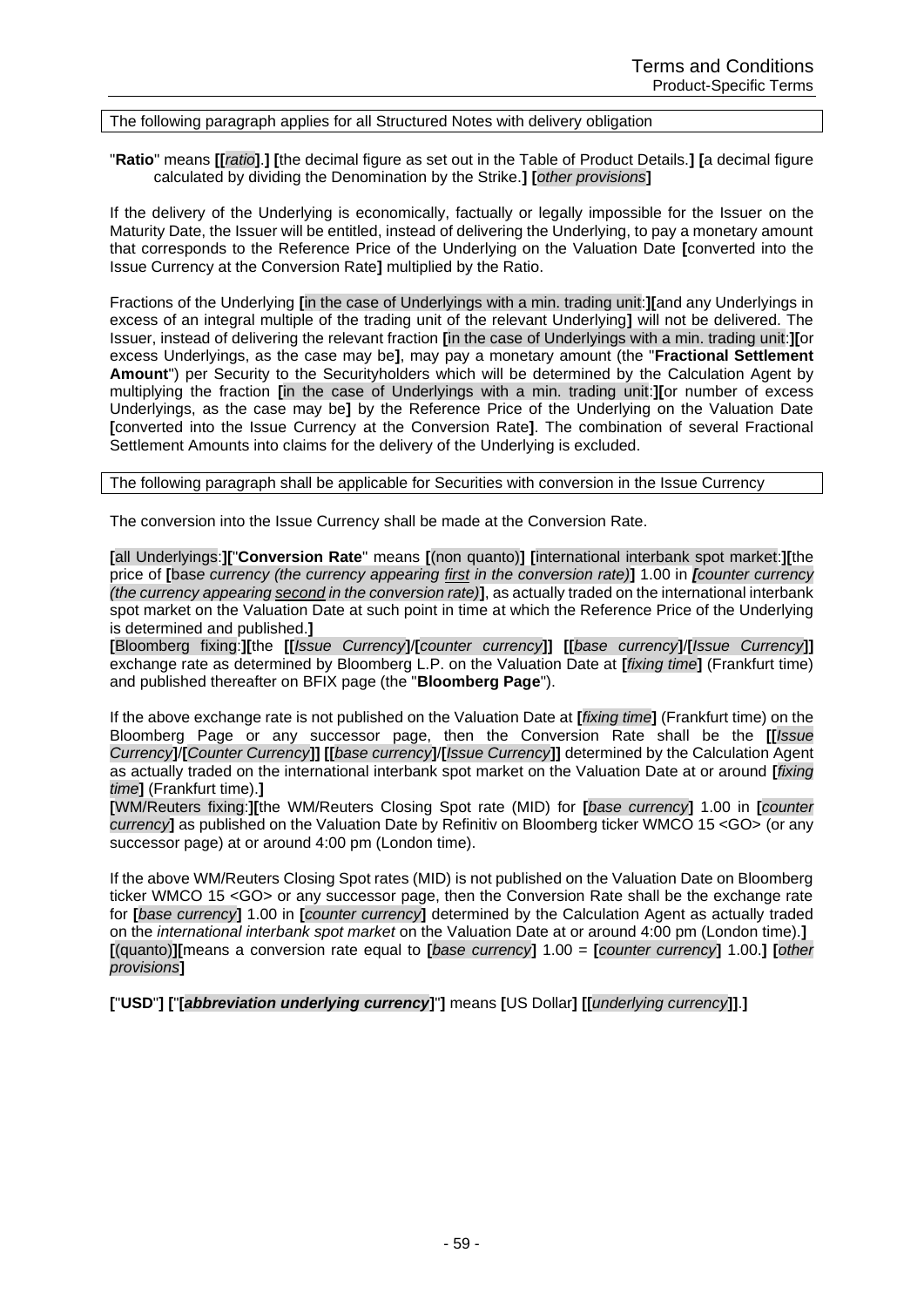**Structured Notes with cash settlement**

## **§ 2 REDEMPTION**

Subject to a termination in accordance with § 7 of the Product-Specific Terms, each Security will be redeemed on the Maturity Date at an amount per Security in the Issue Currency (the "**Redemption Amount**") as determined in accordance with the following provisions.

#### Structured Notes Classic

(a) If the Reference Price of the Underlying on the Valuation Date is equal to or above the Strike, each Security shall be redeemed by payment of a Redemption Amount equal to the Denomination;

OR

(b) In all other cases, each Security is redeemed by payment of a Redemption Amount calculated in accordance with the following formula:

 $RA = N \times \frac{Underlying **FINAL**$ UnderlyingINITIAL

Where:

| RA                         | $=$ | <b>Redemption Amount per Security</b>                   |
|----------------------------|-----|---------------------------------------------------------|
| N                          | $=$ | Denomination                                            |
| Underlying <sub>FINA</sub> | $=$ | Reference Price of the Underlying on the Valuation Date |
| $Underlying INITIAL =$     |     | Strike                                                  |

"**Strike**" means the strike as set out in the Table of Product Details.

#### Structured Notes Protect

(a) If the Reference Price of the Underlying on the Valuation Date is equal to or above the Barrier, each Security shall be redeemed by payment of a Redemption Amount equal to the Denomination;

OR

(b) In all other cases, each Security is redeemed by payment of a Redemption Amount calculated in accordance with the following formula:

 $\mathsf{RA} = \mathsf{N} \times \frac{\text{Underlying final}}{\text{Underlying initial}}$ 

Where:

| RA                     | $=$ | Redemption Amount per Security                          |
|------------------------|-----|---------------------------------------------------------|
| N                      |     | Denomination                                            |
| <b>Underlying</b> FINA | $=$ | Reference Price of the Underlying on the Valuation Date |
| $Underlying INITIAL =$ |     | Strike                                                  |

"**Barrier**" means the barrier as set out in the Table of Product Details.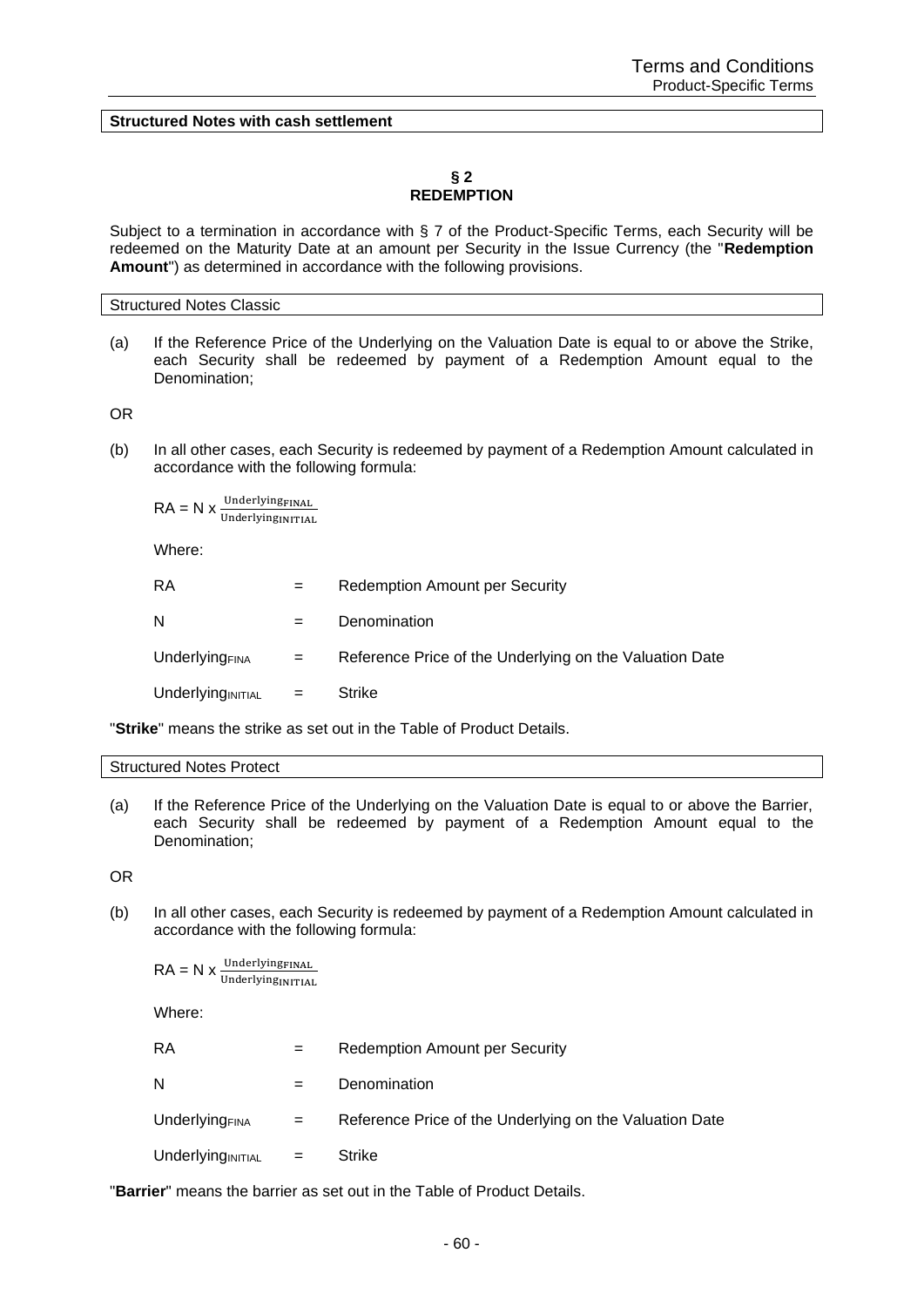"**Strike**" means the strike as set out in the Table of Product Details.

Structured Notes Plus

(a) If (i) the Reference Price of the Underlying on the Valuation Date is equal to or above the Strike and/or (ii) during the Monitoring Period **[**Regular:**][**the price of the Share as determined and published by the Exchange**] [**the level of the Index as determined and published by the Index Sponsor**] [***other provisions***] [**Daily Close:**][**Reference Price of the Underlying**] [**the level of the Index last determined and published by the Index Sponsor**] [***other provisions***]** has always been above the Barrier, each Security shall be redeemed by payment of a Redemption Amount equal to the Denomination;

OR

(b) In all other cases, each Security is redeemed by payment of a Redemption Amount calculated in accordance with the following formula:

$$
RA = N \times \frac{\text{Underlying}_{\text{FINAL}}}{\text{Underlying}_{\text{INITIAL}}}
$$

Where:

| RA                         | $=$ | <b>Redemption Amount per Security</b>                   |
|----------------------------|-----|---------------------------------------------------------|
| N                          |     | Denomination                                            |
| Underlying <sub>FINA</sub> | $=$ | Reference Price of the Underlying on the Valuation Date |
| Underlyingınıtıal          | $=$ | Strike                                                  |

"**Barrier**" means the barrier as set out in the Table of Product Details.

"**Strike**" means the strike as set out in the Table of Product Details.

"**Monitoring Period**" means **[**the period as set out in the Table of Product Details (both dates including)**] [***other provision***]**.

The following paragraph shall be applicable for Underlying Index

For the purposes of calculations made in connection with these Terms and Conditions, one index point shall be equal to **[***underlying currency***]** 1.00.

The following paragraph shall be applicable for Securities with conversion in the Issue Currency

The conversion into the Issue Currency shall be made at the Conversion Rate.

**[**all Underlyings:**][**"**Conversion Rate**" means **[**(non quanto)**] [**international interbank spot market:**][**the price of **[**bas*e currency (the currency appearing first in the conversion rate)***]** 1.00 in *[counter currency (the currency appearing second in the conversion rate)***]**, as actually traded on the international interbank spot market on the Valuation Date at such point in time at which the Reference Price of the Underlying is determined and published.**]**

**[**Bloomberg fixing:**][**the **[[***Issue Currency***]**/**[***counter currency***]] [[***base currency***]**/**[***Issue Currency***]]** exchange rate as determined by Bloomberg L.P. on the Valuation Date at **[***fixing time***]** (Frankfurt time) and published thereafter on BFIX page (the "**Bloomberg Page**").

If the above exchange rate is not published on the Valuation Date at **[***fixing time***]** (Frankfurt time) on the Bloomberg Page or any successor page, then the Conversion Rate shall be the **[[***Issue Currency***]**/**[***Counter Currency***]] [[***base currency***]**/**[***Issue Currency***]]** determined by the Calculation Agent as actually traded on the international interbank spot market on the Valuation Date at or around **[***fixing time***]** (Frankfurt time).**]**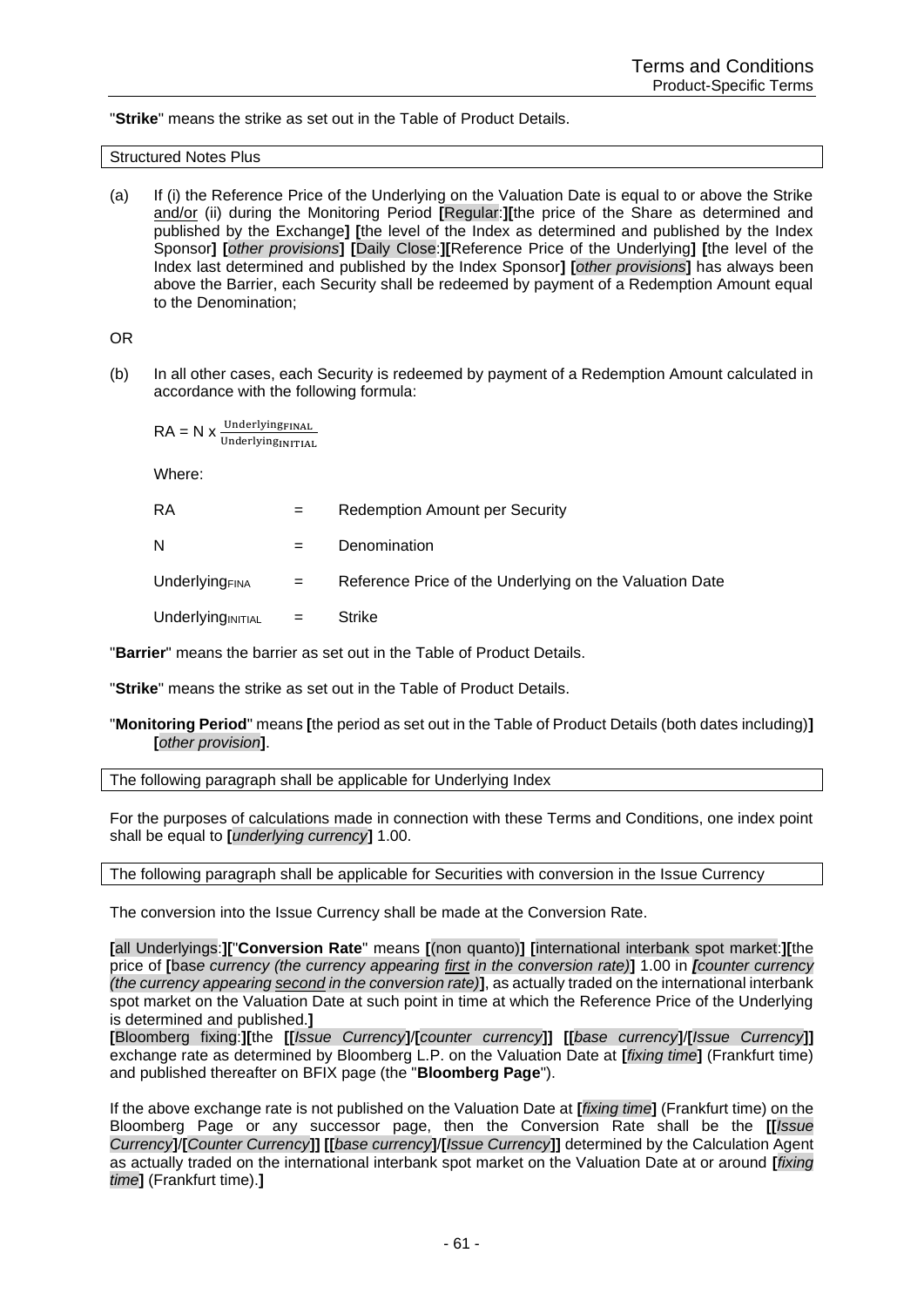**[**WM/Reuters fixing:**][**the WM/Reuters Closing Spot rate (MID) for **[***base currency***]** 1.00 in **[***counter currency***]** as published on the Valuation Date by Refinitiv on Bloomberg ticker WMCO 15 <GO> (or any successor page) at or around 4:00 pm (London time).

If the above WM/Reuters Closing Spot rates (MID) is not published on the Valuation Date on Bloomberg ticker WMCO 15 <GO> or any successor page, then the Conversion Rate shall be the exchange rate for **[***base currency***]** 1.00 in **[***counter currency***]** determined by the Calculation Agent as actually traded on the *international interbank spot market* on the Valuation Date at or around 4:00 pm (London time).**] [**(quanto)**][**means a conversion rate equal to **[***base currency***]** 1.00 = **[***counter currency***]** 1.00.**] [***other provisions***]**

**[**"**USD**"**] [**"**[***abbreviation underlying currency***]**"**]** means **[**US Dollar**] [[***underlying currency***]]**.**]**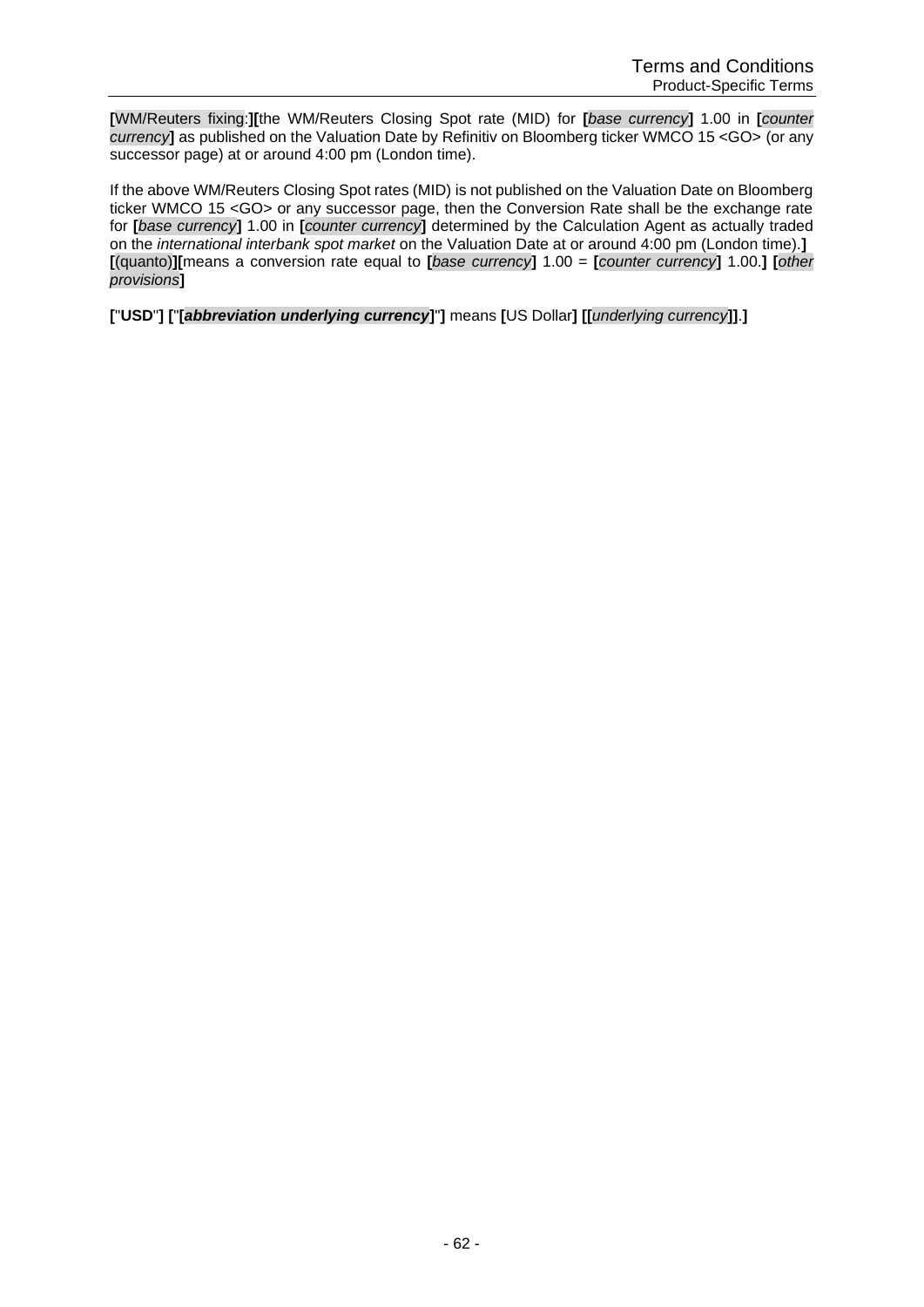All Securities

#### **§ 4 ORDINARY TERMINATION BY THE ISSUER**

Subject to the provision contained in § 7 of the Product-Specific Terms, the Issuer shall not be entitled to terminate the Securities prematurely.

# **§ 5 PAYMENTS[; DELIVERIEY OF UNDERLYING]**

1. All amounts payable under these Terms and Conditions will be rounded to the nearest **[***Issue*  Currency] [0.0001] [0.01] [1.00] [ $\bullet$ ] ([Issue Currency] [0.00005] [0.005] [0.5] [ $\bullet$ ] will be rounded upwards).

#### Cash Settlement

2. All amounts payable pursuant to these Terms and Conditions shall be paid to the Paying Agent for transfer to the Clearing System or pursuant to the Clearing System's instruction for credit to the relevant accountholders on the dates stated in these Terms and Conditions. Payment to the Clearing System or pursuant to the Clearing System's instruction shall release the Issuer from its payment obligations under the Securities in the amount of such payment.

**[**in the case the Securities are represented by a Temporary and a Permanent Global Security:**][**Payments on Securities represented by a Temporary Global Security shall only be affected upon due certification in accordance with § 1 paragraph 1 of the General Terms.**]**

3. If any payment with respect to a Security is to be affected on a day other than a Payment Business Day, payment shall be affected on the next following Payment Business Day. In this case, the relevant Securityholder shall neither be entitled to any payment claim nor to any interest claim or other compensation with respect to such delay.

## Delivery Obligation

2. All amounts payable and/or Underlyings pursuant to these Terms and Conditions shall be paid and/or delivered to the Paying Agent for transfer to the Clearing System or pursuant to the Clearing System's instruction for credit to the relevant accountholders on the dates stated in these Terms and Conditions. Payment or deliveries of Underlyings to the Clearing System or pursuant to the Clearing System's instruction shall release the Issuer from its payment or delivery obligations under the Securities in the amount of such payment.

**[**in case the Securities are represented by a Temporary and a Permanent Global Security:**][**Payments and/or the delivery of the Underlyings on Securities represented by a Temporary Global Security shall only be affected upon due certification in accordance with § 1 paragraph 1 of the General Terms.**]**

3. If any payment and/or delivery with respect to a Security is to be affected on a day other than is not a Payment Business Day, payment and/or delivery affected be made on the next following Payment Business Day. In this case, the relevant Securityholder shall neither be entitled to any payment claim nor to any interest claim or other compensation with respect to such delay.

**[**If the Maturity Date is not both a Payment Business Day and a Business Day, it shall be postponed to the next following day that is both a Payment Business Day and a Business Day.**]**

#### All Securities

4. Neither the Issuer nor the Guarantor will be required to pay any additional amounts in respect of the Securities for or because of any withholding or deduction (i) required under any agreement as described in Section 1471(b) IRC or otherwise required under Sections 1471 to 1474 IRC,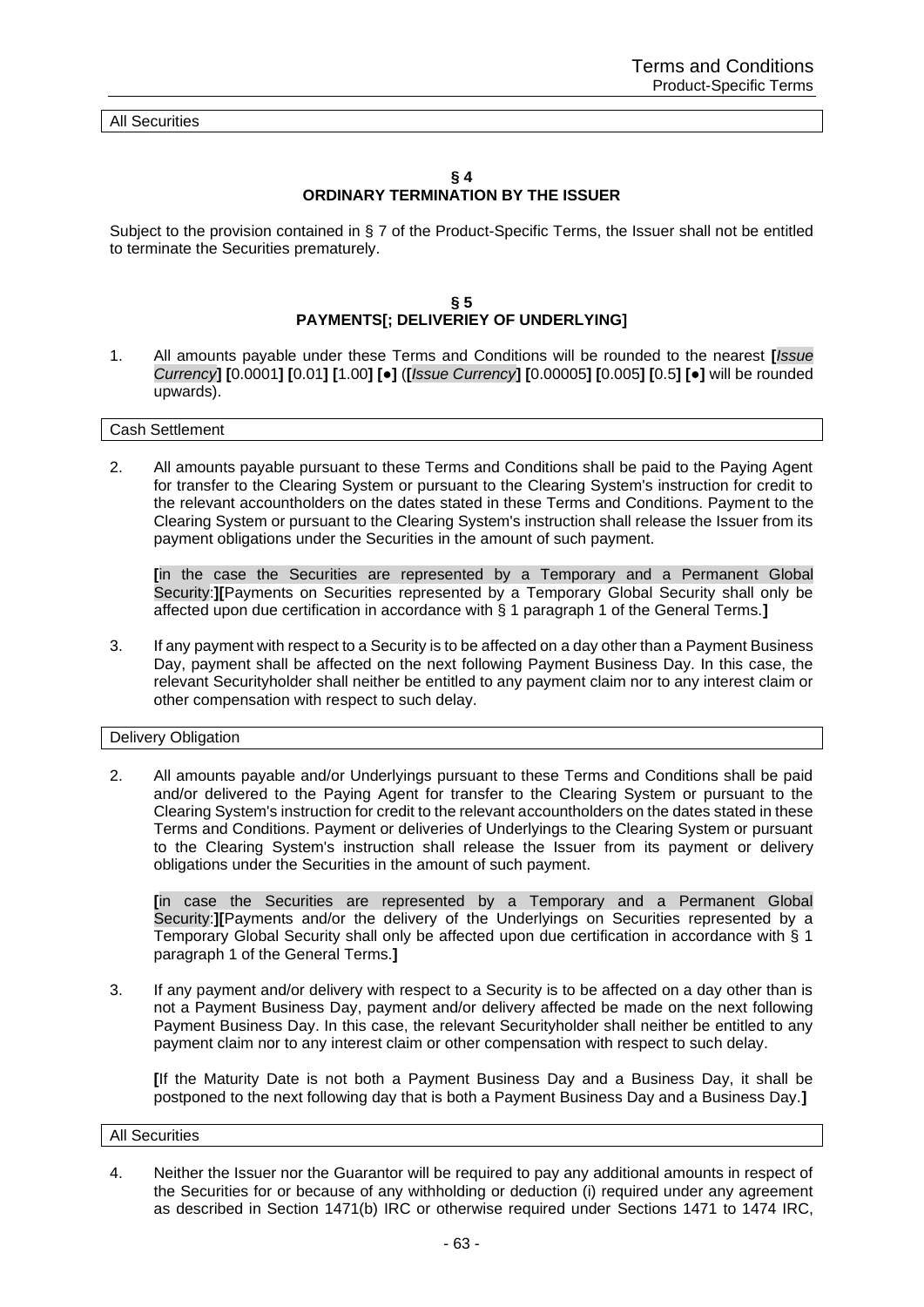regulations or agreements including, but not limited to, official interpretations thereof or related implementing legislation for intergovernmental action in this regard; or (ii) imposed under Section 871(m) IRC.

- 5. Exercise of the Bail-in Power (as defined below) by the Relevant Resolution Authority (as defined below) on liabilities of Société Générale:
	- (a) If the Relevant Resolution Authority (as defined below) exercises its Bail-in Power (as defined below) on liabilities pursuant to Article L 613-30-3 I 3 of the French Monetary and Financial Code of Société Générale, ranking junior to liabilities of Société Générale that benefits from statutorily preferred exceptions pursuant to Article L 613-30-3 I 1°and 2 of the French Monetary and Financial Code, and senior to liabilities as defined in Article L 613- 30-3 I 4 of the French Monetary and Financial Code, which results in the write-down or cancellation of all, or a portion of, the principal amount of, or outstanding amount payable in respect of, and/or interest on, such liabilities, and/or the conversion of all, or a portion, of the principal amount of, or outstanding amount payable in respect of, or interest on, such liabilities into shares or other securities or other obligations of Société Générale or another person, including by means of a variation to their terms and conditions to give effect to such exercise of Bail-in Power, then
		- (i) the Issuer's obligations to the Securityholders under the Securities shall be limited and reduced to the amounts of principal and/or interest that would be recoverable by the Securityholders and/or the value of the shares or other securities or other obligations of the Guarantor or another person that would be delivered to the Securityholders if the Securities had been directly issued by the Guarantor itself, and any obligations under the Securities had accordingly been directly subject to the exercise of the Bail-in Power, and,
		- (ii) the Issuer shall be entitled to, in lieu of payment, request the Securityholders to seek payment, in whole or in part, of any amounts due under the Securities subsequent to the reduction and/or delivery of any shares or other securities or other obligations of the Guarantor subsequent to a conversion provided for at (i) above, directly from the Guarantor under the guarantee for the Issuer's obligations.

If and to the extent the Issuer requests the Securityholders to directly seek payment and/or delivery from the Guarantor under its guarantee for the Issuer's obligations, the Issuer's liabilities under the Securities shall be deemed extinguished.

"**Bail-in Power**" means any statutory cancellation, write-down and/or conversion power existing from time to time under any laws, regulations, rules or requirements relating to the resolution of banks, banking group companies, credit institutions and/or investment firms incorporated in France in effect and applicable in France to the Guarantor (or any successor entity thereof), including but not limited to any such laws, regulations, rules or requirements that are implemented, adopted or enacted within the context of a European Union directive or regulation of the European Parliament and of the Council establishing a framework for the recovery and resolution of credit institutions and investment firms and/or within the context of a French resolution regime under the French monetary and financial code, or any other applicable laws or regulations, as amended, or otherwise, pursuant to which obligations of a bank, banking group company, credit institution or investment firm or any of its affiliates can be reduced, cancelled and/or converted into shares or other securities or obligations of the obligor or any other person.

The "**Relevant Resolution Authority**" is any authority with the ability to exercise the Bailin Power.

(b) No repayment of the principal amount of the Securities or payment of interest thereon (to the extent of the portion thereof affected by the exercise of the Bail-in Power) shall become due and payable after the exercise of any Bail-in Power by the Relevant Resolution Authority, unless such repayment or payment would be permitted to be made by the Guarantor under the laws and regulations then applicable to the Guarantor under its senior unsecured liabilities if the Guarantor itself was the issuer of the Securities, and the terms and conditions of the Securities shall be deemed to be modified accordingly.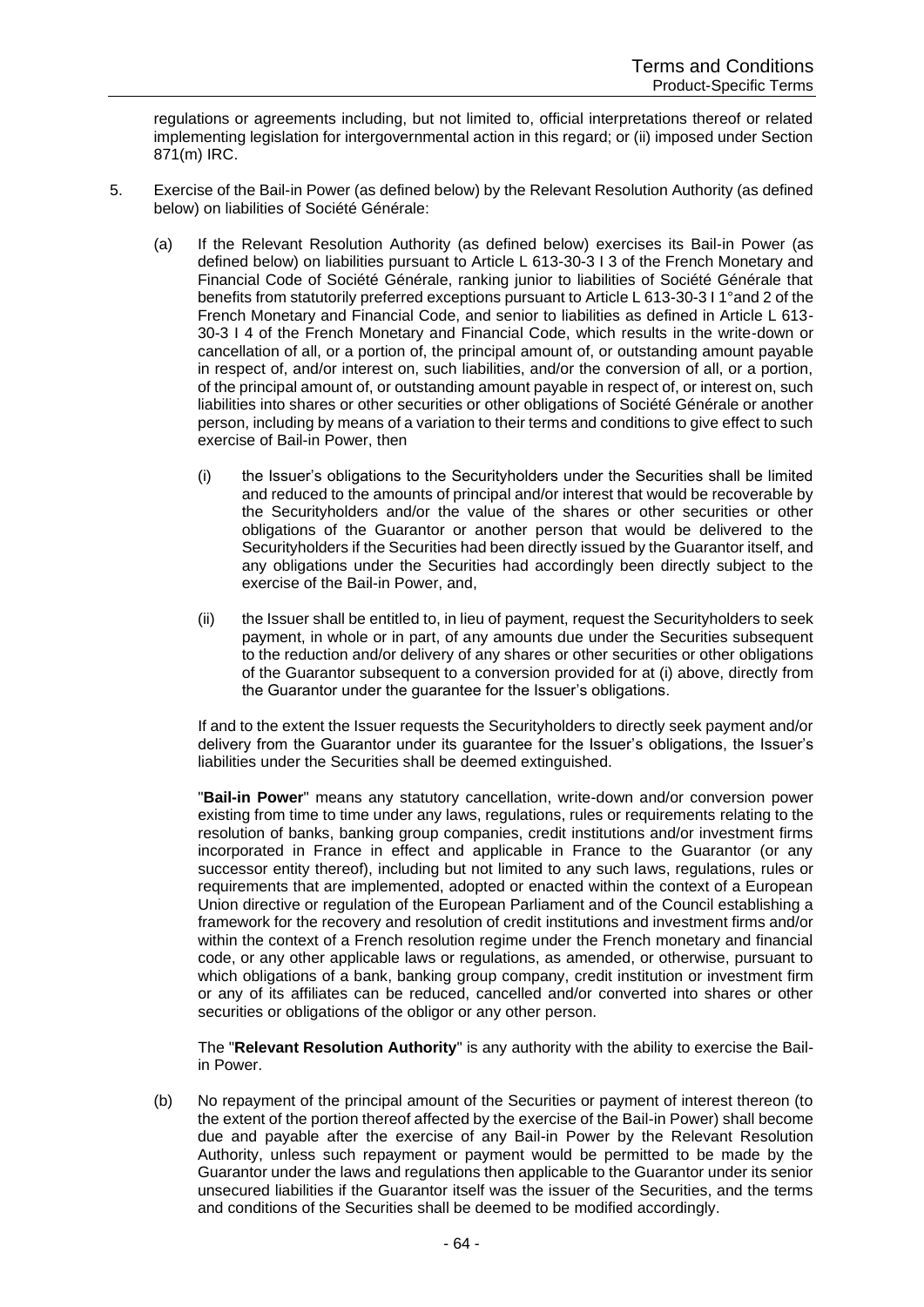- (c) Upon the Issuer becoming aware of the exercise of the Bail-in Power by the Relevant Resolution Authority on senior unsecured liabilities of the Guarantor, the Issuer shall notify the Securityholders in accordance with § 6 of the General Terms (and other parties that should be notified, if applicable). Any delay or failure by the Issuer to give notice shall not affect the effects on the Securities described in (a) above.
- (d) The reduction or modification described in (a) and (b) above with respect to the Securities shall not constitute an event of default and the terms and conditions of Securities shall continue to apply in relation to the residual principal amount of, or outstanding amount payable in respect of the Securities, subject to any modification of the amount of interest payable to reflect the reduction of the principal amount, and any further modification of the terms that the Relevant Resolution Authority may decide in accordance with applicable laws and regulations relating to the resolution of banks, banking group companies, credit institutions and/or investment firms incorporated in France.
- 6. All payments **[**and/or deliveries**]** are subject in all cases to any applicable fiscal or other laws, regulations and directives and subject to the provisions contained in § 3 of the General Terms.

#### **§ 6 ADJUSTMENTS**

### Underlying Share

- 1. Upon the occurrence of an Adjustment Event or Extraordinary Event each of which has a material effect on the Share or the price of the Share, the Issuer shall make any such adjustments to the Terms and Conditions as are necessary to adequately account for the economic effect of the Adjustment Event or Extraordinary Event on the Securities and to preserve, in essence, the economic profile that the Securities had prior to the occurrence of the Adjustment Event or Extraordinary Event in accordance with the following provisions (each an "**Adjustment**"). The Calculation Agent shall decide in its reasonable discretion (*billiges Ermessen*) (§ 317 BGB) whether an Adjustment Event or Extraordinary Event has occurred and whether such Adjustment Event or Extraordinary Event has a material effect on the Share or the price of the Share.
- 2. An Adjustment may result in:
	- (a) the replacement of the Share by another share and/or cash and/or any other compensation, in each case as stipulated with reference to the relevant Adjustment Event or Extraordinary Event (a "**Replacement**"), and the determination of another stock exchange as the Exchange,

and/or

- (b) increases or decreases of specified variables and values or the amounts payable under the Securities taking into account:
	- (i) the effect of an Adjustment Event or Extraordinary Event on the price of the Share;
	- (ii) the diluting or concentrative effect of an Adjustment Event or Extraordinary Event on the theoretical value of the Share; or
	- (iii) any cash compensation or other compensation in connection with a Replacement;

and/or

- (c) consequential amendments to the share related provisions of the Terms and Conditions that are required to fully reflect the consequences of the Replacement.
- 3. Adjustments should correspond to the adjustments to options or futures contracts relating to the Share made by the Futures Exchange (a "**Futures Exchange Adjustment**").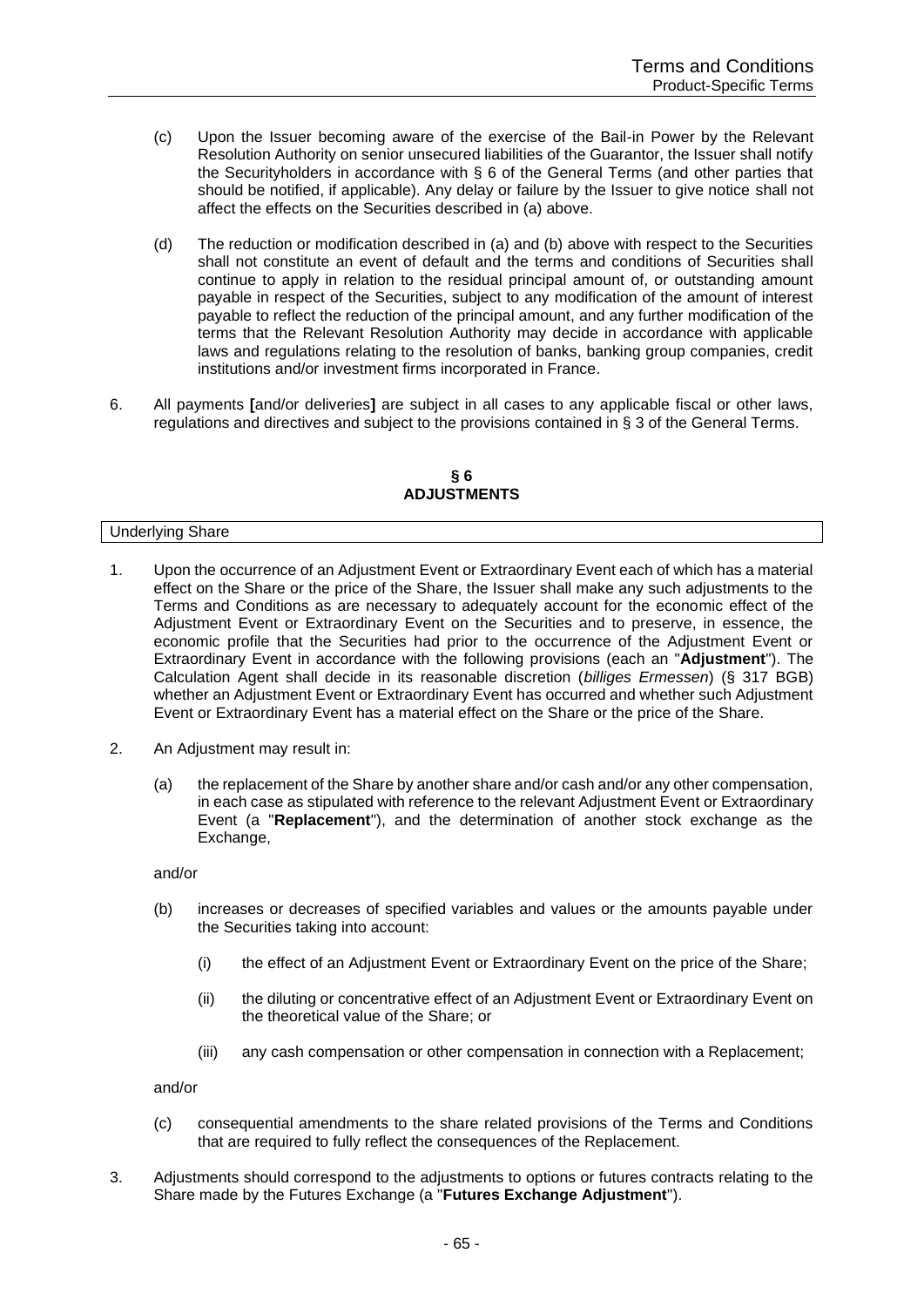- (a) If the Futures Exchange Adjustment results in the replacement of the Share by a basket of shares, **[**the Calculation Agent shall be entitled to determine that only the share with the highest market capitalisation on the Cut-off Date shall be the (replacement) Share for the purpose of the Securities, and to hypothetically sell the remaining shares in the basket on the first Exchange Business Day following the Cut-off Date at the first available price and hypothetically reinvest the proceeds immediately afterwards in the (replacement) Share by making an appropriate adjustment to the specified variables and values or the amounts payable under the Securities. If the determination of the share with the highest market capitalisation would result in an economic inappropriate Adjustment, the Issuer shall be entitled to select any other share of the basket of shares to be the (replacement) Share in accordance with the foregoing sentence. The Calculation Agent shall decide in its reasonable discretion (*billiges Ermessen*) (§ 317 BGB) whether this is the case**] [***other provisions***]**.
- (b) In particular, the Issuer shall not be required to make adjustments to the Terms and Conditions by reference to Futures Exchange Adjustments in cases where:
	- (i) the Futures Exchange Adjustments would result in economically irrelevant adjustments to the Terms and Conditions; the Issuer shall decide in its reasonable discretion (*billiges Ermessen*) (§ 315 BGB) whether this is the case;
	- (ii) the Futures Exchange Adjustments violate the principles of good faith or would result in adjustments of the Terms and Conditions contrary to the principle to preserve, in essence, the economic profile that the Securities had prior to the occurrence of the Adjustment Event or the Extraordinary Event and to adequately take into account the economic effect thereof on the price of the Share; the Issuer shall decide in its reasonable discretion (*billiges Ermessen*) (§ 315 BGB) whether this is the case; or
	- (iii) in cases where no Futures Exchange Adjustment occurs but where such Futures Exchange Adjustment would be required pursuant to the adjustment rules of the Futures Exchange; in such case, the Issuer shall decide in its reasonable discretion (*billiges Ermessen*) (§ 315 BGB) whether a Futures Exchange Adjustment would be required. The Issuer shall make Adjustments in its reasonable discretion (*billiges Ermessen*) (§ 315 BGB).
- (c) In the event of any doubts regarding the application of the Futures Exchange Adjustment or adjustment rules of the Futures Exchange or where no Futures Exchange exists, the Issuer shall make such adjustments to the Terms and Conditions which are required in its reasonable discretion (*billiges Ermessen*) (§ 315 BGB) to preserve, in essence, the economic profile that the Securities had prior to the occurrence of the Adjustment Event or the Extraordinary Event and to adequately take into account the economic effect thereof on the price of the Share.
- 4. Any reference made to the Share in these Terms and Conditions shall, if the context so admits, then refer to the replacement share. All related definitions shall be deemed to be amended accordingly.
- 5. Adjustments shall take effect as from the date (the "**Cut-off Date**") determined by the Issuer in its reasonable discretion (*billiges Ermessen*) (§ 315 BGB), provided that (if the Issuer takes into consideration the manner in which adjustments are or would be made by the Futures Exchange) the Issuer shall take into consideration the date at which such adjustments take effect or would take effect at the Futures Exchange.
- 6. Adjustments as well as their Cut-off Date shall be notified by the Issuer in accordance with § 6 of the General Terms.
- 7. Any Adjustment in accordance with this § 6 of the Product-Specific Terms does not preclude a subsequent termination in accordance with § 7 of the Product-Specific Terms on the basis of the same event.
- 8. "**Adjustment Event**" means: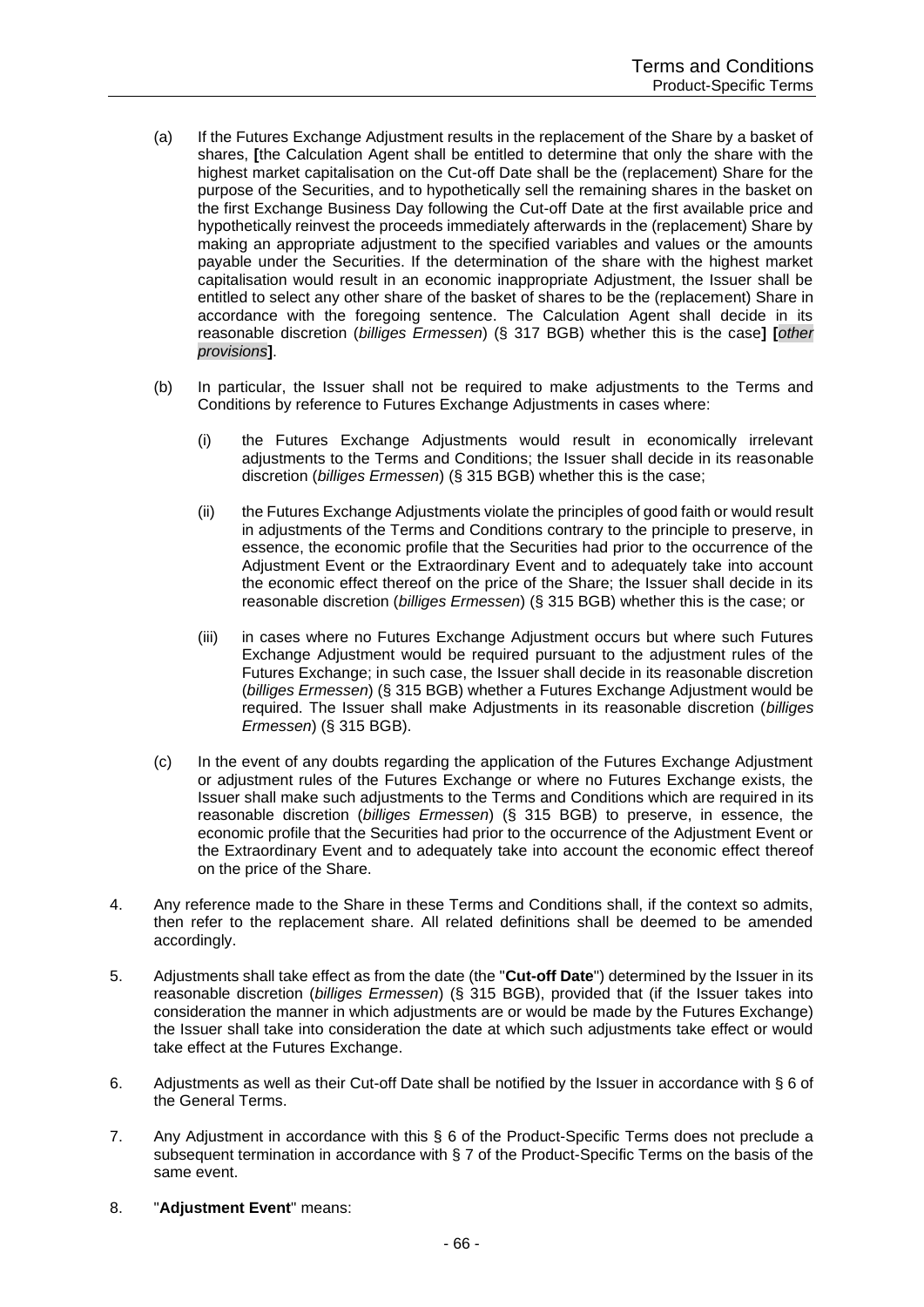- (a) the adjustment of options or futures contracts relating to the Share at the Futures Exchange or the announcement of such adjustment;
- (b) any of the following actions taken by the issuer of the Share (the "**Company**"): capital increases through issuance of new shares against capital contribution and issuance of subscription rights to the shareholders, capital increases out of the Company's reserves, issuance of securities with options or conversion rights related to the Share, distributions of extraordinary dividends, stock splits or any other splits, consolidation or alteration of category;
- (c) a spin-off of a part of the Company in such a way that a new independent entity is formed, or that the spun-off part of the Company is absorbed by another entity; or
- (d) any other event relating to the Share having a diluting or concentrative effect on the theoretical value of such Share.

# 9. "**Extraordinary Event**" means:

- (a) the termination of trading in, or early settlement of, options or futures contracts relating to the Share at the Futures Exchange or the announcement of such termination or early settlement;
- (b) the termination of the listing of the Share on the Exchange due to a merger by absorption or by creation or due to any other reason, or the becoming known of the intention of the Company or the announcement of the Exchange that the listing of the Share at the Exchange will terminate immediately or at a later date and that the Share will not be admitted, traded or listed at any other exchange which is comparable to the Exchange (including the exchange segment, if applicable) immediately following the termination of the listing;
- (c) a procedure is introduced or ongoing pursuant to which all shares or the substantial assets of the Company are or are liable to be nationalized or expropriated or otherwise transferred to public agencies, authorities or organizations;
- (d) the application for insolvency proceedings or for comparable proceedings with regard to the assets of the Company according to the applicable law of the Company; or
- (e) any other event that is economically equivalent to the before-mentioned events with regard to their effects.

### Underlying Index

- 1. Upon the occurrence of an Extraordinary Event which has a material effect on the Index or the level of the Index, the Issuer shall make any such adjustments to the Terms and Conditions as are necessary to adequately account for the economic effect of the Extraordinary Event on the Securities and to preserve, in essence, the economic profile that the Securities had prior to the occurrence of the Extraordinary Event in accordance with the following provisions (each an "**Adjustment**"). The Calculation Agent shall decide in its reasonable discretion (*billiges Ermessen*) (§ 317 BGB) whether an Extraordinary Event has occurred and whether such Extraordinary Event has a material effect on the Index or the level of the Index.
- 2. An Adjustment may result in:
	- (a) the replacement of the Index by another index (a "**Replacement**"), and/or the replacement of the Index Sponsor by another person, company or institution acceptable to the Issuer as a new index sponsor,

and/or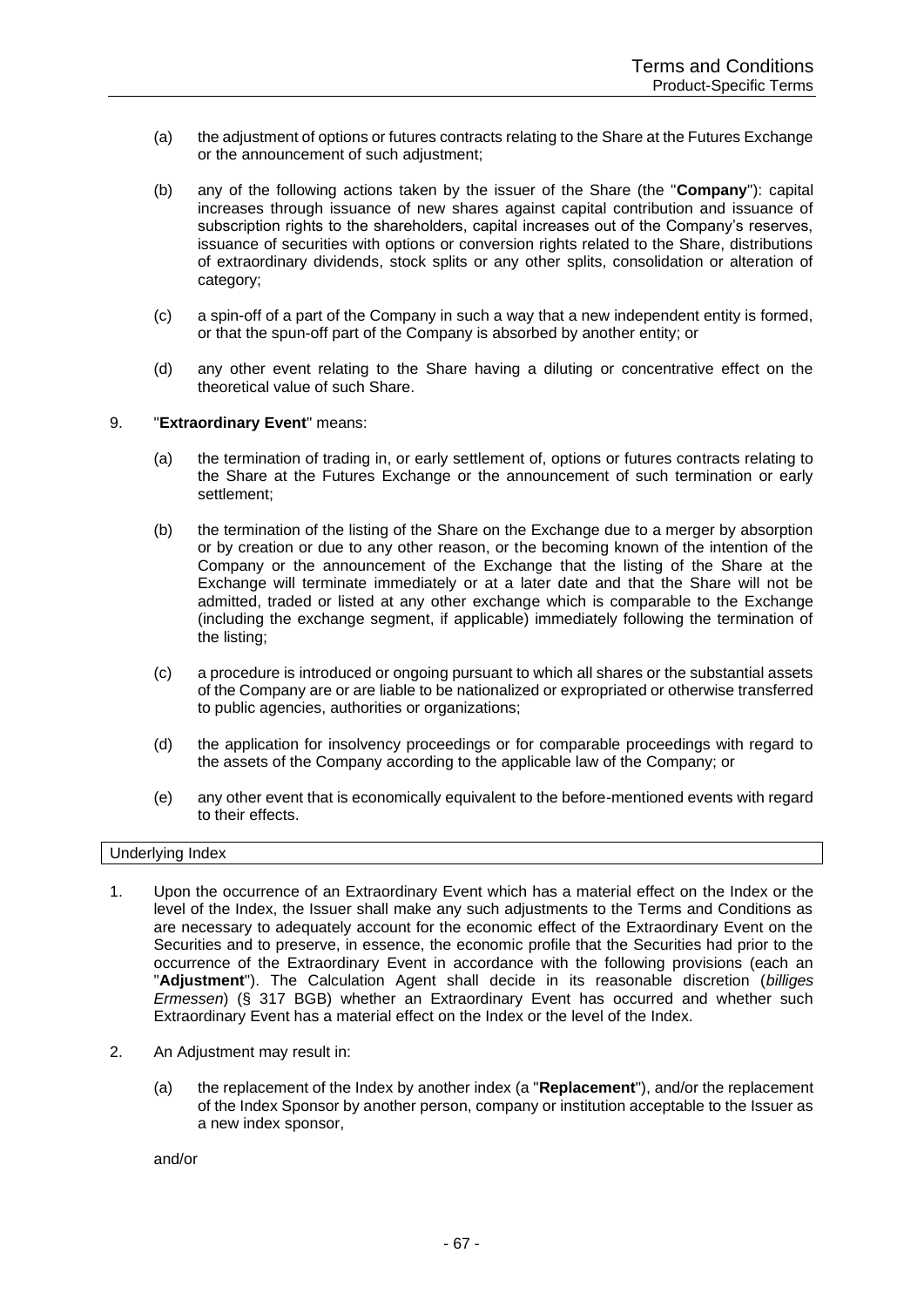- (b) increases or decreases of specified variables and values or the amounts payable under the Securities taking into account:
	- (i) the effect of an Extraordinary Event on the level of the Index;
	- (ii) the diluting or concentrative effect of an Extraordinary Event on the theoretical value of the Index; or
	- (iii) any cash compensation or other compensation in connection with a Replacement;

and/or

- (c) consequential amendments to the provisions of the Terms and Conditions that are required to fully reflect the consequences of the Replacement.
- 3. Adjustments should correspond to the adjustments to options or futures contracts relating to the Index made by the Futures Exchange (a "**Futures Exchange Adjustment**").
	- (a) In particular, the Issuer shall not be required to make adjustments to the Terms and Conditions by reference to Futures Exchange Adjustments, in cases where:
		- (i) the Futures Exchange Adjustments would result in economically irrelevant adjustments to the Terms and Conditions; the Issuer shall decide in its reasonable discretion (*billiges Ermessen*) (§ 315 BGB) whether this is the case;
		- (ii) the Futures Exchange Adjustments violate the principles of good faith or would result in adjustments of the Terms and Conditions contrary to the principle to preserve, in essence, the economic profile that the Securities had prior to the occurrence the Extraordinary Event and to adequately take into account the economic effect thereof on the level of the Index; the Issuer shall decide in its reasonable discretion (*billiges Ermessen*) (§ 315 BGB) whether this is the case; or
		- (iii) in cases where no Futures Exchange Adjustment occurs but where such Futures Exchange Adjustment would be required pursuant to the adjustment rules of the Futures Exchange, ; in such case, the Issuer shall decide in its reasonable discretion (*billiges Ermessen*) (§ 315 BGB) whether a Futures Exchange Adjustment would be required. The Issuer shall make Adjustments in its reasonable discretion (*billiges Ermessen*) (§ 315 BGB).
	- (b) In the event of any doubts regarding the application of the Futures Exchange Adjustment or adjustment rules of the Futures Exchange or where no Futures Exchange exists, the Issuer shall make such adjustments to the Terms and Conditions which are required in its reasonable discretion (*billiges Ermessen*) (§ 315 BGB) to preserve, in essence, the economic profile that the Securities had prior to the occurrence of the Extraordinary Event and to adequately take into account the economic effect thereof on the level of the Index.
- 4. Any reference made to the Index and/or the Index Sponsor in these Terms and Conditions shall, if the context so admits, then refer to the replacement index and/or the index sponsor of the replacement index. All related definitions shall be deemed to be amended accordingly.
- 5. Adjustments shall take effect as from the date (the "**Cut-off Date**") determined by the Issuer in its reasonable discretion (*billiges Ermessen*) (§ 315 BGB), provided that (if the Issuer takes into consideration the manner in which adjustments are or would be made by the Futures Exchange) the Issuer shall take into consideration the date at which such adjustments take effect or would take effect at the Futures Exchange.
- 6. Adjustments as well as their Cut-off Date shall be notified by the Issuer in accordance with § 6 of the General Terms.
- 7. Any adjustment in accordance with this § 6 of the Product-Specific Terms does not preclude a subsequent termination in accordance with § 7 paragraph 1 of the Product-Specific Terms on the basis of the same event.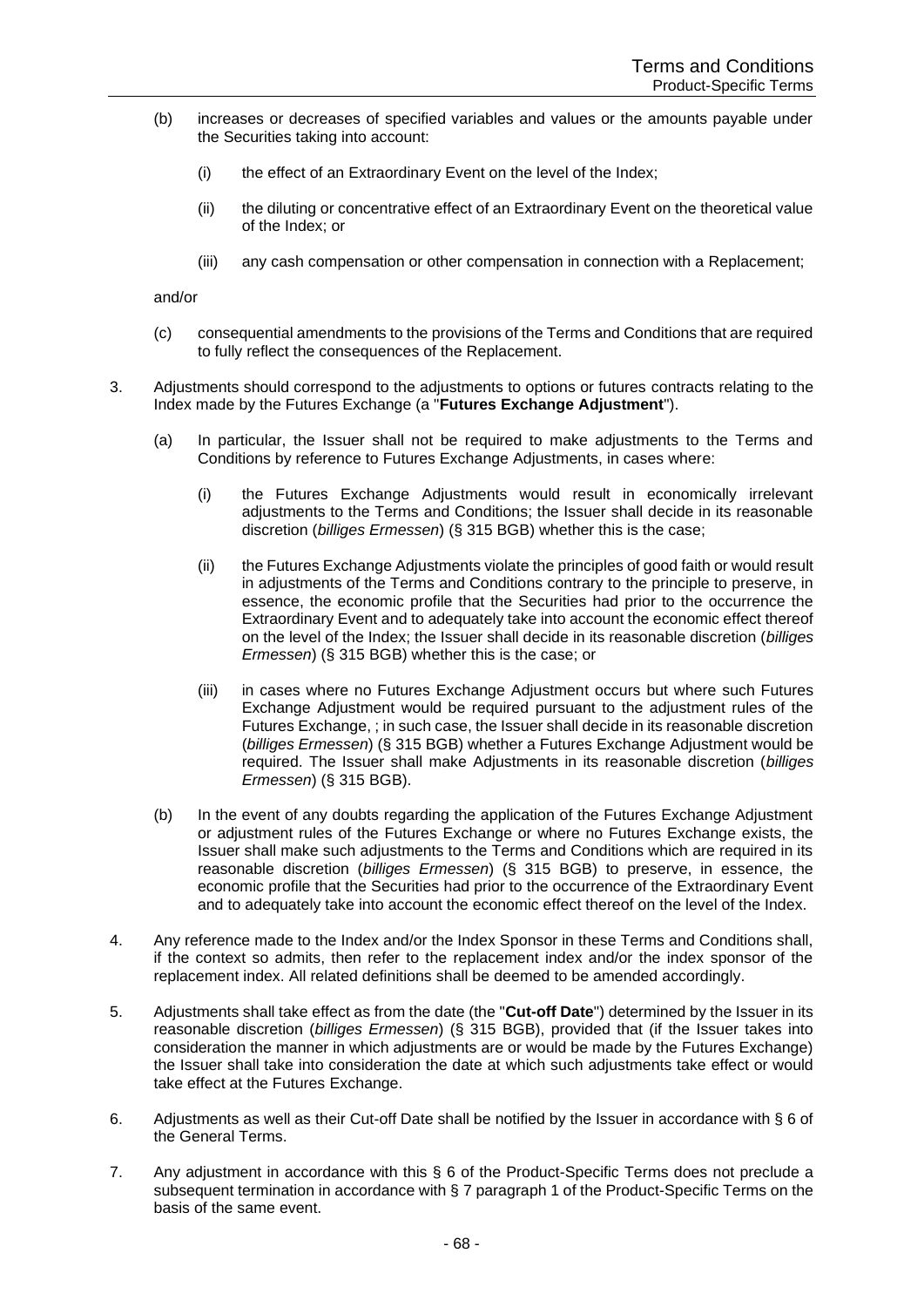- 8. If the Index is no longer provided by the Index Sponsor but by another acceptable person, company or institution as the new Index Sponsor (the "**Successor Index Sponsor**"), all amounts payable under the Securities will be determined on the basis of the Index being provided by the Successor Index Sponsor and any reference made to the Index Sponsor in these Terms and Conditions shall, if the context so admits, then refer to the Successor Index Sponsor. The Calculation Agent shall decide in its reasonable discretion (*billiges Ermessen*) (§ 317 BGB) whether this is the case.
- 9. If the Index Sponsor materially modifies the calculation method of the Index with effect on or after the Launch Date, or materially modifies the Index in any other way (except for modifications which are contemplated in the calculation method of the Index relating to a change with respect to any index components, the market capitalisation or with respect to any other routine measures), each an "**Index Modification**", then the Calculation Agent is entitled to continue the calculation and publication of the Index on the basis of the former concept of the Index and its last determined level. The Calculation Agent shall decide in its reasonable discretion (*billiges Ermessen*) (§ 317 BGB) whether an Index Modification has occurred.

# 10. "**Extraordinary Event**" means:

- (a) the permanent or temporary cancellation or replacement of the Index or the replacement of the Index Sponsor by another person, company or institution not acceptable to the Issuer;
- (b) the adjustment of options or futures contracts relating to the Index on the Futures Exchange or the announcement of such adjustment;
- (c) the termination of trading in, or early settlement of, options or futures contracts relating to the Index on the Futures Exchange, if any, or the termination of trading in index components on any relevant exchange or trading system (the "**Index Component Exchange**") or the announcement of such termination or early settlement;
- (d) a change in the currency in one or more index components and such change has a material effect on the level of the Index. The Calculation Agent shall decide in its reasonable discretion (*billiges Ermessen*) (§ 317 BGB) whether this is the case;
- (e) the Index Sponsor (i) ceases to provide the Index and/or materially or frequently delays the publication of the level of the Index or the relevant data for calculating the level of the Index and the Issuer is not able to calculate the Index without the Index Sponsor's information and/or (ii) materially modifies its terms and conditions for the use of the Index and/or materially increases its fees for the use or calculation of the Index so that it is no longer economically reasonable to reference such Index and such modification and/or increase, respectively, are relevant with respect to the Securities. The Calculation Agent shall decide in its reasonable discretion (*billiges Ermessen*) (§ 317 BGB) whether this is the case;
- (f) the occurrence of an Index Modification; or
- (g) any other event that is economically equivalent to the before-mentioned events with regard to their effects.

### All Underlyings

- **[**●**]** Upon the occurrence, as determined by the Calculation Agent in its reasonable discretion (*billiges Ermessen*) (§ 317 BGB), of an Administrator/Benchmark Event to a Benchmark (the "**Affected Benchmark**") on or after the Launch Date the following shall apply:
	- (a) the Calculation Agent shall, using reasonable discretion (*billiges Ermessen*) (§ 317 BGB), determine the Benchmark that is the successor to or replacement of the Affected Benchmark which is formally recommended by any Relevant Nominating Body (the "**Successor Benchmark**"); or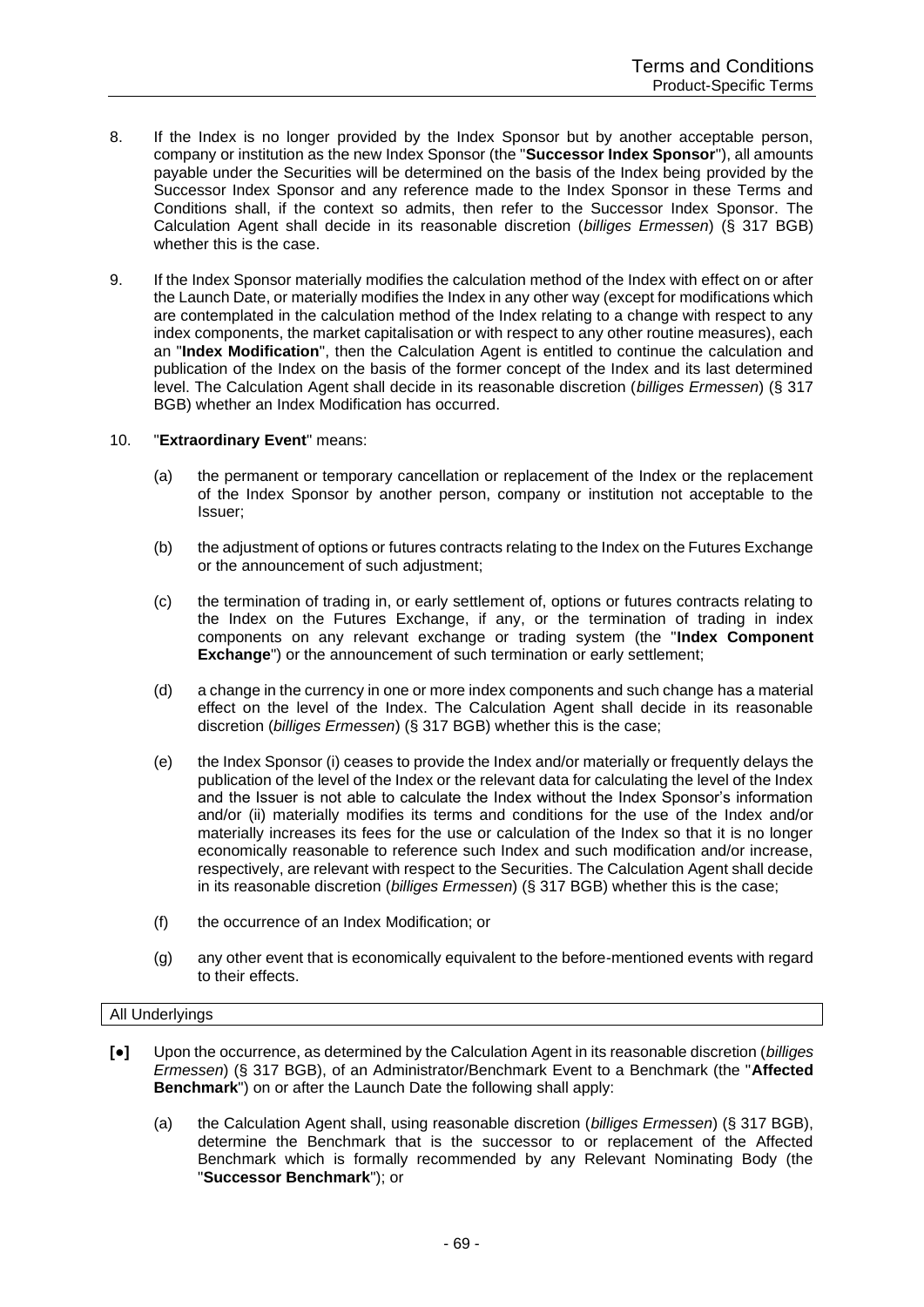(b) if no Successor Benchmark is available, the Calculation Agent shall, using reasonable discretion (*billiges Ermessen*) (§ 317 BGB), determine the Benchmark which is customarily applied in international **[**debt**]** capital markets transactions for the purposes of determining the Affected Benchmark (the "**Alternative Benchmark**" and together with the Successor Benchmark, the "**New Benchmark**").

If the Issuer determines a New Benchmark as described above, then such New Benchmark shall subsequently be used in place of the Affected Benchmark as of the relevant effective date notified by the Issuer to the Securityholders or, at the latest, for the immediately following period for which the Benchmark is to be determined (the "**Determination Period**") and subsequently for all following Determination Periods.

In the case of a New Benchmark, the Issuer shall in its reasonable discretion (*billiges Ermessen*) (§ 315 BGB) make any such additional adjustments to the Terms and Conditions in order to follow market practice in relation to the New Benchmark or

(a) as are necessary to reflect any increased costs of the Issuer providing such exposure to the New Benchmark;

#### and/or

(b) in the case of more than one New Benchmark, making provision for allocation of exposure between the New Benchmarks;

#### and/or

(c) as are necessary to reduce or eliminate, to the extent reasonably practicable in the circumstances, any economic prejudice or benefit (as the case may be) to the Issuer as a result of the replacement of the Benchmark.

## Where:

- "**Administrator/Benchmark Event**" means, in relation to any Benchmark, the occurrence of a Benchmark Modification or Cessation Event, a Non-Approval Event, a Rejection Event or a Suspension/Withdrawal Event all as determined by the Issuer.
- "**Benchmark**" means any figure which is a benchmark as defined in BMR and where any amount payable under the Securities, or the value of the Securities, is determined by reference in whole or in part to such figure, all as determined by the Issuer.
- "**Benchmark Modification or Cessation Event**" means, in respect of the Benchmark any of the following has occurred or will occur:
	- (a) any material change in such Benchmark;
	- (b) the permanent or indefinite cancellation or cessation in the provision of such Benchmark;
	- (c) a regulator or other official sector entity prohibits the use of such Benchmark for the Issuer or any other entity generally or in respect of the Securities.

"**BMR**" means the EU Benchmarks Regulation (Regulation (EU) 2016/1011).

"**Non-Approval Event**" means, in respect of the Benchmark:

- (a) any authorisation, registration, recognition, endorsement, equivalence or approval in respect of the Benchmark or the administrator or sponsor of the Benchmark has not been or will not be obtained;
- (b) the Benchmark or the administrator or sponsor of the Benchmark has not been or will not be included in an official register; or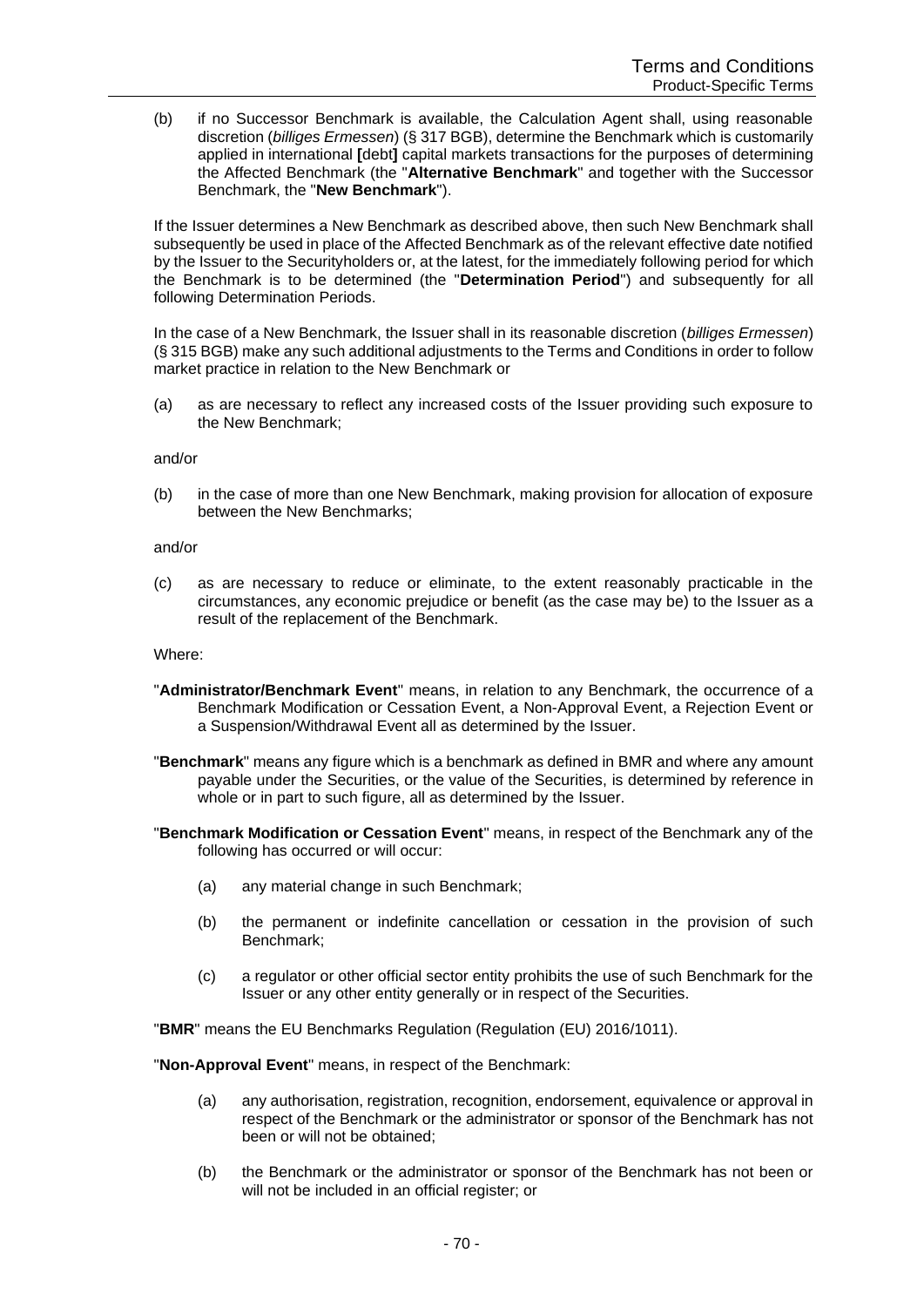(c) the Benchmark or the administrator or sponsor of the Benchmark does not or will not fulfil any legal or regulatory requirement applicable to the Securities, the Issuer or the Benchmark,

in each case, as required under any applicable law or regulation in order for the Issuer or any other entity to perform its obligations in respect of the Securities. For the avoidance of doubt, a Non-Approval Event shall not occur if the Benchmark or the administrator or sponsor of the Benchmark is not or will not be included in an official register because its authorisation, registration, recognition, endorsement, equivalence or approval is suspended if, at the time of such suspension, the continued provision and use of the Benchmark is permitted in respect of the Securities under the applicable law or regulation during the period of such suspension.

"**Relevant Nominating Body**" means, in respect of the replacement of the Affected Benchmark:

- (a) **[**the central bank for the currency to which the benchmark or screen rate (as applicable) relates, or any central bank or other supervisory authority which is responsible for supervising the administrator of the benchmark or screen rate (as applicable); or
- (b) any working group or committee sponsored by, chaired or co-chaired by or constituted at the request of (i) the central bank for the currency to which the benchmark or screen rate (as applicable) relates, (ii) any central bank or other supervisory authority which is responsible for supervising the administrator of the benchmark or screen rate (as applicable), (iii) a group of the aforementioned central banks or other supervisory authorities or (iv) the Financial Stability Board or any part thereof**][**●**]**.
- "**Rejection Event**" means, in respect of the Benchmark, the relevant competent authority or other relevant official body rejects or refuses or will reject or refuse any application for authorisation, registration, recognition, endorsement, equivalence, approval or inclusion in any official register which, in each case, is required in relation to the Securities, the Benchmark or the administrator or sponsor of the Benchmark under any applicable law or regulation for the Issuer or any other entity to perform its obligations in respect of the Securities.

"**Suspension/Withdrawal Event**" means, in respect of the Benchmark:

- (a) the relevant competent authority or other relevant official body suspends or withdraws or will suspend or withdraw any authorisation, registration, recognition, endorsement, equivalence decision or approval in relation to the Benchmark or the administrator or sponsor of the Benchmark which is required under any applicable law or regulation in order for the Issuer or any other entity to perform its obligations in respect of the Securities; or
- (b) the Benchmark or the administrator or sponsor of the Benchmark is or will be removed from any official register where inclusion in such register is or will be required under any applicable law in order for the Issuer or any other entity to perform its obligations in respect of the Securities.
- (c) For the avoidance of doubt, a Suspension/Withdrawal Event shall not occur if such authorisation, registration, recognition, endorsement, equivalence decision or approval is or will be suspended or where inclusion in any official register is or will be withdrawn if, at the time of such suspension or withdrawal, the continued provision and use of the Benchmark is permitted in respect of the Securities under the applicable law or regulation during the period of such suspension or withdrawal.

For the avoidance of doubt, the above is additional, and without prejudice, to any other terms of the Securities. In the event that under any such terms any other consequences could apply in relation to an event or occurrence the subject of an Administrator/Benchmark Event, the Calculation Agent shall determine which terms shall apply in its reasonable discretion (*billiges Ermessen*) (§ 317 BGB).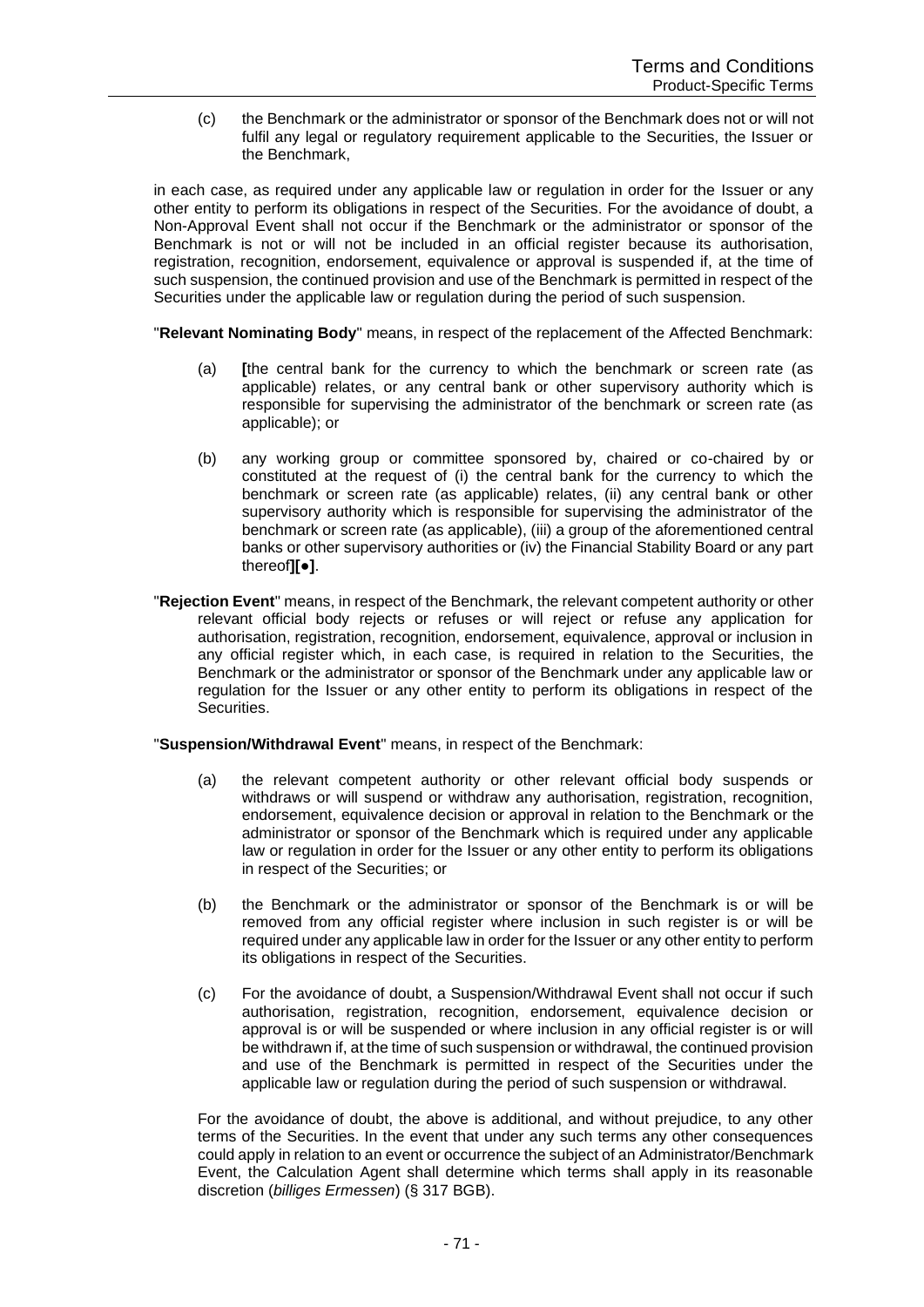Any amendments made by the Issuer pursuant to this § 6 **[**paragraph ●**]** of the Product-Specific Terms shall be notified by the Issuer pursuant to § 6 of the General Terms as soon as practicable following the determination thereof. Such notice shall be irrevocable and shall specify the date on which the relevant adjustments become effective.

In the case of the occurrence of an Administrator/Benchmark Event due to the BMR, the provisions of this § 6 **[**paragraph ●**]** of the Product-Specific Terms shall take precedent over any other provisions in these Terms and Conditions under which the Issuer may make adjustments to the Terms and Conditions due to the occurrence of the same event; the Calculation Agent shall decide in its reasonable discretion (*billiges Ermessen*) (§ 317 BGB) whether this is the case.

#### **§ 7 EXTRAORDINARY TERMINATION BY THE ISSUER**

1. Upon the occurrence of an Extraordinary Event, the Issuer may freely elect to terminate the Securities prematurely instead of making an Adjustment. In the case that an Adjustment would not be sufficient to preserve, in essence, the economic profile that the Securities had prior to the occurrence of the Extraordinary Event, the Issuer shall terminate the Securities prematurely; the Calculation Agent shall decide in its reasonable discretion (*billiges Ermessen*) (§ 317 BGB) whether this is the case.

The following paragraph shall be applicable for Underlying Share

The Issuer may also freely elect to terminate the Securities prematurely in the case of a takeoverbid, i.e. an offer to take over or to swap or any other offer or any other act of an individual person or a legal entity that results in the individual person or legal entity buying, otherwise acquiring or obtaining a right to buy more than 10% of the outstanding shares of the Company as a consequence of a conversion or otherwise; all as determined by the Issuer based on notifications to the competent authorities or on other information determined as relevant by the Issuer.

The following paragraph shall be applicable for Underlying Index

The Issuer may also freely elect to terminate the Securities prematurely in the case of an Index Modification in accordance with § 6 paragraph 9 of the Product-Specific Terms.

The following paragraph may be applicable for all Underlying

**[**●. **[**If the Issuer and/or its Affiliates are, even following economically reasonable efforts, not in the position (i) to enter, re-enter, replace, maintain, liquidate, acquire or dispose of any Hedging Transactions or (ii) to realize, regain or transfer the proceeds resulting from such Hedging Transactions (the "**Hedging Disruption**"), the Calculation Agent may freely elect to terminate the Securities prematurely. The Calculation Agent shall decide in its reasonable discretion (*billiges Ermessen*) (§ 317 BGB) whether a Hedging Disruption has occurred.**]**

**[**The Issuer may also freely elect to terminate the Securities prematurely if (i) due to the adoption of or any change in any applicable law or regulation (including any tax law) or (ii) due to the promulgation of or any change in the interpretation by any competent court, tribunal or regulatory authority (including any tax authority) that (A) it has become illegal to hold, acquire or dispose of **[**any Shares**] [**any index components**]** or (B) it will incur materially increased costs in performing the Issuer's obligation under the Securities (including due to any increase in tax liability, decrease in tax benefit or other adverse effect on its tax position) (the "**Change in Law**"). The Calculation Agent shall decide in its reasonable discretion (*billiges Ermessen*) (§ 317 BGB) whether a Change in Law has occurred.**]**

**[**●**]**. If the Issuer has not made any adjustments in its reasonable discretion (*billiges Ermessen*) (§ 315 BGB) pursuant to § 6 paragraph **[**●**]** of the Product-Specific Terms due to the occurrence of an Administrator/Benchmark Event, the Issuer may, but is not obliged to, terminate extraordinarily the Securities.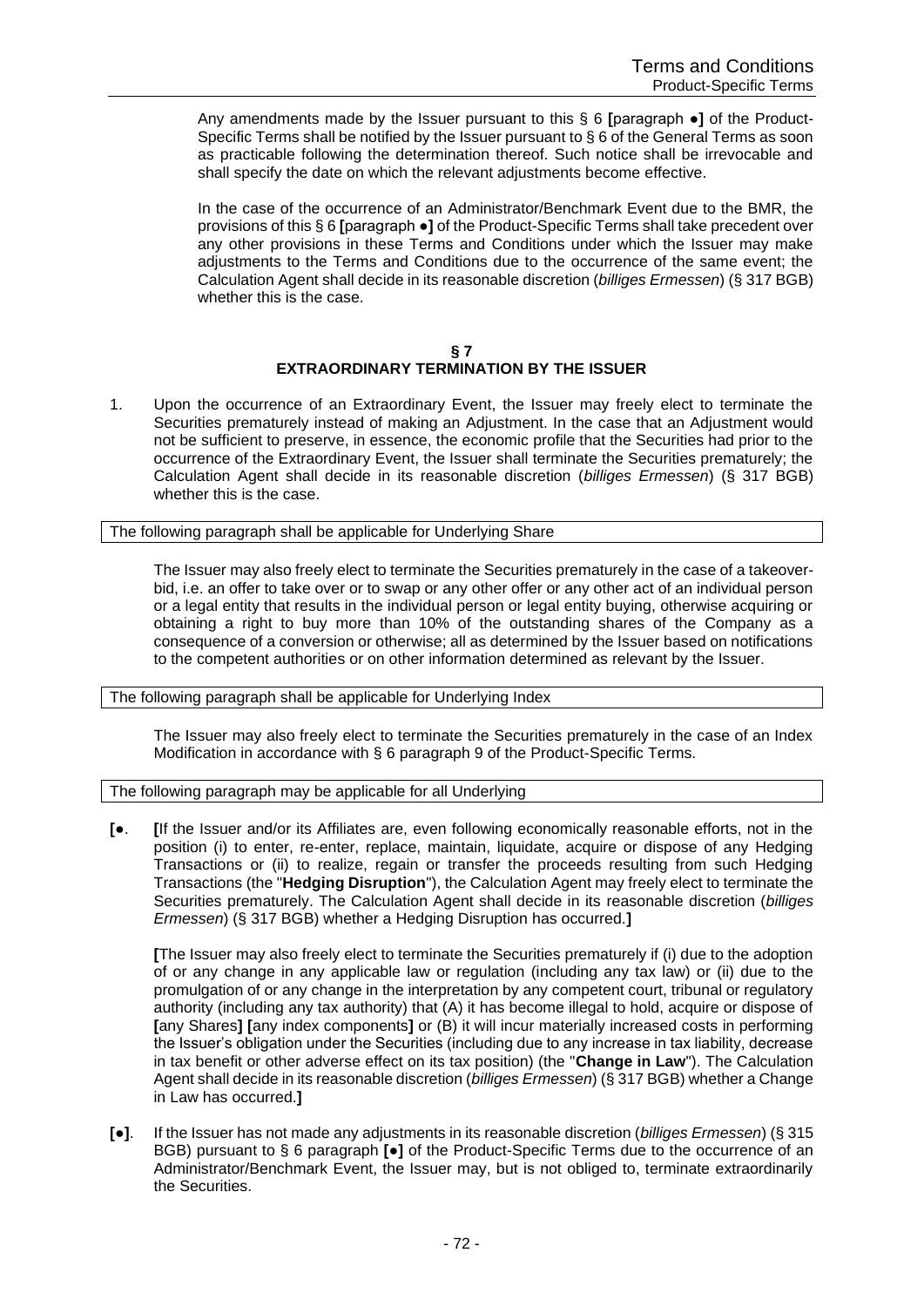- **[**●**]**. Any extraordinary termination of the Securities shall be notified by the Issuer in accordance with § 6 of the General Terms within **[***number***]** Business Days following the occurrence of the relevant event (the "**Extraordinary Termination Notice**"). The Extraordinary Termination Notice shall designate a Business Day as per which the extraordinary termination shall become effective (the "**Extraordinary Termination Date**") in accordance with the following provisions. Such Extraordinary Termination Date shall be not later than **[***number***]** Payment Business Days following the publication of the Extraordinary Termination Notice.
- **[**●**]**. If the Securities are called for redemption, they shall be redeemed at an amount per Security that is equivalent to their fair market value minus any expenses actually incurred by the Issuer under transactions that were required for winding up the Hedging Transactions (the "**Extraordinary Termination Amount**"). The Calculation Agent shall calculate the Extraordinary Termination Amount in its reasonable discretion (*billiges Ermessen*) (§ 317 BGB) by taking into account prevailing market conditions**[** and any proceeds realised by the Issuer and/or any of its affiliates (within the meaning of § 271 paragraph 2 German Commercial Code (HGB), the "**Affiliates**") in connection with transactions or investments concluded by it in its reasonable commercial discretion (*vernüftiges kaufmännisches Ermessen*) for hedging purposes in relation to the assumption and fulfilment of its obligations under the Securities (the "**Hedging Transactions**")**] [***other provisions***]**.
- **[**●**]**. The Issuer shall pay the Extraordinary Termination Amount to the Securityholders not later than on the **[***ordinal number***]** Payment Business Day following the Extraordinary Termination Date.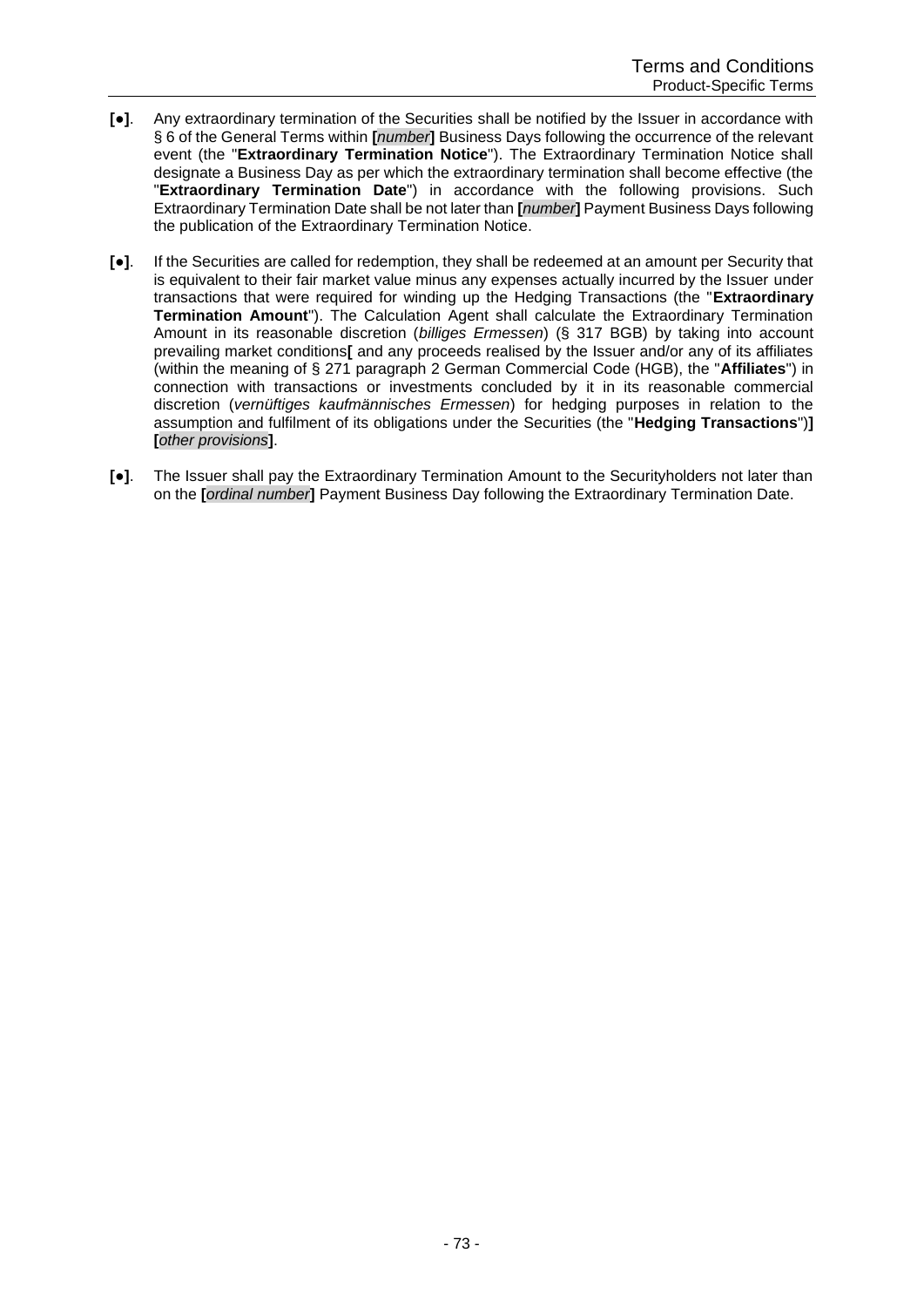#### <span id="page-73-0"></span>**8.3. Table of Product Details**

The following Table of Product Details contains the product details in relation to each series of Securities:

| ISIN | [Local Code]<br>[Mnémonique]<br>[Exchange Code]<br>[•] | [Underlying]<br>[Exchange] | <b>Interest Rate</b><br>p.a. | [Ratio] | <b>Strike</b><br>[[in index points]] | <b>[Barrier</b><br>[in index points]] | [Interest Commencement Date] | [Monitoring Period] | <b>Valuation Date</b> |
|------|--------------------------------------------------------|----------------------------|------------------------------|---------|--------------------------------------|---------------------------------------|------------------------------|---------------------|-----------------------|
|      |                                                        |                            |                              |         |                                      |                                       |                              |                     |                       |
|      |                                                        |                            |                              |         |                                      |                                       |                              |                     |                       |

**[***add as many rows as necessary***]]**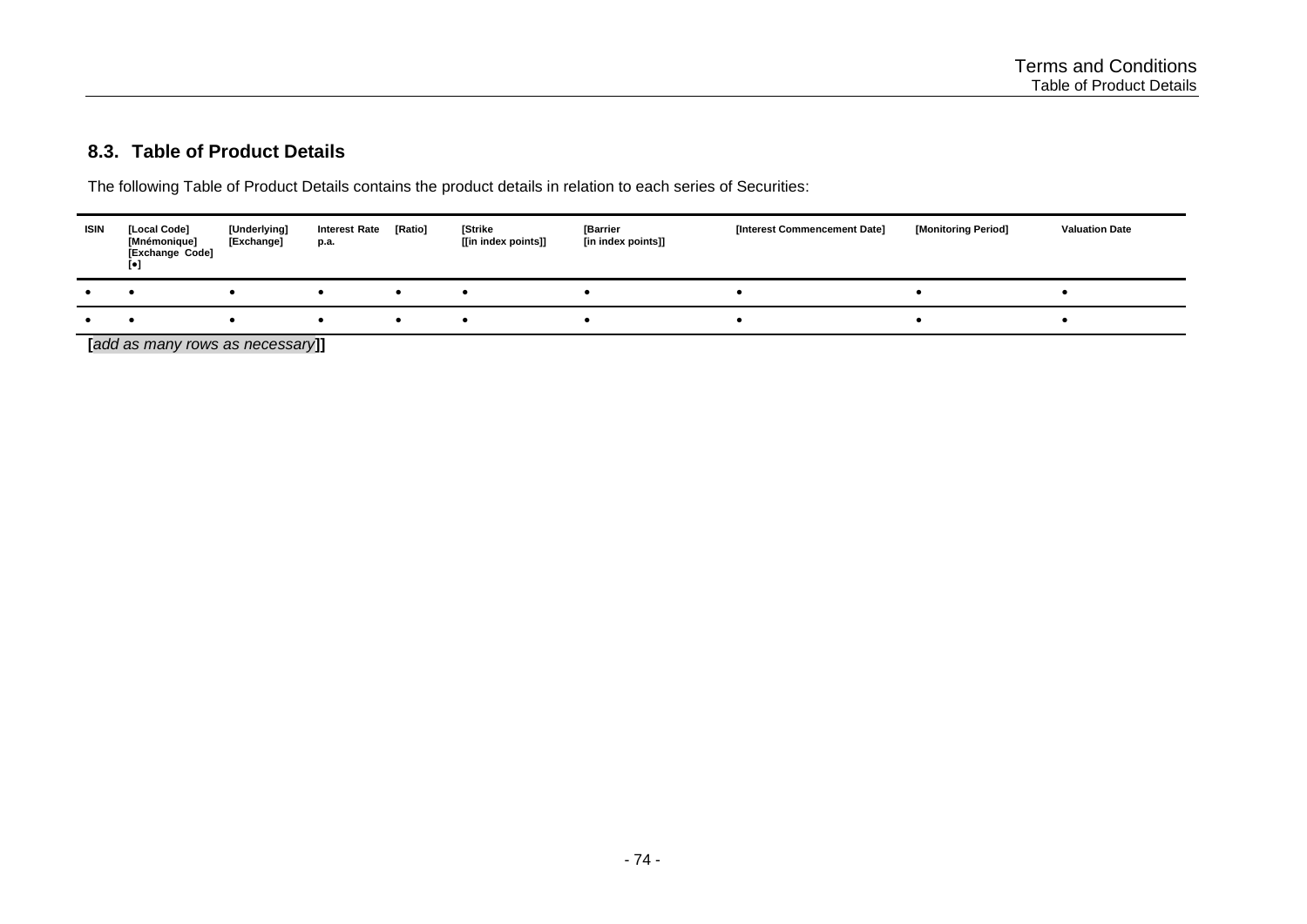# <span id="page-74-0"></span>**9. PRODUCT DESCRIPTION FOR FORMER SECURITIES**

The following are the description of the Former Securities (the "**Product Description**"). The Product Description in certain places contains options or a variety of possible options for a provision (indicated by square brackets or frames) or omissions (indicated by placeholder). The Final Terms provide the missing information and specify which of the possibilities provided by the Product Description shall apply with respect to specific conditions.

| <b>Security Identification</b><br>Number(s):        | [Security Identification number(s)]<br>[The Security Identification number(s) (i.e. ISIN [and local code] [and<br>mnémonique] [and exchange code] [and [•]]) in respect of each series<br>of Securities are set out in the table annexed to this section "Product<br>Description".]                                                                                                                                                                                                                                                                                                                                                                                                                                                                                                                                                                                                                                                                                                                                                                                                                                                                                                                                                                                                                                                                                                                                                                                   |
|-----------------------------------------------------|-----------------------------------------------------------------------------------------------------------------------------------------------------------------------------------------------------------------------------------------------------------------------------------------------------------------------------------------------------------------------------------------------------------------------------------------------------------------------------------------------------------------------------------------------------------------------------------------------------------------------------------------------------------------------------------------------------------------------------------------------------------------------------------------------------------------------------------------------------------------------------------------------------------------------------------------------------------------------------------------------------------------------------------------------------------------------------------------------------------------------------------------------------------------------------------------------------------------------------------------------------------------------------------------------------------------------------------------------------------------------------------------------------------------------------------------------------------------------|
| <b>Governing Law and</b><br><b>Clearing System:</b> | The Securities and the rights and duties of the Securityholders[, the<br>Issuer[, the Paying Agent] and the Guarantor] shall in all respects be<br>governed by the laws of the Federal Republic of Germany [except § 1<br>[paragraph 1 - $\bullet$ ] of the terms and conditions which shall be governed<br>by the laws of the jurisdiction of the clearing system].                                                                                                                                                                                                                                                                                                                                                                                                                                                                                                                                                                                                                                                                                                                                                                                                                                                                                                                                                                                                                                                                                                  |
|                                                     | Clearing system means [C.I.K. NV/SA, Avenue de Schiphol 6, 1140<br>Brussels, Kingdom of Belgium] [Central de Valores Mobiliários<br>managed by Interbolsa - Sociedade Gestora de Sistemas de<br>Liquidação e de Sistemas Centralizados de Valores Mobiliários, S.A.,<br>Avenida da Boavista, 3433 4100-138 Porto - Portugal] [Clearstream<br>Banking AG, Mergenthalerallee 61, 65760 Eschborn, Federal Republic<br>of Germany] [Clearstream Banking S.A., 42 Avenue JF Kennedy, 1855<br>Luxembourg, Grand Duchy of Luxembourg, and Euroclear Bank<br>SA/NV, 1 Boulevard du Roi Albert II, 1210 Brussels, Kingdom of<br>Belgium] [Euroclear Finland Oy, PL 1110, Urho Kekkosen katu 5C,<br>00101 Helsinki, Finland] [Euroclear France S.A., 66 rue de la Victoire,<br>75009 Paris, French Republic] [Euroclear Sweden AB, P.O. Box 191,<br>Klarabergsviadukten 63, 101 23 Stockholm, Kingdom of Sweden]<br>[Monte Titoli S.p.A., Piazza degli Affari 6, 20123 Milano, Italian<br>Republic] [Nederlands Centraal Instituut voor Giraal Effectenverkeer<br>B.V., Herengracht 459-469, 1017 BS Amsterdam, the Netherlands]<br>[Norwegian Central Securities Depositary VPS ASA, P.O. Box 4, 0051,<br>Oslo, Norway] [Sociedad de Gestión de los Sistemas de Registro,<br>Compensación y Liquidación de Valores, S. A., Plaza de la Lealtad, 1,<br>28014 Madrid, Kingdom of Spain] [VP SECURITIES A/S,<br>Weidekampsgade 14, P.O. Box 4040, 2300 Copenhagen S,<br>Denmark]. |
| Form:                                               | The Securities [are represented by a global bearer security] [are<br>issued in dematerialised [registered][bearer] form].                                                                                                                                                                                                                                                                                                                                                                                                                                                                                                                                                                                                                                                                                                                                                                                                                                                                                                                                                                                                                                                                                                                                                                                                                                                                                                                                             |
| <b>Redemption:</b>                                  | <b>Structured Notes Classic or Protect</b>                                                                                                                                                                                                                                                                                                                                                                                                                                                                                                                                                                                                                                                                                                                                                                                                                                                                                                                                                                                                                                                                                                                                                                                                                                                                                                                                                                                                                            |
|                                                     | With delivery obligation (Underlying Share)                                                                                                                                                                                                                                                                                                                                                                                                                                                                                                                                                                                                                                                                                                                                                                                                                                                                                                                                                                                                                                                                                                                                                                                                                                                                                                                                                                                                                           |
|                                                     | The holder of a Structured Note [Classic][Protect] will receive on the<br>Maturity Date either the Denomination or a certain number of the<br>Underlying. Whether the Securityholder received the Denomination or<br>the Underlying depends on the price of the Underlying on the Valuation<br>Date.                                                                                                                                                                                                                                                                                                                                                                                                                                                                                                                                                                                                                                                                                                                                                                                                                                                                                                                                                                                                                                                                                                                                                                  |
|                                                     | With cash settlement                                                                                                                                                                                                                                                                                                                                                                                                                                                                                                                                                                                                                                                                                                                                                                                                                                                                                                                                                                                                                                                                                                                                                                                                                                                                                                                                                                                                                                                  |
|                                                     | The holder of a Structured Note [Classic][Protect] will receive on the<br>Maturity Date either the Denomination or a Redemption Amount which<br>depends on the amount of the price of the Underlying on the Valuation                                                                                                                                                                                                                                                                                                                                                                                                                                                                                                                                                                                                                                                                                                                                                                                                                                                                                                                                                                                                                                                                                                                                                                                                                                                 |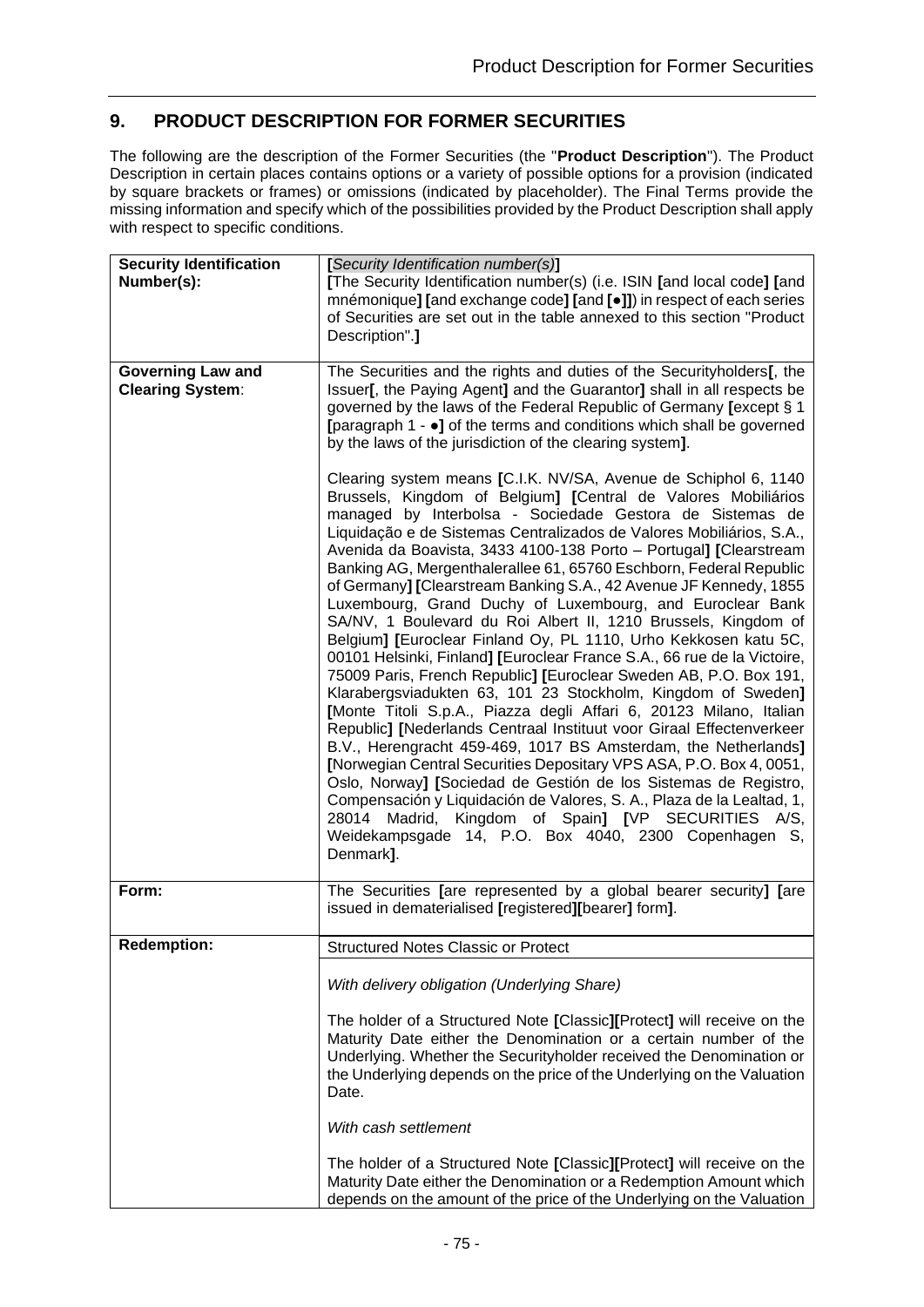|                         | Date. Whether the Securityholder received the Denomination or the<br>Redemption Amount depends on the price of the Underlying on the<br>Valuation Date.                                                                                                                                                                                                                                                                                                                                                                                                                                                                                                                                                                                                                                                                                                                                                                                                                                                                                                                                                                                                                                                                                                                                                                                                                                                                                                      |
|-------------------------|--------------------------------------------------------------------------------------------------------------------------------------------------------------------------------------------------------------------------------------------------------------------------------------------------------------------------------------------------------------------------------------------------------------------------------------------------------------------------------------------------------------------------------------------------------------------------------------------------------------------------------------------------------------------------------------------------------------------------------------------------------------------------------------------------------------------------------------------------------------------------------------------------------------------------------------------------------------------------------------------------------------------------------------------------------------------------------------------------------------------------------------------------------------------------------------------------------------------------------------------------------------------------------------------------------------------------------------------------------------------------------------------------------------------------------------------------------------|
|                         | <b>Structured Note Plus</b>                                                                                                                                                                                                                                                                                                                                                                                                                                                                                                                                                                                                                                                                                                                                                                                                                                                                                                                                                                                                                                                                                                                                                                                                                                                                                                                                                                                                                                  |
|                         | With delivery obligation (Underlying Share)                                                                                                                                                                                                                                                                                                                                                                                                                                                                                                                                                                                                                                                                                                                                                                                                                                                                                                                                                                                                                                                                                                                                                                                                                                                                                                                                                                                                                  |
|                         | The holder of a Structured Note Plus will receive on the Maturity Date<br>either the Denomination or a certain number of the Underlying.<br>Whether the Securityholder received the Denomination or the<br>Underlying depends on the price of the Underlying during the<br>Monitoring Period and on the Valuation Date.                                                                                                                                                                                                                                                                                                                                                                                                                                                                                                                                                                                                                                                                                                                                                                                                                                                                                                                                                                                                                                                                                                                                      |
|                         | With cash settlement                                                                                                                                                                                                                                                                                                                                                                                                                                                                                                                                                                                                                                                                                                                                                                                                                                                                                                                                                                                                                                                                                                                                                                                                                                                                                                                                                                                                                                         |
|                         | The holder of a Structured Note Plus will receive on the Maturity Date<br>either the Denomination or a Redemption Amount which depends on<br>the amount of the price of the Underlying on the Valuation Date.<br>Whether the Securityholder received the Denomination or the<br>Redemption Amount depends on the price of the Underlying during the<br>Monitoring Period and on the Valuation Date.                                                                                                                                                                                                                                                                                                                                                                                                                                                                                                                                                                                                                                                                                                                                                                                                                                                                                                                                                                                                                                                          |
|                         | <b>All Securities</b>                                                                                                                                                                                                                                                                                                                                                                                                                                                                                                                                                                                                                                                                                                                                                                                                                                                                                                                                                                                                                                                                                                                                                                                                                                                                                                                                                                                                                                        |
|                         | The Structured Notes bear interest as from <i>[interest commencement</i><br>date]. [Interest is payable in arrears on the Maturity Date.] [Interest is<br>payable in arrears for each Interest Period on the relevant Interest<br>Payment Date.] [other provisions]                                                                                                                                                                                                                                                                                                                                                                                                                                                                                                                                                                                                                                                                                                                                                                                                                                                                                                                                                                                                                                                                                                                                                                                          |
|                         | The term of the Securities ends on the Maturity Date.                                                                                                                                                                                                                                                                                                                                                                                                                                                                                                                                                                                                                                                                                                                                                                                                                                                                                                                                                                                                                                                                                                                                                                                                                                                                                                                                                                                                        |
| <b>Underlying:</b>      | [The asset underlying the Securities is [Share:][[share, issuer, ISIM]<br>("Share" or "Underlying")] [Index:][[index, index sponsor, ISIN]<br>("Index" or "Underlying")] [The asset underlying each series of the<br>Securities set out in the table annexed to this section "Product<br>Description" (each a "Share" or an "Underlying").] [other provisions]                                                                                                                                                                                                                                                                                                                                                                                                                                                                                                                                                                                                                                                                                                                                                                                                                                                                                                                                                                                                                                                                                               |
| <b>Reference Price:</b> | [Share:] [The price of the Underlying last determined and published by<br>the Exchange on any relevant day (closing price)] [other provisions].                                                                                                                                                                                                                                                                                                                                                                                                                                                                                                                                                                                                                                                                                                                                                                                                                                                                                                                                                                                                                                                                                                                                                                                                                                                                                                              |
|                         | [Index:][closing level][The level of the Index last determined and<br>published by the Index Sponsor on any relevant day (official closing<br>level)] [opening level][FTSE MIB][The value of the Index calculated on<br>any relevant day on the basis of the Opening Auction Prices (as<br>defined under the Rules of the markets organized and managed by<br>Borsa Italiana S.p.A.) of each component of the Index.] [settlement<br>price][[DAX & TecDAX][The Eurex final settlement price for options on<br>the Index on any relevant day which is based on the intraday auction<br>prices at the Frankfurt stock exchange (Xetra) for the shares contained<br>in the Index. The intraday auction starts at about 1:00 pm (CET). The<br>Eurex final settlement price is published on www.eurexchange.com.]<br>[MDAX][The Eurex final settlement price for options on the Index on<br>any relevant day which is based on the intraday auction prices at the<br>Frankfurt stock exchange (Xetra) for the shares contained in the Index.<br>The intraday auction starts at about 1:05 pm (CET). The Eurex final<br>settlement price is published on www.eurexchange.com.] [EURO<br>STOXX 50][The Eurex final settlement price for options on the Index<br>on any relevant day which is based on the average of the Index<br>calculations from 11:50 am until 12:00 pm (noon) (CET). The Eurex<br>final settlement price is published on www.eurexchange.com.] |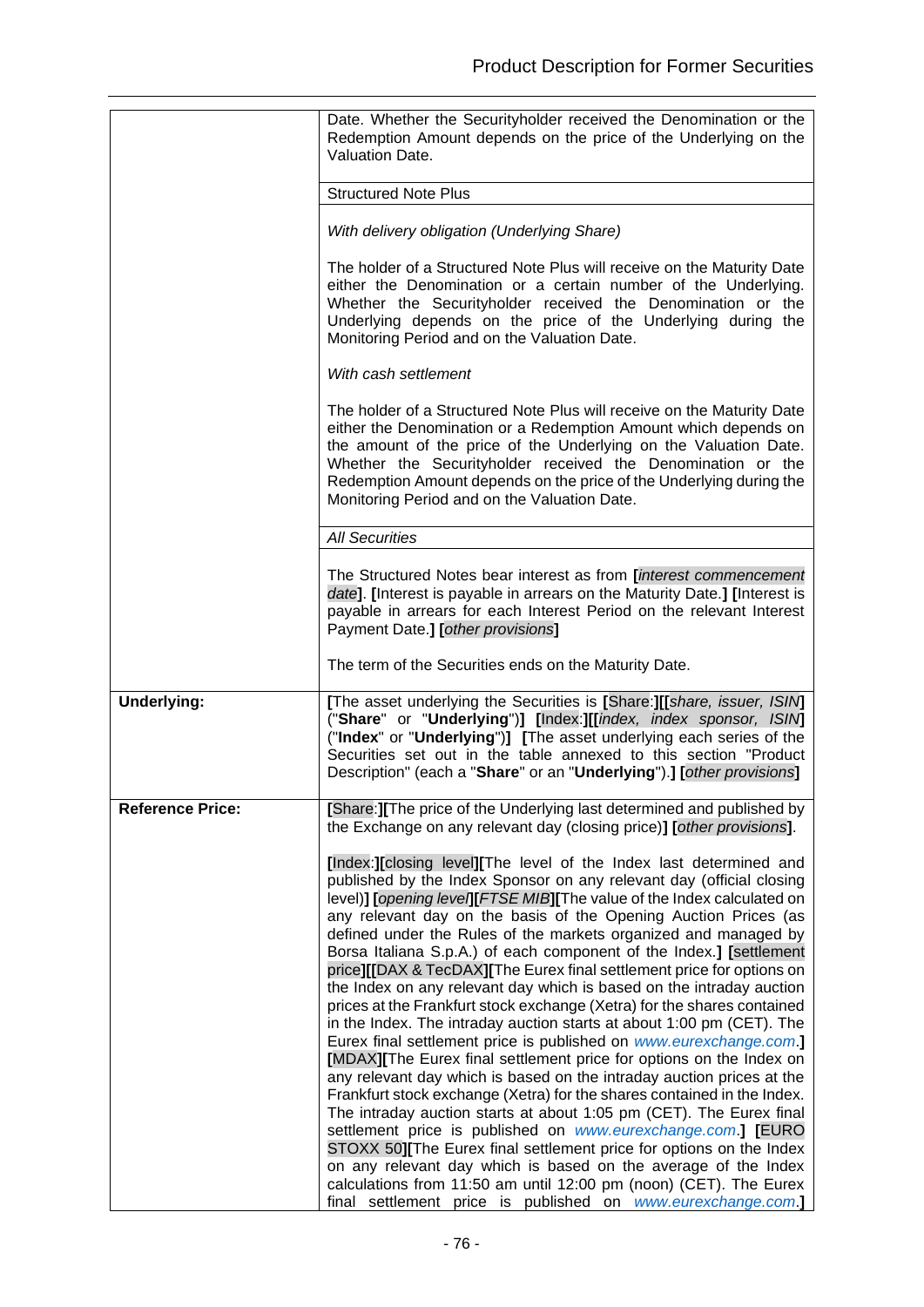|                        | [CAC40][The exchange delivery settlement price (EDSP) for options<br>on the Index on any relevant day which is based on the average of the<br>Index levels calculated and disseminated between 3:40 pm and 4:00<br>pm (CET) by Euronext. The exchange delivery settlement price is<br>published on www.euronext.com.] [IBEX35][The settlement price at<br>expiration for options on the Index on any relevant day which is based<br>on the average of the Index levels calculated by BME Clearing<br>between 4:15 pm and 4:45 pm (CET) with one level being taken per<br>minute. The settlement price at expiration is published on<br>www.meff.com.] [FTSE MIB][The final settlement price for options on<br>the Index listed on the IDEM exchange as calculated by Borsa Italiana<br>on any relevant day which is based on the opening auction prices of<br>each component of the Index on the last trading day as calculated by<br>Borsa Italiana. The final settlement price is published<br>on<br>www.borsaitaliana.it.] [DJIA & S&P 500][The settlement price for<br>options on the Index on any relevant day which is based on the<br>opening sales prices in the primary market of each component security<br>of the Index. The settlement price is published on www.cboe.com.]<br>[Nasdaq-100][The settlement price for options on the Index on any<br>relevant day as calculated by Cboe Options Exchange (Cboe),<br>Chicago, based on the opening sales prices of each component of the<br>Index. The settlement price is published on www.cboe.com.]] [other<br>provisions]. |
|------------------------|------------------------------------------------------------------------------------------------------------------------------------------------------------------------------------------------------------------------------------------------------------------------------------------------------------------------------------------------------------------------------------------------------------------------------------------------------------------------------------------------------------------------------------------------------------------------------------------------------------------------------------------------------------------------------------------------------------------------------------------------------------------------------------------------------------------------------------------------------------------------------------------------------------------------------------------------------------------------------------------------------------------------------------------------------------------------------------------------------------------------------------------------------------------------------------------------------------------------------------------------------------------------------------------------------------------------------------------------------------------------------------------------------------------------------------------------------------------------------------------------------------------------------------------------------------------------------------------|
| <b>Valuation Date:</b> | [[valuation date]] [The Valuation Date of each series of the Securities                                                                                                                                                                                                                                                                                                                                                                                                                                                                                                                                                                                                                                                                                                                                                                                                                                                                                                                                                                                                                                                                                                                                                                                                                                                                                                                                                                                                                                                                                                                  |
|                        | set out in the table annexed to this section "Product Description".]<br>[other provisions]                                                                                                                                                                                                                                                                                                                                                                                                                                                                                                                                                                                                                                                                                                                                                                                                                                                                                                                                                                                                                                                                                                                                                                                                                                                                                                                                                                                                                                                                                               |
| <b>Maturity Date:</b>  | [Maturity Date]] [a day that is not later than the [ordinal number]<br>Payment Business Day following the Valuation Date]<br>[other<br>provisions]                                                                                                                                                                                                                                                                                                                                                                                                                                                                                                                                                                                                                                                                                                                                                                                                                                                                                                                                                                                                                                                                                                                                                                                                                                                                                                                                                                                                                                       |
| <b>Paying Agent:</b>   | [paying agent name and address] (the "Paying Agent")                                                                                                                                                                                                                                                                                                                                                                                                                                                                                                                                                                                                                                                                                                                                                                                                                                                                                                                                                                                                                                                                                                                                                                                                                                                                                                                                                                                                                                                                                                                                     |
| [Depository Agent:     | [depository agent name and address] [the Paying Agent]]                                                                                                                                                                                                                                                                                                                                                                                                                                                                                                                                                                                                                                                                                                                                                                                                                                                                                                                                                                                                                                                                                                                                                                                                                                                                                                                                                                                                                                                                                                                                  |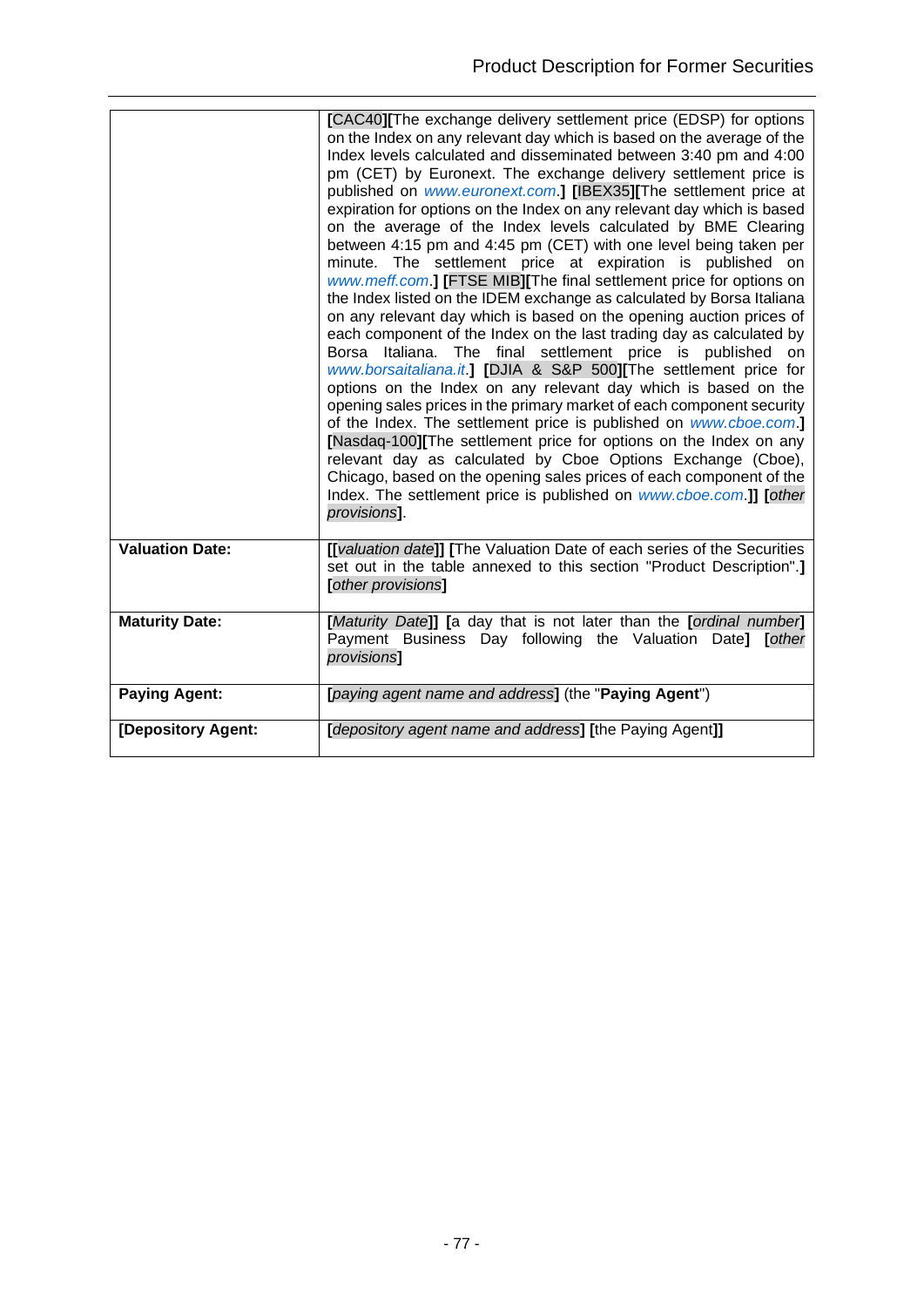#### **[Table to the Product Description**

| [ISIN] | [[Local Code]<br>[Mnémonique]<br>[Exchange Code]<br>$\lbrack \bullet \rbrack \rbrack$ | [Underlying] | [Maturity Date]<br>[Valuation Date] |
|--------|---------------------------------------------------------------------------------------|--------------|-------------------------------------|
|        |                                                                                       |              |                                     |
|        |                                                                                       |              |                                     |

**[***add as many rows as necessary***]]**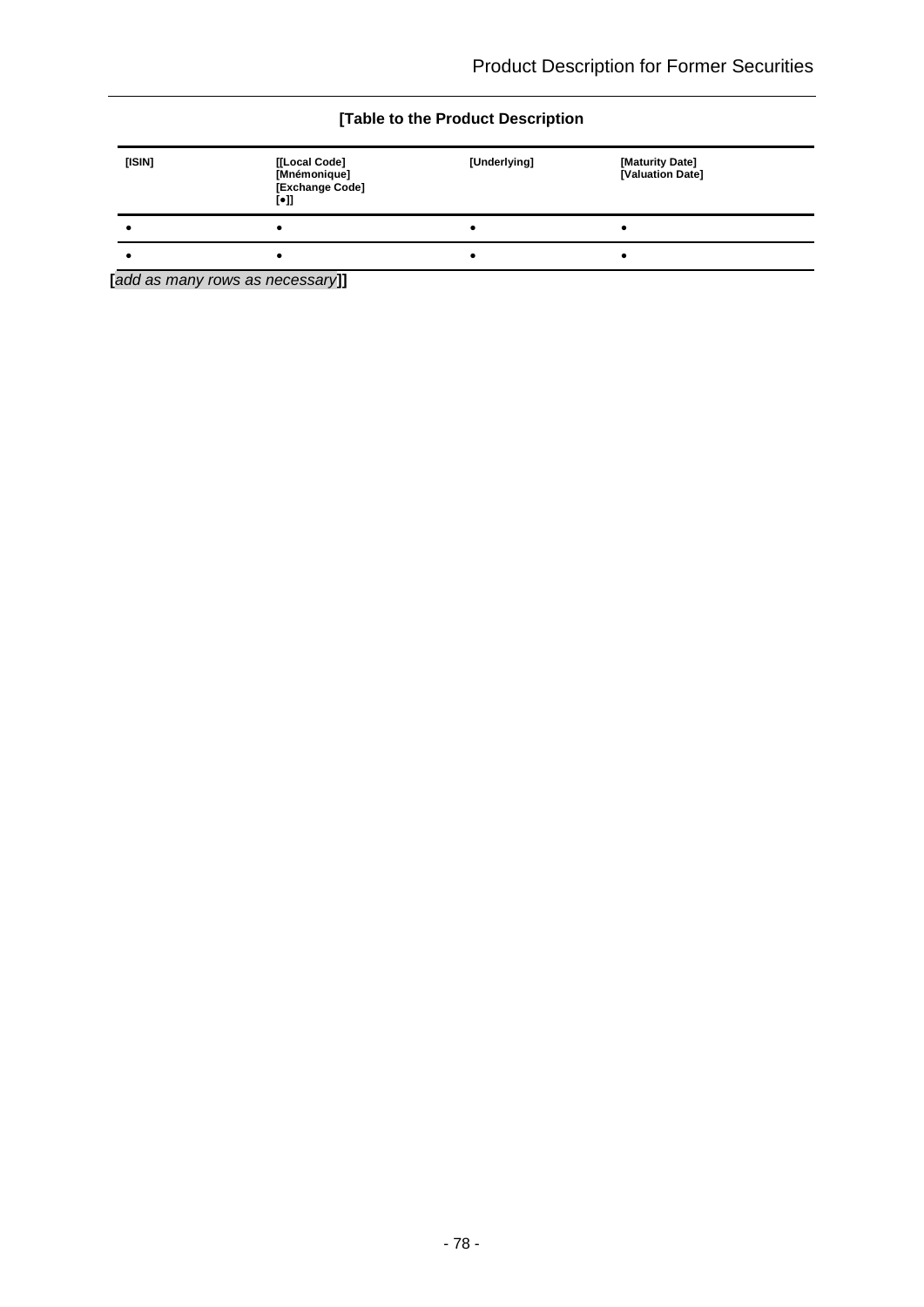<span id="page-78-0"></span>**10. FORM OF FINAL TERMS**



**[**ISIN **[***ISIN***]]**

# **Société Générale Effekten GmbH**

**Frankfurt am Main (Issuer)**

# **Final Terms**

dated **[***date***]**

**[**with respect to a **[**continuous**] [**further**] [**offer**] [**and**] [**further**] [**admission to trading**]**

relating to

**[***name***] Notes relating to [***Underlying***] [**insert in the case of increases:**][**(**[***ordinal number***]** Tranche)**]**

**[**to be publicly offered in **[***country(ies)***]] [**and**] [**to be admitted to trading on **[***exchange(s)***]]**

with respect to the

# **Base Prospectus**

dated 23 June 2022

relating to

# **Structured Notes**

unconditionally and irrevocably guaranteed by

# **Société Générale Paris (Offeror and Guarantor)**

**[**In the case of an intended continuous offer the following has to be entirely stated on the first page of the Final Terms:**][**The above-mentioned Base Prospectus under which the Securities described in these Final Terms are issued, will cease to be valid on 23 June 2023. From and including this date, these Final Terms must be read in conjunction with the latest valid version of the Base Prospectus relating to Structured Notes of Société Générale Effekten GmbH which succeeds the above-mentioned Base Prospectus. The latest valid version of the Base Prospectus relating to Structured Notes of Société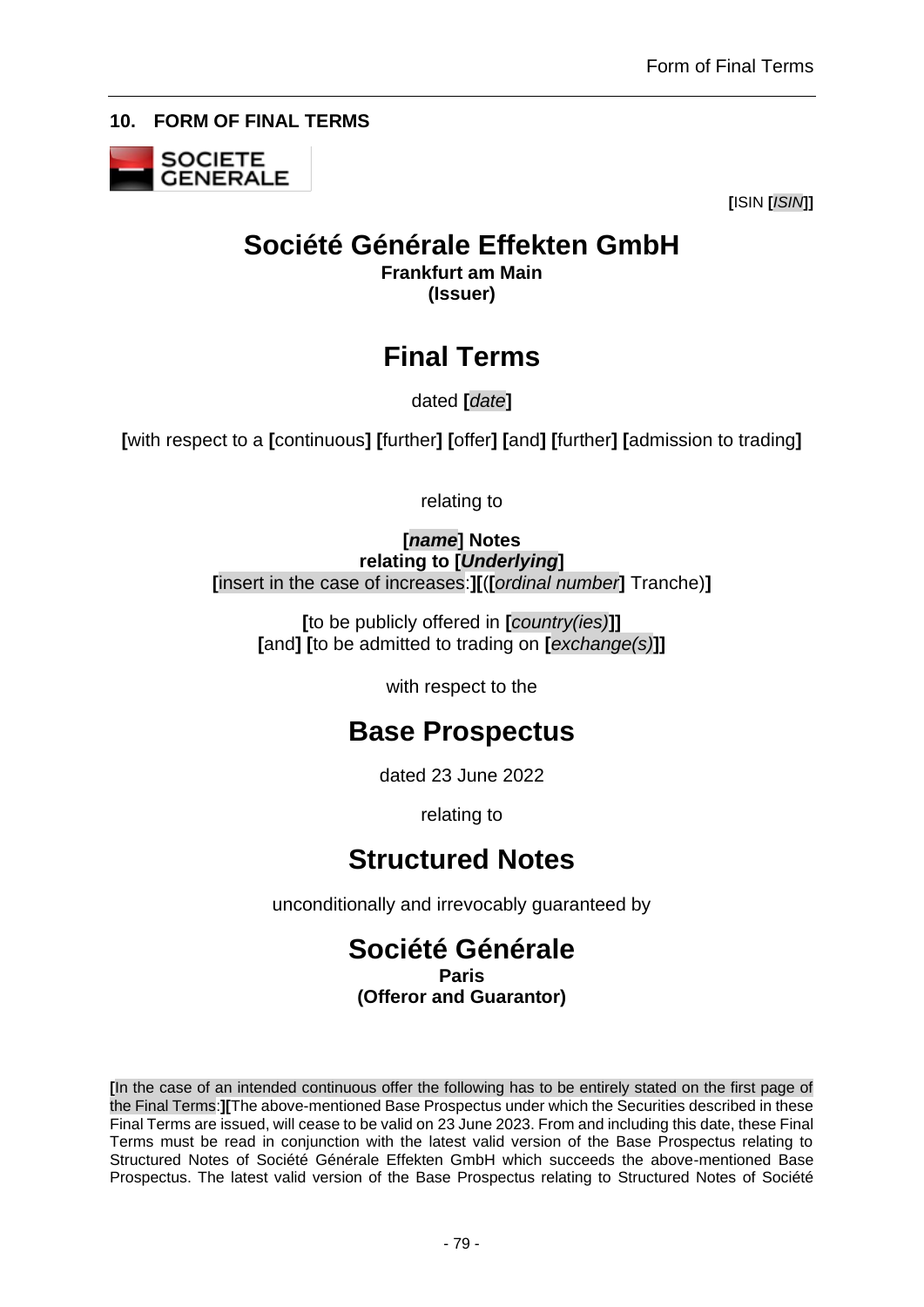Générale Effekten GmbH will be published on the website *[www.warrants.com](http://www.warrants.com/)* (under Legal Documents / Prospectuses).**]**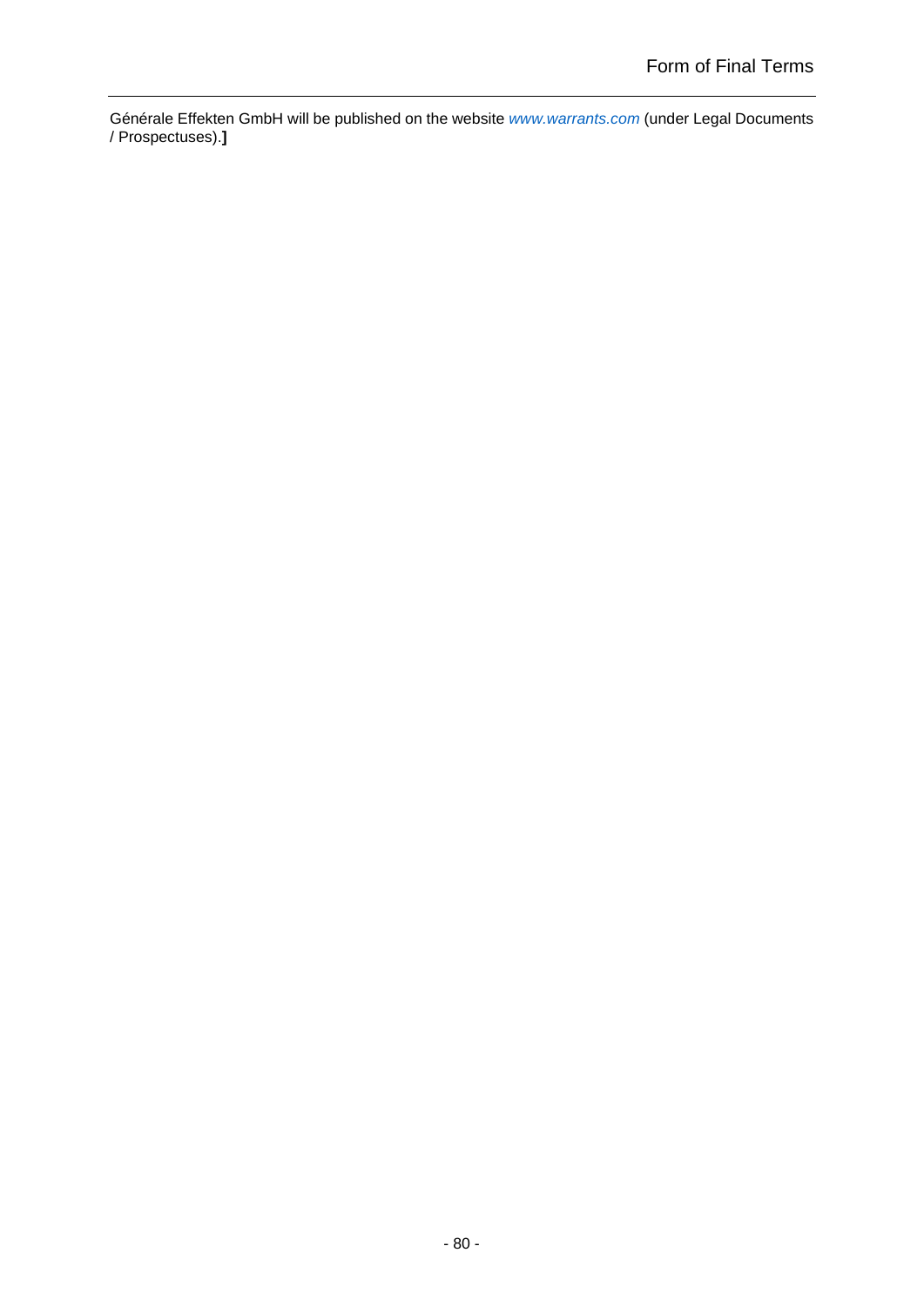#### **INTRODUCTION**

**These Final Terms (the "Final Terms") have been prepared for the purpose of Article 8 (5) of the Prospectus Regulation and must be read in conjunction with the base prospectus dated 23 June 2022 relating to Structured Notes (the "Base Prospectus"). The Base Prospectus is constituted by the Securities Note dated 23 June 2022 relating to Structured Notes (the "Securities Note") and the Registration Document dated 11 November 2021 of Société Générale Effekten GmbH and any supplements thereto. In order to obtain all information necessary to the assessment of the Securities both the Base Prospectus and these Final Terms must be read in conjunction.**

**The Base Prospectus and any supplements thereto are published in accordance with Article 21 of the Prospectus Regulation in electronic form on the website** *[www.warrants.com](http://www.warrants.com/)* **(under Legal Documents / Prospectuses and Registration Documents). Hardcopies of these documents may be requested free of charge from Société Générale S.A., Frankfurt am Main branch, Neue Mainzer Straße 46-50, 60311 Frankfurt am Main, Germany.**

**The options marked in the following sections of the Base Prospectus shall apply:**

| <b>Applicable Functionality:</b> | The following parts of the Functionality of the Securities which are<br>mentioned in the Securities Note ("6. Description of the Securities") are<br>applicable: |
|----------------------------------|------------------------------------------------------------------------------------------------------------------------------------------------------------------|
|                                  | [applicable options and variants]                                                                                                                                |
| <b>Applicable Risks:</b>         | In particular the following risk factors which are mentioned in the<br>Securities Note ("2. Risk Factors") are applicable:                                       |
|                                  | <b>Tapplicable options and variants1</b>                                                                                                                         |

**The summary applicable of this issue of Securities is annexed to these Final Terms.**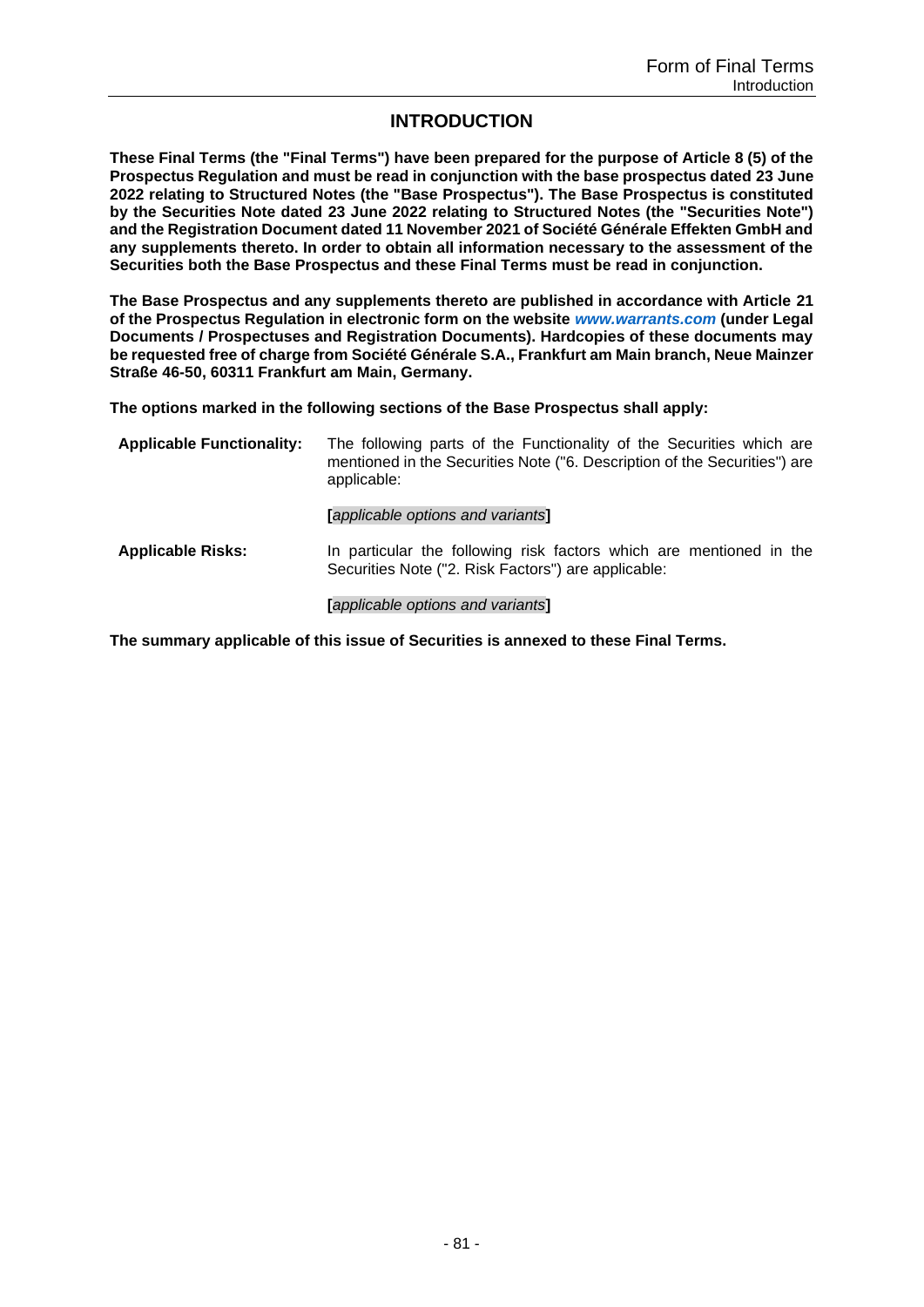## **FURTHER INFORMATION**

| <b>Security Identification</b><br>Number(s):              | [Security Identification number(s)]<br>[The Security Identification number(s) (i.e. ISIN [and local code] [and<br>mnémonique] [and exchange code] [and [.]]) in respect of each<br>series of Securities are set out in the table annexed to this section<br>"Further Information".]                                                                                                                                                                                                                                                                     |
|-----------------------------------------------------------|---------------------------------------------------------------------------------------------------------------------------------------------------------------------------------------------------------------------------------------------------------------------------------------------------------------------------------------------------------------------------------------------------------------------------------------------------------------------------------------------------------------------------------------------------------|
| <b>Currency of the Issue:</b>                             | [currency]                                                                                                                                                                                                                                                                                                                                                                                                                                                                                                                                              |
| [Entity keeping the records:                              | [entity name and address] [the Paying Agent]]                                                                                                                                                                                                                                                                                                                                                                                                                                                                                                           |
| Information on the<br><b>Underlying:</b>                  | Information on the Underlying for each series of Securities is<br>available [free of charge] on [website]. [Obtaining the information<br>involves costs.]                                                                                                                                                                                                                                                                                                                                                                                               |
| <b>Payment Date [of the</b><br>[ordinal number] tranche]: | [payment date]                                                                                                                                                                                                                                                                                                                                                                                                                                                                                                                                          |
| Offer and Sale [of the<br>[ordinal number] tranche]:      | [In the case of a new issuance:]<br>[without subscription period][The Offeror publicly offers from [start<br>date] series of Securities with an issue size and initial issue price per<br>Security as set out in the table annexed to this section "Further<br>Information".] [The Securities are subject to a continuous public offer<br>continuing after the validity of the Base Prospectus] [other<br>provisions]]                                                                                                                                  |
|                                                           | [with subscription period][[The Offeror publicly offers during the<br>subscription period from [start date] until [end date] series of<br>Securities at an initial issue price per Security as set out in the table<br>annexed to this section "Further Information".]                                                                                                                                                                                                                                                                                  |
|                                                           | [The Issuer is entitled to (i) close the subscription period prematurely,<br>(ii) extend the subscription period or (iii) cancel the offer. After expiry<br>of the subscription period, the Securities continue to be offered by<br>the Issuer. The offer price will be determined continuously.                                                                                                                                                                                                                                                        |
|                                                           | [The issue amount which is determined on the demand during the<br>subscription period, will under normal market conditions be<br>determined by the Issuer on the Launch Date in its reasonable<br>discretion (billiges Ermessen) (§ 315 BGB) and immediately<br>published thereafter on the website [website].] [other provisions]]                                                                                                                                                                                                                     |
|                                                           | [In the case of an increase:]<br>[The Offeror publicly offers from [start date] further Securities<br>[([ordinal number] Tranche)] with an issue size and an initial issue<br>price per Security as set out in the table annexed to this section<br>"Further Information". [The total issue size of Tranches ([tranche<br>numbers]) is [total issue size] Securities.]] [other provisions]                                                                                                                                                              |
|                                                           | [In the case of a further or a continuous offer (bridging offer):]<br>[Since [start date of the first public offer] the offeror has been publicly<br>offering [issue size] [the] Securities and, by drawing up these Final<br>Terms, creates the conditions for the new public offer from [start date<br>of the new public offer].] [The Terms and Conditions of the Securities<br>Note dated 23 June 2022 shall be replaced by the Terms and<br>Conditions in the original Base Prospectus dated [date of the base<br>prospectus].] [other provisions] |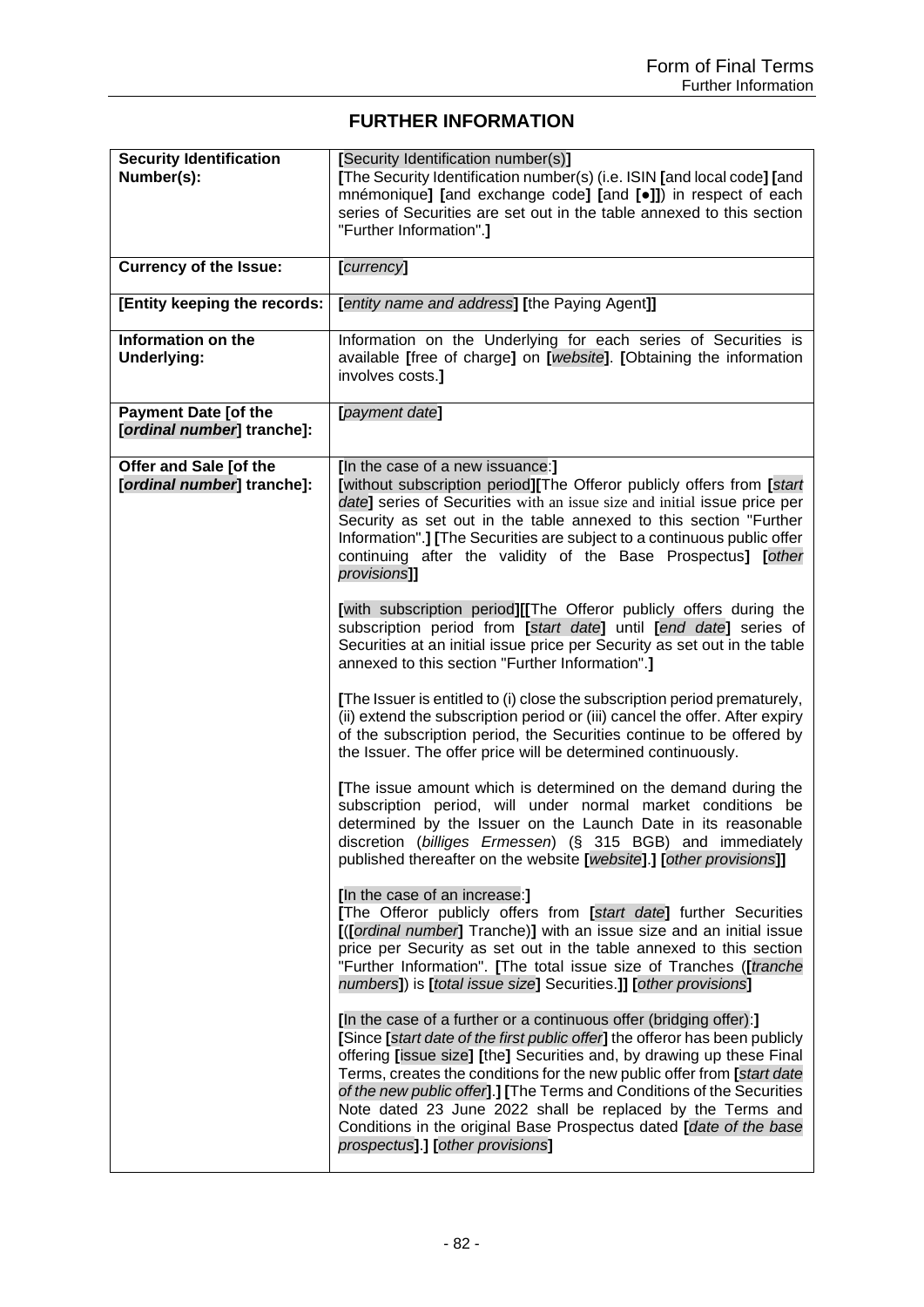|                                                                                                          | [The estimated total costs and the estimated net proceeds of each<br>series of Securities are stated in the table annexed to this section<br>"Further Information".] [other provisions]                                                                                                                                                                                                                                                                                                                                                                                                                                                                                                                       |
|----------------------------------------------------------------------------------------------------------|---------------------------------------------------------------------------------------------------------------------------------------------------------------------------------------------------------------------------------------------------------------------------------------------------------------------------------------------------------------------------------------------------------------------------------------------------------------------------------------------------------------------------------------------------------------------------------------------------------------------------------------------------------------------------------------------------------------|
|                                                                                                          | [The investor can usually purchase the Securities at a fixed issue<br>price. This fixed issue price contains all cost of the Issuer relating to<br>the issuance and the sales of the Securities (e.g. cost of distribution,<br>structuring and hedging as well as the profit margin of Issuer).] [The<br>Offeror will publish the prices at which the Securities are offered as<br>ask quotes on <i>[trading venue]</i> and, for information purposes only, on<br>[website]. These selling prices will contain all costs of the Issuer<br>relating to the issuance and the offer of the Securities (e.g.<br>structuring and hedging costs as well as the profit margin of the<br>Issuer).] [other provisions] |
|                                                                                                          | [[Product-specific entry costs included in the initial issue price] [Total<br>costs] are stated in the table annex to this section "Further<br>Information".] [other provisions]                                                                                                                                                                                                                                                                                                                                                                                                                                                                                                                              |
|                                                                                                          | [The maximum yield of each series of Securities is stated in the table<br>annexed to this section "Further Information".]                                                                                                                                                                                                                                                                                                                                                                                                                                                                                                                                                                                     |
| [Application Process:                                                                                    | [Applications for the Securities can be made in the [country(ies)] with<br>the Issuer or the respective financial intermediary in accordance with<br>the Issuer's or the relevant financial intermediary's<br>usual<br>procedures.] [other provisions]                                                                                                                                                                                                                                                                                                                                                                                                                                                        |
|                                                                                                          | [Applications for the Securities can be made in [country(ies)] with the<br>respective distributor in accordance with the distributor's usual<br>procedures, notified to investors by the relevant distributor.<br>Prospective investors will not be required to enter into any<br>contractual agreements directly with the Issuer in relation to the<br>subscription of the Securities.] [other provisions]]                                                                                                                                                                                                                                                                                                  |
| [Country(ies) where the<br>offer [of the [ordinal<br>number] tranche] takes<br>place (Non-exempt offer): | [country(ies)]<br>[- not applicable-]]                                                                                                                                                                                                                                                                                                                                                                                                                                                                                                                                                                                                                                                                        |
| [Listing [of the [ordinal<br>number] tranche]:                                                           | [in the case of the first or additional listing(s):]<br>[[Application [has been made] [will be made] for the Securities to be<br>admitted to trading on the regulated market of [exchange(s) and<br>segment, if any] [with effect from [date]].] [[Application [has been<br>made] [will be made] for the Securities to be traded on $[MTF(s)]$ [,<br>with effect from [date]].] [The Securities are not intended to be<br>traded on any EEA Trading Venue.] [other provisions]]                                                                                                                                                                                                                               |
|                                                                                                          | [in the case of the first or additional listing(s) of an increase:]<br>[[Application [has been made] [will be made] for the further<br>Securities to be admitted to trading on the regulated market of<br>[exchange(s) and segment, if any] [with effect from [date]].<br>[[Application [has been made] [will be made] for the further<br>Securities to be traded on [MTF(s)][, with effect from [date]].] [The<br>further Securities are not intended to be traded on any EEA Trading<br>Venue.] [other provisions]]                                                                                                                                                                                         |
|                                                                                                          | [in the case of already listed Securities (in addition to the above<br>mentioned options, if applicable): I[[The Securities are already<br>admitted to trading on [the before-mentioned regulated market(s)]<br>[the regulated market(s) of on [exchange(s) and segment, if any]].]<br>[The Securities are already admitted to trading on [the before-                                                                                                                                                                                                                                                                                                                                                        |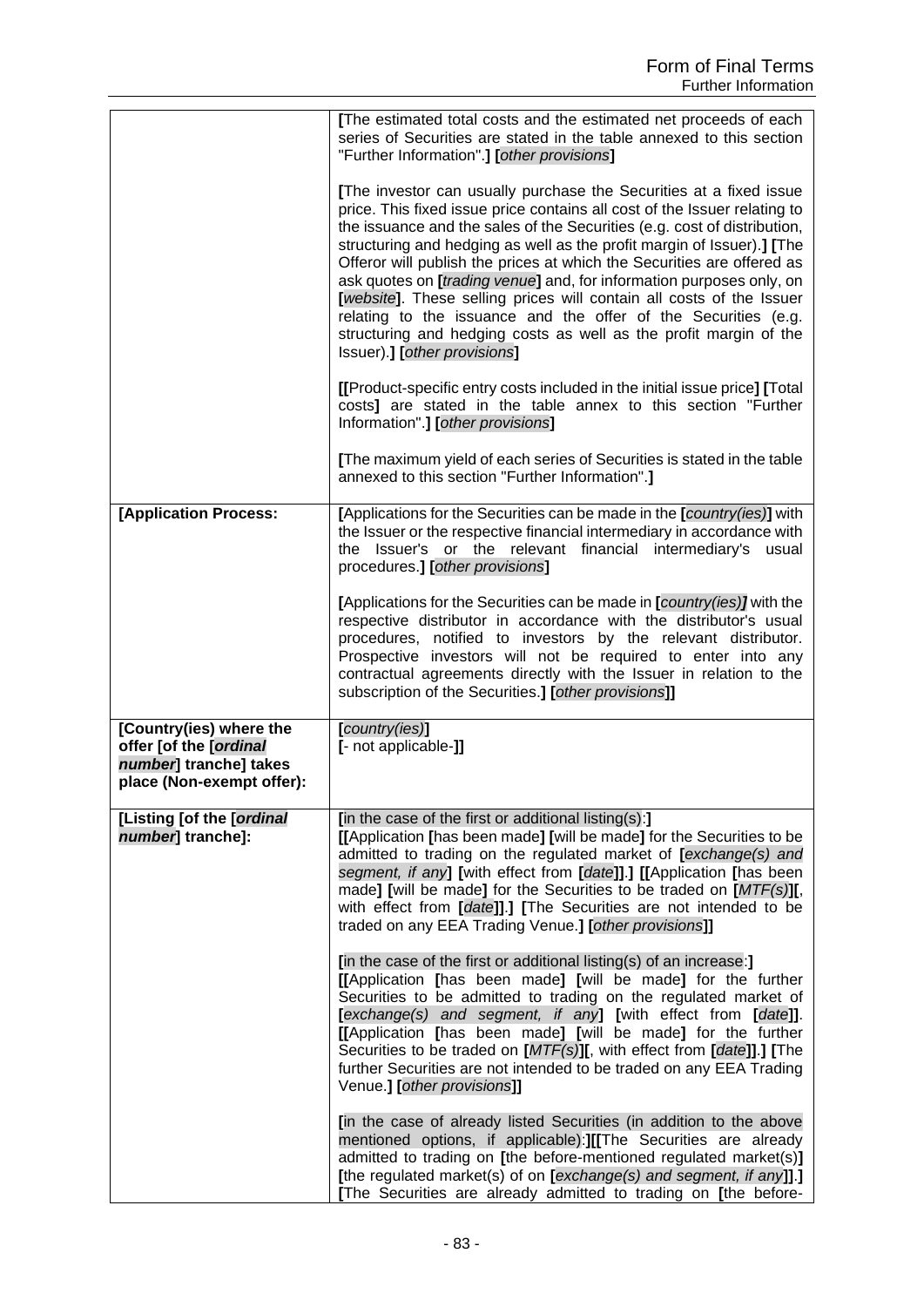|                                                                                               | mentioned MTF(s)] [MTF(s)][, with effect from [date]].] [The<br>Securities are not intended to be traded on any EEA Trading Venue.]<br>[other provisions]]                                                                                                                                                                                                                                                                                                                                                                                                                                                                                                                                                                                                                                                                                                                                                                                                                                                                                                                                                                                                                                                                                                                      |
|-----------------------------------------------------------------------------------------------|---------------------------------------------------------------------------------------------------------------------------------------------------------------------------------------------------------------------------------------------------------------------------------------------------------------------------------------------------------------------------------------------------------------------------------------------------------------------------------------------------------------------------------------------------------------------------------------------------------------------------------------------------------------------------------------------------------------------------------------------------------------------------------------------------------------------------------------------------------------------------------------------------------------------------------------------------------------------------------------------------------------------------------------------------------------------------------------------------------------------------------------------------------------------------------------------------------------------------------------------------------------------------------|
|                                                                                               | [In the case of already listed Securities, of the same class (in addition<br>to the above-mentioned options, if applicable):]<br>[[Previously issued securities are already admitted to trading on [the<br>before-mentioned regulated market(s)] [the regulated market(s) of<br>on [exchange(s) and segment, if any]].] [[Previously issued<br>securities are already admitted to trading on [the before-mentioned<br>MTF(s)] [MTF(s)].] [other provisions]]                                                                                                                                                                                                                                                                                                                                                                                                                                                                                                                                                                                                                                                                                                                                                                                                                    |
| [Country(ies) where<br>admission to trading on the<br>regulated market(s) is being<br>sought: | [country(ies)]<br>[- not applicable -]]                                                                                                                                                                                                                                                                                                                                                                                                                                                                                                                                                                                                                                                                                                                                                                                                                                                                                                                                                                                                                                                                                                                                                                                                                                         |
| Consent to the usage of the<br><b>Base Prospectus and the</b><br><b>Final Terms:</b>          | [The Issuer has not granted consent to use the Base Prospectus and<br>these Final Terms for the subsequent resale or final placement of the<br>Securities by any financial intermediary.]                                                                                                                                                                                                                                                                                                                                                                                                                                                                                                                                                                                                                                                                                                                                                                                                                                                                                                                                                                                                                                                                                       |
|                                                                                               | [[The Issuer hereby grants consent to use the Base Prospectus and<br>these Final Terms for the subsequent resale or final placement of the<br>Securities by any financial intermediary.]                                                                                                                                                                                                                                                                                                                                                                                                                                                                                                                                                                                                                                                                                                                                                                                                                                                                                                                                                                                                                                                                                        |
|                                                                                               | [The Issuer hereby grants consent to use the Base Prospectus and<br>these Final Terms for the subsequent resale or final placement of the<br>Securities by the following financial intermediar[y][ies]: [name(s) and<br>address(es) of financial intermediar(y)(ies)]]                                                                                                                                                                                                                                                                                                                                                                                                                                                                                                                                                                                                                                                                                                                                                                                                                                                                                                                                                                                                          |
|                                                                                               | The offer period within which subsequent resale or final placement<br>of Securities by financial intermediaries can be made is valid only as<br>long as the Base Prospectus and the Final Terms are valid in<br>accordance with Article 9 of the Prospectus Directive as<br>implemented in the relevant Member State [and in the period from<br>[start date] to [end date]].                                                                                                                                                                                                                                                                                                                                                                                                                                                                                                                                                                                                                                                                                                                                                                                                                                                                                                    |
|                                                                                               | The consent to use the Base Prospectus and these Final Terms is<br>granted only in relation to the following Member State(s):<br>$[{\it country(ies)}]$                                                                                                                                                                                                                                                                                                                                                                                                                                                                                                                                                                                                                                                                                                                                                                                                                                                                                                                                                                                                                                                                                                                         |
| [Additional Provisions:                                                                       | [Limitation of Euroclear Sweden's liability                                                                                                                                                                                                                                                                                                                                                                                                                                                                                                                                                                                                                                                                                                                                                                                                                                                                                                                                                                                                                                                                                                                                                                                                                                     |
|                                                                                               | Euroclear Sweden shall not be held responsible for any loss or<br>damage resulting from any legal enactment (domestic or foreign),<br>the intervention of a public authority (domestic or foreign), an act of<br>war, strike, blockade, boycott, lockout or any other similar event or<br>circumstance. The reservation in respect of strikes, blockades,<br>boycotts and lockouts shall also apply if Euroclear Sweden itself<br>takes such measures or becomes the subject of such measures.<br>Under no circumstances shall Euroclear Sweden be liable to pay<br>compensation for any loss, damage, liability, cost, claim, action or<br>demand unless Euroclear Sweden has been negligent, or guilty of<br>bad faith, or has breached the terms of any agency agreement, nor<br>shall under no circumstances Euroclear Sweden be liable for loss of<br>profit, indirect loss or damage or consequential loss or damage,<br>unless such liability of Euroclear Sweden is prescribed pursuant to<br>the Swedish Financial Instruments Accounts Act (Sw. lag<br>(1998:1479) om kontoföring ay finansiella instrument). Where<br>Euroclear Sweden, due to any legal enactment (domestic or foreign),<br>the intervention of a public authority (domestic or foreign), an act of |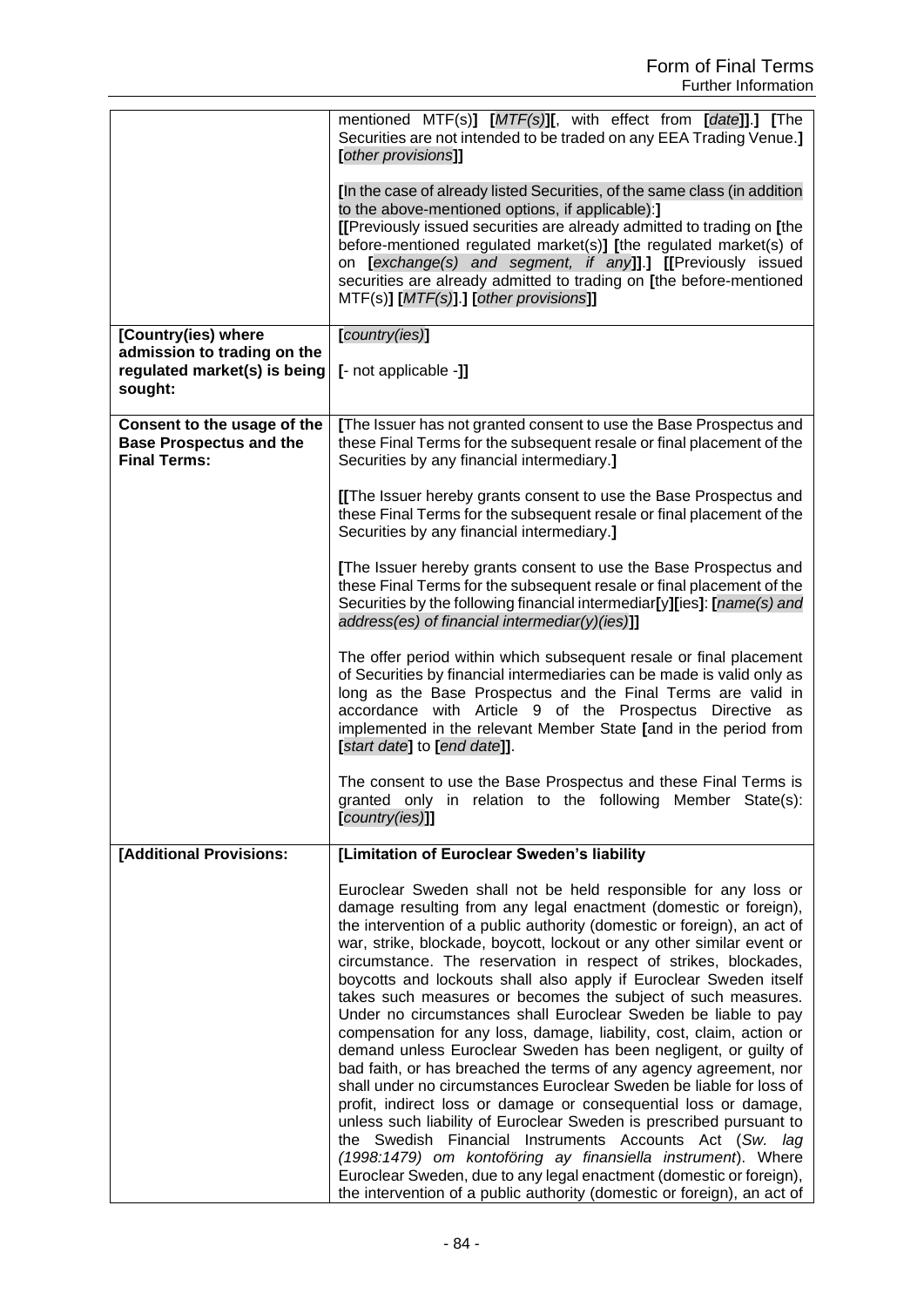|                                                               | war, strike, blockade, boycott, lockout or any other similar event or<br>circumstance, is prevented from effecting payment, such payment<br>may be postponed until the time the event or circumstance impeding<br>payment has ceased, with no obligation to pay penalty interest.]<br>[other additional provisions, e.g. licence disclaimers required by an<br>index sponsor:]]                                                                                                                                                                                                                                                                                                                                                                                                                 |
|---------------------------------------------------------------|-------------------------------------------------------------------------------------------------------------------------------------------------------------------------------------------------------------------------------------------------------------------------------------------------------------------------------------------------------------------------------------------------------------------------------------------------------------------------------------------------------------------------------------------------------------------------------------------------------------------------------------------------------------------------------------------------------------------------------------------------------------------------------------------------|
| [Prohibition of Sales to<br><b>EEA Retail Investors:</b>      | [insert if a key information document (KID) will be provided or if the<br>Securities clearly do not constitute "packaged" products:]<br>[- not applicable -]                                                                                                                                                                                                                                                                                                                                                                                                                                                                                                                                                                                                                                    |
|                                                               | [insert if the Securities may constitute "packaged" products and no<br>key information document (KID) will be provided:]<br>[- applicable -                                                                                                                                                                                                                                                                                                                                                                                                                                                                                                                                                                                                                                                     |
|                                                               | The Securities must not be distributed, sold, marketed, advertised or<br>otherwise made available for purchase to clients which qualify as<br>retail clients (as defined in Article 4 (1) point (11) of Directive<br>2014/65/EU (as amended, "MiFID II") or any legislation of a Member<br>State transposing Article 4 (1) point (11) MiFID II), who have to be<br>provided with a key information document (KID) within the meaning<br>of Regulation (EU) No 1286/2014 of the European Parliament and of<br>the Council ("PRIIPS Regulation") in respect of the Securities before<br>taking any investment decision, and therefore offering or selling the<br>Securities or otherwise making them available to any retail investor<br>in the EEA may be unlawful under the PRIIPs Regulation.] |
| [Benchmark Regulation<br>statement:                           | [insert for each benchmark:][The [benchmark] is a "benchmark"<br>within the meaning of the Benchmark Regulation. [insert in the case<br>the administrator does appears on the register: IIAs at the date of<br>these Final Terms, the Benchmark Administrator ([insert name of<br>administrator] [(endorsing administrator: [name of endorsing<br>administrator])]) does appear on the Benchmark Register.] [insert in<br>the case the administrator does not appears on the register: J[As at<br>the date of these Final Terms, the Benchmark Administrator does<br>not appear on the Benchmark Register.]] [other provisions]]                                                                                                                                                                |
| [Additional U.S. Federal<br><b>Income Tax Considerations:</b> | The Securities are Specified Securities for purposes of Section<br>871(m) IRC.] [other provisions]]                                                                                                                                                                                                                                                                                                                                                                                                                                                                                                                                                                                                                                                                                             |
| [Commissioned financial<br>intermediaries:                    | [Intermediary(ies) with address as well as a description of the<br>primary provisions of their commitment]]                                                                                                                                                                                                                                                                                                                                                                                                                                                                                                                                                                                                                                                                                     |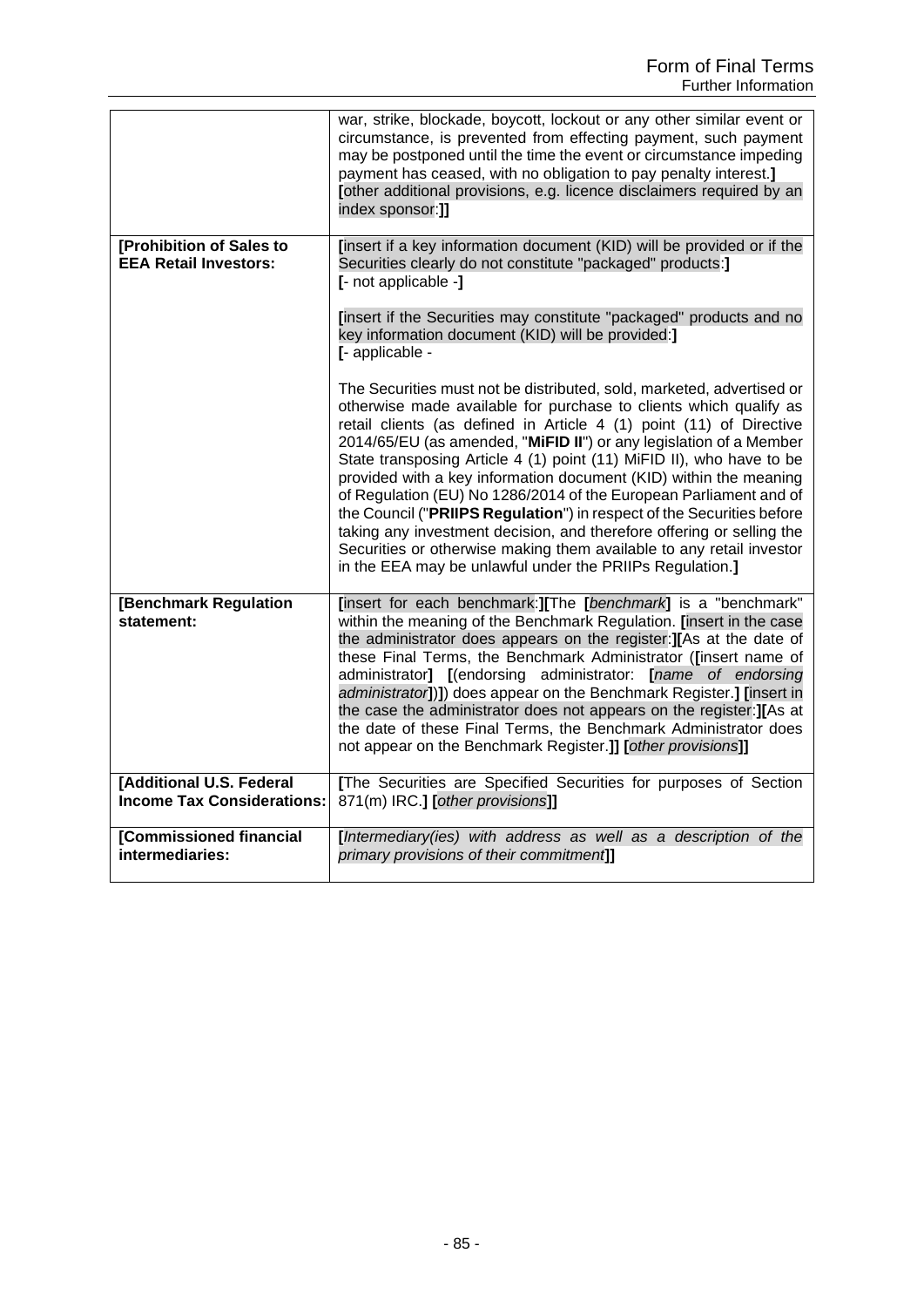#### **Table to the Further Information**

|             | [insert in the case of an issue with more series:]                                    |                 |                                  |                            |                                       |                                                                                 |                           |         |
|-------------|---------------------------------------------------------------------------------------|-----------------|----------------------------------|----------------------------|---------------------------------------|---------------------------------------------------------------------------------|---------------------------|---------|
| <b>ISIN</b> | [[Local Code]<br>[Mnémonique]<br>[Exchange Code]<br>$\lbrack \bullet \rbrack \rbrack$ | [Issue<br>Size1 | <b>Initial</b><br>Issue<br>Price | [Estimated<br>total costs] | <b>[Estimated</b><br>net<br>proceeds] | [Product-<br>specific entry<br>costs included<br>in the initial<br>issue price] | <b>Total</b><br>costs[*]] | [Yield] |
|             | $\bullet$                                                                             |                 | $\bullet$                        | $\bullet$                  | ٠                                     | ٠                                                                               |                           |         |
|             | $\bullet$                                                                             |                 | ٠                                | ٠                          | ٠                                     |                                                                                 |                           |         |

**[**add as many rows as necessary**]**

**[**\_\_\_\_\_\_\_\_\_\_\_\_\_\_\_\_\_\_\_\_\_\_\_\_ \* **[**The amount has been calculated for the whole year and is correspondingly annualized.**] [***other provisions***]]**

**]**

**[**insert in the case of a single series:**]**

| [ISIN:                                                                | $\bullet$ ] |
|-----------------------------------------------------------------------|-------------|
| [[Local Code]<br>[Mnémonique]<br>[Exchange Code]<br>$[\bullet]$       | $\bullet$ ] |
| [Issue Size]:                                                         | $\bullet$ ] |
| Initial Issue Price:                                                  | $\bullet$ ] |
| [Product-specific entry costs included<br>in the initial issue price: | $\bullet$ ] |
| [Total Costs <sup>[*]</sup> :                                         | $\bullet$ ] |
| [Estimated Total Costs:                                               | $\bullet$ ] |
| [Estimated Net Proceeds:                                              | $\bullet$ ] |
| [Yield]                                                               | $\bullet$   |

**[**\_\_\_\_\_\_\_\_\_\_\_\_\_\_\_\_\_\_\_\_\_\_\_\_

\* **[**The amount has been calculated for the whole year and is correspondingly annualized.**] [***other provisions***]]**

**]**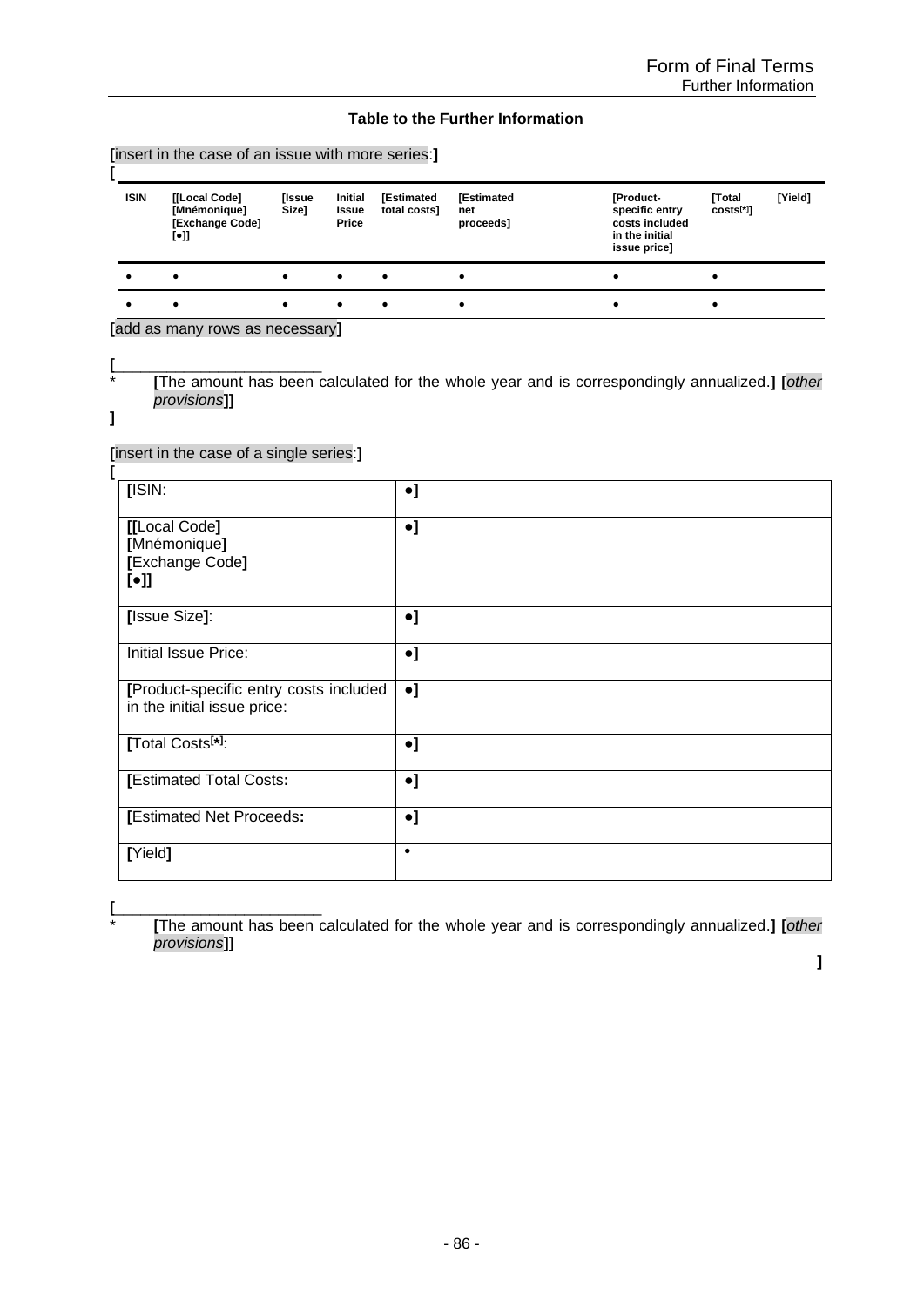**[**insert in the case of New Securities:**][**

### **TERMS AND CONDITIONS**

**[***insert the completed terms and conditions of the New Securities, leaving out terms not relevant for the New Securities, and/or replacing them with their defined content***]**

**[**insert in the case of Former Securities:**][**

### **PRODUCT DESCRIPTION**

**[***insert the completed table of the product description of the Former Securities, leaving out terms not relevant for the Former Securities, and/or replacing them with their defined content***]**

**]**

**]**